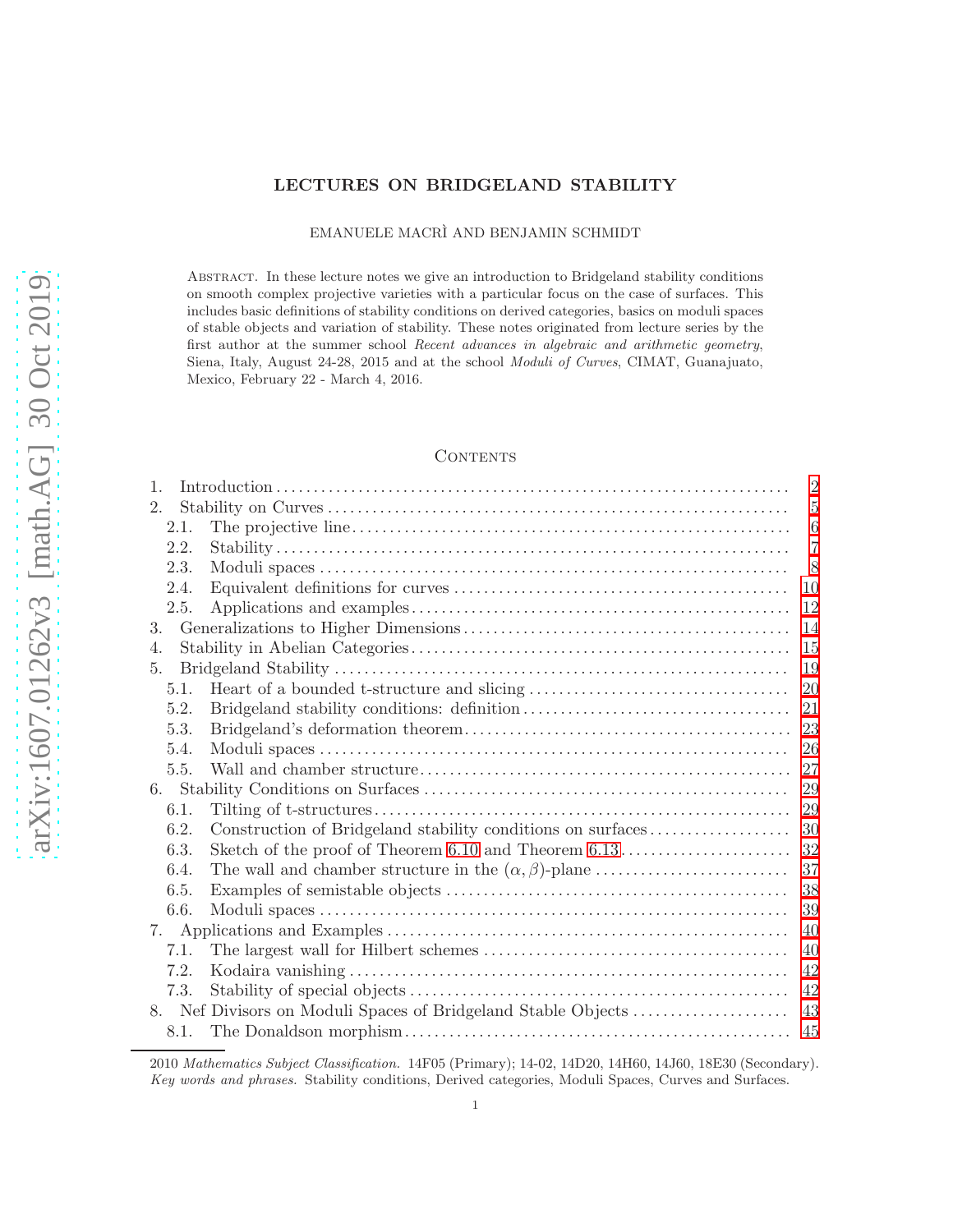#### 1. INTRODUCTION

<span id="page-1-0"></span>Stability conditions in derived categories provide a framework for the study of moduli spaces of complexes of sheaves. They have been introduced in [\[Bri07\]](#page-54-0), with inspiration from work in string theory [\[Dou02\]](#page-55-0). It turns out that the theory has far further reach. A non exhaustive list of influenced areas is given by counting invariants, geometry of moduli spaces of sheaves, representation theory, homological mirror symmetry, and classical algebraic geometry. This article will focus on the basic theory of Bridgeland stability on smooth projective varieties and give some applications to the geometry of moduli spaces sheaves. We pay particular attention to the case of complex surfaces.

Stability on curves. The theory starts with vector bundles on curves. We give an overview of the classical theory in Section [2.](#page-4-0) Let  $C$  be a smooth projective curve. In order to obtain a well behaved moduli space one has to restrict oneself to so called *semistable* vector bundles. Any vector bundle E has a *slope* defined as  $\mu(E) = \frac{d(E)}{r(E)}$ , where  $d(E)$  is the *degree* and  $r(E)$ is the *rank*. It is called semistable if for all sub-bundles  $F \subset E$  the inequality  $\mu(F) \leq \mu(E)$ holds.

The key properties of this notion that one wants to generalize to higher dimensions are the following. Let  $\mathcal{A} = \text{Coh}(C)$  denote the category of coherent sheaves. One can recast the information of rank and degree as an additive homomorphism

$$
Z: K_0(C) \to \mathbb{C}, \ v \mapsto -d(v) + \sqrt{-1} \, r(v),
$$

where  $K_0(C)$  denotes the Grothendieck group of C, generated by classes of vector bundles. Then:

- <span id="page-1-1"></span>(1) For any  $E \in \mathcal{A}$ , we have  $\Im Z(E) \geq 0$ .
- (2) If  $\Im Z(E) = 0$  for some non trivial  $E \in \mathcal{A}$ , then  $\Re Z(E) < 0$ .
- (3) For any  $E \in \mathcal{A}$  there is a filtration

$$
0 = E_0 \subset E_1 \subset \ldots \subset E_{n-1} \subset E_n = E
$$

of objects  $E_i \in \mathcal{A}$  such that  $A_i = E_i/E_{i-1}$  is semistable for all  $i = 1, \ldots, n$  and  $\mu(A_1) > \ldots > \mu(A_n).$ 

Higher dimensions. The first issue one has to deal with is that if one asks for the same properties to be true for coherent sheaves on a higher dimensional smooth projective variety X, it is not so hard to see that property  $(2)$  cannot be achieved (by any possible group homomorphism  $Z$ ). The key idea is then to change the category in which to define stability. The bounded derived category of coherent sheaves  $D^{b}(X)$  contains many full abelian subcategories with similar properties as  $\text{Coh}(X)$  known as hearts of bounded t-structures. A *Bridgeland stability condition* on  $D^b(X)$  is such a heart  $A \subset D^b(X)$  together with an additive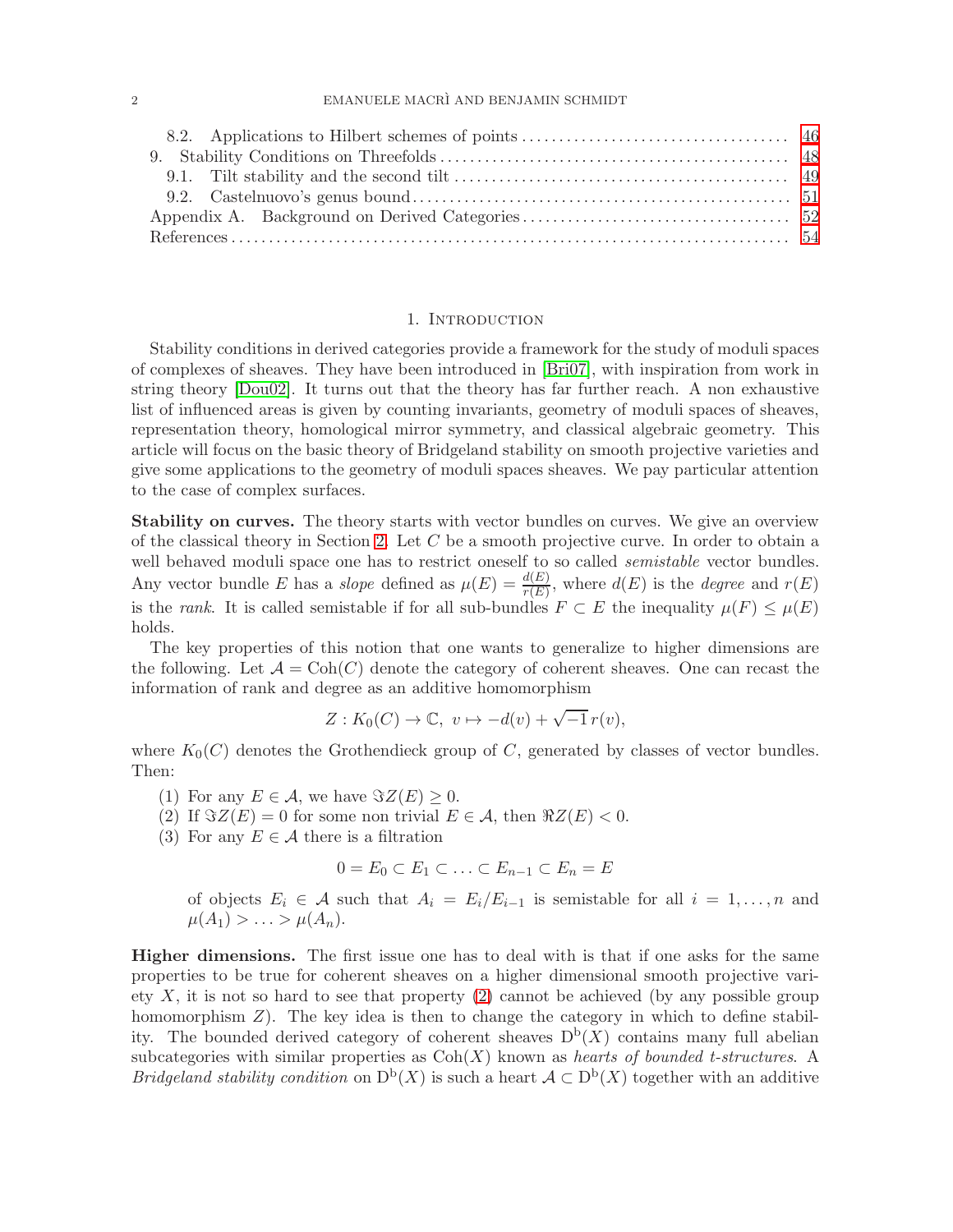homomorphism  $Z: K_0(X) \to \mathbb{C}$  satisfying the three properties above (together with a technical condition, called the support property, which will be fundamental for the deformation properties below). The precise definition is in Section [5.](#page-18-0)

Other classical generalizations of stability on curves such as slope stability or Gieseker stability (see Section [3\)](#page-13-0) do not directly fit into the framework of Bridgeland stability. However, for most known constructions, their moduli spaces still appear as special cases of Bridgeland stable objects. We will explain this in the case of surfaces.

Bridgeland's deformation theorem. The main theorem in [\[Bri07\]](#page-54-0) (see Theorem [5.15\)](#page-23-0) is that the set of stability conditions  $\text{Stab}(X)$  can be given the structure of a complex manifold in such a way that the map  $(A, Z) \mapsto Z$  which forgets the heart is a local homeomorphism. For general X is not even known whether  $\text{Stab}(X) \neq \emptyset$ . However, if dim  $X = 2$ , the situation is much more well understood. In Section [6](#page-28-0) we construct stability conditions  $\sigma_{\omega,B}$  for each choice of ample R-divisor class  $\omega$  and arbitrary R-divisor class B. This construction originated in [\[Bri08\]](#page-54-1) in the case of K3 surfaces. Arcara and Bertram realized that the construction can be generalized to any surface by using the Bogomolov Inequality in [\[AB13\]](#page-53-1). The proof of the support property is in [\[BM11,](#page-54-2) [BMT14,](#page-54-3) [BMS16\]](#page-54-4). As a consequence, these stability conditions vary continuously in  $\omega$  and B.

**Moduli spaces.** If we fix a numerical class  $v$ , it turns out that semistable objects with class v vary nicely within  $\text{Stab}(X)$  due to [\[Bri08\]](#page-54-1). More precisely, there is a locally finite wall and chamber structure such that the set of semistable objects with class  $v$  is constant within each chamber. In the case of surfaces, as mentioned before, there will be a chamber where Bridgeland semistable objects of class v are exactly (twisted) Gieseker semistable sheaves. The precise statement is Corollary [6.25.](#page-37-1) The first easy applications of the wall and chamber structure are in Section [7.](#page-39-0)

The next question is about moduli spaces. Stability of sheaves on curves (or more generally, Gieseker stability on higher dimensional varieties) is associated to a GIT problem. This guarantees that moduli spaces exist as projective schemes. For Bridgeland stability, there is no natural GIT problem associated to it. Hence, the question of existence and the fact that moduli spaces are indeed well-behaved is not clear in general. Again, in the surface case, for the stability conditions  $\sigma_{\omega,B}$ , it is now known [\[Tod08\]](#page-57-0) that moduli spaces exist as Artin stacks of finite-type over C. In some particular surfaces, it is also known coarse moduli spaces parameterizing S-equivalence classes of semistable objects exist, and they are projective varieties. We review this in Section [6.6.](#page-38-0)

Birational geometry of moduli spaces of sheaves on surfaces. The birational geometry of moduli spaces of sheaves on surfaces has been heavily studied by using wall crossing techniques in Bridgeland's theory. Typical question are what their nef and effective cones are and what the stable base locus decomposition of the effective cone is. The case of  $\mathbb{P}^2$  was studied in many articles such as [\[ABCH13,](#page-53-2) [CHW17,](#page-54-5) [LZ18,](#page-56-0) [LZ19,](#page-56-1) [Woo13\]](#page-57-1). The study of the abelian surfaces case started in [\[MM13\]](#page-56-2) and was completed in [\[MYY14,](#page-56-3) [YY14\]](#page-57-2). The case of K3 surfaces was handled in [\[MYY14,](#page-56-3) [BM14b,](#page-54-6) [BM14a\]](#page-54-7). Enriques surfaces were studied in [\[Nue14\]](#page-56-4). We will showcase some of the techniques in Section [8](#page-42-0) by explaining how to compute the nef cone of the Hilbert scheme of n points for surfaces of Picard rank one if  $n \gg 0$ . In this generality it was done in  $[BHL^+16]$  and then later generalized to moduli of vector bundles with large discriminant in [\[CH18\]](#page-54-9).

The above proofs are based on the so called *Positivity Lemma* from [\[BM14b\]](#page-54-6) (see Theorem 8.1). Roughly, the idea is that to any Bridgeland stability condition  $\sigma$  and to any family  $\mathcal E$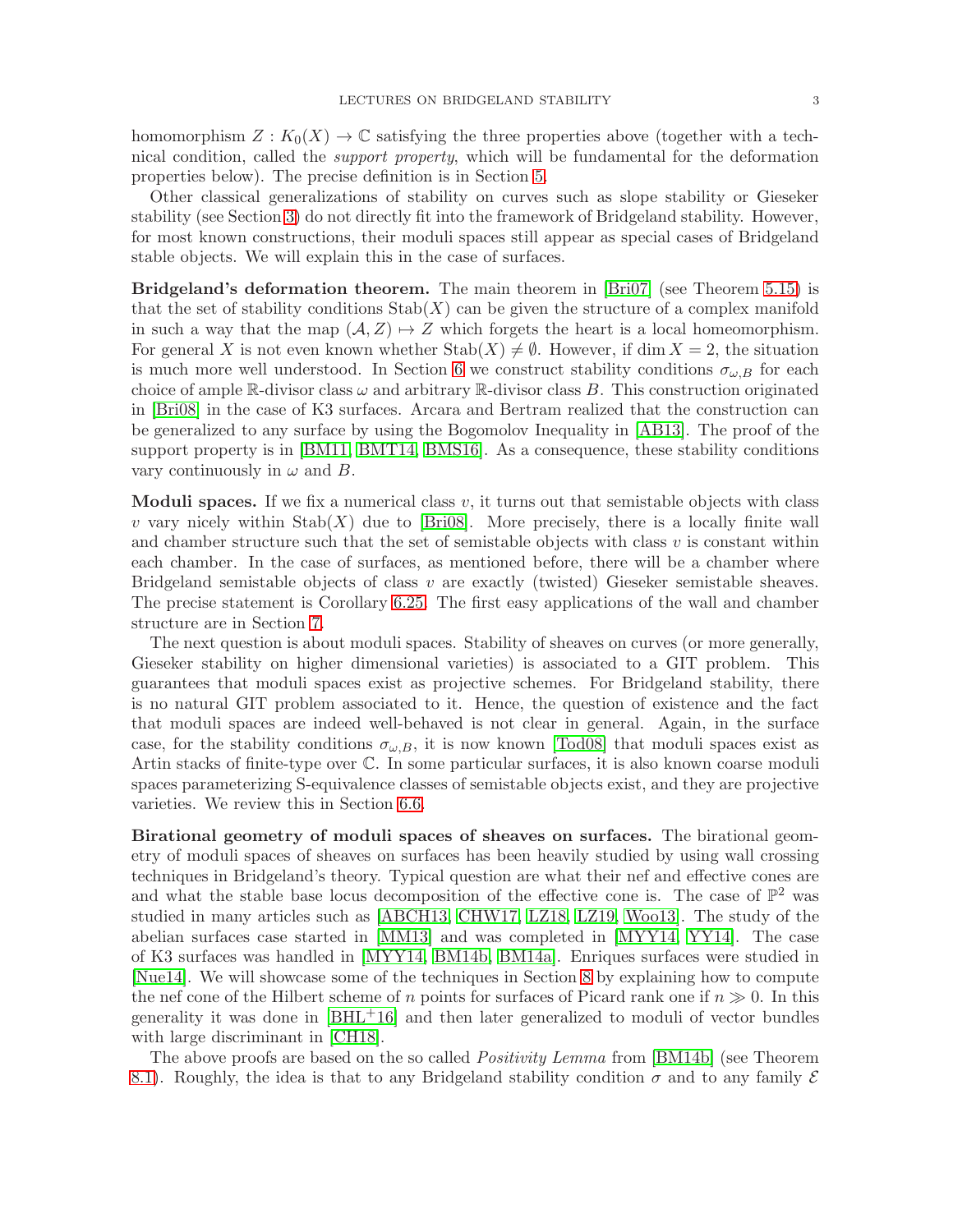of  $\sigma$ -semistable objects parameterized by a proper scheme S, there is a nef divisor class  $D_{\sigma,\mathcal{E}}$ on S. Moreover, if there exists a curve C in S such that  $D_{\sigma,\mathcal{E}}$   $C = 0$ , then all objects  $\mathcal{E}_{|X \times \{c\}}$ are S-equivalent, for all  $c \in C$ . In examples, the divisor class will induce an ample divisor class on the moduli space of stable objects. Hence, we can use the Positivity Lemma in two ways: until we move in a chamber in the space of stability conditions, this gives us a subset of the ample cone of the moduli space. Once we hit a wall, we have control when we hit also a boundary of the nef cone if we can find a curve of  $\sigma$ -stable objects in a chamber which becomes properly semistable on the wall.

Bridgeland stability for threefolds. As mentioned before, the original motivation for Bridgeland stability comes from string theory. In particular, it requires the construction of stability conditions on Calabi-Yau threefolds. It is an open problem to even find a single example of a stability condition on a simply connected projective Calabi-Yau threefold where skyscraper sheaves are stable (examples where they are semistable are in [\[BMS16\]](#page-54-4)). Most successful attempts on threefolds trace back to a conjecture in [\[BMT14\]](#page-54-3). In the surface case the construction is based on the classical Bogomolov inequality for Chern characters of semistable vector bundles. By analogy a generalized Bogomolov inequality for threefolds involving the third Chern character was conjectured in [\[BMT14\]](#page-54-3) that allows to construct Bridgeland stability. In [\[Sch17\]](#page-57-3) it was shown that this conjectural inequality needs to be modified, since it does not hold for the blow up of  $\mathbb{P}^3$  in a point. There are though many cases in which the original inequality is true. The first case was  $\mathbb{P}^3$  in [\[BMT14,](#page-54-3) [Mac14b\]](#page-56-5). A similar argument was then successfully applied to the smooth quadric hypersurface in  $\mathbb{P}^4$ in [\[Sch14\]](#page-57-4). The case of abelian threefolds was independently proved in [\[MP15,](#page-56-6) [MP16\]](#page-56-7) and [\[BMS16\]](#page-54-4). Moreover, as pointed out in [\[BMS16\]](#page-54-4), this also implies the case of étale quotients of abelian threefolds and gives the existence of Bridgeland stability condition on orbifold quotients of abelian threefolds (this includes examples of Calabi-Yau threefolds which are simply-connected). The latest progress is the proof of the conjecture for all Fano threefolds of Picard rank one in [\[Li19\]](#page-56-8) and a proof of a modified version for all Fano threefolds independently in [\[BMSZ17\]](#page-54-10) and [\[Piy17\]](#page-56-9).

Once stability conditions exist on threefolds, it is interesting to study moduli spaces therein and which geometric information one can get by varying stability. For projective space this approach has led to first results in [\[Sch15,](#page-57-5) [Xia18,](#page-57-6) [GHS18\]](#page-55-1).

Structure of the notes. In Section [2](#page-4-0) we give a very light introduction to stability of vector bundles on curves. The chapter serves mainly as motivation and is logically independent of the remaining notes. Therefore, it can safely be skipped if the reader wishes to do so. In Section [3,](#page-13-0) we discuss classical generalizations of stability from curves to higher dimensional varieties. Moduli spaces appearing out of those are often times of classical interest and connecting these to Bridgeland stability is usually key. In Section [4](#page-14-0) and Section [5](#page-18-0) we give a full definition of what a Bridgeland stability condition is and prove or point out important basic properties. In Section [6,](#page-28-0) we demonstrate the construction of stability on smooth projective surfaces. Section [7](#page-39-0) and Section [8](#page-42-0) are about concrete examples. We show how to compute the nef cone for Hilbert schemes of points in some cases, how one can use Bridgeland stability to prove Kodaira vanishing on surfaces and discuss some further questions on possible applications to projective normality for surfaces. The last Section [9](#page-47-0) is about threefolds. We explain the construction of stability conditions on  $D^b(\mathbb{P}^3)$ . As an application we point out how Castelnuovo's classical genus bound for non degenerate curves turns out to be a simple consequence of the theory. In Appendix [A](#page-51-0) we give some background on derived categories.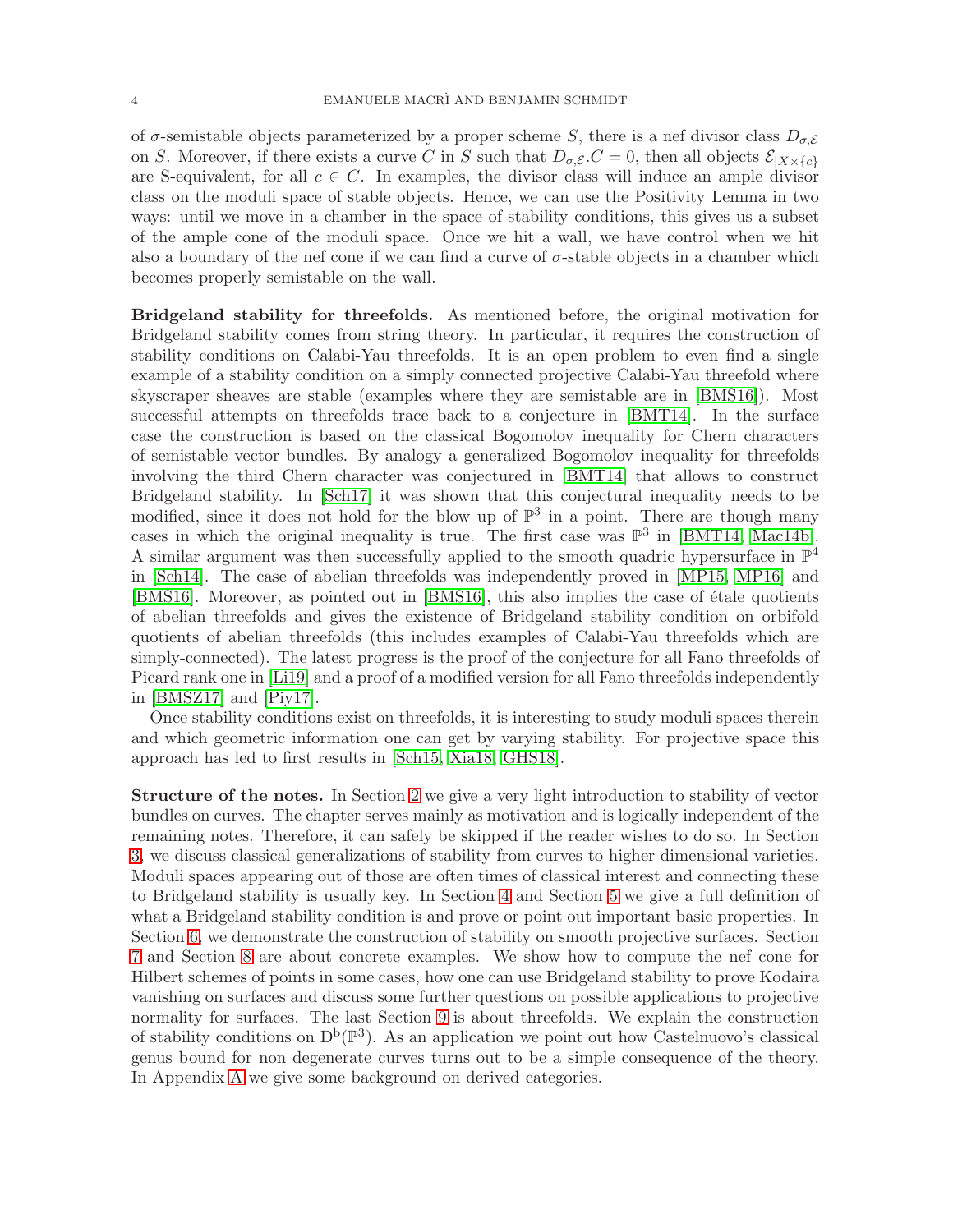These notes contain plenty of exercises and we encourage the reader to do as many of them as possible. A lot of aspects of the theory that seem obscure and abstract at first turn out to be fairly simple in practice.

What is not in these notes. One of the main topics of current interest we do not cover in these notes is the "local case" (i.e., stability conditions on CY3 triangulated categories defined using quivers with potential; see, e.g., [\[Bri06b,](#page-54-11) [KS08,](#page-56-10) [BS15\]](#page-54-12)) or more generally stability conditions on Fukaya categories (see, e.g., [\[DHKK14,](#page-54-13) [HKK17,](#page-55-2) [Joy15\]](#page-55-3)). Another fundamental topic is the connection with counting invariants; for a survey we refer to [\[Tod12a,](#page-57-7) [Tod12b,](#page-57-8) [Tod14\]](#page-57-9). Connections to string theory are described for example in [\[Asp05,](#page-53-3) [Bri06a,](#page-54-14) [GMN13\]](#page-55-4). Connections to Representation Theory are in [\[ABM15\]](#page-53-4).

There is also a recent survey [\[Hui17\]](#page-55-5) focusing more on both the classical theory of semistable sheaves and concrete examples still involving Bridgeland stability. The note [\[Bay18\]](#page-54-15) focuses instead on deep geometric applications of the theory (the classical Brill-Noether theorem for curves). The survey [\[Huy14\]](#page-55-6) focuses more on K3 surfaces and applications therein. Finally, Bridgeland's deformation theorem is the topic of the excellent survey [\[Bay11\]](#page-53-5), with a short proof recently appearing in [\[Bay16\]](#page-53-6).

## Notation.

| $G_k$ the k-vector space $G \otimes k$ for a field k and abelian group G |  |  |  |  |
|--------------------------------------------------------------------------|--|--|--|--|
|                                                                          |  |  |  |  |

- $X$  a smooth projective variety over  $\mathbb C$
- $\mathcal{I}_Z$  the ideal sheaf of a closed subscheme  $Z \subset X$
- $D^b(X)$ the bounded derived category of coherent sheaves on  $X$
- ch(E) the Chern character of an object  $E \in D^b(X)$
- $K_0(X)$  the Grothendieck group of X
- $K_{\text{num}}(X)$  the numerical Grothendieck group of X
	- $NS(X)$  the Néron-Severi group of X
	- $N^1(X)$  $NS(X)_{\mathbb{R}}$
- Amp(X) the ample cone inside  $N^1(X)$
- $Pic^d(C)$ the Picard variety of lines bundles of degree  $d$  on a smooth curve  $C$

Acknowledgments. We would very much like to thank Benjamin Bakker, Arend Bayer, Aaron Bertram, Izzet Coskun, Jack Huizenga, Daniel Huybrechts, Martí Lahoz, Max Lieblich, Ciaran Meachan, Angel Rios Ortiz, Paolo Stellari, Yukinobu Toda, and Xiaolei Zhao for very useful discussions, many explanations on the topics of these notes, and for pointing out imprecisions in the first versions. We are also grateful to Jack Huizenga for sharing a preliminary version of his survey article [\[Hui17\]](#page-55-5) with us and to the referee for very useful suggestions which improved the readability of these notes. The first author would also like to thank very much the organizers of the two schools for the kind invitation and the excellent atmosphere, and the audience for many comments, critiques, and suggestions for improvement. The second author would like to thank Northeastern University for the hospitality during the writing of this article. This work was partially supported by NSF grant DMS-1523496 and a Presidential Fellowship of the Ohio State University.

# 2. Stability on Curves

<span id="page-4-0"></span>The theory of Bridgeland stability conditions builds on the usual notions of stability for sheaves. In this section we review the basic definitions and properties of stability for vector bundles on curves. Basic references for this section are [\[New78,](#page-56-11) [Ses82,](#page-57-10) [Pot97,](#page-56-12) [HL10\]](#page-55-7). Throughout this section C will denote a smooth projective complex curve of genus  $g \geq 0$ .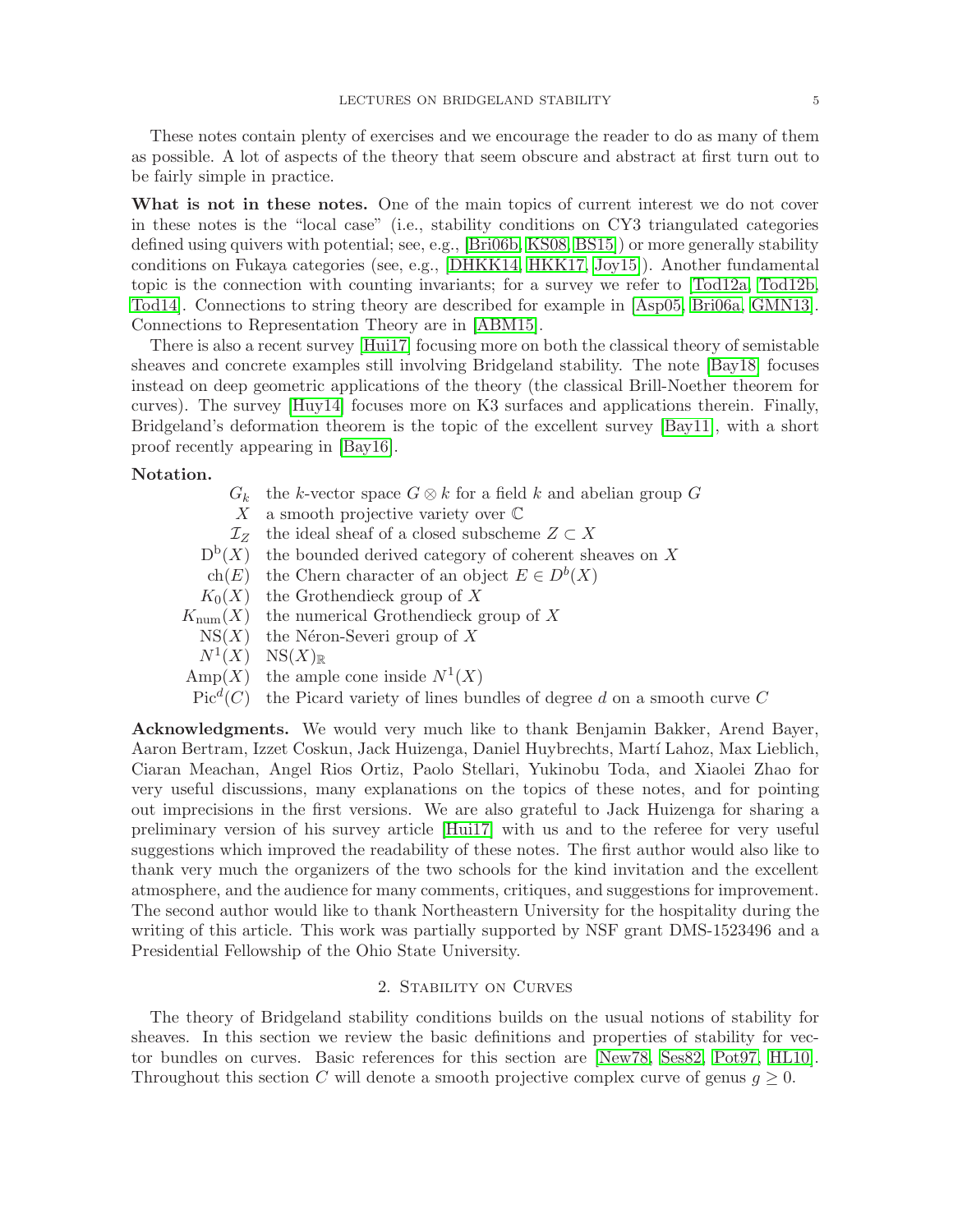<span id="page-5-0"></span>2.1. The projective line. The starting point is the projective line  $\mathbb{P}^1$ . In this case, vector bundles can be fully classified, by using the following decomposition theorem, which is generally attributed to Grothendieck, who proved it in modern language. It was known way before in the work of Dedekind-Weber, Birkhoff, Hilbert, among others (see [\[HL10,](#page-55-7) Theorem 1.3.1]).

<span id="page-5-2"></span>**Theorem 2.1.** Let E be a vector bundle on  $\mathbb{P}^1$ . Then there exist unique integers  $a_1, \ldots, a_n \in \mathbb{R}$ Z satisfying  $a_1 > \ldots > a_n$  and unique non-zero vector spaces  $V_1, \ldots, V_n$  such that E is isomorphic to

$$
E \cong (\mathcal{O}_{\mathbb{P}^1}(a_1) \otimes_{\mathbb{C}} V_1) \oplus \ldots \oplus (\mathcal{O}_{\mathbb{P}^1}(a_n) \otimes_{\mathbb{C}} V_n).
$$

*Proof.* For the existence of the decomposition we proceed by induction on the rank  $r(E)$ . If  $r(E) = 1$  there is nothing to prove. Hence, we assume  $r(E) > 1$ .

By Serre duality and Serre vanishing, for all  $a \gg 0$  we have

$$
\operatorname{Hom}(\mathcal{O}_{\mathbb{P}^1}(a), E) = H^1(\mathbb{P}^1, E^{\vee}(a-2))^{\vee} = 0.
$$

We pick the largest integer  $a \in \mathbb{Z}$  such that  $\text{Hom}(\mathcal{O}_{\mathbb{P}^1}(a), E) \neq 0$  and a non-zero morphism  $\phi \in \text{Hom}(\mathcal{O}_{\mathbb{P}^1}(a), E)$ . Since  $\mathcal{O}_{\mathbb{P}^1}(a)$  is torsion-free of rank 1,  $\phi$  is injective. Consider the exact sequence

$$
0 \to \mathcal{O}_{\mathbb{P}^1}(a) \xrightarrow{\phi} E \to F = \text{Cok}(\phi) \to 0.
$$

We claim that F is a vector bundle of rank  $r(E) - 1$ . Indeed, by Exercise [2.2](#page-5-1) below, if this is not the case, there is a subsheaf  $T_F \hookrightarrow F$  supported in dimension 0. In particular, we have a morphism from the skyscraper sheaf  $\mathbb{C}(x) \hookrightarrow F$ . But this gives a non-zero map  $\mathcal{O}_{\mathbb{P}^1}(a+1) \to E$ , contradicting the maximality of a.

By induction  $F$  splits as a direct sum

$$
F \cong \bigoplus_j {\mathcal O}_{{\mathbb P}^1}(b_j)^{\oplus r_j}.
$$

The second claim is that  $b_j \leq a$ , for all j. If not, there is a non-zero morphism  $\mathcal{O}_{\mathbb{P}^1}(a+1) \hookrightarrow F$ . Since  $\text{Ext}^1(\mathcal{O}_{\mathbb{P}^1}(a+1), \mathcal{O}_{\mathbb{P}^1}(a)) = H^1(\mathbb{P}^1, \mathcal{O}_{\mathbb{P}^1}(-1)) = 0$ , this morphism lifts to a non-zero map  $\mathcal{O}_{\mathbb{P}^1}(a+1) \to E$ , contradicting again the maximality of a.

Finally, we obtain a decomposition of  $E$  as direct sum of line bundles since

$$
\mathrm{Ext}^{1}(\oplus_{j}\mathcal{O}_{\mathbb{P}^{1}}(b_{j})^{\oplus r_{j}},\mathcal{O}_{\mathbb{P}^{1}}(a))=\oplus_{j}H^{0}(\mathbb{P}^{1},\mathcal{O}_{\mathbb{P}^{1}}(b_{j}-a-2))^{\oplus r_{j}}=0.
$$

The uniqueness now follows from

$$
\mathrm{Hom}(\mathcal{O}_{\mathbb{P}^1}(a),\mathcal{O}_{\mathbb{P}^1}(b))=0
$$

for all  $a > b$ .

In higher genus, Theorem [2.1](#page-5-2) fails, but some of its features still hold. The direct sum decomposition will be replaced by a filtration (the Harder-Narasimhan filtration) and the blocks  $\mathcal{O}_{\mathbb{P}^1}(a) \otimes_{\mathbb{C}} V$  by *semistable* sheaves. The ordered sequence  $a_1 > \ldots > a_n$  will be replaced by an analogously ordered sequence of slopes. Semistable sheaves (of fixed rank and degree) can then be classified as points of a projective variety, the moduli space. Finally, the uniqueness part of the proof will follow by an analogous vanishing for morphisms of semistable sheaves.

<span id="page-5-1"></span>**Exercise 2.2.** Show that any coherent sheaf E on a smooth projective curve C fits into a unique canonical exact sequence

$$
0 \to T_E \to E \to F_E \to 0,
$$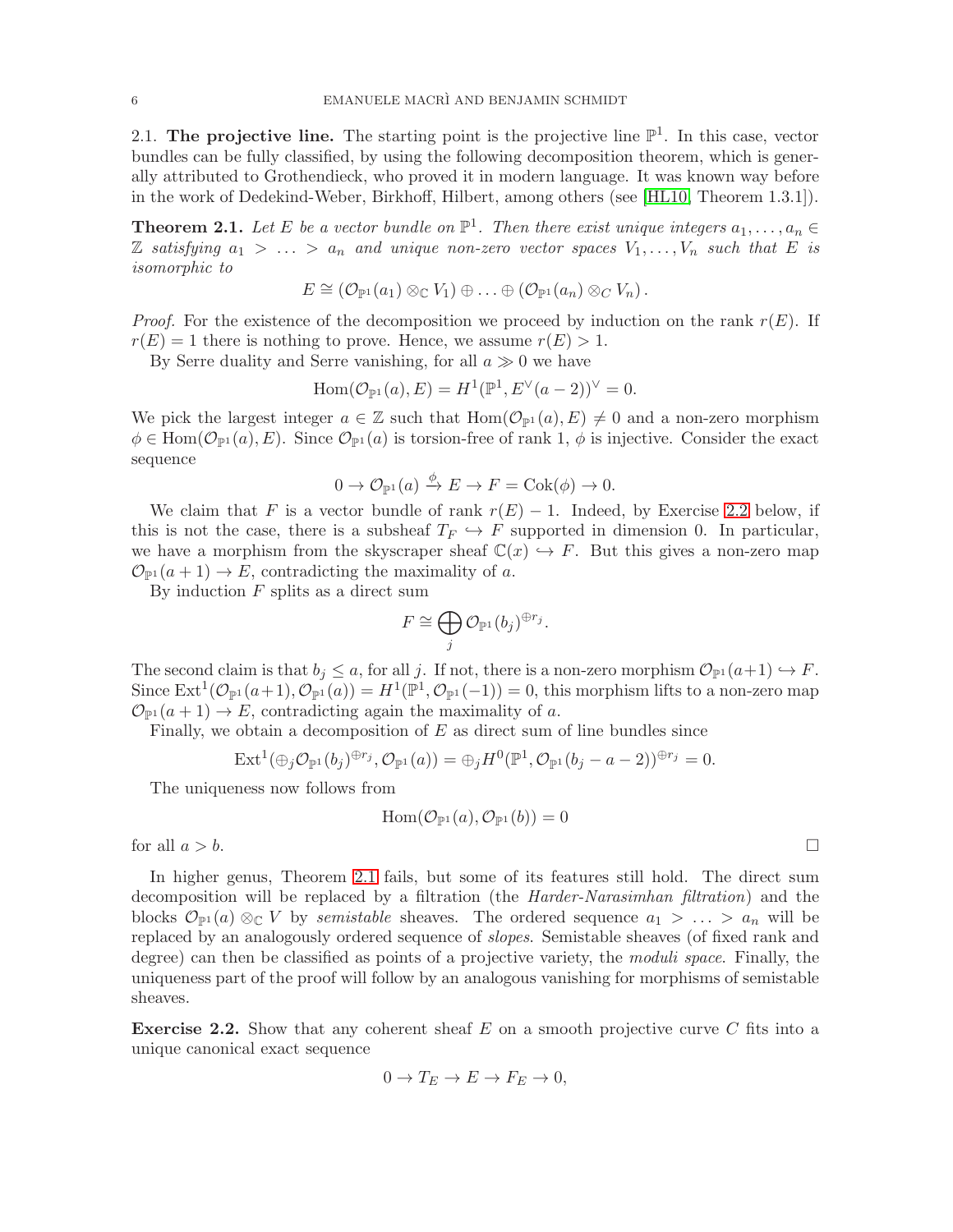where  $T_E$  is a torsion sheaf supported and  $F_E$  is a vector bundle. Show additionally that this sequence splits (non-canonically).

<span id="page-6-0"></span>2.2. Stability. We start with the basic definition of slope stability.

- **Definition 2.3.** (1) The *degree*  $d(E)$  of a vector bundle E on C is defined to be the degree of the line bundle  $\Lambda^{r(E)} E$ .
	- (2) The degree  $d(T)$  for a torsion sheaf T on C is defined to be the length of its scheme theoretic support.
	- (3) The rank of an arbitrary coherent sheaf E on C is defined as  $r(E) = r(F_E)$ , while its degree is defined as  $d(E) = d(T_E) + d(F_E)$ .
	- (4) The *slope* of a coherent sheaf E on C is defined as

$$
\mu(E) = \frac{d(E)}{r(E)},
$$

where dividing by 0 is interpreted as  $+\infty$ .

(5) A coherent sheaf E on C is called *(semi)stable* if for any proper non-trivial subsheaf  $F \subset E$  the inequality  $\mu(F) < (\leq) \mu(E)$  holds.

The terms in the previous definition are often times only defined for vector bundles. The reason for this is the following exercise.

Exercise 2.4. (1) Show that the degree is additive in short exact sequences, i.e., for any short exact sequence

$$
0 \to F \to E \to G \to 0
$$

in Coh(X) the equality  $d(E) = d(F) + d(G)$  holds.

- (2) If  $E \in \text{Coh}(C)$  is semistable, then it is either a vector bundle or a torsion sheaf.
- (3) A vector bundle E on C is (semi)stable if and only if for all non trivial subbundles  $F \subset E$  with  $r(F) < r(E)$  the inequality  $\mu(F) < (\leq) \mu(E)$  holds.

<span id="page-6-1"></span>**Exercise 2.5.** Let  $q = 1$  and let  $p \in C$  be a point. Then

$$
Ext1(\mathcal{O}_C, \mathcal{O}_C) = \mathbb{C} \text{ and } Ext1(\mathcal{O}_C(p), \mathcal{O}_C) \cong \mathbb{C}.
$$

Hence, we have two non-trivial extensions:

$$
0 \to \mathcal{O}_C \to V_0 \to \mathcal{O}_C \to 0
$$
  

$$
0 \to \mathcal{O}_C \to V_1 \to \mathcal{O}_C(p) \to 0
$$

Show that  $V_0$  is semistable but not stable and that  $V_1$  is stable.

A useful fact to notice is that whenever a non-zero sheaf  $E \in \mathrm{Coh}(C)$  has rank 0, its degree is strictly positive. This is one of the key properties we want to generalize to higher dimensions. It also turns out to be useful for proving the following result, which generalizes Theorem [2.1](#page-5-2) to any curve.

<span id="page-6-2"></span>**Theorem 2.6** ( $[HN75]$ ). Let E be a non-zero coherent sheaf on C. Then there is a unique filtration (called Harder-Narasimhan filtration)

$$
0 = E_0 \subset E_1 \subset \ldots \subset E_{n-1} \subset E_n = E
$$

of coherent sheaves such that  $A_i = E_i/E_{i-1}$  is semistable for all  $i = 1, ..., n$  and  $\mu(A_1) >$  $\ldots > \mu(A_n).$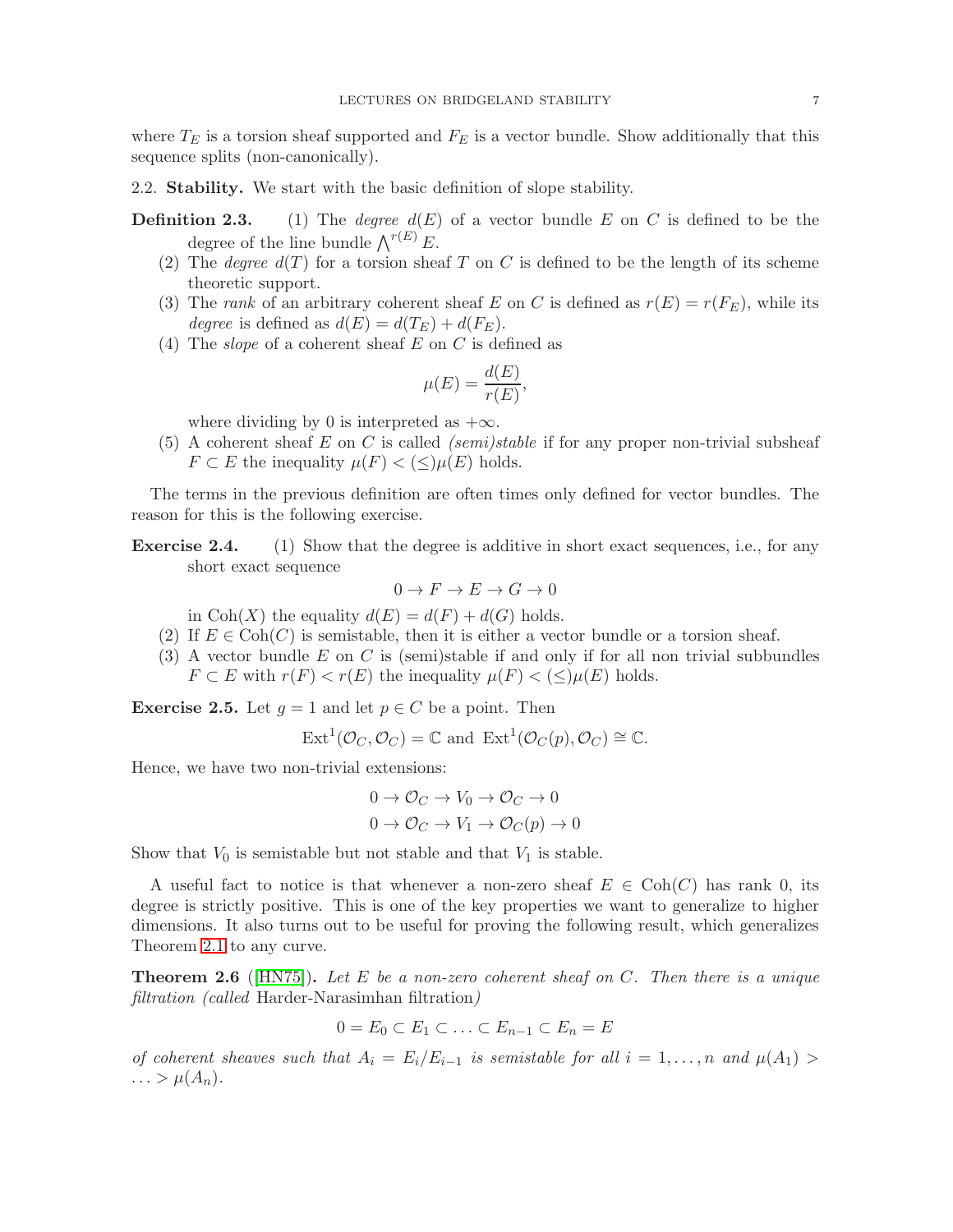We will give a proof of this statement in a more general setting in Proposition [4.10.](#page-16-0) In the case of P 1 semistable vector bundles are simply direct sums of line bundles, and stable vector bundles are simply line bundles. Vector bundles on elliptic curves can also be classified (see [\[Ati57\]](#page-53-7) for the original source and [\[Pol03\]](#page-56-13) for a modern proof):

**Example 2.7.** Let  $g = 1$ , fix a pair  $(r, d) \in \mathbb{Z}_{\geq 1} \times \mathbb{Z}$ , let E be a vector bundle with  $r(E) = r$ and  $d(E) = d$ . Then

- gcd $(r, d) = 1$ : E is semistable if and only if E is stable if and only if E is indecomposable (i.e., it cannot be decomposed as a non-trivial direct sum of vector bundles) if and only if E is simple (i.e.,  $End(E) = \mathbb{C}$ ). Moreover, all such E are of the form  $L \otimes E_0$ , where  $L \in Pic^0(C)$  and  $E_0$  can be constructed as an iterated extension similarly as in Exercise [2.5.](#page-6-1)
- gcd $(r, d) \neq 1$ : There exist no stable vector bundles. Semistable vector bundles can be classified via torsion sheaves. More precisely, there is a one-to-one correspondence between semistable vector bundles of rank r and degree d and torsion sheaves of length  $gcd(r, d)$ . Under this correspondence, indecomposable vector bundles are mapped onto torsion sheaves topologically supported on a point.

<span id="page-7-2"></span>**Remark 2.8.** Let  $E$  be a semistable coherent sheaf on  $C$ . Then there is a (non-unique!) filtration (called the *Jordan-Hölder filtration*)

$$
0 = E_0 \subset E_1 \subset \ldots \subset E_{n-1} \subset E_n = E
$$

of coherent sheaves such that  $A_i = E_i/E_{i-1}$  is stable for all  $i = 1, ..., n$  and their slopes are all equal. The factors  $A_i$  are unique up to reordering. We say that two semistable sheaves are *S*-equivalent if they have the same stable factors up to reordering. More abstractly, this follows from the fact that the category of semistable sheaves on  $C$  with fixed slope is an abelian category of finite length (we will return to this in Exercise [5.9\)](#page-21-0). Simple objects in that category agree with stable sheaves.

<span id="page-7-0"></span>2.3. **Moduli spaces.** In this section, let  $g \geq 2$  and denote by C a curve of genus g. We fix integers  $r \in \mathbb{Z}_{\geq 1}$ ,  $d \in \mathbb{Z}$ , and a line bundle  $L \in Pic^d(C)$  of degree d.

**Definition 2.9.** We define two functors  $\text{Sch}_{\mathbb{C}} \to \text{Set}$  as follows:

$$
\label{eq:2.1} \begin{aligned} \underline{M}_C(r,d)(B):= \left\{ \mathcal{E} \text{ vector bundle on } C\times B \, : \, \forall b\in B, \begin{array}{l} \mathcal{E}|_{C\times \{b\}} \text{ is semistable} \\ r(\mathcal{E}|_{C\times \{b\}})=r \\ d(\mathcal{E}|_{C\times \{b\}})=d \end{array} \right\} \, / \, \cong, \\ \underline{M}_C(r,L)(B):= \left\{ \mathcal{E}\in \underline{M}_C(r,d)(B) \, : \, \det(\mathcal{E}|_{C\times \{b\}})\cong L \right\}, \end{aligned}
$$

where  $B$  is a scheme (locally) of finite-type over  $\mathbb C$ .

We will denote the (open) subfunctors consisting of stable vector bundles by  $\underline{M}_{C}^{s}(r,d)$ and  $\underline{M}_{\mathcal{C}}^s(r,d)$ . The following result summarizes the work of many people, including Drézet, Mumford, Narasimhan, Ramanan, Seshadri, among others (see [\[DN89,](#page-55-9) [New78,](#page-56-11) [Ses82,](#page-57-10) [Pot97,](#page-56-12) [HL10\]](#page-55-7)). It gives a further motivation to study stable vector bundles, besides classification reasons: the moduli spaces are interesting algebraic varieties.

<span id="page-7-1"></span>**Theorem 2.10.** (i) There exists a coarse moduli space  $M_C(r,d)$  for the functor  $M_C(r,d)$ parameterizing S-equivalence classes of semistable vector bundles on C. It has the following properties:

 $\bullet$  It is non-empty.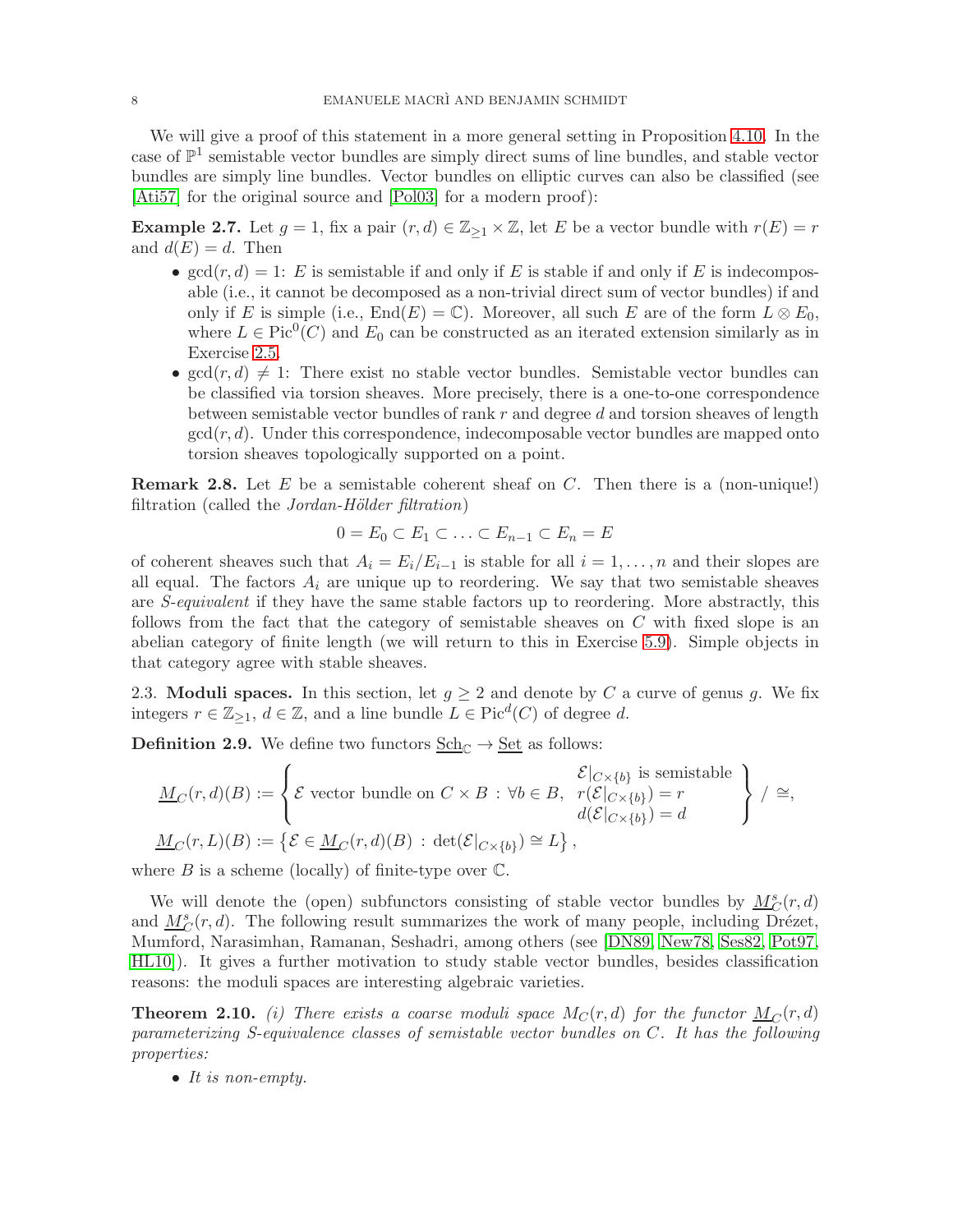- It is an integral, normal, factorial, projective variety over  $\mathbb C$  of dimension  $r^2(g-1)+1$ .
- It has a non-empty smooth open subset  $M_C^s(r,d)$  parameterizing stable vector bundles.
- It has a non-empty smooth open sabset  $M_C(r, a)$  parameterizing static vector banalistics.<br>• Except when  $g = 2$ ,  $r = 2$ , and d is even <sup>[1](#page-8-0)</sup>,  $M_C(r, d) \setminus M_C^s(r, d)$  consists of all singular points of  $M<sub>C</sub>(r, d)$ , and has codimension at least 2.
- Pic $(M_C(r, d)) \cong Pic(Pic^d(C)) \times \mathbb{Z}$ .
- If  $gcd(r, d) = 1$ , then  $M_C(r, d) = M_C^s(r, d)$  is a fine moduli space<sup>[2](#page-8-1)</sup>.

(ii) A similar statement holds for  $\underline{M}_C(r,L)^3$  $\underline{M}_C(r,L)^3$ , with the following additional properties:

- Its dimension is  $(r^2-1)(g-1)$ .
- Pic( $M_C(r, L) = \mathbb{Z} \cdot \theta$ , where  $\theta$  is ample.
- If  $u := \gcd(r, d)$ , then the canonical line bundle is  $K_{M_C(r, L)} = -2u\theta$ .

*Ideas of the proof.* • Boundedness: Fix a very ample line bundle  $\mathcal{O}_C(1)$  on C. Then, for any semistable vector bundle  $E$  on  $C$ , Serre duality implies

$$
H^1(C, E \otimes \mathcal{O}_C(m-1)) \cong \text{Hom}(E, \mathcal{O}_C(-m+1) \otimes K_C) = 0,
$$

for all  $m \ge m_0$ , where  $m_0$  only depends on  $\mu(E)$ . Hence, by replacing E with  $E \otimes \mathcal{O}_C(m_0)$ , we obtain a surjective map

$$
\mathcal{O}_C^{\oplus \chi(C,E)} \twoheadrightarrow E.
$$

• Quot scheme: Let  $\gamma = \chi(C, E)$ , where E is as in the previous step. We consider the subscheme R of the Quot scheme on C parameterizing quotients  $\phi: \mathcal{O}_C^{\oplus \gamma} \to U$ , where U is locally-free and  $\phi$  induces an isomorphism  $H^0(C, \mathcal{O}_C^{\oplus \gamma}) \cong H^0(C, U)$ . Then it can be proved that R is smooth and integral. Moreover, the group  $PGL(\gamma)$  acts on R.

• Geometric Invariant Theory: We consider the set of semistable (resp., stable) points  $R^{ss}$ (resp.,  $R^s$ ) with respect to the group action given by PGL( $\gamma$ ) (and a certain multiple of the natural polarization on R). Then  $M_C(r, d) = R^{ss} / \operatorname{PGL}(\gamma)$  and  $M_C^s(r, d) = R^s / \operatorname{PGL}(\gamma)$ .  $\Box$ 

**Remark 2.11.** While the construction of the line bundle  $\theta$  in Theorem [2.10](#page-7-1) and its ampleness can be directly obtained from GIT, we can give a more explicit description by using purely homological algebra techniques; see Exercise [2.12](#page-8-3) below.

In fact, the "positivity" of  $\theta$  can be split into two statements: the first is the property of  $\theta$ to be strictly nef (i.e., strictly positive when intersecting all curves in  $M_C(r, L)$ ); the second is semi-ampleness (or, in this case, to show that Pic $(M_C(r, L) \cong \mathbb{Z})$ ). The second part is more subtle and it requires a deeper understanding of stable vector bundles or of the geometry of  $M<sub>C</sub>(r, L)$ . But the first one turns out to be a fairly general concept, as we will see in Section [8](#page-42-0) in the Positivity Lemma.

The following exercise foreshadows how we will construct nef divisors in the case of Bridgeland stability in Section [8.](#page-42-0)

<span id="page-8-3"></span>**Exercise 2.12.** Let  $Z : \mathbb{Z}^{\oplus 2} \to \mathbb{C}$  be the group homomorphism given by

$$
Z(r,d) = -d + \sqrt{-1}r.
$$

Let  $r_0, d_0 \in \mathbb{Z}$  be such that  $r_0 \geq 1$  and  $gcd(r_0, d_0) = 1$ , and let  $L_0 \in Pic^{d_0}(C)$ . We consider the moduli space  $M := M_C(r_0, L_0)$  and we let  $\mathcal{E}_0$  be a universal family on  $C \times M$ .

<span id="page-8-0"></span> $1$ See Example [2.18.](#page-11-1)

<sup>&</sup>lt;sup>2</sup>To be precise, we need to modify the equivalence relation for  $\underline{M}_{C}^{s}(r,d)(B)$ :  $\mathcal{E} \sim \mathcal{E}'$  if and only if  $\mathcal{E} \cong$  $\mathcal{E}' \otimes p_B^* \mathcal{L}$ , where  $\mathcal{L} \in Pic(B)$ .

<span id="page-8-2"></span><span id="page-8-1"></span><sup>&</sup>lt;sup>3</sup>By using the morphism det:  $M_C(r,d) \to \text{Pic}^d(C)$ , and observing that  $M_C(r,L) = \det^{-1}(L)$ .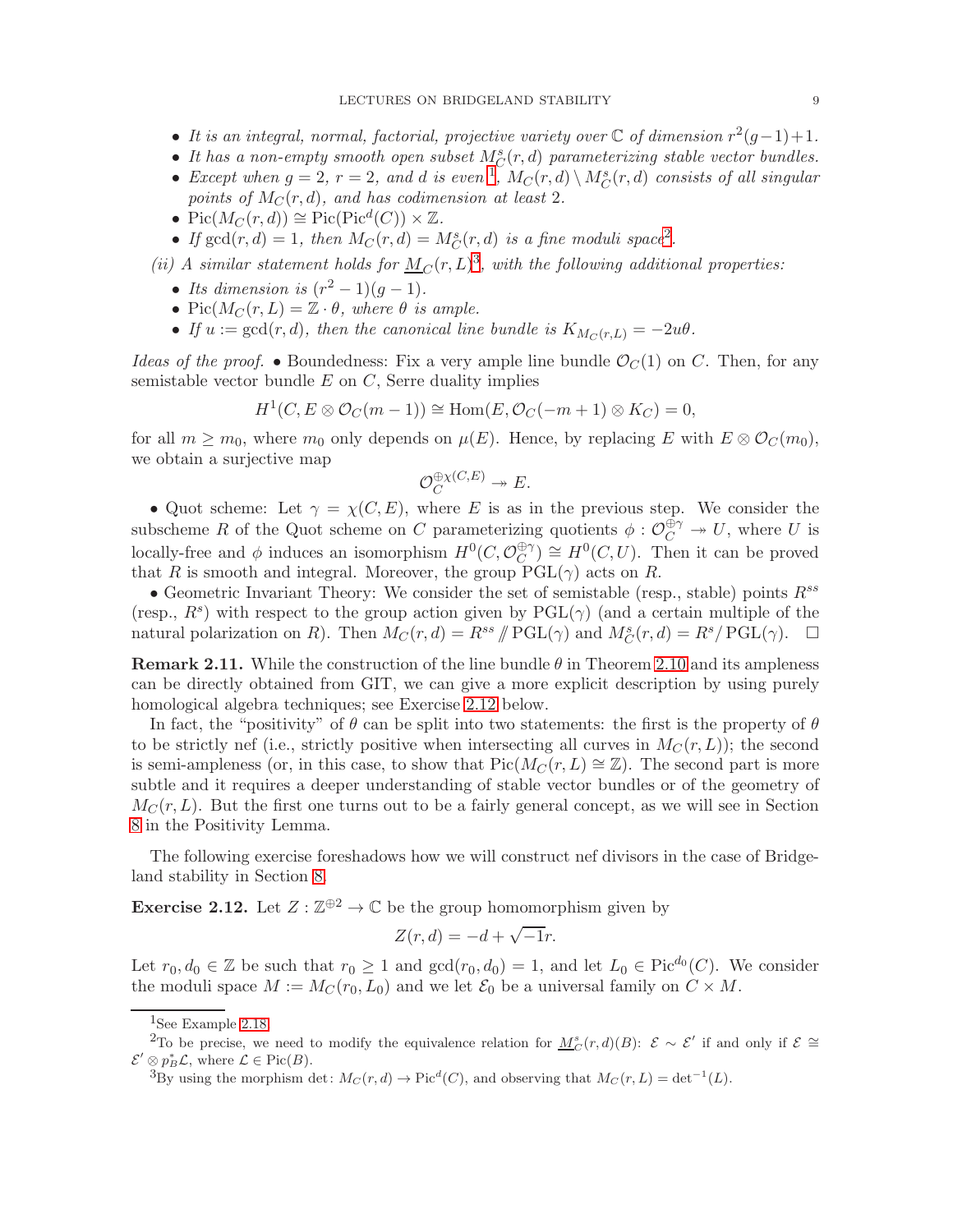For an integral curve  $\gamma \subset M$ , we define

$$
\ell_Z.\gamma := -\Im \frac{Z(r(\Phi_{\mathcal{E}_0}(\mathcal{O}_\gamma)), d(\Phi_{\mathcal{E}_0}(\mathcal{O}_\gamma)))}{Z(r_0, d_0)} \in \mathbb{R},
$$

where  $\mathcal{O}_{\gamma} \in \text{Coh}(M)$  is the structure sheaf of  $\gamma$  in  $M$ ,  $\Phi_{\mathcal{E}_0} : D^b(M) \to D^b(C)$ ,  $\Phi_{\mathcal{E}_0}(-) :=$  $(p_C)_*(\mathcal{E}_0 \otimes p_M^*(-))$  is the Fourier-Mukai transform with kernel  $\mathcal{E}_0$ , and  $\Im$  denotes the imaginary part of a complex number.

- (1) Show that by extending  $\ell_Z$  by linearity we get the numerical class of a real divisor  $\ell_Z \in N^1(M) = N_1(M)^{\vee}.$
- (2) Show that

$$
\Im \frac{Z(r(\Phi_{\mathcal{E}_0}(\mathcal{O}_\gamma)), d(\Phi_{\mathcal{E}_0}(\mathcal{O}_\gamma)))}{Z(r_0, d_0)} = \Im \frac{Z(r(\Phi_{\mathcal{E}_0}(\mathcal{O}_\gamma(m))), d(\Phi_{\mathcal{E}_0}(\mathcal{O}_\gamma(m))))}{Z(r_0, d_0)},
$$

for any  $m \in \mathbb{Z}$  and for any ample line bundle  $\mathcal{O}_{\gamma}(1)$  on  $\gamma$ .

- (3) Show that  $\Phi_{\mathcal{E}_0}(\mathcal{O}_{\gamma}(m))$  is a sheaf, for  $m \gg 0$ .
- (4) By using the existence of relative Harder-Narasimhan filtration (see, e.g., [\[HL10,](#page-55-7) Theorem 2.3.2]), show that, for  $m \gg 0$ ,

$$
\mu(\Phi_{\mathcal{E}_0}(\mathcal{O}_\gamma(m))) \leq \frac{d_0}{r_0}.
$$

(5) Deduce that  $\ell_Z$  is nef, namely  $\ell_Z.\gamma \geq 0$  for all  $\gamma \subset M$  integral curve.

<span id="page-9-0"></span>2.4. Equivalent definitions for curves. In this section we briefly mention other equivalent notions of stability for curves.

Let  $C$  be a curve. We have four equivalent definition of stability for vector bundles:

- (1) Slope stability (Definition 2.3); this is the easiest to handle.
- (2) GIT stability (sketched in the proof of Theorem [2.10\)](#page-7-1); this is useful in the construction of moduli spaces as algebraic varieties.
- (3) Faltings-Seshadri definition (see below); this is useful to find sections of line bundles on moduli spaces, and more generally to construct moduli spaces without using GIT.
- (4) Differential geometry definition (see below); this is the easiest for proving results and deep properties of stable objects.

Faltings' approach. The main result is the following.

<span id="page-9-1"></span>**Theorem 2.13** (Faltings-Seshadri). Let E be a vector bundle on a curve C. Then E is semistable if and only if there exists a vector bundle F such that  $\text{Hom}(F, E) = \text{Ext}^1(F, E) = 0$ .

*Proof.* " $\Rightarrow$ ": This is very hard. We refer to [\[Ses93\]](#page-57-11).

" $\Leftarrow$ ": Suppose that E is not semistable. Then, by definition, there exists a subbundle  $G \subset E$  such that  $\mu(G) > \mu(E)$ . By assumption,  $\chi(F, E) = 0$ . Due to the Riemann-Roch Theorem, we have

$$
1 - g + \mu(E) - \mu(F) = 0.
$$

Hence,

$$
1 - g + \mu(G) - \mu(F) > 0.
$$

By applying the Riemann-Roch Theorem again, we have  $\chi(F, G) > 0$ , and so  $\text{Hom}(F, G) \neq 0$ .<br>But this implies  $\text{Hom}(F, E) \neq 0$ , which is a contradiction. But this implies  $Hom(F, E) \neq 0$ , which is a contradiction.

An example for Theorem [2.13](#page-9-1) is in Section [2.5.](#page-11-0)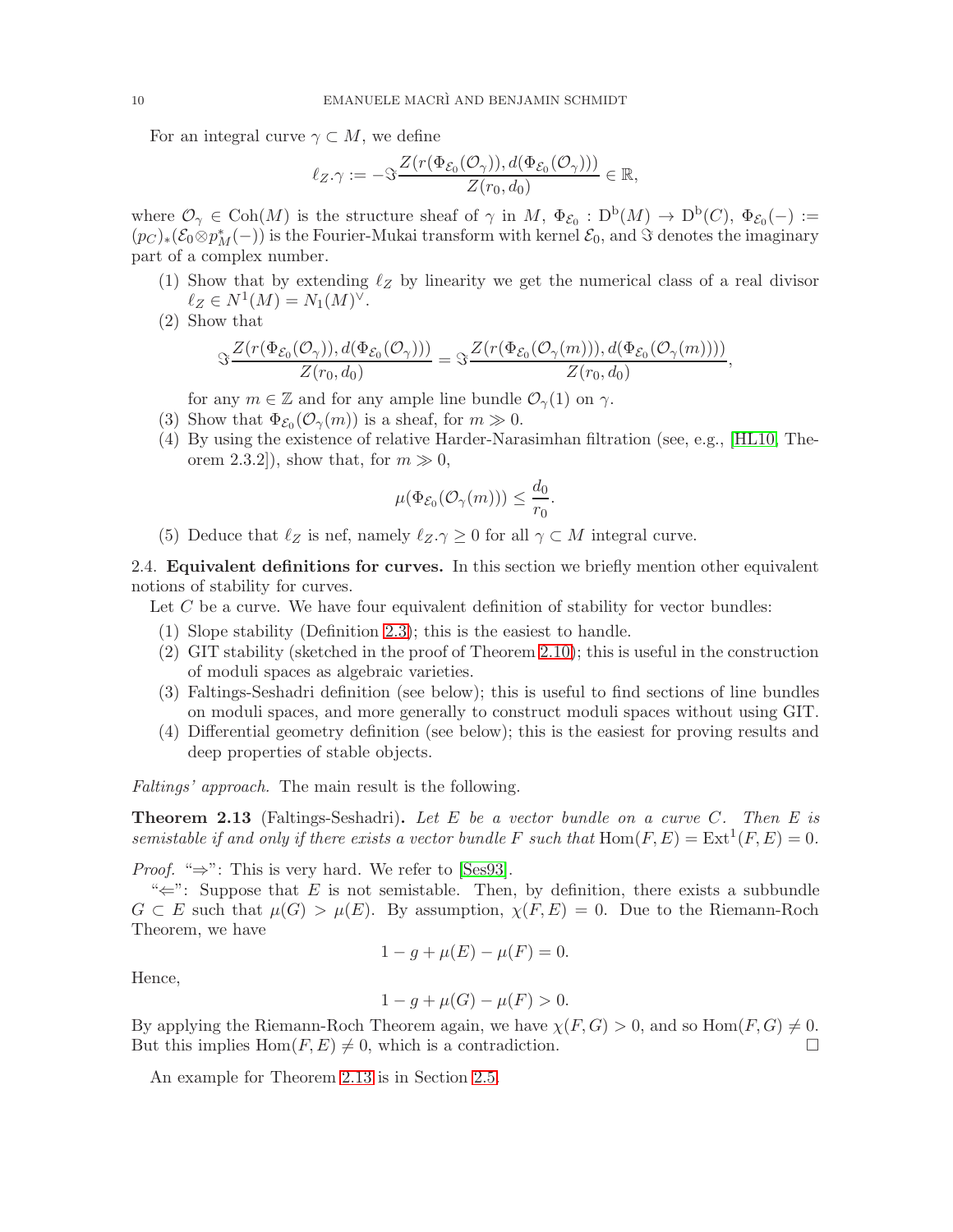Differential geometry approach. To simplify, since this is not the main topic of this survey, we will treat only the degree 0 case. We refer to [\[NS65,](#page-56-14) Theorem 2] for the general result and for all details.

#### <span id="page-10-0"></span>Theorem 2.14 (Narasimhan-Seshadri). There is a one-to-one correspondence

{Stable vector bundles on C of degree 0}  $\xleftrightarrow{\text{1:1}}$  {Irreducible unitary representations of  $\pi_1(C)$ }

Idea of the proof. We only give a very brief idea on how to associate a stable vector bundle to an irreducible unitary representation. Let C be a curve of genus  $g \geq 2$ . Consider its universal cover  $p : \mathbb{H} \to C$ . The group of deck transformation is  $\pi_1(C)$ . Consider the trivial bundle  $\mathbb{H} \times \mathbb{C}^r$  on  $\mathbb{H}$  and a representation  $\rho \colon \pi_1(C) \to \text{GL}(r, \mathbb{C})$ . Then we get a  $\pi_1(C)$ -bundle via the action

$$
a_{\tau} \colon \mathbb{H} \times \mathbb{C}^r \to \mathbb{H} \times \mathbb{C}^r,
$$
  

$$
(y, v) \mapsto (\tau \cdot y, \rho(\tau) \cdot v),
$$

for  $\tau \in \pi_1(C)$ . This induces a vector bundle  $E_\rho$  of rank r on C with degree 0.

If  $\rho$  is a unitary representation, then the semistability of E can be shown as follows. Assume there is a sub vector bundle  $W \subset E$  with  $d(W) > 0$ . By taking  $\bigwedge^{r(W)}$  we can reduce to the case  $r(W) = 1$ , namely W is a line bundle of positive degree.

By tensoring with a line bundle of degree  $0$ , we can assume  $W$  has a section. But it can be shown (see [\[NS65,](#page-56-14) Proposition 4.1]) that a vector bundle corresponding to a non-trivial unitary irreducible representation does not have any section. By splitting  $\rho$  as direct sum of irreducible representation, this implies that  $W$  has to be a sub line bundle of the trivial bundle, which is impossible.

If the representation is irreducible, the bundle is stable.  $\Box$ 

As mentioned before, an important remark about the interpretation of stability of vector bundles in terms of irreducible representations is that it is easier to prove results on stable sheaves in this language. The first example is the preservation of stability by the tensor product([\[HL10,](#page-55-7) Theorem 3.1.4]): the tensor product of two semistable vector bundles is semistable. Example [2.17](#page-11-2) is an application of Theorem [2.14](#page-10-0) and preservation of stability by taking the symmetric product.

Gieseker's ample bundle characterization. We also mention that for geometric applications (e.g., in the algebraic proof of preservation of stability by tensor product mentioned above), the following result by Gieseker([\[Gie79\]](#page-55-10) and [\[HL10,](#page-55-7) Theorem 3.2.7]) is of fundamental importance.

<span id="page-10-2"></span><span id="page-10-1"></span>**Theorem 2.15.** Let  $E$  be a semistable vector bundle on  $C$ . Consider the projective bundle  $\pi: \mathbb{P}_C(E) \to C$  and denote the tautological line bundle by  $\mathcal{O}_{\pi}(1)$ . Then:

- (1)  $d(E) \geq 0$  if and only if  $\mathcal{O}_{\pi}(1)$  is nef.
- (2)  $d(E) > 0$  if and only if  $\mathcal{O}_{\pi}(1)$  is ample.

Idea of the proof. We just sketch how to prove the non-trivial implication of [\(1\)](#page-10-1). Assume that  $d(E) \geq 0$ . To prove that  $\mathcal{O}_{\pi}(1)$  is nef, since it is relatively ample, we only need to prove that  $\mathcal{O}_{\pi}(1) \cdot \gamma \geq 0$  for a curve  $\gamma \subset \mathbb{P}_{C}(E)$  which maps surjectively onto C via  $\pi$ .

By taking the normalization, we can assume that  $\gamma$  is smooth. Denote by  $f : \gamma \to C$  the induced finite morphism. Then we have a surjection  $f^*E \to \mathcal{O}_\pi(1)|_\gamma$ . But  $f^*E$  is semistable, by Exercise [2.16](#page-11-3) below. Hence,  $d(\mathcal{O}_{\pi}(1)|_{\gamma}) \geq 0$ , which is what we wanted.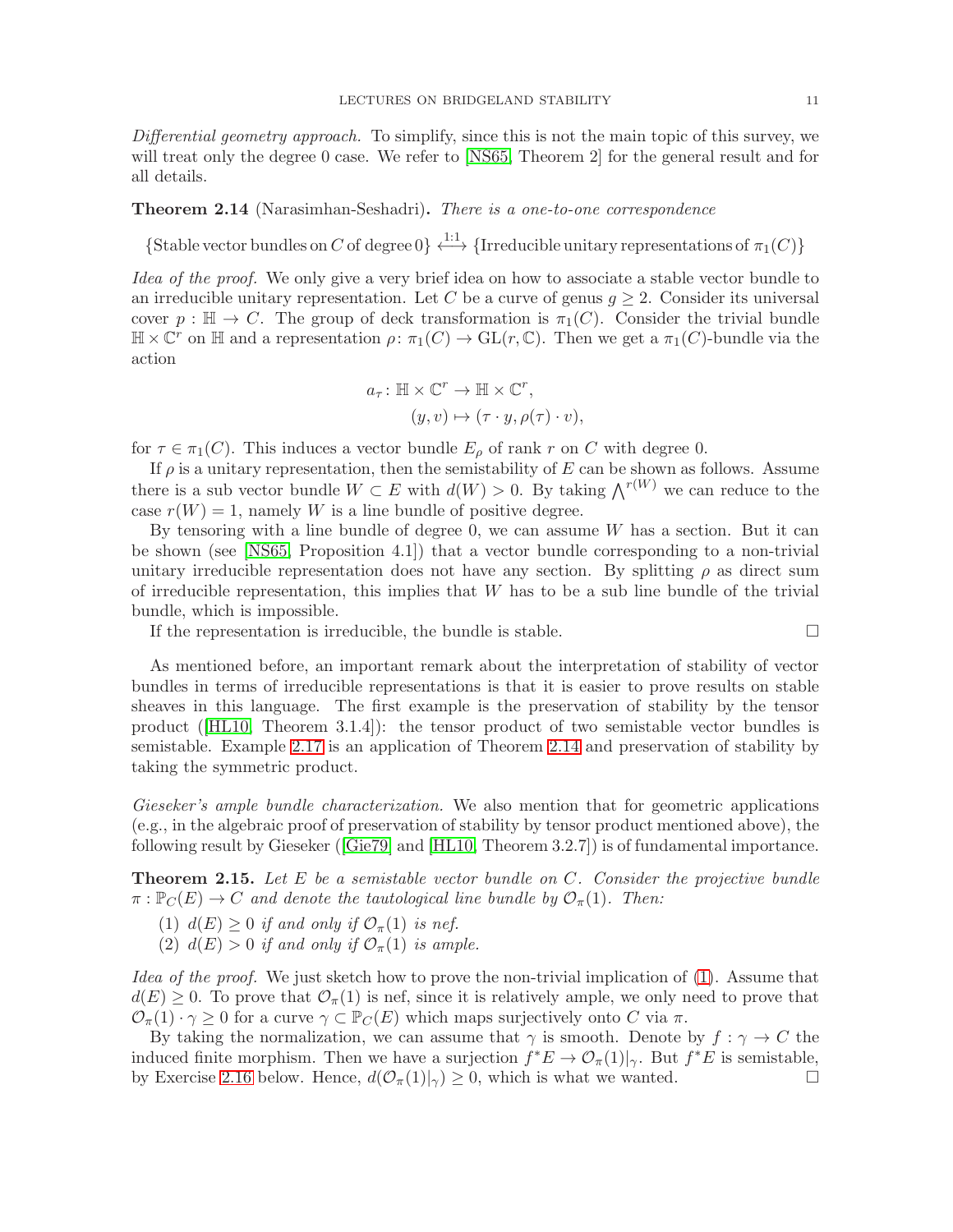<span id="page-11-3"></span>**Exercise 2.16.** Let  $f: C' \to C$  be a finite morphism between curves. Let E be a vector bundle on C. Show that E is semistable if and only if  $f^*E$  is semistable. *Hint: One implication* (" $\Leftarrow$ ") is easy. For the other (" $\Rightarrow$ "), by using the first implication, we can reduce to a Galois cover. Then use uniqueness of Harder-Narasimhan filtrations to show that if  $f^*E$  is not semistable. Then all its semistable factors must be invariant. Then use that all factors are vector bundles to show that they descend to achieve a contradiction.

<span id="page-11-0"></span>2.5. Applications and examples. In this section we present a few examples and applications of stability of vector bundles on curves. We will mostly skip proofs, but give references to the literature.

<span id="page-11-2"></span>**Example 2.17** (Mumford's example; [\[Har70,](#page-55-11) Theorem 10.5]). Let C be a curve of genus  $g \geq 2$ . Then there exists a stable rank 2 vector bundle U on C such that

$$
(1) \tH0(C, \operatorname{Sym}^{m} U) = 0,
$$

for all  $m > 0<sup>4</sup>$  $m > 0<sup>4</sup>$  $m > 0<sup>4</sup>$ .

Indeed, by using Theorem [2.14,](#page-10-0) since

<span id="page-11-5"></span>
$$
\pi_1(C) = \langle a_1, b_1, \dots, a_g, b_g | a_1 b_1 a_1^{-1} b_1^{-1} \cdot \dots \cdot a_g b_g a_g^{-1} b_g^{-1} \rangle,
$$

we only need to find two matrices  $A, B \in U(2)$  such that  $Sym^m A$  and  $Sym^m B$  have no common fixed subspace, for all  $m > 0$ . Indeed, by letting them be the matrices corresponding to  $a_1$  and  $b_1$ , the matrices corresponding to the other  $a_i$ 's and  $b_i$ 's can be chosen to satisfy the relation.

We can choose

$$
A = \begin{pmatrix} \lambda_1 & 0 \\ 0 & \lambda_2 \end{pmatrix}
$$

where  $|\lambda_i| = 1$  and  $\lambda_2/\lambda_1$  is not a root of unity. Then

$$
\text{Sym}^m A = \begin{pmatrix} \lambda_1^m & 0 & \cdots & 0 \\ 0 & \lambda_1^{m-1} \lambda_2 & \cdots & 0 \\ \vdots & \vdots & \ddots & \vdots \\ 0 & 0 & \cdots & \lambda_2^m \end{pmatrix}
$$

has all eigenvalues distinct, and so the only fixed subspaces are subspaces generated by the standard basis vectors.

If we let

$$
B = \begin{pmatrix} \mu_{11} & \mu_{12} \\ \mu_{21} & \mu_{22} \end{pmatrix},
$$

then all entries of  $Sym^m B$  are certain polynomials in the  $\mu_{ij}$  not identically zero. Since  $U(2) \subset GL(2,\mathbb{C})$  is not contained in any analytic hypersurface, we can find  $\mu_{ij}$  such that all entries of  $Sym^m B$  are non-zero, for all  $m > 0$ . This concludes the proof.

The two classical examples of moduli spaces are the following (see [\[NR69,](#page-56-15) [DR77\]](#page-55-12)).

<span id="page-11-1"></span>**Example 2.18.** Let C be a curve of genus  $g = 2$ . Then  $M_C(2, \mathcal{O}_C) \cong \mathbb{P}^3$ .

Very roughly, the basic idea behind this example is the following. We can identify  $\mathbb{P}^3$  with  $\mathbb{P}(H^0(\text{Pic}^1(C), 2\Theta))$ , where  $\Theta$  denotes the theta-divisor on Pic<sup>1</sup>(C). The isomorphism in the statement is then given by associating to any rank 2 vector bundle W the subset

$$
\{\xi \in Pic^1(C) : H^0(C, W \otimes \xi) \neq 0\}.
$$

<span id="page-11-4"></span><sup>&</sup>lt;sup>4</sup>If we let  $\pi: X := \mathbb{P}_C(U) \to C$  be the corresponding ruled surface, then [\(1\)](#page-11-5) implies that the nef divisor  $\mathcal{O}_{\pi}(1)$  is not ample, although it has the property that  $\mathcal{O}_{\pi}(1) \cdot \gamma > 0$ , for all curves  $\gamma \subset X$ .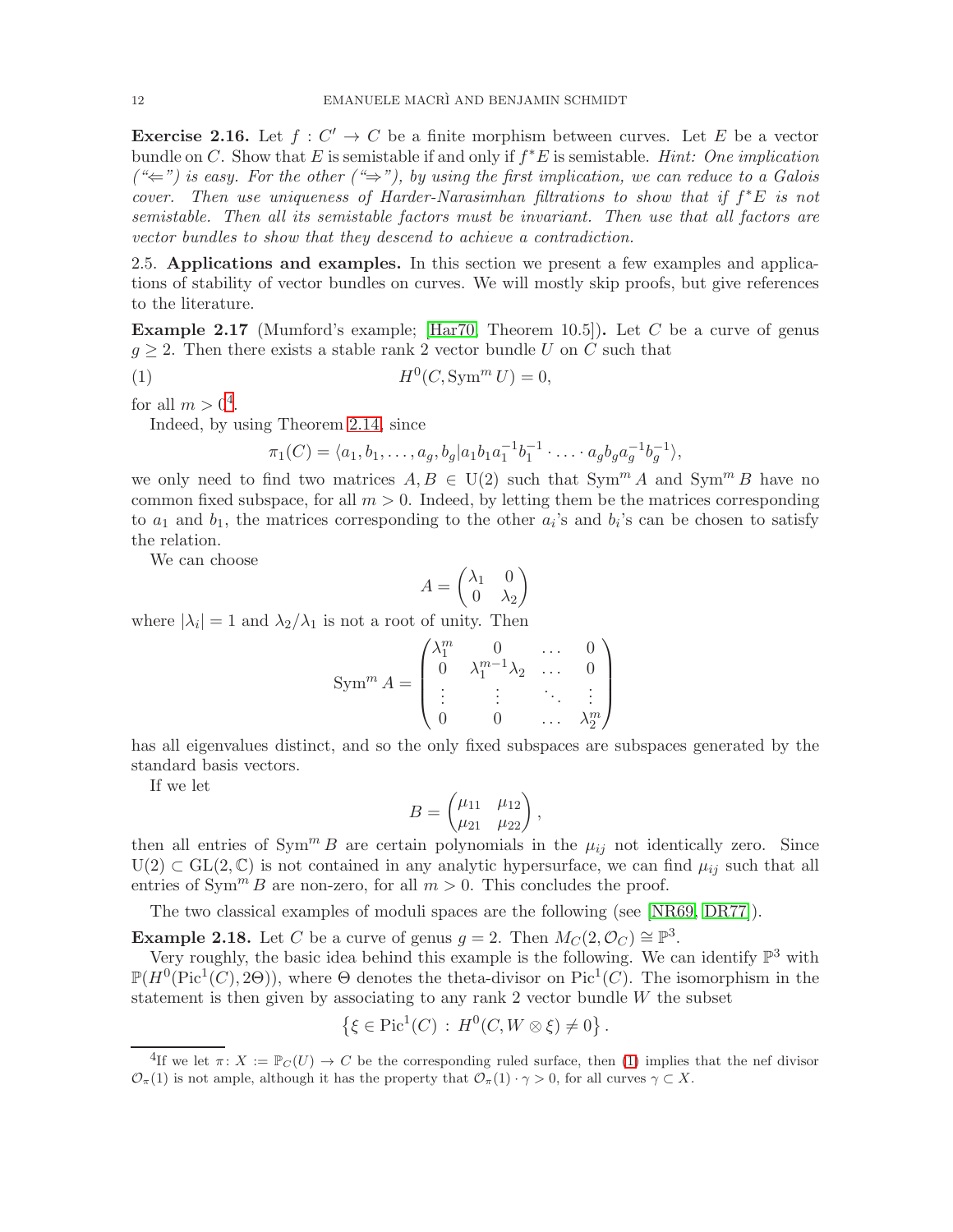It is interesting to notice that the locus of strictly semistable vector bundles corresponds to the S-equivalence class of vector bundles of the form  $M \oplus M^*$ , where  $M \in Pic^0(C)$ . Geometrically, this is the Kummer surface associated to  $Pic^0(C)$  embedded in  $\mathbb{P}^3$ .

**Example 2.19.** Let C be a curve of genus  $q = 2$ , and let L be a line bundle of degree 1. Then  $M_C(2, L) \cong Q_1 \cap Q_2 \subset \mathbb{P}^5$ , where  $Q_1$  and  $Q_2$  are two quadric hypersurfaces.

The space  $M_2(2, L)$  is one of the first instances of derived category theory, semi-orthogonal decompositions, and their connection with birational geometry. Indeed, the result above can be enhanced by saying that there exists a semi-orthogonal decomposition of the derived category of  $M_C(2, L)$  in which the non-trivial component is equivalent to the derived category of the curve  $C$ . We will not add more details here, since it is outside the scope of these lecture notes; we refer instead to [\[BO95,](#page-54-16) [Kuz14\]](#page-56-16) and references therein. There is also an interpretation in terms of Bridgeland stability conditions (see [\[BLMS16\]](#page-54-17)).

**Example 2.20.** Let C be a curve of genus 2. The moduli space  $M_C(3, \mathcal{O}_C)$  also has a very nice geometric interpretation, and it is very closely related to the Coble cubic hypersurface in  $\mathbb{P}^8$ . We refer to [\[Ort05\]](#page-56-17) for the precise statement and for all the details.

Finally, we mention another classical application of vector bundles techniques to birational geometry. In principle, by using Bridgeland stability, this could be generalized to higher dimensions. We will talk briefly about this in Section [7.](#page-39-0)

**Example 2.21.** Let C be a curve of genus  $q \geq 1$ , and let L be an ample divisor on C of degree  $d(L) \geq 2g + 1$ . Then the vector bundle

$$
M_L := \text{Ker}(\text{ev}: \mathcal{O}_C \otimes_{\mathbb{C}} H^0(C, L) \to L)
$$

is semistable. As an application this implies that the embedding of C in  $\mathbb{P}(H^0(C, L)^{\vee})$  induced by L is projectively normal, a result by Castelnuovo, Mattuck, and Mumford. We refer to [\[Laz89\]](#page-56-18) for a proof of this result, and for more applications.

We will content ourselves to prove a somehow related statement for the canonical line bundle, by following [\[GP00,](#page-55-13) Theorem 1.6], to illustrate Faltings' definition of stability: the vector bundle  $M_{K_C}$  is semistable.

To prove this last statement we let L be a general line bundle of degree  $g + 1$  on C. Then L is base-point free and  $H^1(C, L) = 0$ .

Start with the exact sequence

$$
0 \to M_{K_C} \to \mathcal{O}_C \otimes_{\mathbb{C}} H^0(C, K_C) \to K_C \to 0,
$$

tensor by L and take cohomology. We have a long exact sequence

<span id="page-12-0"></span>(2) 
$$
0 \to H^0(C, M_{K_C} \otimes L) \to H^0(C, K_C) \otimes H^0(C, L) \xrightarrow{\alpha} H^0(C, K_C \otimes L) \to H^1(C, M_{K_C} \otimes L) \to 0.
$$

By the Riemann-Roch Theorem,  $h^0(C, L) = 2$ . Hence, we get an exact sequence

$$
0 \to L^{\vee} \to \mathcal{O}_C \otimes H^0(C, L) \to L \to 0.
$$

By tensoring by  $K_C$  and taking cohomology, we get

$$
0 \to H^0(C, K_C \otimes L^{\vee}) \to H^0(C, K_C) \otimes H^0(C, L) \stackrel{\alpha}{\to} H^0(C, K_C \otimes L),
$$

and so  $\text{Ker}(\alpha) \cong H^0(C, K_C \otimes L^{\vee}) = H^1(C, L)^{\vee} = 0.$ 

By using [\(2\)](#page-12-0), this gives  $H^0(C, M_{K_C} \otimes L) = H^1(C, M_{K_C} \otimes L) = 0$ , and so  $M_{K_C}$  is semistable, by Theorem [2.13.](#page-9-1)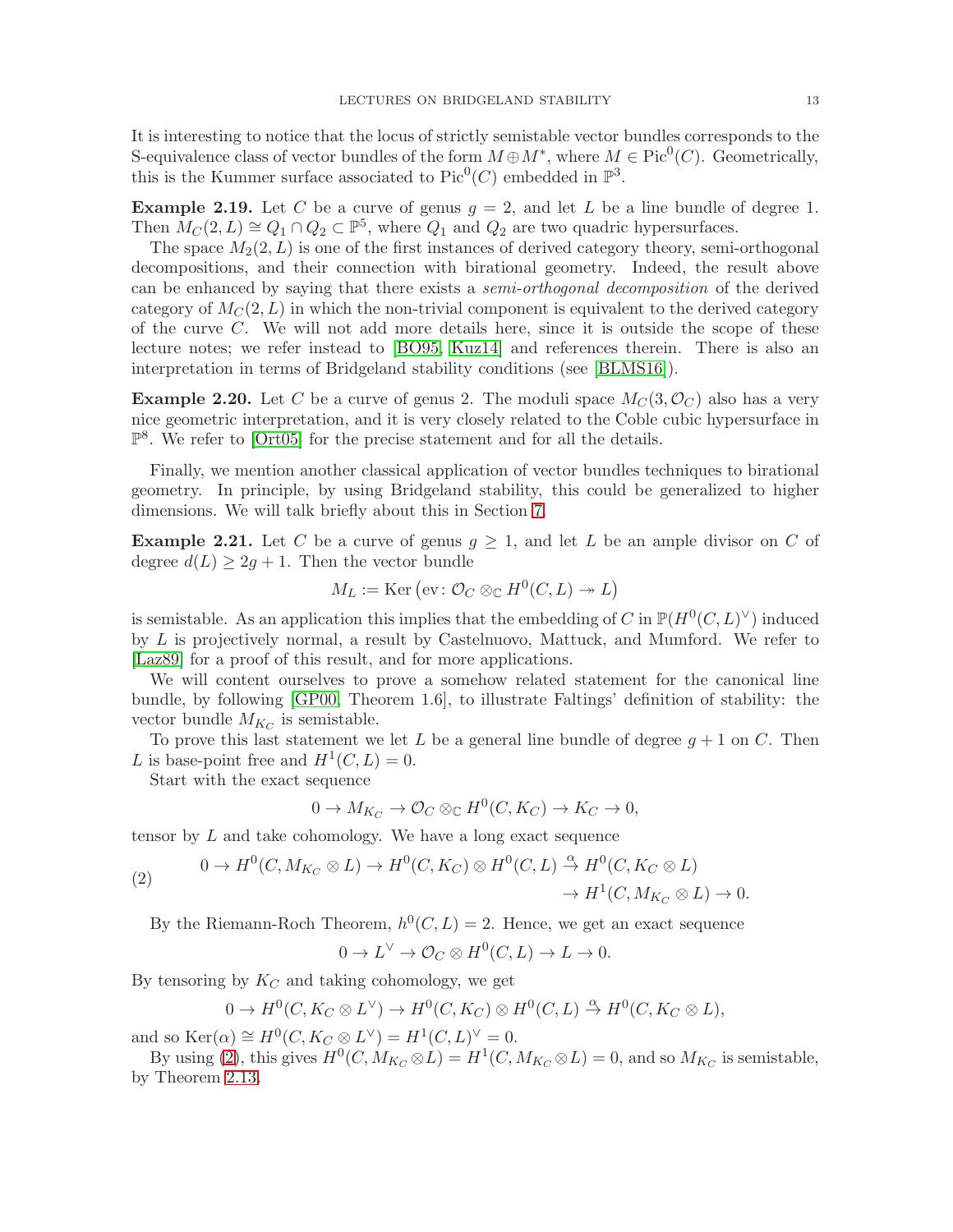### 3. Generalizations to Higher Dimensions

<span id="page-13-0"></span>The definitions of stability from Section [2.4](#page-9-0) generalize in different ways from curves to higher dimensional varieties. In this section we give a quick overview on this. We will not talk about how to generalize the Narasimhan-Seshadri approach. There is a beautiful theory (for which we refer for example to [\[Kob87\]](#page-56-19)), but it is outside the scope of this survey.

Let X be a smooth projective variety over  $\mathbb C$  of dimension  $n \geq 2$ . We fix an ample divisor class  $\omega \in N^1(X)$  and another divisor class  $B \in N^1(X)$ .

<span id="page-13-1"></span>Definition 3.1. We define the twisted Chern character as

$$
ch^B := ch \cdot e^{-B}.
$$

If the reader is unfamiliar with Chern characters we recommend either a quick look at Appendix A of [\[Har77\]](#page-55-14) or a long look at [\[Ful98\]](#page-55-15). By expanding Definition [3.1,](#page-13-1) we have for example

$$
ch_0^B = ch_0 = \text{rk},
$$
  
\n
$$
ch_1^B = ch_1 - B \cdot ch_0,
$$
  
\n
$$
ch_2^B = ch_2 - B \cdot ch_1 + \frac{B^2}{2} \cdot ch_0.
$$

Gieseker-Maruyama-Simpson stability. GIT stability does generalize to higher dimensions. The corresponding "numerical notion" is the one of (twisted) Gieseker-Maruyama-Simpson stability (see [\[Gie77,](#page-55-16) [Mar77,](#page-56-20) [Mar78,](#page-56-21) [Sim94,](#page-57-12) [MW97\]](#page-56-22)).

**Definition 3.2.** Let  $E \in \text{Coh}(X)$  be a pure sheaf of dimension d.

(1) The B-twisted Hilbert polynomial is

$$
P(E, B, t) := \int_X ch^B(E) \cdot e^{t\omega} \cdot td_X = a_d(E, B)t^d + a_{d-1}(E, B)t^{d-1} + \dots + a_0(E, B)
$$

(2) We say that  $E$  is  $B$ -twisted Gieseker (semi)stable if, for any proper non-trivial subsheaf  $F \subset E$ , the inequality

$$
\frac{P(F, B, t)}{a_d(F, B)} < (\leq) \frac{P(E, B, t)}{a_d(E, B)}
$$

holds, for  $t \gg 0$ .

If E is torsion-free, then  $d = n$  and  $a_d(E, B) = ch_0(E)$ . Theorem [2.6](#page-6-2) and the existence part in Theorem [2.10](#page-7-1) generalize for (twisted) Gieseker stability (the second when  $\omega$  and B are rational classes), but singularities of moduli spaces become very hard to understand.

Slope stability. We can also define a twisted version of the standard slope stability function for  $E \in \text{Coh}(X)$  by

$$
\mu_{\omega,B}(E) := \frac{\omega^{n-1} \cdot \mathrm{ch}_1^B(E)}{\omega^n \cdot \mathrm{ch}_0^B(E)} = \frac{\omega^{n-1} \cdot \mathrm{ch}_1(E)}{\omega^n \cdot \mathrm{ch}_0(E)} - \frac{\omega^{n-1} \cdot B}{\omega^n},
$$

where dividing by 0 is interpreted as  $+\infty$ .

<span id="page-13-2"></span>**Definition 3.3.** A sheaf  $E \in \text{Coh}(X)$  is called slope (semi)stable if for all subsheaves  $F \subset E$ the inequality  $\mu_{\omega,B}(F) < (\leq)\mu_{\omega,B}(E/F)$  holds.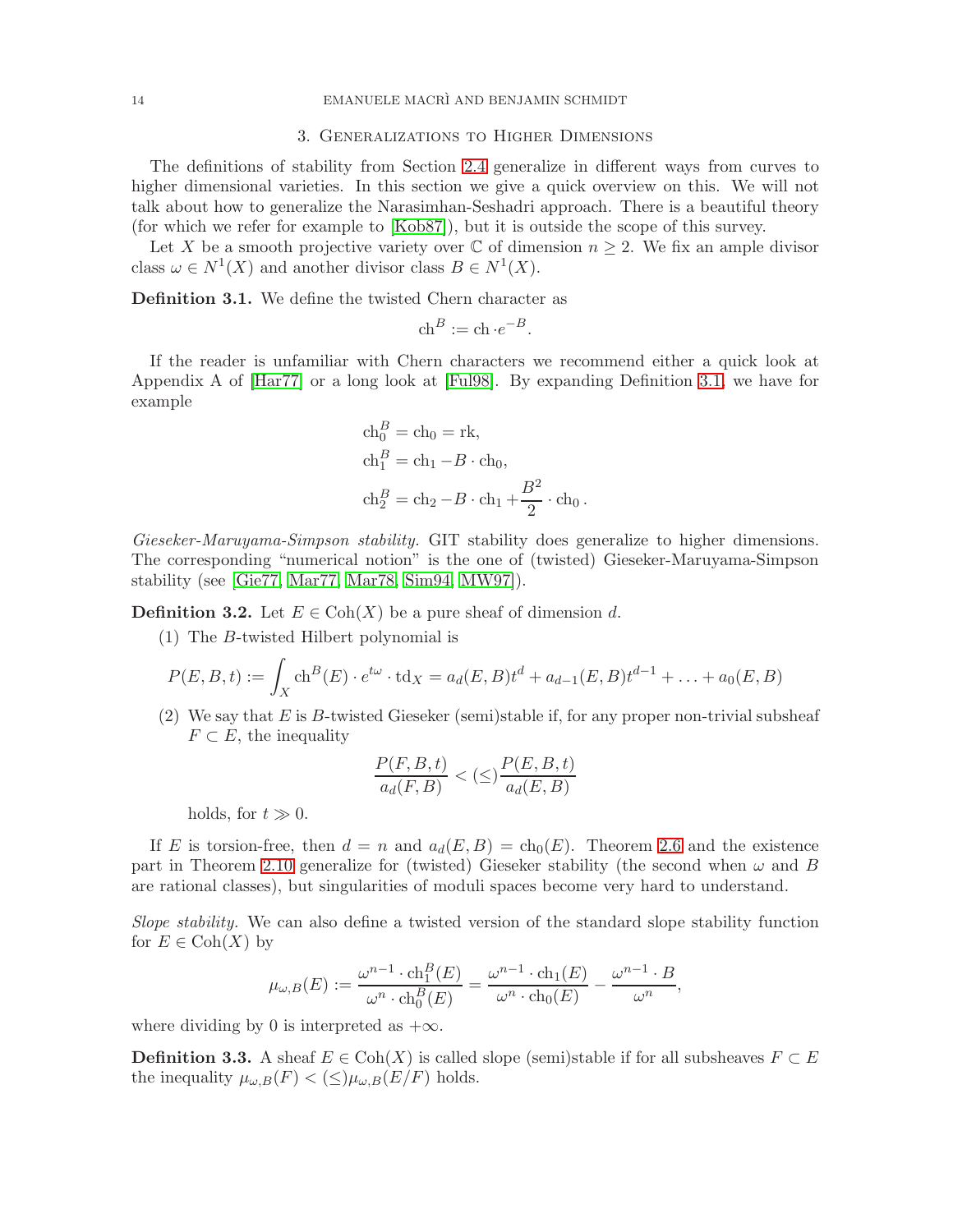Notice that this definition is independent of B and classically one sets  $B = 0$ . However, this more general notation will turn out useful in later parts of these notes. Also, torsion sheaves are all slope semistable of slope  $+\infty$ , and if a sheaf with non-zero rank is semistable then it is torsion-free.

This stability behaves well with respect to certain operations, like restriction to (general and high degree) hypersurfaces, pull-backs by finite morphisms, tensor products, and we will see that Theorem [2.6](#page-6-2) holds for slope stability as well. The main problem is that moduli spaces (satisfying a universal property) are harder to construct, even in the case of surfaces.

Bridgeland stability. We finally come to the main topic of this survey, Bridgeland stability. This is a direct generalization of slope stability. The main difference is that we will need to change the category we are working with. Coherent sheaves will never work in dimension ≥ 2. Instead, we will look for other abelian categories inside the bounded derived category of coherent sheaves on X.

To this end, we first have to treat the general notion of slope stability for abelian categories. Then we will introduce the notion of a bounded t-structure and the key operation of tilting. Finally, we will be able to define Bridgeland stability on surfaces and sketch how to conjecturally construct Bridgeland stability conditions in higher dimensions.

The key advantage of Bridgeland stability is the very nice behavior with respect to change of stability. We will see that moduli spaces of Gieseker semistable and slope semistable sheaves are both particular cases of Bridgeland semistable objects, and one can pass from one to the other by varying stability. This will give us a technique to study those moduli spaces as well. Finally, we remark that even Faltings' approach to stability on curves, which despite many efforts still lacks a generalization to higher dimensions as strong as for the case of curves, seems to require as well to look at stability for complexes of sheaves (see, e.g.,  $[ACK07, HP12, HP14]$  $[ACK07, HP12, HP14]$  $[ACK07, HP12, HP14]$ .

As drawbacks, moduli spaces in Bridgeland stability are not associated naturally to a GIT problem and therefore harder to construct. Also, the categories to work with are not "local", in the sense that many geometric constructions for coherent sheaves will not work for these more general categories, since we do not have a good notion of "restricting a morphism to an open subset".

### 4. Stability in Abelian Categories

<span id="page-14-0"></span>The goal of the theory of stability conditions is to generalize the situation from curves to higher dimensional varieties with similar nice properties. In order to do so it turns out that the category of coherent sheaves is not good enough. In this chapter, we will lay out some general foundation for stability in a more general abelian category. Throughout this section we let A be an abelian category with Grothendieck group  $K_0(\mathcal{A})$ .

**Definition 4.1.** Let  $Z : K_0(\mathcal{A}) \to \mathbb{C}$  be an additive homomorphism. We say that Z is a stability function if, for all non-zero  $E \in \mathcal{A}$ , we have

$$
\Im Z(E) \ge 0, \text{ and } \Im Z(E) = 0 \Rightarrow \Re Z(E) < 0.
$$

Given a stability function, we will often denote  $R := \Im Z$ , the generalized rank,  $D := -\Re Z$ , the *generalized degree*, and  $M := \frac{D}{R}$ , the *generalized slope*, where as before dividing by zero is interpreted as  $+\infty$ .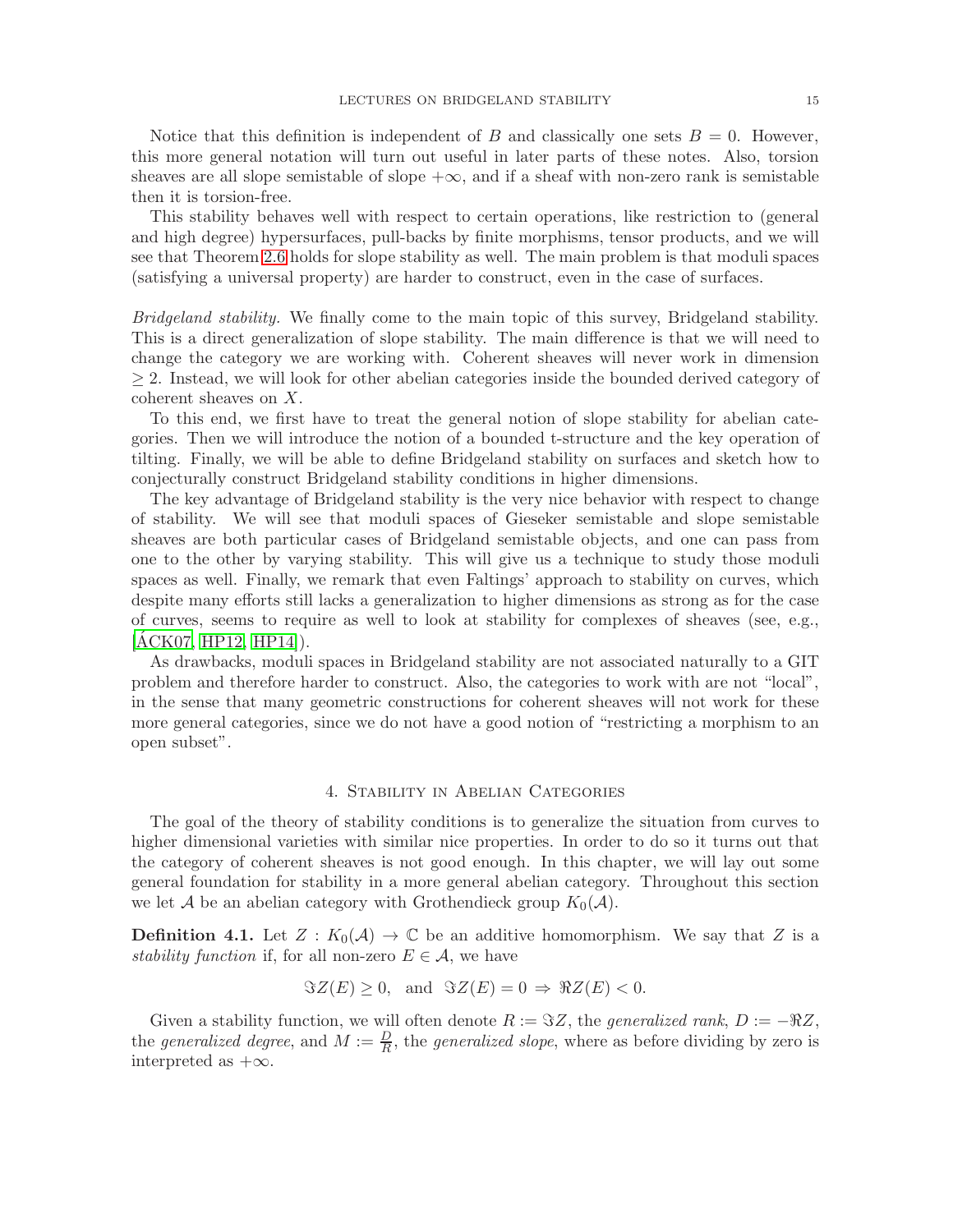**Definition 4.2.** Let  $Z : K_0(\mathcal{A}) \to \mathbb{C}$  be a stability function. A non-zero object  $E \in \mathcal{A}$  is called (semi)stable if, for all proper non trivial subobjects  $F \subset E$ , the inequality  $M(F) < (\leq)M(E)$ holds.

When we want to specify the function  $Z$ , we will say that objects are  $Z$ -semistable, and add the suffix Z to all the notation.

<span id="page-15-1"></span>**Example 4.3.** (1) Let C be a curve, and let  $\mathcal{A} := \text{Coh}(C)$ . Then the group homomorphism

$$
Z: K_0(C) \to \mathbb{C}, Z(E) = -d(E) + \sqrt{-1}r(E)
$$

is a stability function on A. Semistable objects coincide with semistable sheaves in the sense of Definition 2.3.

(2) Let X be a smooth projective variety of dimension  $n \geq 2$ ,  $\omega \in N^1(X)$  be an ample divisor class and  $B \in N^1(X)$ . Let  $\mathcal{A} := \text{Coh}(X)$ . Then the group homomorphism

$$
\overline{Z}_{\omega,B}: K_0(X) \to \mathbb{C}, \ \overline{Z}_{\omega,B}(E) = -\omega^{n-1} \cdot \mathrm{ch}_1^B(E) + \sqrt{-1} \omega^n \cdot \mathrm{ch}_0^B(E)
$$

is **not** a stability function on A. Indeed, for a torsion sheaf T supported in codimension  $\geq 2$ , we have  $\overline{Z}_{\omega,B}(T) = 0$ . More generally, by [\[Tod09,](#page-57-13) Lemma 2.7] there is no stability function whose central charge factors through the Chern character for  $\mathcal{A} = \text{Coh}(X)$ .

(3) Let X,  $\omega$ , and B be as before. Consider the quotient category

$$
\mathcal{A} := \mathrm{Coh}_{n,n-1}(X) := \mathrm{Coh}(X) / \mathrm{Coh}(X) \leq_{n-2}
$$

of coherent sheaves modulo the (Serre) subcategory  $\text{Coh}(X)_{\leq n-2}$  of coherent sheaves supported in dimension  $\leq n-2$  (see [\[HL10,](#page-55-7) Definition 1.6.2]). Then  $Z_{\omega,B}$  is a stability function on A. Semistable objects coincide with slope semistable sheaves in the sense of Definition [3.3.](#page-13-2)

<span id="page-15-0"></span>**Exercise 4.4.** Show that an object  $E \in \mathcal{A}$  is (semi)stable if and only for all quotient  $E \rightarrow G$ the inequality  $M(E) < (\leq) M(G)$  holds.

Stability for abelian categories still has Schur's property:

<span id="page-15-4"></span>**Lemma 4.5.** Let  $Z: K_0(\mathcal{A}) \to \mathbb{C}$  be a stability function. Let  $A, B \in \mathcal{A}$  be non-zero objects which are semistable with  $M(A) > M(B)$ . Then  $\text{Hom}(A, B) = 0$ .

*Proof.* Let  $f : A \to B$  be a morphism, and let  $Q := \text{im}(f) \subset B$ . If f is non-zero, then  $Q \neq 0$ .

Since B is semistable, we have  $M(Q) \leq M(B)$ . Since A is semistable, by Exercise [4.4,](#page-15-0) we  $M(A) \leq M(Q)$ . This is a contradiction to  $M(A) \geq M(B)$ . have  $M(A) \leq M(Q)$ . This is a contradiction to  $M(A) > M(B)$ .

<span id="page-15-3"></span>**Definition 4.6.** Let  $Z : K_0(\mathcal{A}) \to \mathbb{C}$  be an additive homomorphism. We call the pair  $(\mathcal{A}, Z)$ a stability condition if

- $Z$  is a stability function, and
- Any non-zero  $E \in \mathcal{A}$  has a filtration, called the *Harder-Narasimhan filtration*,

$$
0 = E_0 \subset E_1 \subset \ldots \subset E_{n-1} \subset E_n = E
$$

of objects  $E_i \in \mathcal{A}$  such that  $A_i = E_i/E_{i-1}$  is semistable for all  $i = 1, \ldots, n$  and  $M(A_1) > ... > M(A_n).$ 

<span id="page-15-2"></span>**Exercise 4.7.** Show that for any stability condition  $(A, Z)$  the Harder-Narasimhan filtration for any object  $E \in \mathcal{A}$  is unique up to isomorphism.

In concrete examples we will need a criterion for the existence of Harder-Narasimhan filtrations. This is the content of Proposition [4.10.](#page-16-0) It requires the following notion.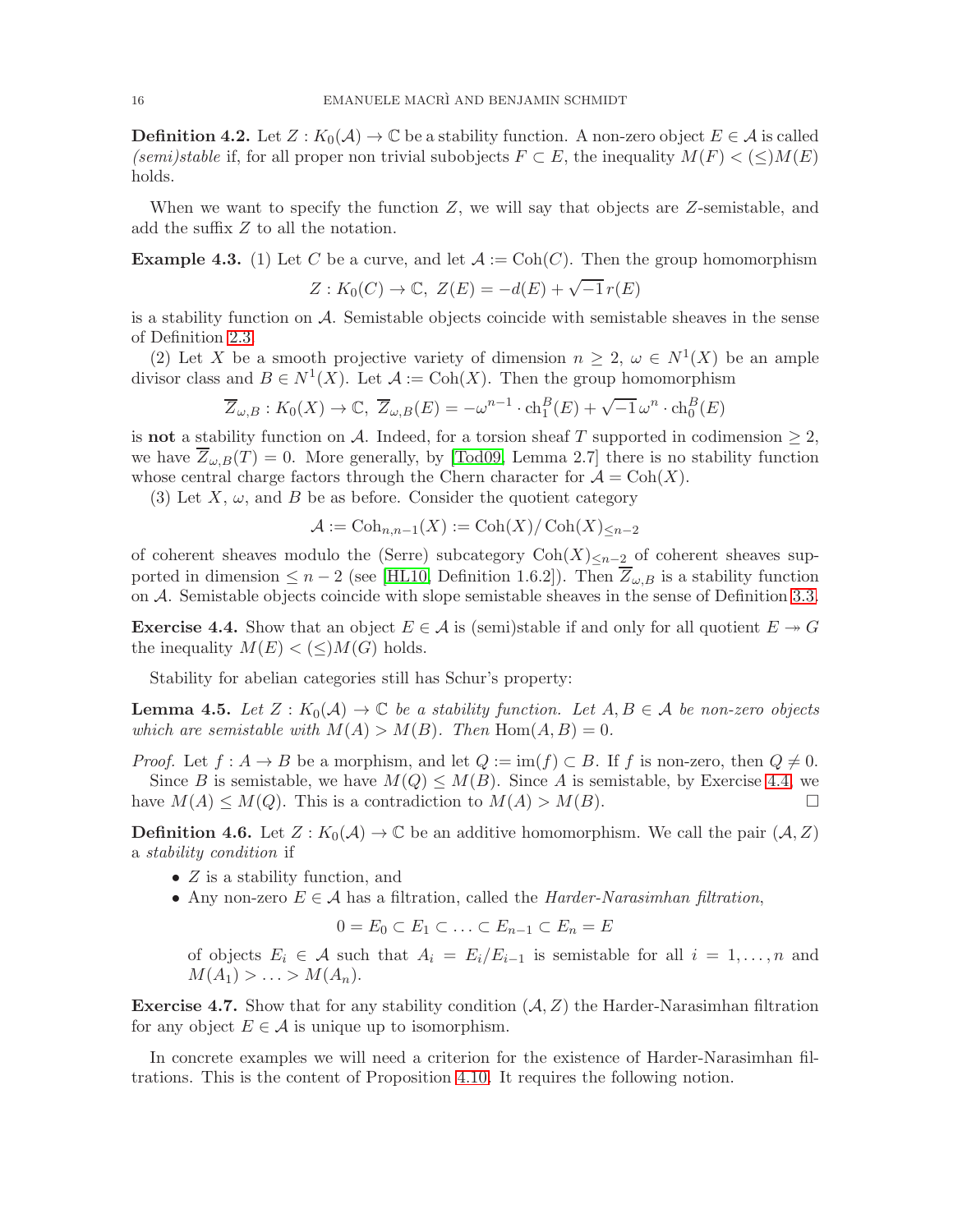**Definition 4.8.** An abelian category A is called *noetherian*, if for any  $A \in \mathcal{A}$  and for any ascending chain of subobjects of A

$$
A_0 \subset A_1 \subset \ldots \subset A_i \subset \ldots \subset A
$$

the equality  $A_i = A_j$  holds for  $i, j \gg 0$ .

Standard examples of noetherian abelian categories are the category of modules over a noetherian ring or the category of coherent sheaves on a variety. Before dealing with Harder-Narasimhan filtrations, we start with a preliminary result.

<span id="page-16-1"></span>**Lemma 4.9.** Let  $Z: K_0(\mathcal{A}) \to \mathbb{C}$  be a stability function. Assume that

- A is noetherian, and
- the image of R is discrete in  $\mathbb R$ .

Then, for any object  $E \in \mathcal{A}$ , there is a number  $D_E \in \mathbb{R}$  such that for any  $F \subset E$  the inequality  $D(F) \leq D_E$  holds.

*Proof.* Since the image of R is discrete in  $\mathbb{R}$ , we can do induction on  $R(E)$ . If  $R(E) = 0$  holds, then  $R(F) = 0$ . In particular,  $0 < D(F) \leq D(E)$ .

Let  $R(E) > 0$ . Assume there is a sequence  $F_n \subset E$  for  $n \in \mathbb{N}$  such that

$$
\lim_{n \to \infty} D(F_n) = \infty.
$$

If the equality  $R(F_n) = R(E)$  holds for any  $n \in \mathbb{N}$ , then the quotient satisfies  $R(E/F_n) = 0$ . In particular,  $D(E/F_n) \ge 0$  implies  $D(F_n) \le D(E)$ . Therefore, we can assume  $R(F_n) < R(E)$ for all  $n$ .

We will construct an increasing sequence of positive integers  $n_k$  such that  $D(F_{n_1} + ... +$  $(F_{n_k}) > k$  and  $R(F_{n_1} + \ldots + F_{n_k}) < R(E)$ . We are done after that, because this contradicts A being noetherian. By assumption, we can choose  $n_1$  such that  $D(F_{n_1}) \geq 1$ . Assume we have constructed  $n_1, \ldots, n_{k-1}$ . There is an exact sequence

$$
0 \to (F_{n_1} + \ldots + F_{n_{k-1}}) \cap F_n \to (F_{n_1} + \ldots + F_{n_{k-1}}) \oplus F_n \to F_{n_1} + \ldots + F_{n_{k-1}} + F_n \to 0
$$

for any  $n > n_{k-1}$ , where intersection and sum are taken inside of E. Therefore,

$$
D(F_{n_1} + \ldots + F_{n_{k-1}} + F_n) = D(F_{n_1} + \ldots + F_{n_{k-1}}) + D(F_n) - D((F_{n_1} + \ldots + F_{n_{k-1}}) \cap F_n).
$$

By induction  $D((F_{n_1} + ... + F_{n_{k-1}}) \cap F_n)$  is bounded from above and we obtain

$$
\lim_{n\to\infty} D(F_{n_1}+\ldots+F_{n_{k-1}}+F_n)=\infty.
$$

As before this is only possible if  $R(F_{n_1} + \ldots + F_{n_{k-1}} + F_n) < R(E)$  for  $n \gg 0$ . Therefore, we can choose  $n_k > n_{k-1}$  as claimed. can choose  $n_k > n_{k-1}$  as claimed.

We will follow a proof from [\[Gra84\]](#page-55-19) (the main idea goes back at least to [\[Sha76\]](#page-57-14)) for the existence of Harder-Narasimhan filtrations, as reviewed in [\[Bay11\]](#page-53-5).

<span id="page-16-0"></span>**Proposition 4.10.** Let  $Z: K_0(\mathcal{A}) \to \mathbb{C}$  be a stability function. Assume that

- A is noetherian, and
- the image of R is discrete in  $\mathbb{R}$ .

Then Harder-Narasimhan filtrations exist in A with respect to Z.

*Proof.* We will give a proof when the image of D is discrete in  $\mathbb R$  and leave the full proof as an exercise.

Let  $E \in \mathcal{A}$  be non-zero. The goal is to construct a Harder-Narasimhan filtration for E. By  $\mathcal{H}(E)$  we denote the convex hull of the set of all  $Z(F)$  for  $F \subset E$ . By Lemma [4.9](#page-16-1) this set is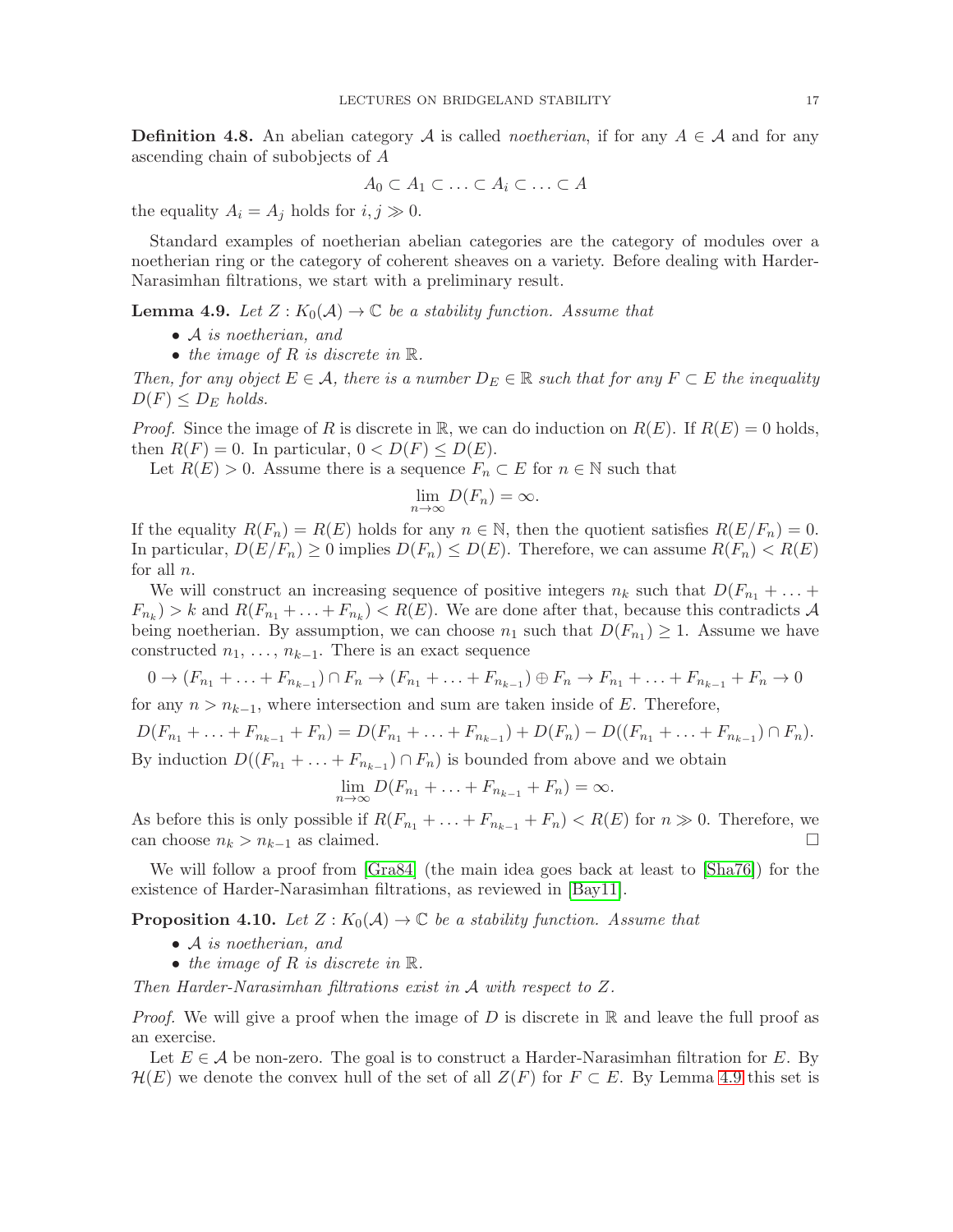

<span id="page-17-0"></span>FIGURE 1. The polygon  $\mathcal{P}(E)$ .

bounded from the left. By  $\mathcal{H}_l$  we denote the half plane to the left of the line between  $Z(E)$ and 0. If E is semistable, we are done. Otherwise the set  $\mathcal{P}(E) = \mathcal{H}(E) \cap \mathcal{H}_L$  is a convex polygon (see Figure [1\)](#page-17-0).

Let  $v_0 = 0, v_1, \ldots, v_n = Z(E)$  be the extremal vertices of  $\mathcal{P}(E)$  in order of ascending imaginary part. Choose  $F_i \subset E$  with  $Z(F_i) = v_i$  for  $i = 1, ..., n-1$ . We will now prove the following three claims to conclude the proof.

- (1) The inclusion  $F_{i-1} \subset F_i$  holds for all  $i = 1, \ldots, n$ .
- (2) The object  $G_i = F_i/F_{i-1}$  is semistable for all  $i = 1, \ldots, n$ .
- (3) The inequalities  $M(G_1) > M(G_2) > \ldots > M(G_n)$  hold.

By definition of  $\mathcal{H}(E)$  both  $Z(F_{i-1} \cap F_i)$  and  $Z(F_{i-1} + F_i)$  have to lie in  $\mathcal{H}(E)$ . Moreover, we have  $R(F_{i-1} \cap F_i) \leq R(F_{i-1}) < R(F_i) \leq R(F_{i-1} + F_i)$ . To see part (1) observe that

$$
Z(F_{i-1} + F_i) - Z(F_{i-1} \cap F_i) = (v_{i-1} - Z(F_{i-1} \cap F_i)) + (v_i - Z(F_{i-1} \cap F_i)).
$$

This is only possible if  $Z(F_{i-1} \cap F_i) = Z(F_{i-1})$  and  $Z(F_{i-1} + F_i) = Z(F_i)$  (see Figure [2\)](#page-17-1).



<span id="page-17-1"></span>FIGURE 2. Vectors adding up within a convex set.

This implies  $Z(F_{i-1}/(F_{i-1}\cap F_i))=0$  and the fact that Z is a stability function shows  $F_{i-1} = F_{i-1} \cap F_i$ . This directly leads to (1).

Let  $A \subset G_i$  be a non zero subobject with preimage  $A \subset F_i$ . Then  $Z(A)$  has to be in  $\mathcal{H}(E)$ and  $R(F_{i-1}) \leq R(A) \leq R(F_i)$ . That implies  $Z(A) - Z(F_{i-1})$  has smaller or equal slope than  $Z(F_i) - Z(F_{i-1})$ . But this is the same as  $M(\overline{A}) \leq M(G_i)$ , proving (2).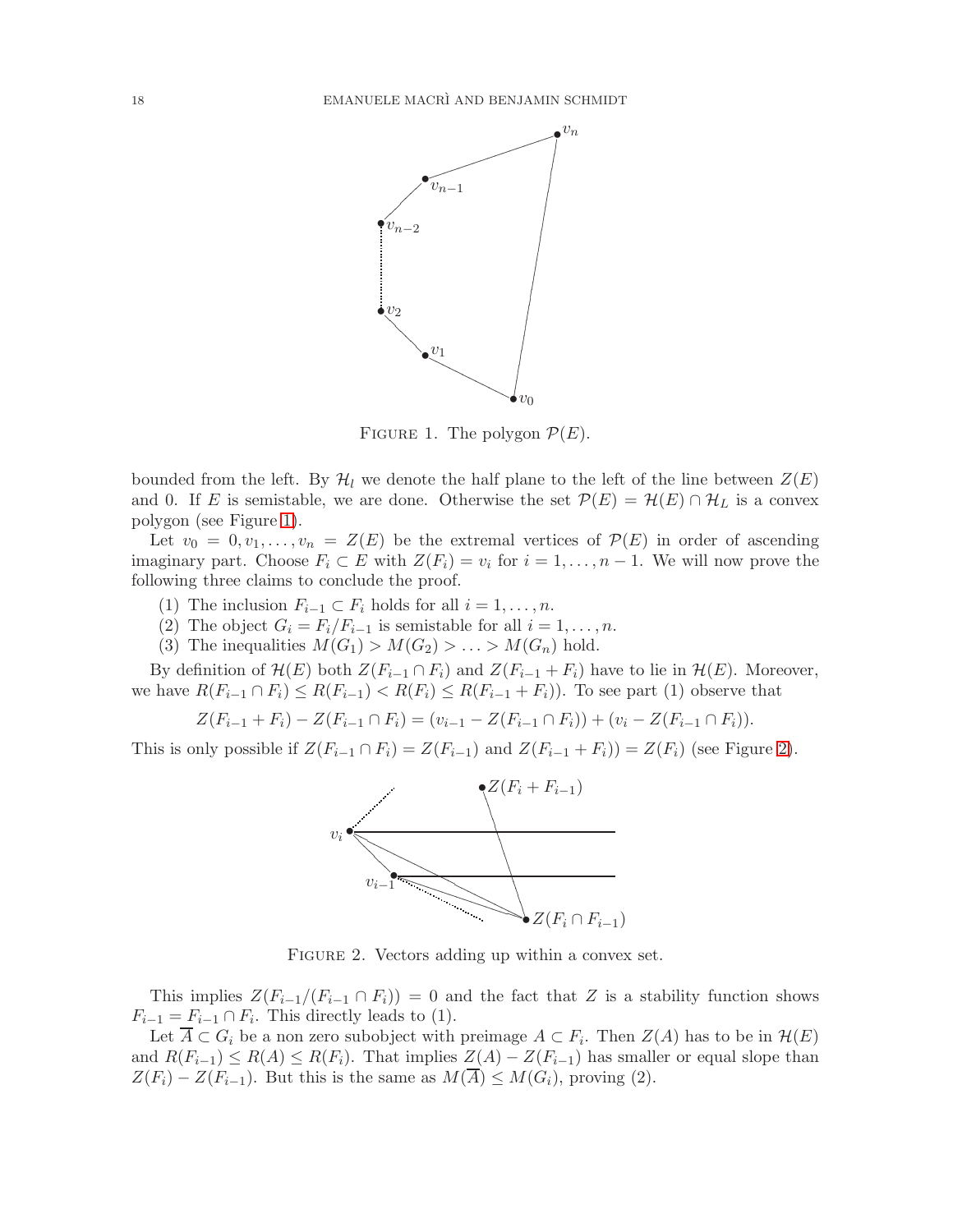

FIGURE 3. Subobjects of  $G_i$  have smaller or equal slope.

The slope  $M(G_i)$  is the slope of the line through  $v_i$  and  $v_{i-1}$ . Convexity of  $\mathcal{P}(E)$  implies (3). (3).

**Exercise 4.11.** The goal of this exercise is to remove the condition that the image of  $D$  is discrete in the proof of Proposition [4.10.](#page-16-0) Show that there are objects  $F_i \subset E$  with  $Z(F_i) = v_i$ for  $i = 1, \ldots, n - 1$ . Hint: By definition of  $\mathcal{P}(E)$  there is a sequence of objects  $F_{j,i} \subset E$  such that

$$
\lim_{j \to \infty} Z(F_{j,i}) = Z(F_i).
$$

Since R has discrete image, we can assume  $R(F_{j,i}) = \Im v_i$  for all j. Replace the  $F_{j,i}$  by an ascending chain of objects similarly to the proof of Lemma [4.9.](#page-16-1)

<span id="page-18-2"></span>Example 4.12. For the stability functions in Example [4.3](#page-15-1) (1) and (3) Harder-Narasimhan filtrations exist.

We conclude the section with an example coming from representation theory.

<span id="page-18-1"></span>**Exercise 4.13.** Let A be a finite-dimensional algebra over  $\mathbb{C}$  and  $\mathcal{A} = \text{mod } A$  be the category of finitely dimensional (right) A-modules. We denote the simple modules by  $S_1, \ldots, S_m$ . Pick  $Z_i \in \mathbb{C}$  for  $i = 1, \ldots, m$ , where  $\Im(Z_i) \geq 0$  holds and if  $\Im Z_i = 0$  holds, then we have  $\Re Z_i < 0$ .

- (1) Show that there is a unique homomorphism  $Z: K_0(\mathcal{A}) \to \mathbb{C}$  with  $Z(S_i) = Z_i$ .
- (2) Show that  $(A, Z)$  is a stability condition.

The corresponding projective moduli spaces of semistable A-modules were constructed in [\[Kin94\]](#page-55-20).

Remark 4.14. There is also a weaker notion of stability on abelian categories, with similar properties. We say that a homomorphism  $Z$  is a *weak stability function* if, for all non-zero  $E \in \mathcal{A}$ , we have

$$
\Im Z(E) \ge 0, \text{ and } \Im Z(E) = 0 \Rightarrow \Re Z(E) \le 0.
$$

Semistable objects can be defined similarly, and Proposition [4.10](#page-16-0) still holds. The proof can be extended to this more general case by demanding that the  $F_i$  are maximal among those objects satisfying  $Z(F_i) = v_i$ . A weak stability condition is then defined accordingly.

For example, slope stability of sheaves is coming from a weak stability condition on  $\text{Coh}(X)$ . This is going to be useful for Bridgeland stability on higher dimensional varieties (see Section [9,](#page-47-0) or [\[BMT14,](#page-54-3) [BMS16,](#page-54-4) [PT19\]](#page-57-15)).

### 5. Bridgeland Stability

<span id="page-18-0"></span>In this section we review the basic definitions and results in the general theory of Bridgeland stability conditions. The key notions are the heart of a bounded t-structure and slicings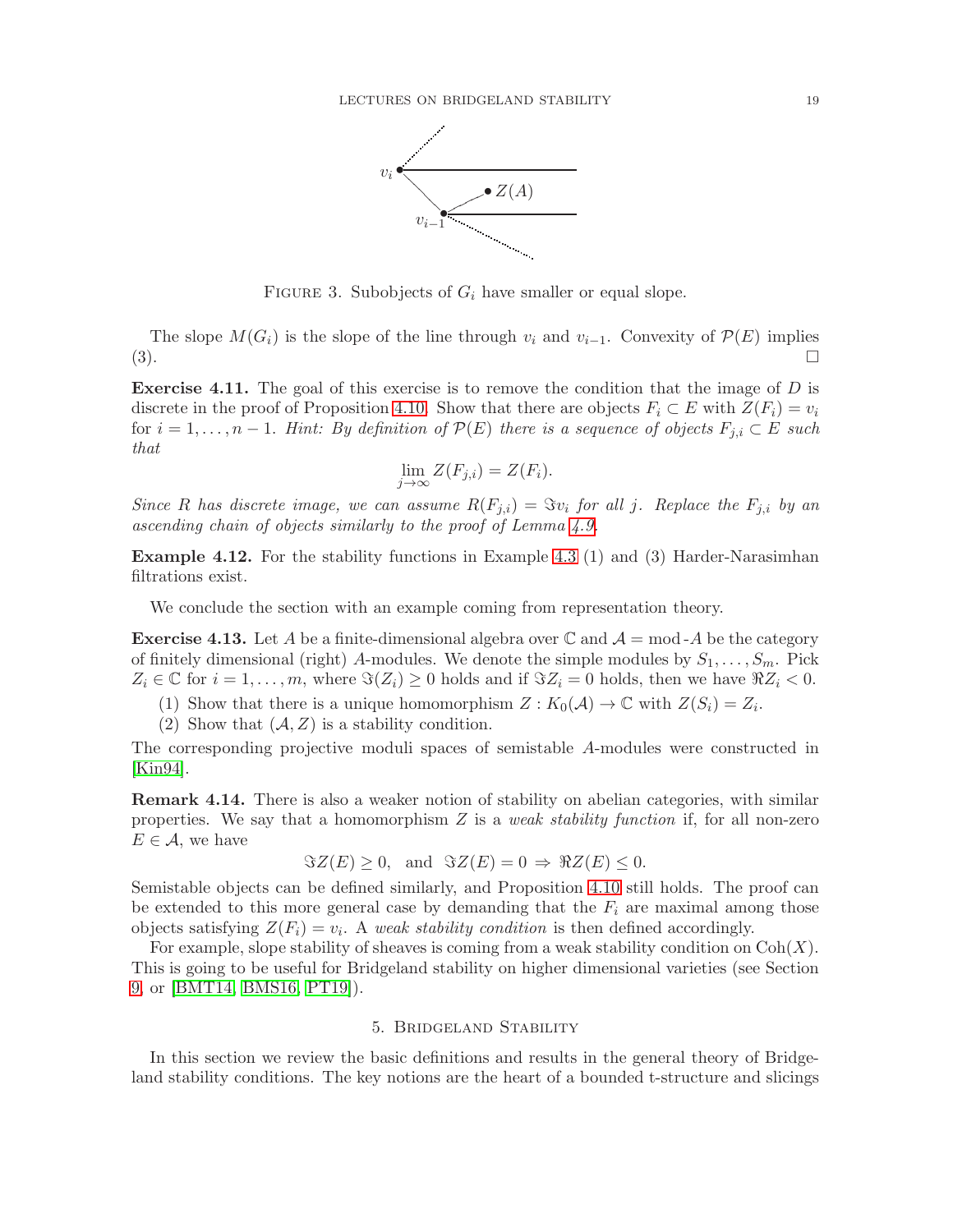recalled in Section [5.1.](#page-19-0) We then introduce the two equivalent definitions in Section [5.2.](#page-20-0) Bridgeland's Deformation Theorem, together with a sketch of its proof, is in Section [5.3.](#page-22-0) Finally, we discuss moduli spaces in Section [5.4](#page-25-0) and the fundamental wall and chamber structure of the space of stability conditions in Section [5.5.](#page-26-0) Some of the proofs we sketch here will be fully proved in the case of surfaces in the next section.

Throughout this section, we let X be a smooth projective variety over  $\mathbb C$ . We also denote the bounded derived category of coherent sheaves on X by  $D^b(X) := D^b(\text{Coh}(X))$ . A quick introduction to bounded derived categories can be found in Appendix [A.](#page-51-0) The results in this section are still true in the more general setting of triangulated categories.

<span id="page-19-0"></span>5.1. Heart of a bounded t-structure and slicing. For the general theory of t-structures we refer to [\[BBD82\]](#page-54-18). In this section we content ourselves to speak about the heart of a bounded t-structure, which in this case is equivalent.

<span id="page-19-1"></span>**Definition 5.1.** The *heart of a bounded t-structure* on  $D^b(X)$  is a full additive subcategory  $A \subset D^b(X)$  such that

- for integers  $i > j$  and  $A, B \in \mathcal{A}$ , the vanishing  $Hom(A[i], B[j]) = Hom(A, B[j-i]) = 0$ holds, and
- for all  $E \in D^b(X)$  there are integers  $k_1 > \ldots > k_m$ , objects  $E_i \in D^b(X)$ ,  $A_i \in \mathcal{A}$  for  $i = 1, \ldots, m$  and a collection of triangles



**Lemma 5.2.** The heart A of a bounded t-structure in  $D^b(X)$  is abelian.

Sketch of the proof. Exact sequences in A are nothing but exact triangles in  $D^b(X)$  all of whose objects are in A. To define kernel and cokernel of a morphism  $f : A \to B$ , for  $A, B \in A$ we can proceed as follows. Complete the morphism  $f$  to an exact triangle

$$
A \xrightarrow{f} B \to C \to A[1].
$$

By the definition of a heart, we have a triangle

$$
C_{>0} \to C \to C_{\leq 0} \to C_{>0}[1],
$$

where  $C_{>0}$  belongs to the category generated by extensions of  $\mathcal{A}[i]$ , with  $i > 0$ , and  $C_{\leq 0}$  to the category generated by extensions of  $\mathcal{A}[j]$ , with  $j \leq 0$ .

Consider the composite map  $B \to C \to C_{\leq 0}$ . Then an easy diagram chase shows that  $C_{\leq 0} \in \mathcal{A}$ . Similarly, the composite map  $C_{>0} \to C \to A[1]$  gives  $C_{>0} \in \mathcal{A}[1]$ . Then Ker(f) =  $C_{>0}$ .  $C_{>0}[-1]$  and  $Cok(f) = C_{\leq 0}$ .

The standard example of a heart of a bounded t-structure on  $D^b(X)$  is given by  $Coh(X)$ . If  $D^b(\mathcal{A}) \cong D^b(X)$ , then  $\mathcal A$  is the heart of a bounded t-structure. The converse does not hold (see Exercise [5.3](#page-20-1) below), but this is still one of the most important examples for having an intuition about this notion. In particular, given  $E \in D^b(X)$ , the objects  $A_1, \ldots, A_n \in \mathcal{A}$ in the definition of a heart are its *cohomology objects* with respect to  $A$ . They are denoted  $A_1 =: \mathcal{H}^{-k_1}_\mathcal{A}$  $\mathcal{A}^{-k_1}(E),\ldots, A_n =: \mathcal{H}^{-k_n}_{\mathcal{A}}$  $\mathcal{A}^{k_n}(E)$ . In the case  $\mathcal{A} = \text{Coh}(X)$ , these are nothing but the cohomology sheaves of a complex. These cohomology objects have long exact sequences, just as cohomology sheaves of a complexes.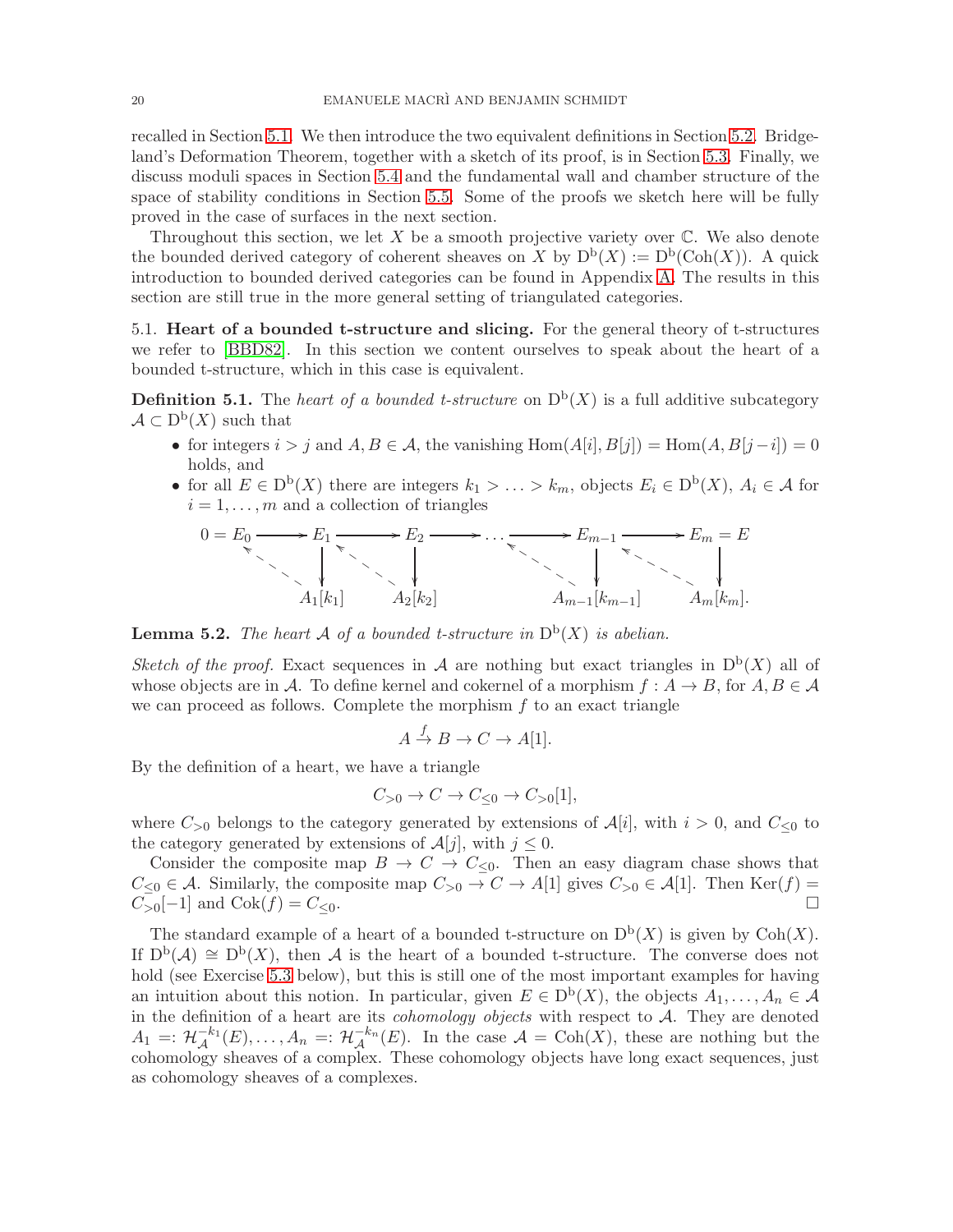<span id="page-20-1"></span>**Exercise 5.3.** Let  $X = \mathbb{P}^1$ . Let  $\mathcal{A} \subset D^b(\mathbb{P}^1)$  be the additive subcategory generated by extensions by  $\mathcal{O}_{\mathbb{P}^1}[2]$  and  $\mathcal{O}_{\mathbb{P}^1}(1)$ .

(1) Let  $A \in \mathcal{A}$ . Show that there exists  $a_0, a_1 \geq 0$  such that

$$
A \cong \mathcal{O}_{\mathbb{P}^1}^{\oplus a_0}[2] \oplus \mathcal{O}_{\mathbb{P}^1}(1)^{\oplus a_1}.
$$

- (2) Show that A is the heart of a bounded t-structure on  $D^b(\mathbb{P}^1)$ . *Hint: Use Theorem* [2.1.](#page-5-2)
- (3) Show that, as an abelian category, A is equivalent to the direct sum of two copies of the category of finite-dimensional vector spaces.
- (4) Show that  $D^b(\mathcal{A})$  is not equivalent to  $D^b(\mathbb{P}^1)$ .

**Exercise 5.4.** Let  $A \subset D^{b}(X)$  be the heart of a bounded t-structure. Show that there is a natural identification between Grothendieck groups

$$
K_0(\mathcal{A}) = K_0(X) = K_0(\mathcal{D}^{\mathbf{b}}(X)).
$$

A slicing further refines the heart of a bounded t-structure.

**Definition 5.5** ([\[Bri07\]](#page-54-0)). A slicing  $P$  of  $D^b(X)$  is a collection of subcategories  $P(\phi) \subset D^b(X)$ for all  $\phi \in \mathbb{R}$  such that

- $\mathcal{P}(\phi)[1] = \mathcal{P}(\phi + 1),$
- if  $\phi_1 > \phi_2$  and  $A \in \mathcal{P}(\phi_1)$ ,  $B \in \mathcal{P}(\phi_2)$  then  $\text{Hom}(A, B) = 0$ ,
- for all  $E \in D^b(X)$  there are real numbers  $\phi_1 > \ldots > \phi_m$ , objects  $E_i \in D^b(X)$  for  $i = 1, \ldots, m$ , and a collection of triangles



where  $A_i \in P(\phi_i)$ .

For this filtration of an element  $E \in D^b(X)$  we write  $\phi^-(E) := \phi_m$  and  $\phi^+(E) := \phi_1$ . Moreover, for  $E \in P(\phi)$  we call  $\phi(E) := \phi$  the phase of E.

The last property is called the *Harder-Narasimhan filtration*. By setting  $A := \mathcal{P}((0, 1])$ to be the extension closure of the subcategories  $\{\mathcal{P}(\phi): \phi \in (0,1]\}$  one gets the heart of a bounded t-structure from a slicing<sup>[5](#page-20-2)</sup>. In both cases of a slicing and the heart of a bounded t-structure the Harder-Narasimhan filtration is unique similarly to Exercise [4.7.](#page-15-2)

Exercise 5.6. Let  $A, B \subset D^{b}(X)$  be hearts of bounded t-structures. Show that if  $A \subset B$ , then  $\mathcal{A} = \mathcal{B}$ . Similarly, if  $\mathcal{P}$  and  $\mathcal{P}'$  are two slicings and  $\mathcal{P}'(\phi) \subset \mathcal{P}(\phi)$  for all  $\phi \in \mathbb{R}$ , then  $\mathcal{P}$ and  $\mathcal{P}'$  are identical.

<span id="page-20-0"></span>5.2. Bridgeland stability conditions: definition. The definition of a Bridgeland stability condition will depend on some additional data. More precisely, we fix a finite rank lattice  $\Lambda$ and a surjective group homomorphism

$$
v\colon K_0(X)\twoheadrightarrow \Lambda.
$$

We also fix a norm  $\|\cdot\|$  on  $\Lambda_{\mathbb{R}}$ . Recall that all choices of norms are equivalent here and subsequent definitions will not depend on it.

<span id="page-20-2"></span><sup>&</sup>lt;sup>5</sup>More generally, by fixing  $\phi_0 \in \mathbb{R}$ , the category  $\mathcal{P}((\phi_0, \phi_0 + 1])$  is also a heart of a bounded t-structure. A slicing is a family of hearts, parameterized by R.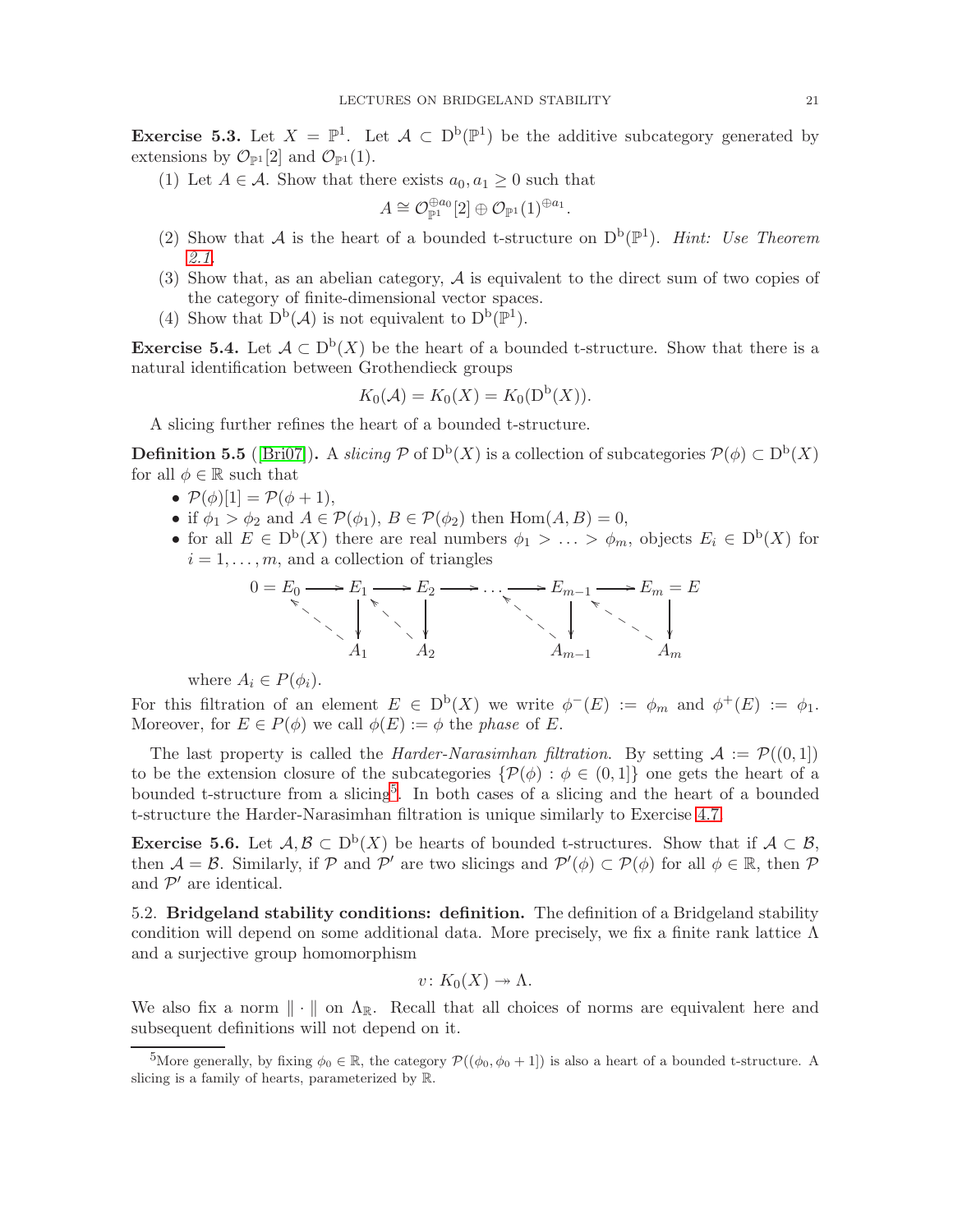<span id="page-21-2"></span>**Example 5.7.** Let T be the set of  $v \in K_0(X)$  such that  $\chi(v, w) = 0$  for all  $w \in K_0(X)$ . Then the numerical Grothendieck group  $K_{\text{num}}(X)$  is defined as  $K_0(X)/T$ . We have that  $K_{\text{num}}(X)$  is a finitely generated Z-lattice. The choice of  $\Lambda = K_{\text{num}}(X)$  together with the natural projection is an example of a pair  $(\Lambda, v)$  as before.

If X is a surface, then  $K_{\text{num}}(X)$  is nothing but the image of the Chern character map

$$
\text{ch} \colon K_0(X) \to H^*(X, \mathbb{Q}),
$$

and the map v is the Chern character. For K3 or abelian surfaces,  $K_{\text{num}}(X) = H_{\text{alg}}^*(X, \mathbb{Z}) =$  $H^0(X,\mathbb{Z})\oplus \mathrm{NS}(X)\oplus H^4(X,\mathbb{Z}).$ 

<span id="page-21-1"></span>**Definition 5.8** ([\[Bri07\]](#page-54-0)). A *Bridgeland stability condition* on  $D^b(X)$  is a pair  $\sigma = (\mathcal{P}, Z)$ where:

- $P$  is a slicing of  $D^b(X)$ , and
- $Z: \Lambda \to \mathbb{C}$  is an additive homomorphism, called the *central charge*,

satisfying the following properties:

(1) For any non-zero  $E \in \mathcal{P}(\phi)$ , we have

$$
Z(v(E)) \in \mathbb{R}_{>0} \cdot e^{\sqrt{-1}\pi \phi}.
$$

(2) (support property)

$$
C_{\sigma} := \inf \left\{ \frac{|Z(v(E))|}{\|v(E)\|} \, : \, 0 \neq E \in \mathcal{P}(\phi), \phi \in \mathbb{R} \right\} > 0.
$$

As before, the heart of a bounded t-structure can be defined by  $A := P((0,1])$ . Objects in  $\mathcal{P}(\phi)$  are called  $\sigma$ -semistable of phase  $\phi$ . The mass of an object  $E \in D^{b}(X)$  is defined as  $m_{\sigma}(E) = \sum |Z(A_i)|$ , where  $A_1, \ldots, A_m$  are the Harder-Narasimhan factors of E.

<span id="page-21-0"></span>**Exercise 5.9.** Let  $\sigma = (\mathcal{P}, Z)$  be a stability condition. Show that the category  $\mathcal{P}(\phi)$  is abelian and of finite length (i.e., it is noetherian and artinian). *Hint: Use the support property to* show there are only finitely many classes of subobjects in  $\mathcal{P}(\phi)$  of a given object in  $\mathcal{P}(\phi)$ .

The simple object in  $\mathcal{P}(\phi)$  are called  $\sigma$ -stable. As in the case of stability of sheaves on curves (see Remark [2.8\)](#page-7-2), since the category  $\mathcal{P}(\phi)$  is of finite length,  $\sigma$ -semistable objects admit finite Jordan-Hölder filtrations in  $\sigma$ -stable ones of the same phase. The notion of S-equivalent  $\sigma$ -semistable objects is defined analogously as well.

The support property was introduced in [\[KS08\]](#page-56-10). It is equivalent to Bridgeland's notion of a full locally-finite stability condition in [\[Bri08,](#page-54-1) Definition 4.2] (see [\[BM11,](#page-54-2) Proposition B.4]). There is an equivalent formulation: There is a symmetric bilinear form Q on  $\Lambda_{\mathbb{R}}$  such that

- (1) all semistable objects  $E \in \mathcal{P}$  satisfy the inequality  $Q(v(E), v(E)) \geq 0$  and
- (2) all non zero vectors  $v \in \Lambda_{\mathbb{R}}$  with  $Z(v) = 0$  satisfy  $Q(v, v) < 0$ .

The inequality  $Q(v(E), v(E)) \geq 0$  can be viewed as some generalization of the classical Bogomolov inequality for vector bundles; we will see the precise relation in Section [6.](#page-28-0) By abuse of notation we will often forget v from the notation. For example, we will write  $Q(E, F)$  instead of  $Q(v(E), v(F))$ . We will also use the notation  $Q(E) = Q(E, E)$ .

Exercise 5.10. Show that the previous two definitions of the support property are equivalent. *Hint:* Use  $Q(w) = \frac{1}{C^2} |Z(w)|^2 - ||w||^2$ .

Definition [5.8](#page-21-1) is short and good for abstract argumentation, but it is not very practical for finding concrete examples. The following lemma shows that this definition of a stability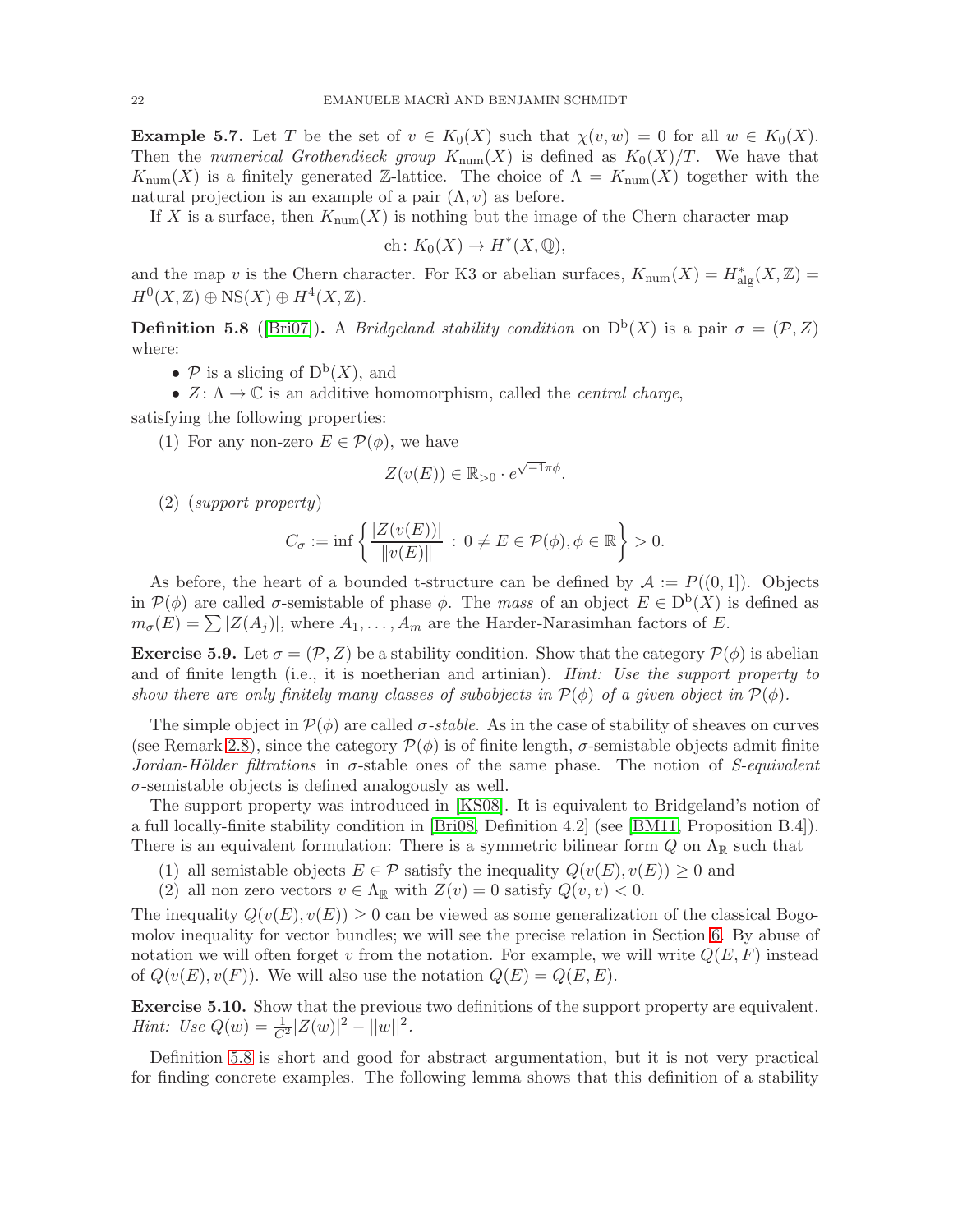**Lemma 5.11** ([\[Bri07\]](#page-54-0)[Proposition 5.3]). Giving a stability condition  $(\mathcal{P}, Z)$  on  $D^b(X)$  is equivalent to giving a stability condition  $(A, Z)$  in the sense of Definition [4.6,](#page-15-3) where A is the heart of a bounded t-structure on  $D^{b}(X)$  together with the support property

$$
\inf \left\{ \frac{|Z(v(E))|}{\|v(E)\|} \, : \, 0 \neq E \in \mathcal{A} \text{ semistable} \right\} > 0.
$$

*Proof.* Assume we have a stability conditions  $(\mathcal{P}, Z)$  on  $D^b(X)$ . Then we can define a heart  $\mathcal{A} = \mathcal{P}((0,1])$ . Then  $(\mathcal{A}, Z)$  is a stability conditions in the sense of Definition [4.6](#page-15-3) satisfying the support property. The other way around, we can define  $\mathcal{P}(\phi)$  to be the category of semistable objects of phase  $\phi$  in A whenever  $\phi \in (0, 1]$ . This definition can be extended to any  $\phi \in \mathbb{R}$  via the property  $\mathcal{P}(\phi)[1] = \mathcal{P}(\phi + 1)$ . via the property  $\mathcal{P}(\phi)[1] = \mathcal{P}(\phi + 1)$ .

From here on we will interchangeably use  $(\mathcal{P}, Z)$  and  $(\mathcal{A}, Z)$  to denote a stability condition.

<span id="page-22-2"></span>**Example 5.12.** Let C be a curve. Then the stability condition in Example [4.3](#page-15-1) (1) gives a Bridgeland stability condition on  $D^b(C)$ . The lattice  $\Lambda$  is nothing but  $H^0(C, \mathbb{Z}) \oplus H^2(C, \mathbb{Z})$ , the map v is nothing but  $(r, d)$ , and we can choose  $Q = 0$ .

Exercise 5.13. Show that the stability condition in Exercise [4.13](#page-18-1) gives a Bridgeland stability condition on  $D^b(A) = D^b(\text{mod } A)$ . What is Q?

<span id="page-22-0"></span>5.3. Bridgeland's deformation theorem. The main theorem in [\[Bri07\]](#page-54-0) is the fact that the set of stability conditions can be given the structure of a complex manifold.

Let Stab(X) be the set of stability conditions on  $D^b(X)$  (with respect to  $\Lambda$  and v). This set can be given a topology as the coarsest topology such that for any  $E \in D^{b}(X)$  the maps  $(\mathcal{A}, Z) \mapsto Z$ ,  $(\mathcal{A}, Z) \mapsto \phi^+(E)$  and  $(\mathcal{A}, Z) \mapsto \phi^-(E)$  are continuous. Equivalently, the topology is induced by the generalized (i.e., with values in  $[0, +\infty]$ ) metric

$$
d(\sigma_1, \sigma_2) = \sup_{0 \neq E \in D^b(X)} \left\{ |\phi_{\sigma_1}^+(E) - \phi_{\sigma_2}^+(E)|, |\phi_{\sigma_1}^-(E) - \phi_{\sigma_2}^-(E)|, ||Z_1 - Z_2|| \right\},\,
$$

for  $\sigma_i = (\mathcal{P}_i, Z_i) \in \text{Stab}(X), i = 1, 2$ ; here, by abuse of notation,  $\|\cdot\|$  also denotes the induced operator norm on Hom $(\Lambda, \mathbb{C})$ .

<span id="page-22-1"></span>Remark 5.14. There are two group actions on the space of stability conditions.

(1) The universal cover  $\widetilde{GL}^+(2,\mathbb{R})$  of  $GL^+(2,\mathbb{R})$ , the  $2\times 2$  matrices with real entries and positive determinant, acts on the right of  $\text{Stab}(X)$  as follows. We first recall the presentation

$$
\widetilde{\mathrm{GL}}^{+}(2,\mathbb{R}) = \left\{ (T,f) : \begin{array}{l} f \colon \mathbb{R} \to \mathbb{R} \text{ increasing, } f(\phi+1) = f(\phi) + 1 \\ T \in \mathrm{GL}^{+}(2,\mathbb{R}) \\ f|_{\mathbb{R}/2\mathbb{Z}} = T|_{(\mathbb{R}^{2}\setminus\{0\})/\mathbb{R}_{>0}} \end{array} \right\}
$$

Then  $(T, f)$  acts on  $(\mathcal{P}, Z)$  by  $(T, f) \cdot (\mathcal{P}, Z) = (\mathcal{P}', Z')$ , where  $Z' = T^{-1} \circ Z$  and  $\mathcal{P}'(\phi) =$  $\mathcal{P}(f(\phi)).$ 

(2) The group of exact autoequivalences  $\text{Aut}_{\Lambda}(\mathcal{D}^{\rm b}(X))$  of  $\mathcal{D}^{\rm b}(X)$ , whose action  $\Phi_*$  on  $K_0(X)$  is compatible with the map  $v: K_0(X) \to \Lambda$ , acts on the left of Stab $(X)$  by  $\Phi \cdot (\mathcal{P}, Z) =$  $(\Phi(\mathcal{P}), Z \circ \Phi_*)$ . In [\[BB17\]](#page-54-19), Bayer and Bridgeland use this action and a description of the geometry of the space of stability conditions on K3 surfaces of Picard rank 1 to describe the full group of derived autoequivalences. This idea should work for all K3 surfaces, as envisioned by Bridgeland in [\[Bri08,](#page-54-1) Conjecture 1.2].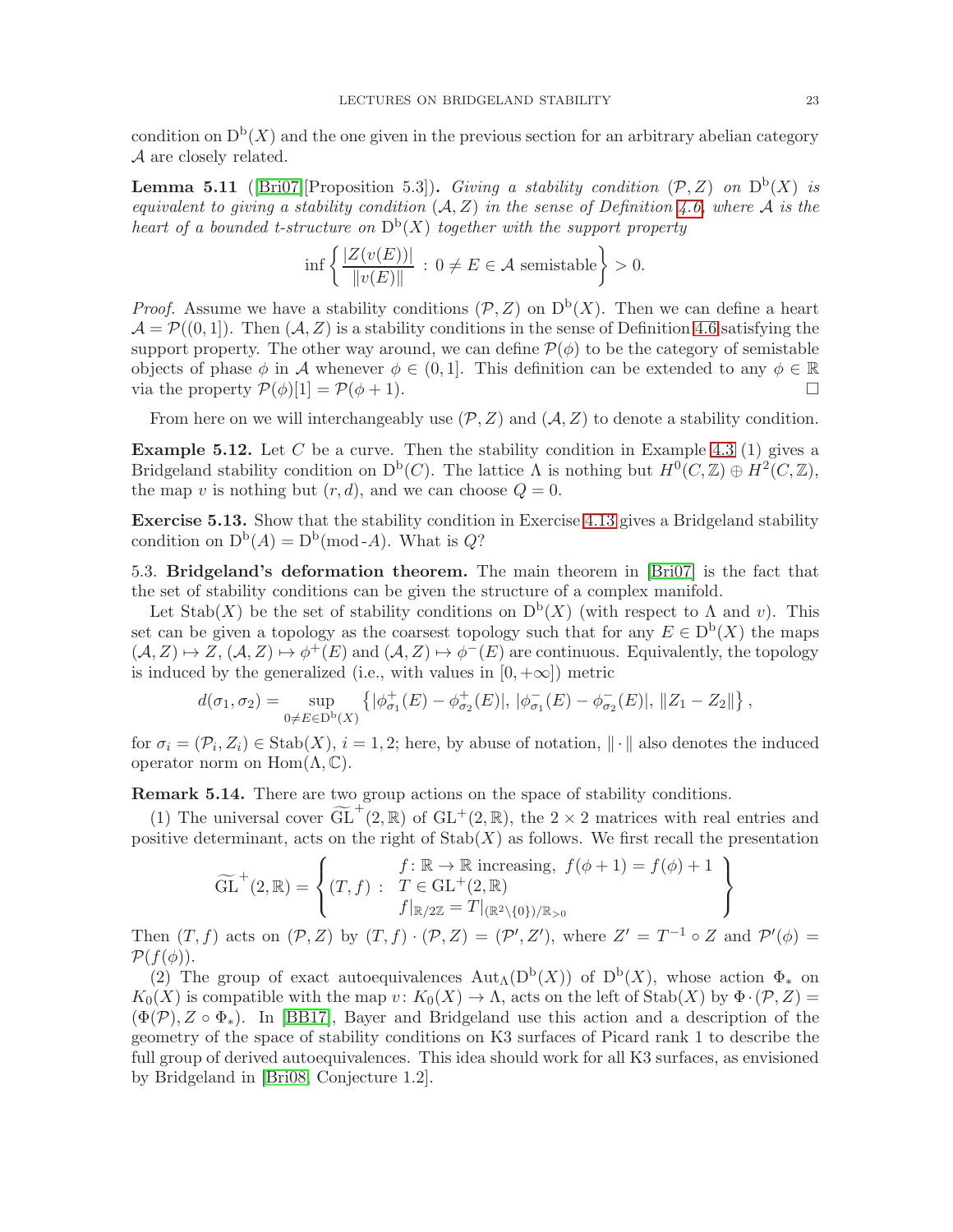<span id="page-23-0"></span>**Theorem 5.15** ([\[Bri07\]](#page-54-0)). The map  $\mathcal{Z}$ : Stab(X)  $\rightarrow$  Hom( $\Lambda$ , C) given by  $(\mathcal{A}, Z) \rightarrow Z$  is a local homeomorphism. In particular,  $\text{Stab}(X)$  is a complex manifold of dimension  $\text{rk}(\Lambda)$ .

Ideas from the proof. We follow the presentation in [\[Bay11,](#page-53-5) Section 5.5] and we refer to it for the complete argument. Let  $\sigma = (\mathcal{A}, Z) \in \text{Stab}(X)$ . We need to prove that any group homomorphism W near Z extends to a stability condition near  $\sigma$ .

Thefirst key property is the following ([\[Bay11,](#page-53-5) Lemma 5.5.4]): The function  $C : \text{Stab}(X) \to$  $\mathbb{R}_{>0}$ ,  $\sigma \mapsto C_{\sigma}$  is continuous, where  $C_{\sigma}$  is the constant appearing in the support property in Definition [5.8.](#page-21-1)

By using this, and the  $\widetilde{GL}^+(2,\mathbb{R})$ -action described in Remark [5.14](#page-22-1) (by just rotating of  $\pi/2$ ), it is possible to reduce to the following case: We let  $W: \Lambda \to \mathbb{Z}$  satisfy the assumptions

- $\Im W = \Im Z;$
- $\|W Z\| < \epsilon C_{\sigma}$ , with  $\epsilon < \frac{1}{8}$ .

The claim is that  $(A, W) \in \text{Stab}(X)$ . To prove this, under our assumptions, the only thing needed is to show that HN filtrations exist with respect to W. We proceed as in the proof of Proposition [4.10.](#page-16-0) We need an analogue of Lemma [4.9](#page-16-1) and to show that there are only finitely many vertices in the Harder-Narasimhan polygon. The idea for these is the following. Let  $E \in \mathcal{A}$ .

• The existence of HN filtrations for Z implies there exists a constant  $\Gamma_E$  such that

$$
\Re Z(F) \geq \Gamma_E + m_{\sigma}(F),
$$

for all  $F \subset E$ .

• By taking the HN filtration of F with respect to Z, and by using the support property for  $\sigma$ , we get

$$
|\Re W(F_i) - \Re Z(F_i)| \le \epsilon |Z(F_i)|,
$$

where the  $F_i$ 's are the HN factors of F with respect to Z.

• By summing up, we get

$$
\Re W(F) \geq \Re Z(F) - \epsilon m_{\sigma}(F) \geq \Gamma_E + (\underbrace{1-\epsilon}_{>0}) m_{\sigma}(F) > \Gamma_E,
$$

namely Lemma [4.9](#page-16-1) holds.

• If  $F \subset E$  is an extremal point of the polygon for W, then

$$
\max\{0, \Re W(E)\} > \Re W(F),
$$

and so

$$
m_{\sigma}(F) \le \frac{\max\{0, \Re W(E)\} - \Gamma_E}{1 - \epsilon} =: \Gamma'_E.
$$

• Again, by taking the HN factors of F with respect to Z, we get  $|Z(F_i)| < \Gamma'_E$ , and so by using the support property,

$$
||F_i|| < \frac{\Gamma'_E}{C_{\sigma}}.
$$

- From this we deduce there are only finitely many classes, and so finitely many vertices in the polygon. The proof of Proposition [4.10](#page-16-0) applies now and this gives the existence of Harder-Narasimhan filtrations with respect to W.
- The support property follows now easily.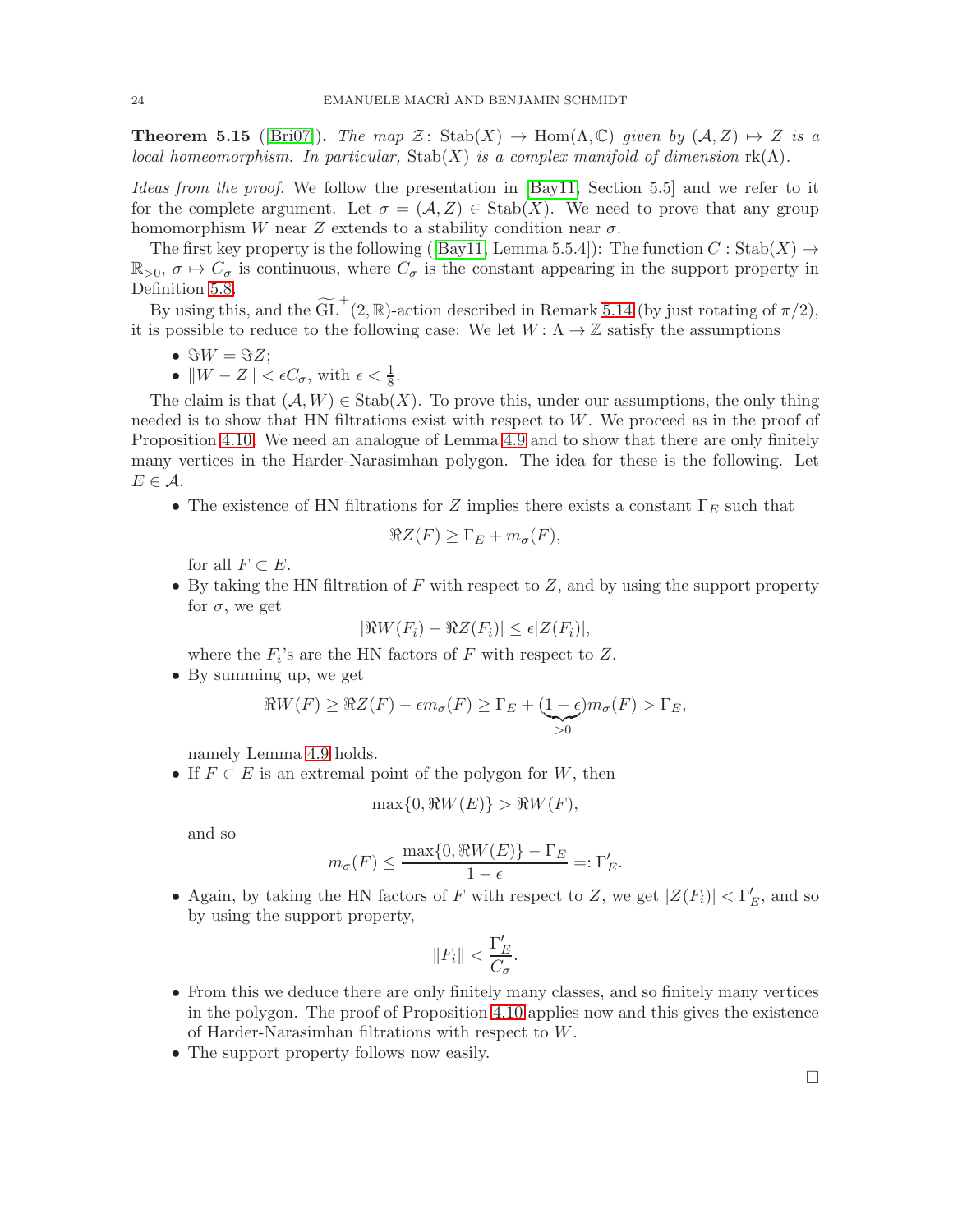We can think about Bridgeland's main theorem more explicitly in terms of the quadratic form  $Q$  appearing in the support property. This approach actually gives an " $\epsilon$ -free proof" of Theorem [2.15](#page-10-2) and appears in [\[Bay16\]](#page-53-6). The main idea is contained in the following proposition, which is [\[BMS16,](#page-54-4) Proposition A.5]. We will not prove this, but we will see it explicitly in the case of surfaces.

<span id="page-24-1"></span>**Proposition 5.16.** Assume that  $\sigma = (\mathcal{P}, Z) \in \text{Stab}(X)$  satisfies the support property with respect to a quadratic form Q on  $\Lambda_{\mathbb{R}}$ . Consider the open subset of Hom( $\Lambda, \mathbb{C}$ ) consisting of central charges on whose kernel  $Q$  is negative definite, and let  $U$  be the connected component containing Z. Let  $U \subset$  Stab $(X)$  be the connected component of the preimage  $\mathcal{Z}^{-1}(U)$ containing  $\sigma$ . Then:

- (1) The restriction  $\mathcal{Z}|_{\mathcal{U}} : \mathcal{U} \to U$  is a covering map.
- (2) Any stability condition  $\sigma' \in \mathcal{U}$  satisfies the support property with respect to the same quadratic form Q.

Example 5.17. Spaces of stability conditions are harder to study in general. For curves everything is known. As before, we keep  $\Lambda$  and v as in Example [5.12.](#page-22-2)

- (1) Stab $(\mathbb{P}^1) \cong \mathbb{C}^2$  (see [\[Oka06\]](#page-56-23)).
- (2) Let C be a curve of genus  $g \geq 1$ . Then  $\text{Stab}(C) \cong \mathbb{H} \times \mathbb{C} = \sigma_0 \cdot \widetilde{\text{GL}}^+(2,\mathbb{R})$  (see [\[Bri07,](#page-54-0) [Mac07\]](#page-56-24)), where  $\sigma_0$  is the stability  $(\text{Coh}(C), -d + \sqrt{-1}r)$  in Example [5.12.](#page-22-2)

Let  $\sigma = (\mathcal{P}, Z) \in \text{Stab}(C)$ . We will examine only the case  $g \geq 1$ . The key point of the proof is to show that the skyscraper sheaves  $\mathbb{C}(x)$ ,  $x \in C$ , and all line bundles L are all in the category  $\mathcal{P}((\phi_0, \phi_0 + 1])$ , for some  $\phi_0 \in \mathbb{R}$ , and they are all  $\sigma$ -stable.

Assume first that  $\mathbb{C}(x)$  is not  $\sigma$ -semistable, for some  $x \in C$ . By taking its HN filtration, we obtain an exact triangle

$$
A \to \mathbb{C}(x) \to B \to A[1]
$$

with  $\text{Hom}^{\leq 0}(A, B) = 0^6$  $\text{Hom}^{\leq 0}(A, B) = 0^6$ . By taking cohomology sheaves, we obtain a long exact sequence of coherent sheaves on C

$$
0 \to \mathcal{H}^{-1}(B) \to \mathcal{H}^0(A) \to \mathbb{C}(x) \stackrel{f}{\to} \mathcal{H}^0(B) \to \mathcal{H}^1(A) \to 0,
$$

and  $\mathcal{H}^{i-1}(B) \cong \mathcal{H}^i(A)$ , for all  $i \neq 0, 1$ .

But, since C is smooth of dimension 1, an object F in  $D^b(C)$  is isomorphic to the direct sum of its cohomology sheaves:  $F \cong \bigoplus_i \mathcal{H}^i(F)[-i]$ . Since Hom<sup>≤0</sup> $(A, B) = 0$ , this gives  $\mathcal{H}^{i-1}(B) \cong \mathcal{H}^i(A) = 0$ , for all  $i \neq 0, 1$ .

We look at the case  $f = 0$ . The case in which  $f \neq 0$  (and so, f is injective) can be dealt with similarly. In this case,  $\mathcal{H}^0(B) \cong \mathcal{H}^1(A)$  and so they are both trivial as well, since otherwise Hom<sup>-1</sup> $(A, B) \neq 0$ . Therefore,  $A \cong \mathcal{H}^0(A)$  and  $B \cong \mathcal{H}^{-1}(B)[1]$ . But, by using Serre duality, we have

$$
0 \neq \text{Hom}(\mathcal{H}^{-1}(B), \mathcal{H}^{0}(A)) \hookrightarrow \text{Hom}(\mathcal{H}^{-1}(B), \mathcal{H}^{0}(A) \otimes K_C) \cong \text{Hom}(\mathcal{H}^{0}(A), \mathcal{H}^{-1}(B)[1])
$$
  

$$
\cong \text{Hom}(A, B),
$$

a contradiction.

We now claim that  $\mathbb{C}(x)$  is actually stable. Indeed, a similar argument as before shows that if  $\mathbb{C}(x)$  is not  $\sigma$ -stable, then the only possibility is that all its stable factors are isomorphic to a single object  $K$ . But then, by looking at its cohomology sheaves,  $K$  must be a sheaf as well, which is impossible. Set  $\phi_x$  as the phase of  $\mathbb{C}(x)$  in  $\sigma$ .

<span id="page-24-0"></span><sup>&</sup>lt;sup>6</sup>More precisely,  $A \in \mathcal{P}( $\phi_0$ ) and  $B \in \mathcal{P}(\geq \phi_0)$ , for some  $\phi_0 \in \mathbb{R}$ .$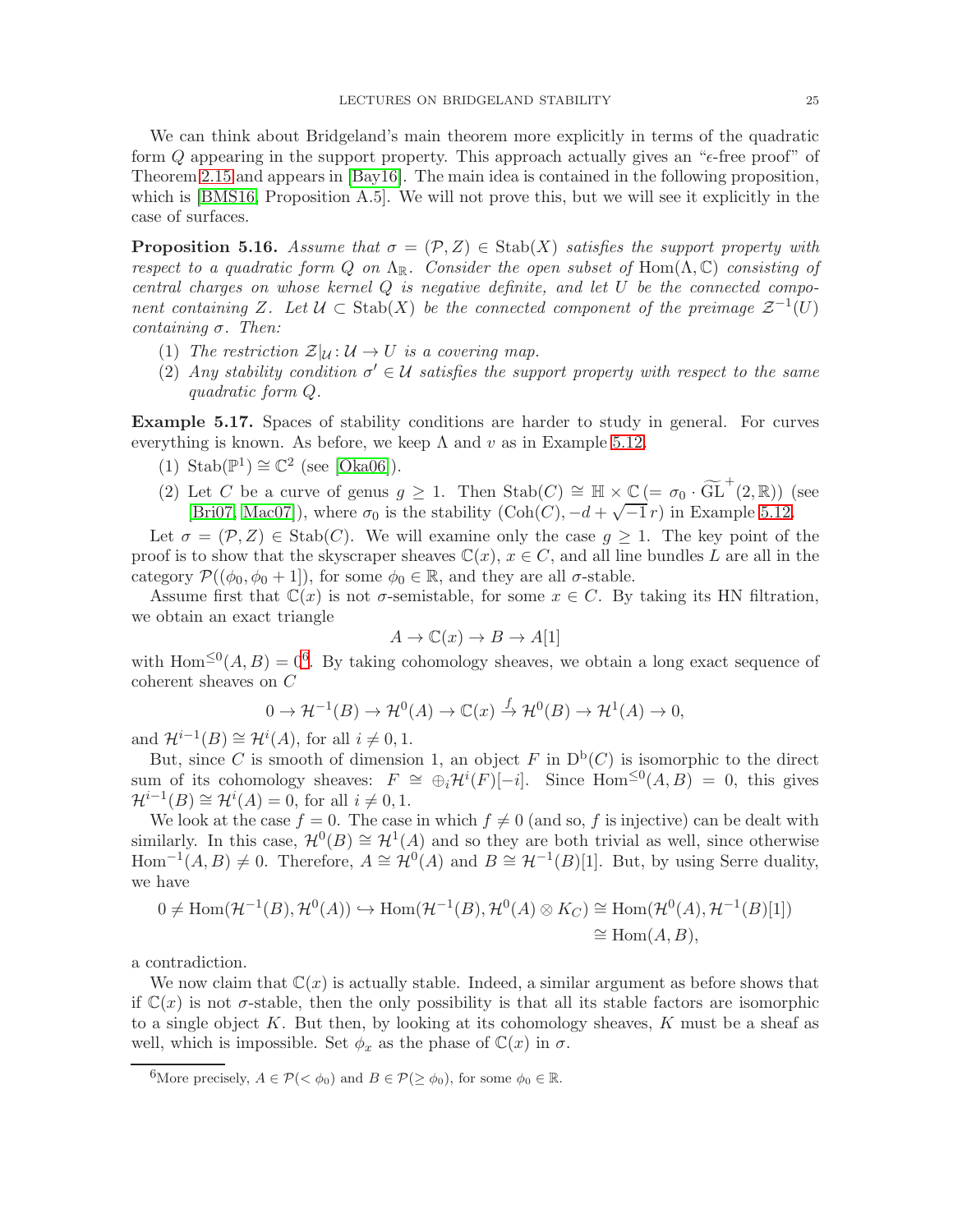In the same way, all line bundles are  $\sigma$ -stable as well. For a line bundle A on C, we set  $\phi_A$ as the phase of A in  $\sigma$ .

The existence of maps  $A \to \mathbb{C}(x)$  and  $\mathbb{C}(x) \to A[1]$  gives the inequalities

$$
\phi_x - 1 \le \phi_A \le \phi_x.
$$

Since A and  $\mathbb{C}(x)$  are both  $\sigma$ -stable, the strict inequalities hold. Hence, Z is an isomorphism as a map  $\mathbb{R}^2 \to \mathbb{R}^2$  and orientation-preserving. By acting with an element of  $\widetilde{GL}^+(2,\mathbb{R})$ , we can therefore assume that  $Z = Z_0 = -d + \sqrt{-1}r$  and that, for some  $x \in C$ , the skyscraper sheaf  $\mathbb{C}(x)$  has phase 1. But then all line bundles on C have phases in the interval  $(0, 1)$ , and so all skyscraper sheaves have phase 1 as well. But this implies that  $\mathcal{P}((0,1]) = \text{Coh}(C)$ , and so  $\sigma = \sigma_0$ .

Example 5.18. One of the motivations for the introduction of Bridgeland stability conditions is coming from mirror symmetry (see [\[Dou02\]](#page-55-0)). In case of elliptic curves, the mirror symmetry picture is particularly easy to explain (see [\[Bri07,](#page-54-0) Section 9] and [\[Bri09\]](#page-54-20)). Indeed, let C be an elliptic curve. We can look at the action of the subgroup  $\mathbb{C} \subset \widetilde{GL}^+(2,\mathbb{R})$  and of  $Aut(D^b(C))$ on  $\text{Stab}(C)$ , and one deduces

$$
Aut(D^{b}(C)) \setminus Stab(C)/\mathbb{C} \cong \mathbb{H}/PSL(2,\mathbb{Z}),
$$

coherently with the idea that spaces of stability conditions should be related to variations of complex structures on the mirror variety (in this case, a torus itself).

<span id="page-25-0"></span>5.4. Moduli spaces. The main motivation for stability conditions is the study of moduli spaces of semistable objects. In this section we recall the general theory of moduli spaces of complexes, and then define in general moduli spaces of Bridgeland semistable objects.

To define the notion of a *family of complexes*, we recall first the notion of a *perfect complex*. We follow  $\text{[Ina02, Lie06]}$  $\text{[Ina02, Lie06]}$  $\text{[Ina02, Lie06]}$ . Let B be a scheme locally of finite type over C. We denote the unbounded derived category of quasi-coherent sheaves by  $D(Qcoh(X \times B))$ . A complex  $E \in$  $D(Qcoh(X \times B))$  is called B-perfect if it is, locally over B, isomorphic to a bounded complex of flat sheaves over B of finite presentation. The triangulated subcategory of B-perfect complexes is denoted by  $D_{B\text{-perf}}(X \times B)$ .

**Definition 5.19.** We let  $\mathfrak{M}$ :  $\underline{\text{Sch}} \to \text{Grp}$  be the 2-functor which maps a scheme B locally of finite type over  $\mathbb C$  to the groupoid  $\mathfrak{M}(B)$  given by

$$
\left\{\mathcal{E} \in D_{B\text{-perf}}(X \times B) : \operatorname{Ext}^i(\mathcal{E}_b, \mathcal{E}_b) = 0, \text{ for all } i < 0 \text{ and all geometric pts } b \in B\right\},\
$$

where  $\mathcal{E}_b$  is the restriction  $\mathcal{E}|_{X\times \{b\}}$ 

<span id="page-25-1"></span>**Theorem 5.20** ([\[Lie06,](#page-56-25) Theorem 4.2.1]).  $\mathfrak{M}$  is an Artin stack, locally of finite type, locally quasi separated, and with separated diagonal.

We will not discuss Artin stacks in detail any further in this survey; we refer to the introductory book [\[Ols16\]](#page-56-26) for the basic terminology (or [\[Sta16\]](#page-57-16)). We will mostly use the following special case. Let  $\mathfrak{M}_{\text{Spl}}$  be the open substack of  $\mathfrak{M}$  parameterizing simple objects (as in the sheaf case, these are complexes with only scalar endomorphisms). This is also an Artin stack with the same properties as  $\mathfrak{M}$ . Define also a functor  $M_{\text{Spl}}$ :  $\underline{\text{Sch}} \to \underline{\text{Set}}$  by forgetting the groupoid structure on  $\mathfrak{M}_{\text{Spl}}$  and by sheafifying it (namely, as in the stable sheaves case, through quotienting by the equivalence relation given by tensoring with line bundles from the base  $B$ ).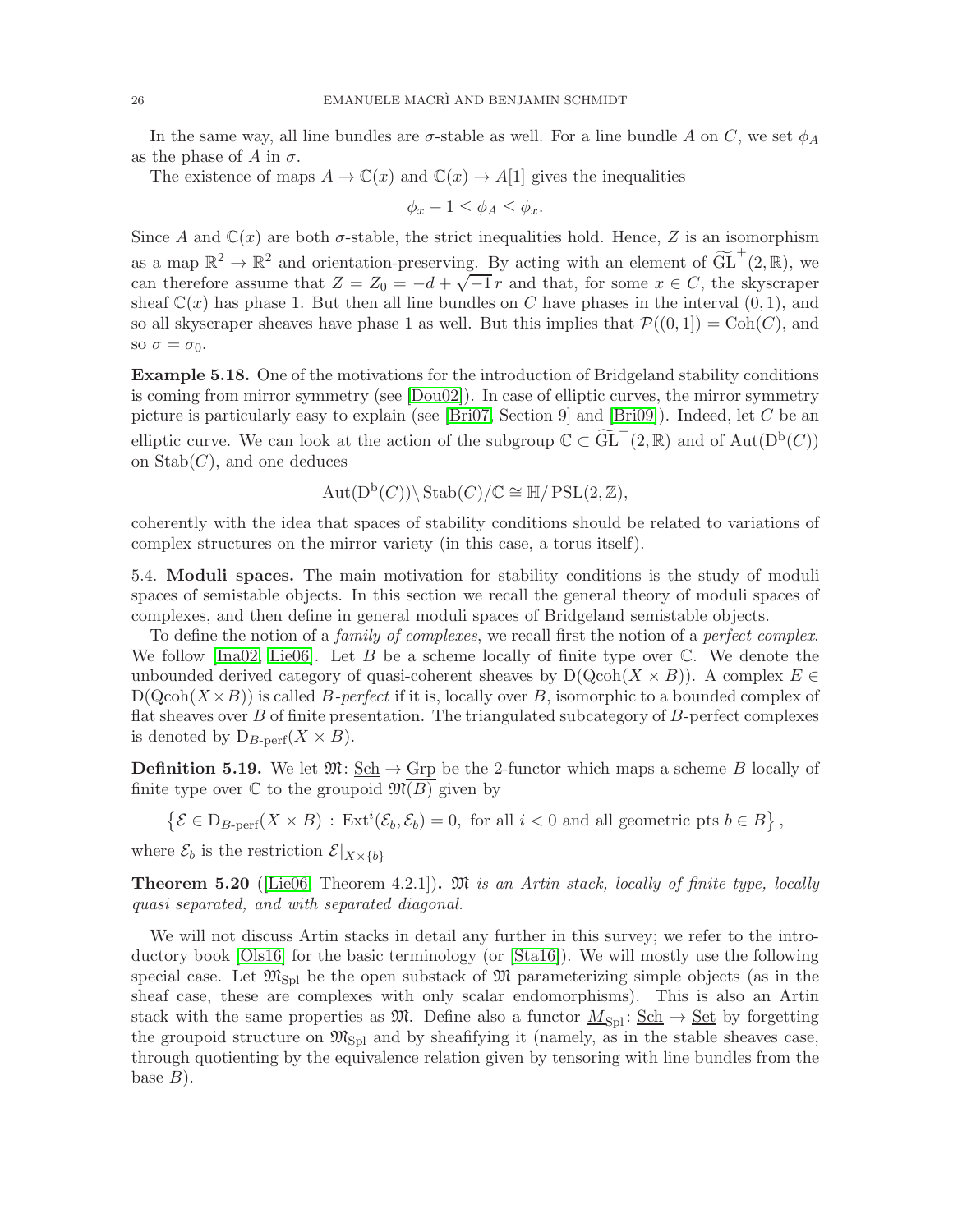<span id="page-26-2"></span>**Theorem 5.21** ([\[Ina02,](#page-55-21) Theorem 0.2]). The functor  $M_{\text{Sol}}$  is representable by an algebraic space locally of finite type over C. Moreover, the natural morphism  $\mathfrak{M}_{\text{Spl}} \to M_{\text{Spl}}$  is a  $\mathbb{G}_m$ gerbe.

We can now define the moduli functor for Bridgeland semistable objects.

**Definition 5.22.** Let  $\sigma = (\mathcal{P}, Z) \in \text{Stab}(X)$ . Fix a class  $v_0 \in \Lambda$  and a phase  $\phi \in \mathbb{R}$  such that  $Z(v_0) \in \mathbb{R}_{>0} \cdot e^{\sqrt{-1}\pi\phi}$ . We define  $\widehat{M}_{\sigma}(v,\phi)$  to be the set of  $\sigma$ -semistable objects in  $\mathcal{P}(\phi)$ of numerical class  $v_0$  and  $\mathfrak{M}_{\sigma}(v, \phi) \subset \mathfrak{M}$  the substack of objects in  $M_{\sigma}(v, \phi)$ . Similarly, we define  $\mathfrak{M}^s_\sigma(v,\phi)$  as the substack parameterizing stable objects.

<span id="page-26-1"></span>Question 5.23. Are the inclusions  $\mathfrak{M}_{\sigma}^s(v, \phi) \subset \mathfrak{M}_{\sigma}(v, \phi) \subset \mathfrak{M}$  open? Is the set  $\widehat{M}_{\sigma}(v, \phi)$ bounded?

If the answers to Question [5.23](#page-26-1) are both affirmative, then by Theorem [5.20](#page-25-1) and [\[Tod08,](#page-57-0) Lemma 3.4,  $\mathfrak{M}_{\sigma}(v, \phi)$  and  $\mathfrak{M}_{\sigma}^{s}(v, \phi)$  are both Artin stack of finite type over  $\mathbb{C}$ . Moreover, by Theorem [5.21,](#page-26-2) the associated functor  $\underline{M}^s_{\sigma}(v,\phi)$  would be represented by an algebraic space of finite type over C.

We will see in Section [6.6](#page-38-0) that Question [5.23](#page-26-1) has indeed an affirmative answer in the case of certain stability conditions on surfaces [\[Tod08\]](#page-57-0) (or more generally, when Bridgeland stability conditions are constructed via an iterated tilting procedure [\[PT19\]](#page-57-15)).

A second fundamental question is about the existence of a moduli space:

<span id="page-26-3"></span>**Question 5.24.** Is there a coarse moduli space  $M_{\sigma}(v, \phi)$  parameterizing S-equivalence classes of  $\sigma$ -semistable objects? Is  $M_{\sigma}(v, \phi)$  a projective scheme?

Question [5.24](#page-26-3) has an affirmative complete answer only for the projective plane  $\mathbb{P}^2$  (see [\[ABCH13\]](#page-53-2)),  $\mathbb{P}^1 \times \mathbb{P}^1$  and the blow up of a point in  $\mathbb{P}^2$  (see [\[AM17\]](#page-53-9)), and partial answers for other surfaces, including abelian surfaces (see [\[MYY14,](#page-56-3) [YY14\]](#page-57-2)), K3 surfaces (see [\[BM14b\]](#page-54-6)), and Enriques surfaces (see [\[Nue14,](#page-56-4) [Yos16\]](#page-57-17)). In Section [6.6](#page-38-0) we show how the projectivity is shown in case of  $\mathbb{P}^2$  via quiver representations. The other two del Pezzo cases were proved with the same method, but turn out more technically involved. As remarked in Section [3,](#page-13-0) since Bridgeland stability is not a priori associated to a GIT problem, it is harder to answer Question [5.24](#page-26-3) in general. The recent works [\[AS12,](#page-53-10) [AHR15\]](#page-53-11) on good quotients for Artin stacks may lead to a general answer to this question, though. Once a coarse moduli space exists, then separatedness and properness of the moduli space is a general result by Abramovich and Polishchuk [\[AP06\]](#page-53-12), which we will review in Section [8.](#page-42-0)

It is interesting to note that the technique in [\[AP06\]](#page-53-12) is also very useful in the study of the geometry of the moduli space itself. This will also be reviewed in Section [8.](#page-42-0)

Exercise 5.25. Show that Question [5.23](#page-26-1) and Question [5.24](#page-26-3) have both affirmative answers for curves (you can assume, for simplicity, that the genus is  $\geq 1$ ). Show also that moduli spaces in this case are exactly moduli spaces of semistable sheaves as reviewed in Section [2.](#page-4-0)

<span id="page-26-0"></span>5.5. Wall and chamber structure. We conclude the section by explaining how stable object change when the stability condition is varied within  $\text{Stab}(X)$  itself. It turns out that the topology on  $\text{Stab}(X)$  is defined in such as way that this happens in a controlled way. This will be one of the key properties in studying the geometry of moduli spaces of semistable objects.

**Definition 5.26.** Let  $v_0, w \in \Lambda \setminus \{0\}$  be two non-parallel vectors. A numerical wall  $W_w(v_0)$ for  $v_0$  with respect to w is a non empty subset of  $\text{Stab}(X)$  given by

 $W_w(v_0) := \{\sigma = (\mathcal{P}, Z) \in \text{Stab}(X) : \Re Z(v_0) \cdot \Im Z(w) = \Re Z(w) \cdot \Im Z(v_0) \}.$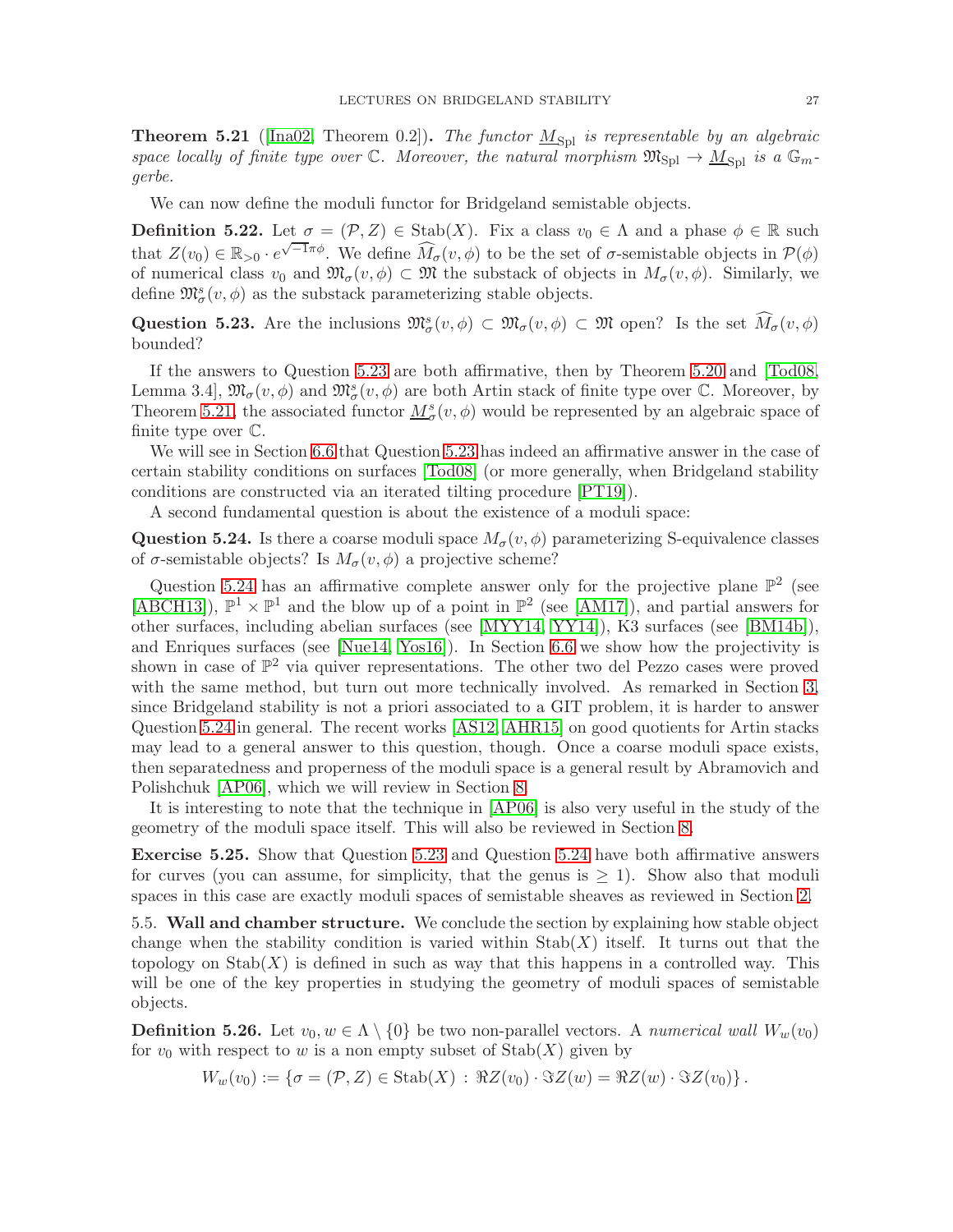We denote the set of numerical walls for  $v_0$  by  $W(v_0)$ . By Theorem [5.15,](#page-23-0) a numerical wall is a real submanifold of  $\text{Stab}(X)$  of codimension 1.

We will use walls only for special subsets of the space of stability conditions (the  $(\alpha, \beta)$ plane in Section [6.4\)](#page-36-0). We will give a complete proof in this case in Section [6.](#page-28-0) The general behavior is explained in [\[Bri08,](#page-54-1) Section 9]. We direct the reader to [\[BM11,](#page-54-2) Proposition 3.3] for the complete proof of the following result.

<span id="page-27-0"></span>**Proposition 5.27.** Let  $v_0 \in \Lambda$  be a primitive class, and let  $S \subset D^b(X)$  be an arbitrary set of objects of class  $v_0$ . Then there exists a collection of walls  $W_w^S(v_0)$ ,  $w \in \Lambda$ , with the following properties:

- (1) Every wall  $W_w^S(v_0)$  is a closed submanifold with boundary of real codimension one.
- (2) The collection  $W_w^S(v_0)$  is locally finite (i.e., every compact subset  $K \subset \text{Stab}(X)$  intersects only a finite number of walls).
- <span id="page-27-2"></span>(3) For every stability condition  $(\mathcal{P}, Z)$  on a wall in  $W_w^S(v_0)$ , there exists a phase  $\phi \in \mathbb{R}$ and an inclusion  $F_w \hookrightarrow E_{v_0}$  in  $\mathcal{P}(\phi)$  with  $v(F_w) = w$  and  $E_{v_0} \in S$ .
- <span id="page-27-1"></span>(4) If  $C \subset \text{Stab}(X)$  is a connected component of the complement of  $\cup_{w \in \Lambda} W_w^S(v_0)$  and  $\sigma_1, \sigma_2 \in C$ , then an object  $E_{v_0} \in S$  is  $\sigma_1$ -stable if and only if it is  $\sigma_2$ -stable.

In particular, the property for an object to be stable is open in  $\text{Stab}(X)$ .

The walls in Proposition [5.27](#page-27-0) will be called actual walls. A chamber is defined to be a connected component of the complement of the set of actual walls, as in [\(4\)](#page-27-1) above.

*Idea of the proof.* For a class  $w \in \Lambda$ , we let  $V_w^S$  be the set of stability conditions for which there exists an inclusion as in [\(3\)](#page-27-2). Clearly  $V_w^S$  is contained in the numerical wall  $W_w(v_0)$ .

The first step is to show that there only finitely many  $w$  for which  $V_w^S$  intersects a small neighborhood around a stability condition. This is easy to see by using the support property: see also Lemma [5.29](#page-27-3) below.

We then let  $W_w^S(v_0)$  be the codimension one component of  $V_w^S$ . It remains to show [\(4\)](#page-27-1). The idea is the following: higher codimension components of  $V_w^S$  always come from objects  $E_{v_0}$  that are semistable on this component and unstable at any nearby point.

<span id="page-27-4"></span>**Remark 5.28.** We notice that if  $v_0$  is not primitive and we ask only for semistability on chambers, then part [\(3\)](#page-27-2) cannot be true: namely actual walls may be of higher codimension. On the other hand, the following holds (see [\[Bri08,](#page-54-1) Section 9]): Let  $v_0 \in \Lambda$ . Then there exists a locally finite collection of numerical walls  $W_w(v_0)$  such that on each chamber the set of semistable objects  $\widehat{M}_{\sigma}(v_0, \phi)$  is constant.

The following lemma clarifies how walls behave with respect to the quadratic form appearing in the support property. It was first observed in [\[BMS16,](#page-54-4) Appendix A].

<span id="page-27-3"></span>**Lemma 5.29.** Let Q be a quadratic form on a real vector space V and  $Z: V \to \mathbb{C}$  a linear map such that the kernel of Z is negative semi-definite with respect to Q. If  $\rho$  is a ray in  $\mathbb C$ starting at the origin, we define

$$
\mathcal{C}_{\rho}^{+} = Z^{-1}(\rho) \cap \{Q \ge 0\}.
$$

- (1) If  $w_1, w_2 \in C^+_\rho$ , then  $Q(w_1, w_2) \geq 0$ .
- (2) The set  $C_{\rho}^+$  is a convex cone.
- (3) Let  $w, w_1, w_2 \in C_{\rho}^+$  with  $w = w_1 + w_2$ . Then  $0 \le Q(w_1) + Q(w_2) \le Q(w)$ . Moreover,  $Q(w_1) = Q(w)$  implies  $Q(w) = Q(w_1) = Q(w_2) = Q(w_1, w_2) = 0.$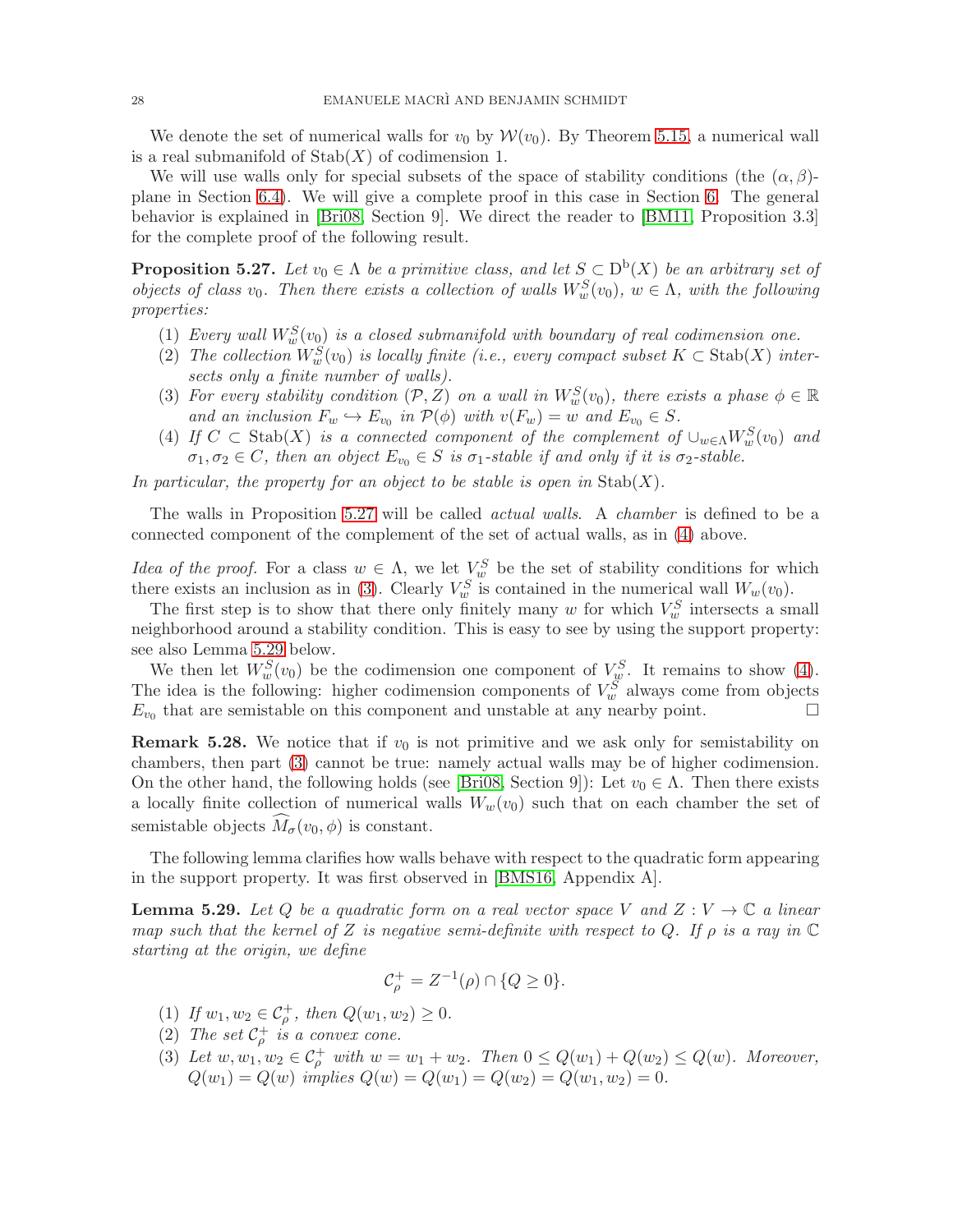(4) If the kernel of Z is negative definite with respect to Q, then any vector  $w \in C_{\rho}^+$  with  $Q(w) = 0$  generates an extremal ray of  $C^+$ .

*Proof.* For any non trivial  $w_1, w_2 \in C_\rho^+$  there is  $\lambda > 0$  such that  $Z(w_1 - \lambda w_2) = 0$ . Therefore, we get

$$
0 \ge Q(w_1 - \lambda w_2) = Q(w_1) + \lambda^2 Q(w_2) - 2\lambda Q(w_1, w_2).
$$

The inequalities  $Q(w_1) \geq 0$  and  $Q(w_2) \geq 0$  lead to  $Q(w_1, w_2) \geq 0$ . Part (2) follows directly from (1). The first claim in (3) also follows immediately from (1) by using

$$
Q(w) = Q(w_1) + Q(w_2) + 2Q(w_1, w_2) \ge 0.
$$

Observe that  $Q(w_1) = Q(w)$  implies  $Q(w_2) = Q(w_1, w_2) = 0$  and therefore,

$$
0 = 2\lambda Q(w_1, w_2) \ge Q(w_1) + \lambda^2 Q(w_2) = Q(w_1) \ge 0.
$$

Let  $w \in C_{\rho}^+$  with  $Q(w) = 0$ . Assume that w is not extremal, i.e., there are linearly independent  $w_1, w_2 \in C_{\rho}^+$  such that  $w = w_1 + w_2$ . By (3) we get  $Q(w_1) = Q(w_2) = Q(w_1, w_2) =$ 0. As before  $Z(w_1 - \lambda w_2) = 0$ , but this time  $w_1 - \lambda w_2 \neq 0$ . That means

$$
0 > Q(w_1 - \lambda w_2) = Q(w_1) + \lambda^2 Q(w_2) - 2\lambda Q(w_1, w_2) = 0.
$$

<span id="page-28-2"></span>**Corollary 5.30.** [\[BMS16,](#page-54-4) Proposition A.8] Assume that U is a path-connected open subset of Stab(X) such that all  $\sigma \in U$  satisfy the support property with respect to the quadratic form Q. If  $E \in D^b(X)$  with  $Q(E) = 0$  is  $\sigma$ -stable for some  $\sigma \in U$  then it is  $\sigma'$ -stable for all  $\sigma' \in U$ .

*Proof.* If there is a point in U at which E is unstable, then there is a point  $\sigma = (\mathcal{A}, Z)$  at which E is strictly semistable. If  $\rho$  is the ray that  $Z(E)$  lies on, then the previous lemma implies that  $v(E)$  is extremal in  $\mathcal{C}_{\rho}^+$ . That is contradiction to E being strictly semistable.  $\Box$ 

## 6. Stability Conditions on Surfaces

<span id="page-28-0"></span>This is one of the key sections of these notes. We introduce the fundamental operation of tilting for hearts of bounded t-structures and use it to give examples of Bridgeland stability conditions on surfaces. Another key ingredient is the Bogomolov inequality for slope semistable sheaves, which we will recall as well, and show its close relation with the support property for Bridgeland stability conditions introduced in the previous section. We then conclude with a few examples of stable objects, explicit description of walls, and the behavior at the large volume limit point.

<span id="page-28-1"></span>6.1. Tilting of t-structures. Given the heart of a bounded t-structure, the process of tilting is used to obtain a new heart. For a detailed account of the general theory of tilting we refer to [\[HRS96\]](#page-55-22) and [\[BvdB03,](#page-54-21) Section 5]. The idea of using this operation to construct Bridgeland stability conditions is due to Bridgeland in [\[Bri08\]](#page-54-1), in the case of K3 surfaces. The extension to general smooth projective surfaces is in [\[AB13\]](#page-53-1).

**Definition 6.1.** Let  $\mathcal A$  be an abelian category. A *torsion pair* on  $\mathcal A$  consists of a pair of full additive subcategories  $(F, \mathcal{T})$  of A such that the following two properties hold:

- For any  $F \in \mathcal{F}$  and  $T \in \mathcal{T}$ ,  $\text{Hom}(T, F) = 0$ .
- For any  $E \in \mathcal{A}$  there are  $F \in \mathcal{F}$ ,  $T \in \mathcal{T}$  together with an exact sequence

$$
0 \to T \to E \to F \to 0.
$$

By the vanishing property, the exact sequence in the definition of a torsion pair is unique.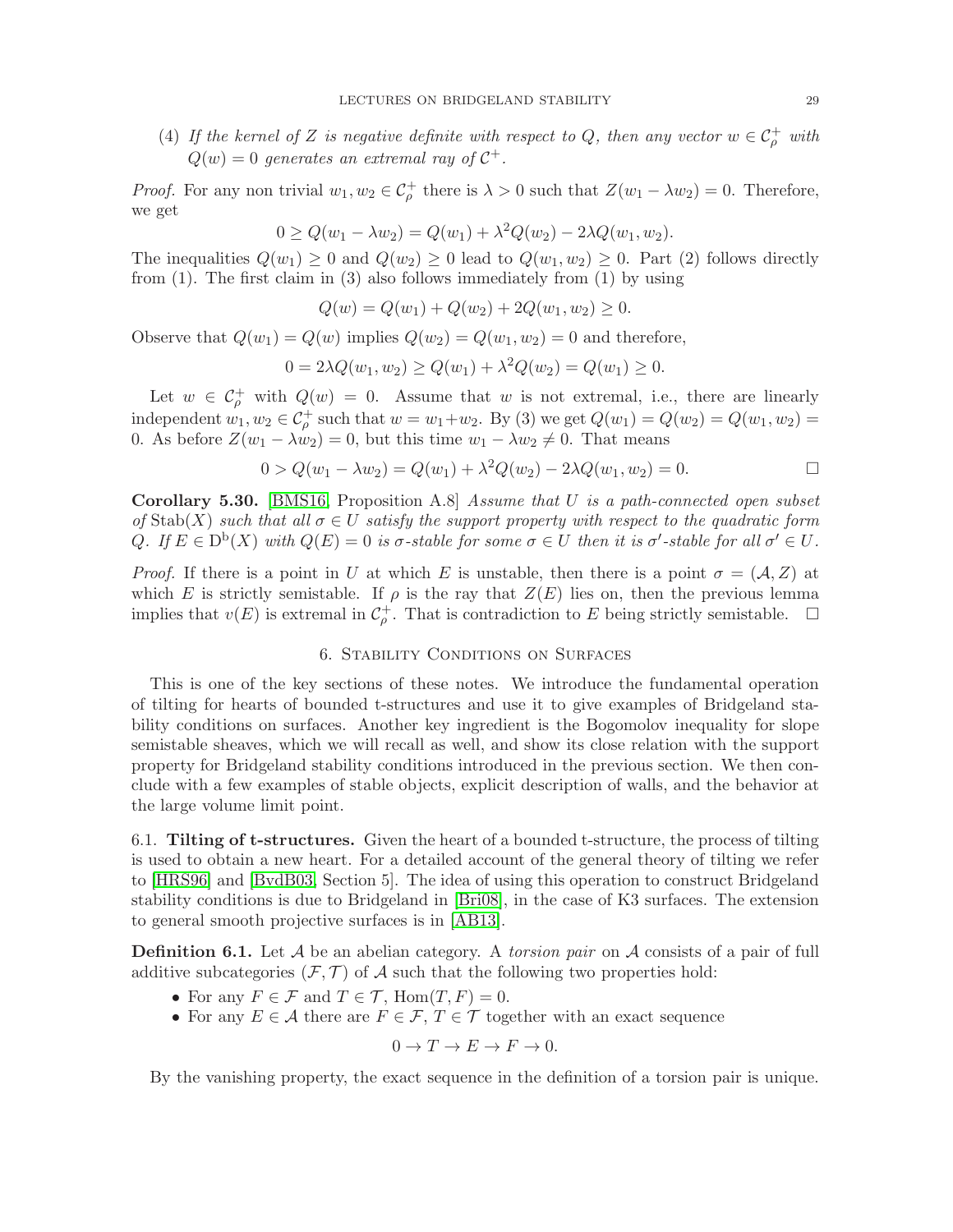**Exercise 6.2.** Let  $X$  be a smooth projective variety. Show that the pair of subcategories

$$
\mathcal{T} := \{ \text{Torsion sheaves on } X \}
$$

$$
\mathcal{F} := \{ \text{Torsion-free sheaves on } X \}
$$

gives a torsion pair in  $Coh(X)$ .

**Lemma 6.3** (Happel-Reiten-Smalø). Let X be a smooth projective variety. Let  $A \subset D^{b}(X)$ be the heart of a bounded t-structure, and let  $(\mathcal{F}, \mathcal{T})$  be a torsion pair in A. Then the category

$$
\mathcal{A}^{\sharp} := \left\{ E \in \mathcal{D}^{\mathbf{b}}(X) : \begin{array}{c} \mathcal{H}_{\mathcal{A}}^{i}(E) = 0 \text{, for all } i \neq 0, -1 \\ \mathcal{H}_{\mathcal{A}}^{0}(E) \in \mathcal{T} \\ \mathcal{H}_{\mathcal{A}}^{-1}(E) \in \mathcal{F} \end{array} \right\}
$$

is the heart of a bounded t-structure on  $D^b(X)$ , where  $\mathcal{H}_\mathcal{A}^{\bullet}$  denotes the cohomology object with respect to the t-structure A.

Proof. We only need to check the conditions in Definition [5.1.](#page-19-1) We check the first one and leave the second as an exercise.

Given  $E, E' \in \mathcal{A}^{\sharp}$ , we need to show that  $\text{Hom}^{<0}(E, F) = 0$ . By definition of  $\mathcal{A}^{\sharp}$ , we have exact triangles

$$
F_E[1] \to E \to T_E
$$
 and  $F_{E'}[1] \to E' \to T_{E'}$ ,

where  $F_E, F_{E'} \in \mathcal{F}$  and  $T_E, T_{E'} \in \mathcal{T}$ . By taking the functor Hom, looking at the induced long exact sequences, and using the fact that negative Hom's vanish for objects in  $A$ , the required vanishing amounts to showing that  $Hom(T_E, F_{E'}) = 0$ . This is exactly the first condition in the definition of a torsion pair.

Exercise 6.4. Show that  $A^{\sharp}$  can also be defined as the smallest extension closed full subcategory of  $D^b(X)$  containing both  $\mathcal T$  and  $\mathcal F[1]$ . We will use the notation  $\mathcal A^\sharp = \langle \mathcal F[1], \mathcal T \rangle$ .

<span id="page-29-1"></span>**Exercise 6.5.** Let A and B be two hearts of bounded t-structures on  $D^b(X)$  such that  $A \subset \langle \mathcal{B}, \mathcal{B}[1]\rangle$ . Show that A is a tilt of B. Hint: Set  $\mathcal{T} = \mathcal{B} \cap \mathcal{A}$  and  $\mathcal{F} = \mathcal{B} \cap \mathcal{A}[-1]$  and show that  $(F, \mathcal{T})$  is a torsion pair on  $\mathcal{B}$ .

<span id="page-29-0"></span>6.2. Construction of Bridgeland stability conditions on surfaces. Let  $X$  be a smooth projective surface over  $\mathbb{C}$ . As in Section [3,](#page-13-0) we fix an ample divisor class  $\omega \in N^1(X)$  and a divisor class  $B \in N^1(X)$ . We will construct a family of Bridgeland stability conditions that depends on these two parameters.

As remarked in Example [4.3](#page-15-1) (2),  $\text{Coh}(X)$  will never be the heart of a Bridgeland stability condition. The idea is to use tilting, by starting with coherent sheaves, and use slope stability to define a torsion pair.

Let  $\mathcal{A} = \text{Coh}(X)$ . We define a pair of subcategories

$$
\mathcal{T}_{\omega,B} = \{ E \in \text{Coh}(X) : \text{any semistable factor } F \text{ of } E \text{ satisfies } \mu_{\omega,B}(F) > 0 \},
$$
  

$$
\mathcal{F}_{\omega,B} = \{ E \in \text{Coh}(X) : \text{any semistable factor } F \text{ of } E \text{ satisfies } \mu_{\omega,B}(F) \le 0 \}.
$$

The existence of Harder-Narasimhan filtrations for slope stability (see Example [4.12\)](#page-18-2) and Lemma [4.5](#page-15-4) show that this is indeed a torsion pair on  $Coh(X)$ .

Definition 6.6. We define the tilted heart

$$
\mathrm{Coh}^{\omega,B}(X) := \mathcal{A}^{\sharp} = \langle \mathcal{F}_{\omega,B}[1], \mathcal{T}_{\omega,B} \rangle.
$$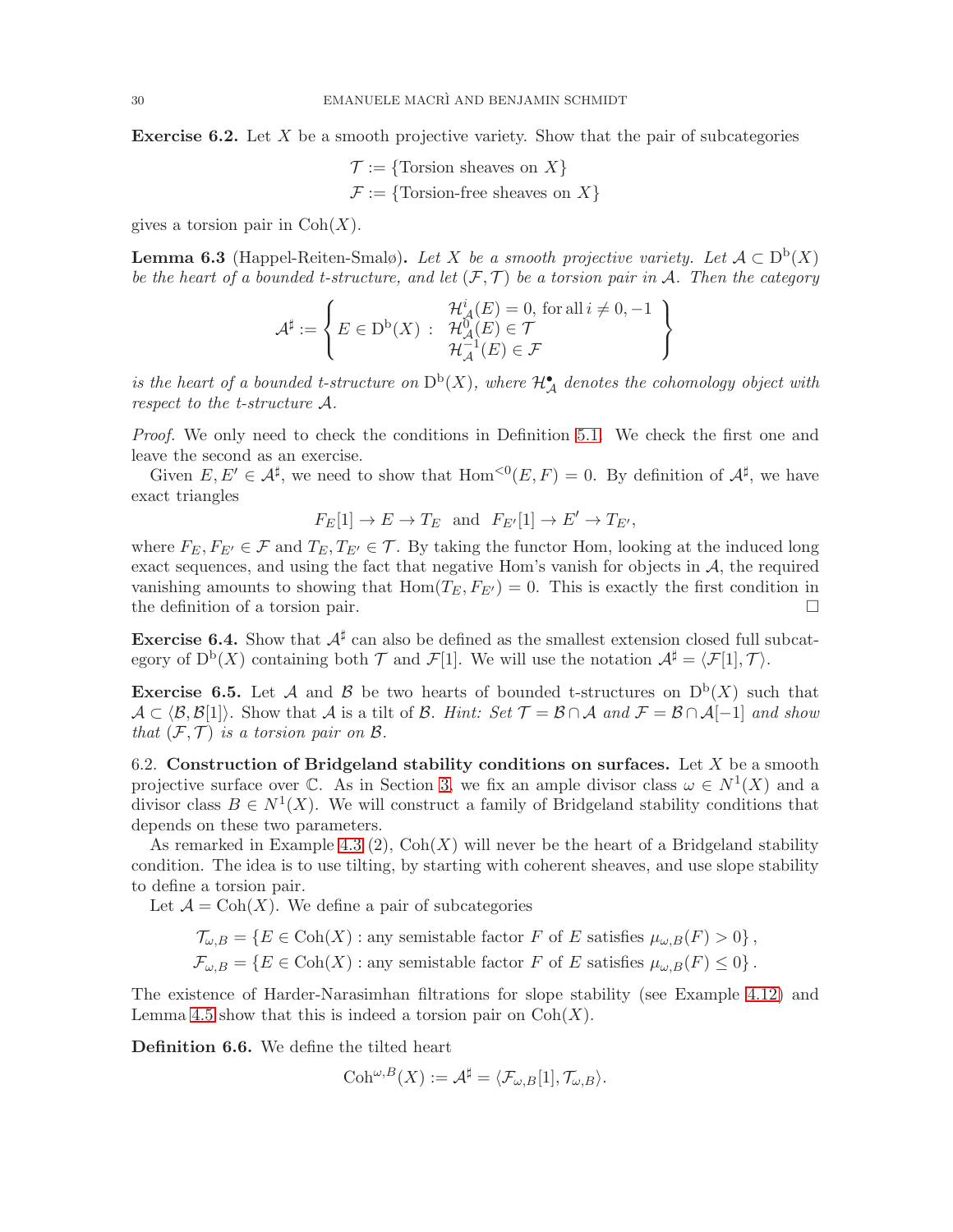**Exercise 6.7.** Show that the categories  $\mathcal{T}_{\omega,B}$  and  $\mathcal{F}_{\omega,B}$  can also be defined as follows:

$$
\mathcal{T}_{\omega,B} = \{ E \in \text{Coh}(X) : \forall E \to Q \neq 0, \ \mu_{\omega,B}(Q) \leq 0 \},
$$
  

$$
\mathcal{F}_{\omega,B} = \{ E \in \text{Coh}(X) : \forall 0 \neq F \subset E, \ \mu_{\omega,B}(F) > 0 \}.
$$

**Exercise 6.8.** Show that the category Coh<sup> $\omega$ </sup>, B<sub>(X)</sub> depends only on  $\frac{\omega}{\omega^2}$  and  $\frac{\omega \cdot B}{\omega^2}$ .

<span id="page-30-3"></span>**Exercise 6.9.** We say that an object S in an abelian category is  $minimal^7$  $minimal^7$  if S does not have any non-trivial subobjects (or quotients). Show that skyscraper sheaves are minimal objects in the category Coh<sup> $\omega$ ,B</sup>(X). Let E be a  $\mu_{\omega,B}$ -stable vector bundle on X with  $\mu_{\omega,B}(E) = 0$ . Show that  $E[1]$  is a minimal object in  $\text{Coh}^{\omega, B}(X)$ .

We now need to define a stability function on the tilted heart. We set

$$
Z_{\omega,B} := -\int_X e^{\sqrt{-1}\,\omega} \cdot \mathrm{ch}^B.
$$

Explicitly, for  $E \in D^b(X)$ ,

$$
Z_{\omega,B}(E) = \left(-\operatorname{ch}_2^B(E) + \frac{\omega^2}{2} \cdot \operatorname{ch}_0^B(E)\right) + \sqrt{-1} \omega \cdot \operatorname{ch}_1^B(E).
$$

The corresponding slope function is

$$
\nu_{\omega,B}(E) = \frac{\text{ch}_2^B(E) - \frac{\omega^2}{2} \cdot \text{ch}_0^B(E)}{\omega \cdot \text{ch}_1^B(E)}.
$$

The main result is the following (see [\[Bri08,](#page-54-1) [AB13,](#page-53-1) [BM11\]](#page-54-2)). We will choose  $\Lambda = K_{\text{num}}(X)$ and v as the Chern character map as in Example [5.7.](#page-21-2)

<span id="page-30-0"></span>**Theorem 6.10.** Let X be a smooth projective surface. The pair  $\sigma_{\omega,B} = (\text{Coh}^{\omega,B}(X), Z_{\omega,B})$ gives a Bridgeland stability condition on X. Moreover, the map

$$
Amp(X) \times N^1(X) \to \text{Stab}(X), \ (\omega, B) \mapsto \sigma_{\omega, B}
$$

is a continuous embedding.

Unfortunately the proof of this result is not so direct, even in the case of K3 surfaces. We will give a sketch in Section [6.3](#page-31-1) below. The idea is to first prove the case in which  $\omega$  and B are rational classes. The non trivial ingredient in this part of the proof is the classical Bogomolov inequality for slope semistable torsion-free sheaves. Then we show we can deform by keeping B fixed and letting  $\omega$  vary. This, together with the behavior for  $\omega$  "large", will give a Bogomolov inequality for Bridgeland stable objects. This will allow to deform  $B$  as well and to show a general Bogomolov inequality for Bridgeland semistable objects, which will finally imply the support property and conclude the proof of the theorem.

The key result in the proof of Theorem [6.10](#page-30-0) can be summarized as follows. It is one of the main theorems from [\[BMT14\]](#page-54-3) (see also [\[BMS16,](#page-54-4) Theorem 3.5]). We first need to introduce three notions of discriminant for an object in  $D^b(X)$ .

<span id="page-30-2"></span>**Exercise 6.11.** Let  $\omega \in N^1(X)$  be an ample real divisor class. Then there exists a constant  $C_{\omega} \geq 0$  such that, for every effective divisor  $D \subset X$ , we have

$$
C_{\omega}(\omega \cdot D)^2 + D^2 \ge 0.
$$

<span id="page-30-1"></span> $7$ This is commonly called a *simple* object. Unfortunately, in the theory of semistable sheaves, the word "simple" is used to indicate  $Hom(S, S) = \mathbb{C}$ ; this is why we use this slightly non-standard notation.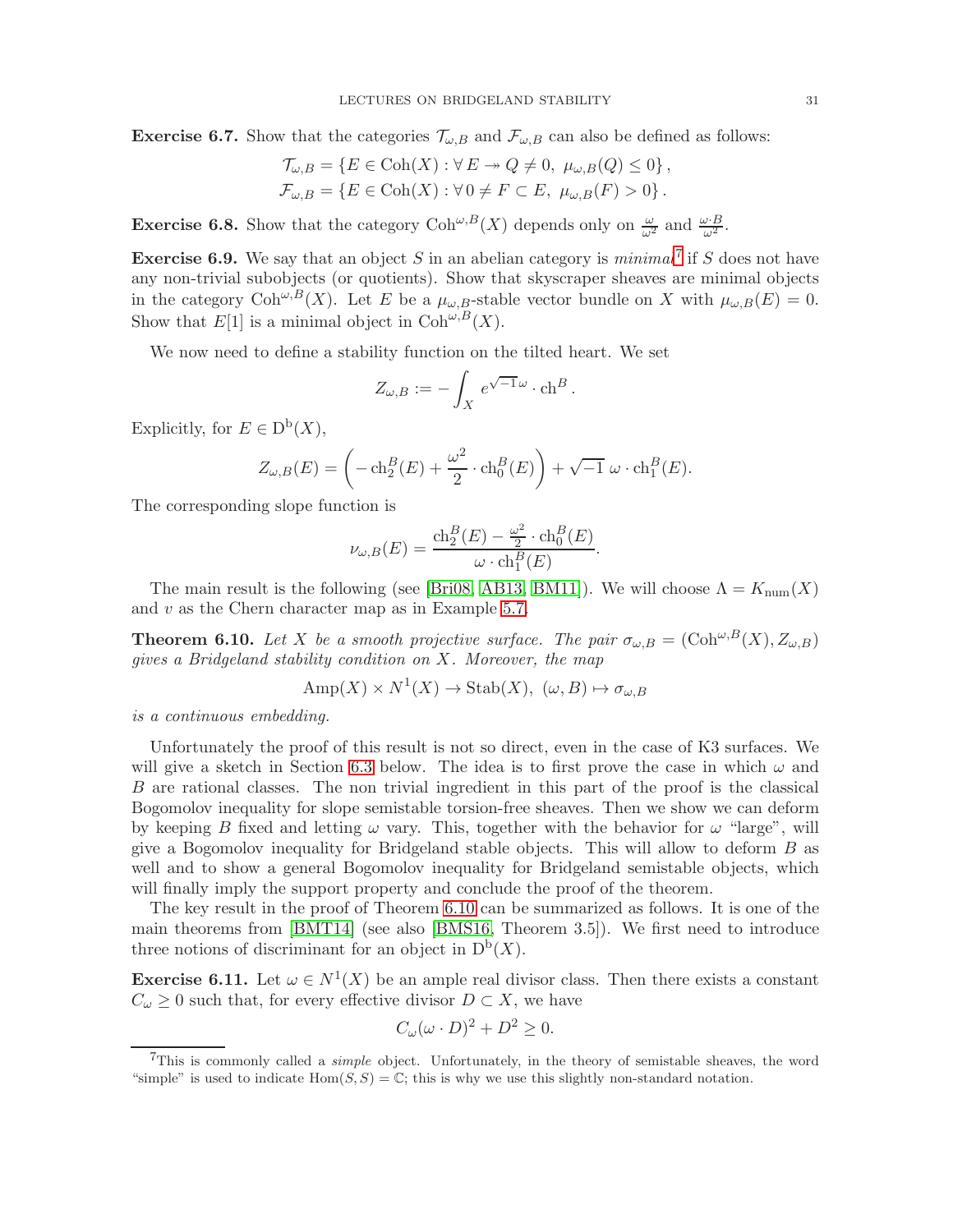**Definition 6.12.** Let  $\omega, B \in N^1(X)$  with  $\omega$  ample. We define the *discriminant* function as

$$
\Delta := (\text{ch}_1^B)^2 - 2 \,\text{ch}_0^B \cdot \text{ch}_2^B = (\text{ch}_1)^2 - 2 \,\text{ch}_0 \cdot \text{ch}_2.
$$

We define the  $\omega$ -discriminant as

$$
\overline{\Delta}^B_{\omega} := (\omega \cdot \mathrm{ch}_1^B)^2 - 2\omega^2 \cdot \mathrm{ch}_0^B \cdot \mathrm{ch}_2^B.
$$

Choose a rational non-negative constant  $C_{\omega}$  as in Exercise [6.11](#page-30-2) above. Then we define the  $(\omega, B, C_{\omega})$ -discriminant as

$$
\Delta_{\omega,B}^C := \Delta + C_{\omega} (\omega \cdot \mathbf{ch}_1^B)^2.
$$

<span id="page-31-0"></span>**Theorem 6.13.** Let X be a smooth projective surface over  $\mathbb{C}$ . Let  $\omega, B \in N^1(X)$  with  $\omega$ ample. Assume that E is  $\sigma_{\omega,B}$ -semistable. Then

$$
\Delta_{\omega,B}^C(E) \ge 0 \quad and \quad \overline{\Delta}_{\omega}^B(E) \ge 0.
$$

The quadratic form  $\Delta_{\omega,B}^C$  will give the support property for  $\sigma_{\omega,B}$ . The quadratic form  $\overline{\Delta}_{\omega}^B$ ω will give the support property on the  $(\alpha, \beta)$ -plane (see Section [6.4\)](#page-36-0).

<span id="page-31-1"></span>6.3. Sketch of the proof of Theorem [6.10](#page-30-0) and Theorem [6.13.](#page-31-0) We keep the notation as in the previous section.

*Bogomolov inequality.* Our first goal is to show that  $Z_{\omega,B}$  is a stability function on  $Coh^{\omega,B}(X)$ . The key result we need is the following([\[Bog78,](#page-54-22) [Gie79,](#page-55-10) [Rei78\]](#page-57-18), [\[Pot97,](#page-56-12) Theorem 12.1.1], [\[HL10,](#page-55-7) Theorem 3.4.1]).

**Theorem 6.14** (Bogomolov Inequality). Let X be a smooth projective surface. Let  $\omega, B \in$  $N^1(X)$  with  $\omega$  ample, and let E be a  $\mu_{\omega,B}$ -semistable torsion-free sheaf. Then

$$
\Delta(E) = \text{ch}_1^B(E)^2 - 2\,\text{ch}_0^B(E) \cdot \text{ch}_2^B(E) \ge 0.
$$

Sketch of the proof. Since neither slope stability nor  $\Delta$  depend on B, we can assume  $B = 0$ . Also, by [\[HL10,](#page-55-7) Lemma 4.C.5], slope stability with respect to an ample divisor changes only at integral classes. Hence, we can assume  $\omega = H \in \text{NS}(X)$  is the divisor class of a very ample integral divisor (by abuse of notation, we will still denote it by  $H$ ).

Since  $\Delta$  is invariant both by tensor products of line bundles and by pull-backs via finite surjective morphisms, and since these two operations preserve slope stability of torsion-free sheaves (see e.g., Exercise [2.16](#page-11-3) for the case of curves, and [\[HL10,](#page-55-7) Lemma 3.2.2] in general), by taking a rk(E)-cyclic cover (see, e.g., [\[HL10,](#page-55-7) Theorem 3.2.9]) and by tensoring by a rk(E)-root of ch<sub>1</sub>(E), we can assume ch<sub>1</sub>(E) = 0. Finally, by taking the double-dual,  $\Delta$  can only become worse. Hence, we can assume  $E$  is actually a vector bundle on  $X$ .

Hence, we are reduced to show  $ch_2(E) \leq 0$ . We use the restriction theorem for slope stability (see [\[HL10,](#page-55-7) Section 7.1 or 7.2] or [\[Lan04\]](#page-56-27)): up to replacing H with a multiple  $uH$ , for  $u \gg 0$  fixed, there exists a smooth projective curve  $C \in |H|$  such that  $E|_C$  is again slope semistable. Also, as remarked in Section [2.4,](#page-9-0) the tensor product  $E|_C \otimes \ldots \otimes E|_C$  is still semistable on C.

Now the theorem follows by estimating Euler characteristics. Indeed, on the one hand, by the Riemann-Roch Theorem we have

$$
\chi(X, \underbrace{E \otimes \ldots \otimes E}_{m\text{-times}}) = \text{rk}(E)^m \chi(X, \mathcal{O}_X) + m \text{rk}(E)^{m-1} \text{ch}_2(E),
$$

for all  $m > 0$ .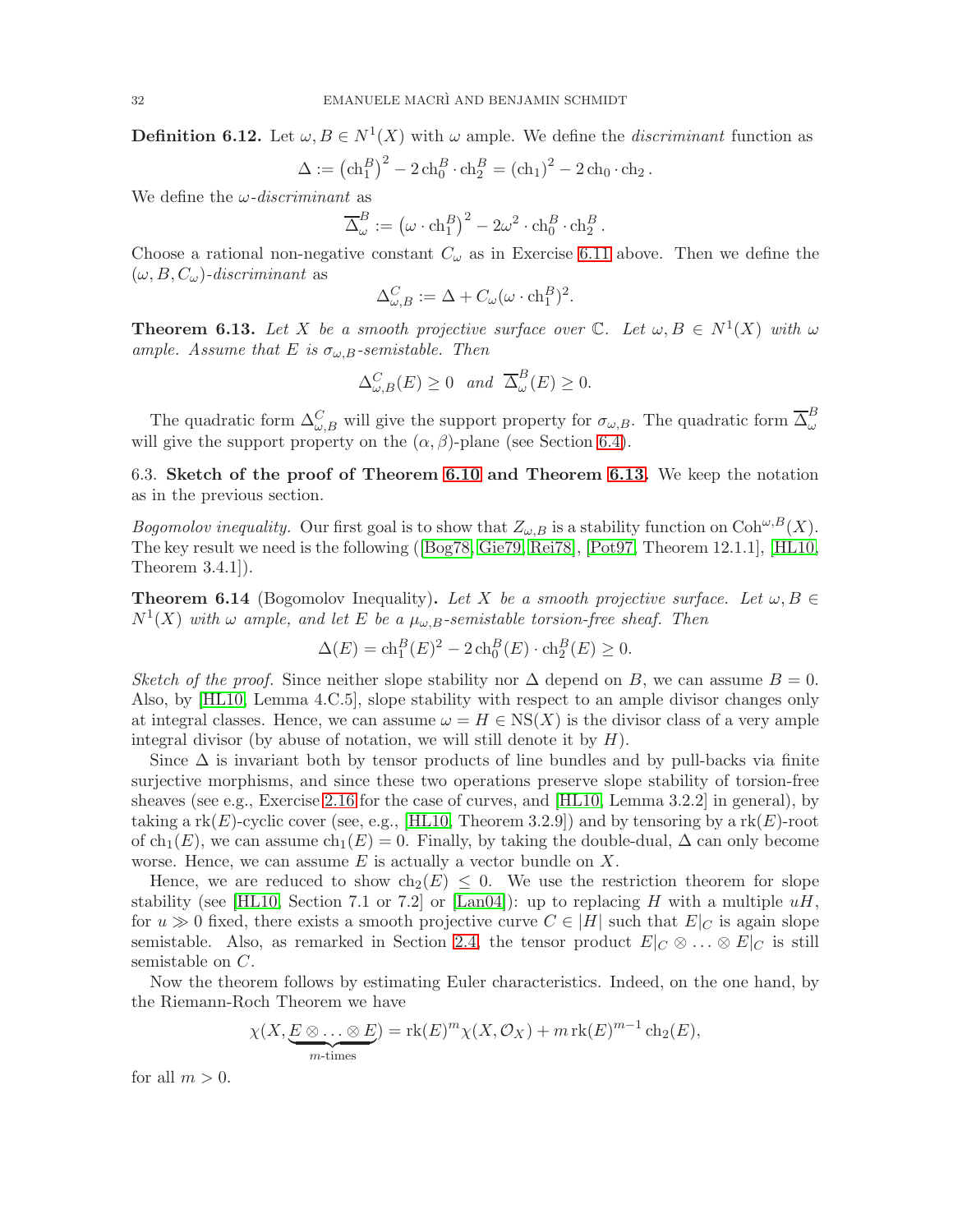On the other hand, we can use the exact sequence

$$
0 \to (E \otimes \ldots \otimes E) \otimes \mathcal{O}_X(-H) \to E \otimes \ldots \otimes E \to E|_{C} \otimes \ldots \otimes E|_{C} \to 0,
$$

and, by using the remark above, deduce that

$$
h^0(X, E \otimes \ldots \otimes E) \leq h^0(C, E|_{C} \otimes \ldots \otimes E|_{C}) \leq \gamma_E \operatorname{rk}(E)^m,
$$

for a constant  $\gamma_E > 0$  which is independent on m. Similarly, by Serre duality, and by using an analogous argument, we have

$$
h^2(X, E \otimes \ldots \otimes E) \leq \delta_E \operatorname{rk}(E)^m,
$$

for another constant  $\delta_E$  which depends only on E.

By putting all together, since

$$
\chi(X, E \otimes \ldots \otimes E) \leq h^0(X, E \otimes \ldots \otimes E) + h^2(X, E \otimes \ldots \otimes E) \leq (\gamma_E + \delta_E) \operatorname{rk}(E)^m,
$$

we deduce

$$
\chi(X, \mathcal{O}_X) + m \frac{\text{ch}_2(E)}{\text{rk}(E)} \le \gamma_E + \delta_E,
$$

for any  $m > 0$ , namely  $ch_2(E) \leq 0$ , as we wanted.

<span id="page-32-1"></span>**Remark 6.15.** Let  $E$  be a torsion sheaf. Then

$$
\Delta_{\omega,B}^C(E) \ge 0.
$$

Indeed,  $\text{ch}^B_1(E) = \text{ch}^1(E)$  is an effective divisor. Then the inequality follows directly by the definition of  $C_{\omega}$  in Exercise [6.11.](#page-30-2)

We can now prove our result:

<span id="page-32-0"></span>**Proposition 6.16.** The group homomorphism  $Z_{\omega,B}$  is a stability function on Coh<sup> $\omega,B$ </sup> $(X)$ .

*Proof.* By definition, it is immediate to see that  $\Im Z_{\omega,B} \geq 0$  on  $Coh^{\omega,B}(X)$ . Moreover, if  $E \in \mathrm{Coh}^{\omega, B}(X)$  is such that  $\Im Z_{\omega, B}(E) = 0$ , then E fits in an exact triangle

$$
\mathcal{H}^{-1}(E)[1] \to E \to \mathcal{H}^0(E),
$$

where  $\mathcal{H}^{-1}(E)$  is a  $\mu_{\omega,B}$ -semistable torsion-free sheaf with  $\mu_{\omega,B}(\mathcal{H}^{-1}(E)) = 0$  and  $\mathcal{H}^{0}(E)$  is a torsion sheaf with zero-dimensional support. Here, as usual,  $\mathcal{H}^{\bullet}$  denotes the cohomology sheaves of a complex.

We need to show  $\Re Z_{\omega,B}(E) < 0$ . Since  $\Re Z_{\omega,B}$  is additive, we only need to show this for its cohomology sheaves. But, on the one hand, since  $\mathcal{H}^0(E)$  is a torsion sheaf with support a zero-dimensional subscheme, we have

$$
\Re Z_{\omega,B}(\mathcal{H}^0(E)) = -\operatorname{ch}_2(\mathcal{H}^0(E)) < 0.
$$

On the other hand, by the Hodge Index Theorem, since  $\omega \cdot \text{ch}^B_1(\mathcal{H}^{-1}(E)) = 0$ , we have  $ch_1^B(\mathcal{H}^{-1}(E))^2 \leq 0$ . Therefore, by the Bogomolov inequality, we have  $ch_2^B(\mathcal{H}^{-1}(E)) \leq 0$ . Hence,

$$
\Re Z_{\omega,B}(\mathcal{H}^{-1}(E)[1]) = -\Re Z_{\omega,B}(\mathcal{H}^{-1}(E)) = \underbrace{\text{ch}_2^B(\mathcal{H}^{-1}(E))}_{\leq 0} - \underbrace{\frac{\omega^2}{2} \text{ch}_0^B(\mathcal{H}^{-1}(E))}_{>0} < 0,
$$

thus concluding the proof.  $\Box$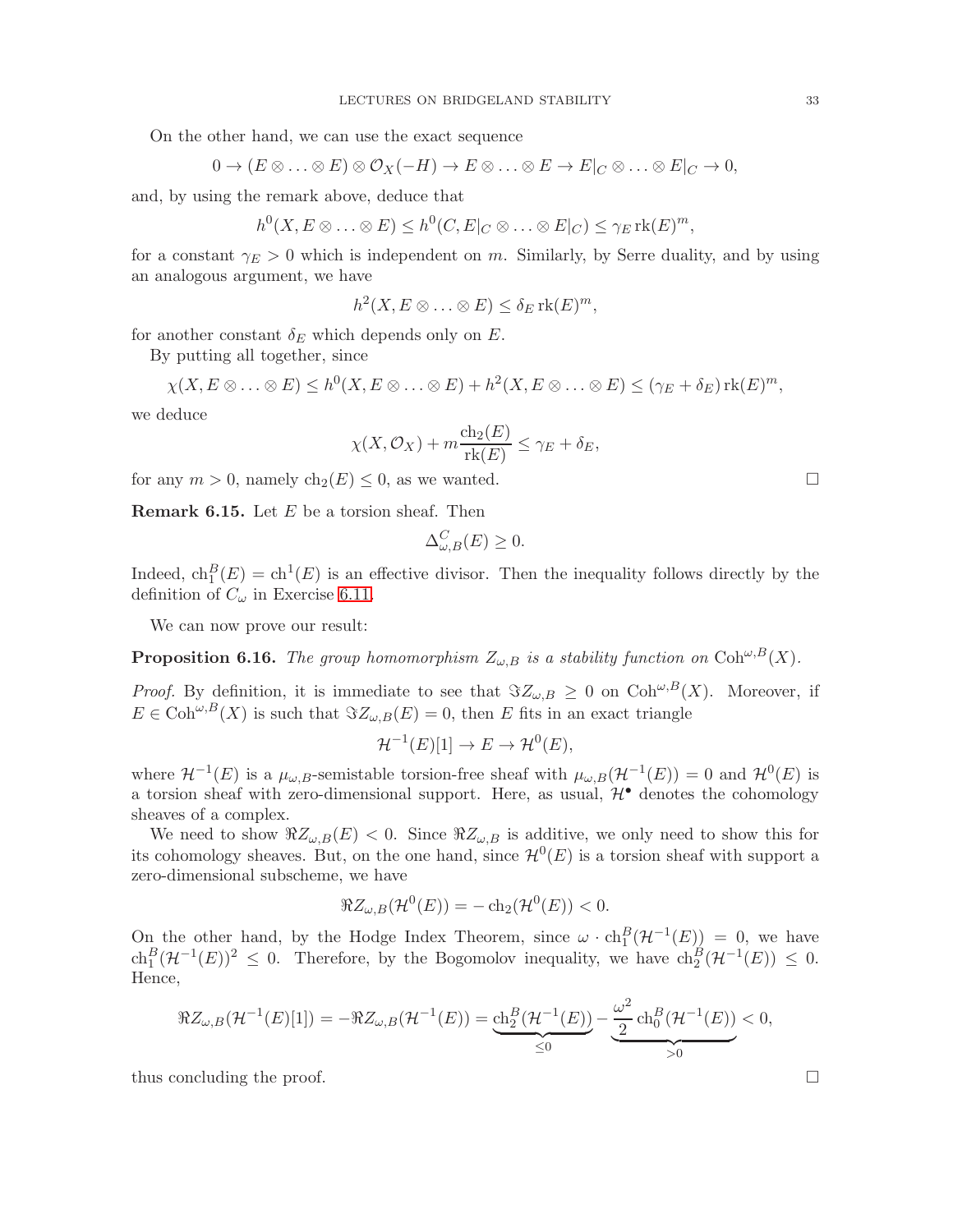The rational case. We now let  $B \in NS<sub>Q</sub>$  be a rational divisor class, and we let  $\omega = \alpha H$ , where  $\alpha \in \mathbb{R}$  and  $H \in \text{NS}(X)$  is an integral ample divisor class.

We want to show that the group homomorphism  $Z_{\omega,B}$  gives a stability condition in the abelian category  $\text{Coh}^{\omega,B}(X)$ , in the sense of Definition [4.6.](#page-15-3) By using Proposition [6.16](#page-32-0) above, we only need to show that HN filtrations exist. To this end, we use Proposition [4.10,](#page-16-0) and since  $\Im Z_{\omega,B}$  is discrete under our assumptions, we only need to show the following.

**Lemma 6.17.** Under the previous assumption, the tilted category  $\text{Coh}^{\omega,B}(X)$  is noetherian.

Proof. This is a general fact about tilted categories. It was first observed in the case of K3 surfaces in [\[Bri08,](#page-54-1) Proposition 7.1]. We refer to [\[PT19,](#page-57-15) Lemma 2.17] for all details and just give a sketch of the proof. As observed above, under our assumptions,  $\Im Z_{\omega,B}$  is discrete and nonnegative on  $\mathrm{Coh}^{\omega,B}(X)$ . This implies that it is enough to show that, for any  $M \in \mathrm{Coh}^{\omega,B}(X)$ , there exists no infinite filtration

$$
0 = A_0 \subsetneq A_1 \subsetneq \ldots \subsetneq A_l \subsetneq \ldots \subset M
$$

with  $\Im Z_{\omega,B}(A_l) = 0$ .

Write  $Q_l := M/A_l$ . By definition, the exact sequence

$$
0 \to A_l \to M \to Q_l \to 0
$$

in  $\mathrm{Coh}^{\omega,B}(X)$  induces a long exact sequence of sheaves

$$
0 \to \mathcal{H}^{-1}(A_l) \to \mathcal{H}^{-1}(M) \to \mathcal{H}^{-1}(Q_l) \to \mathcal{H}^0(A_l) \to \mathcal{H}^0(M) \to \mathcal{H}^0(Q_l) \to 0.
$$

Since  $Coh(X)$  is noetherian, we have that both sequences

<span id="page-33-0"></span>
$$
\mathcal{H}^0(M) = \mathcal{H}^0(Q_0) \twoheadrightarrow \mathcal{H}^0(Q_1) \twoheadrightarrow \mathcal{H}^0(Q_2) \twoheadrightarrow \dots
$$
  

$$
0 = \mathcal{H}^{-1}(A_0) \hookrightarrow \mathcal{H}^{-1}(A_1) \hookrightarrow \mathcal{H}^{-1}(A_2) \hookrightarrow \dots \hookrightarrow \mathcal{H}^{-1}(M)
$$

stabilize. Hence, from now on we will assume  $\mathcal{H}^0(Q_l) = \mathcal{H}^0(Q_{l+1})$  and  $\mathcal{H}^{-1}(A_l) = \mathcal{H}^{-1}(A_{l+1})$ for all l. Both  $U := \mathcal{H}^{-1}(M)/\mathcal{H}^{-1}(A_l)$  and  $V := \text{Ker}(\mathcal{H}^0(M) \to \mathcal{H}^0(Q_l))$  are constant and we have an exact sequence

(3) 
$$
0 \to U \to \mathcal{H}^{-1}(Q_l) \to \mathcal{H}^0(A_l) \to V \to 0,
$$

again by definition of  $Coh^{\omega,B}(X)$ , since  $\Im Z_{\omega,B}(A_l) = 0$ ,  $\mathcal{H}^0(A_l)$  is a torsion sheaf supported in dimension 0. Write  $B_l := A_l/A_{l-1}$ . Again, by looking at the induced long exact sequence of sheaves and the previous observation, we deduce that

$$
0 \to \mathcal{H}^{-1}(A_{l-1}) \xrightarrow{\cong} \mathcal{H}^{-1}(A_l) \xrightarrow{0} \underbrace{\mathcal{H}^{-1}(B_l)}_{\text{torsion-free} \to 0} \to \underbrace{\mathcal{H}^0(A_{l-1})}_{\text{torsion}} \to \mathcal{H}^0(A_l) \to \mathcal{H}^0(B_l) \to 0.
$$

Hence, the only thing we need is to show that  $\mathcal{H}^0(B_l) = 0$ , for all  $l \gg 0$ , or equivalently to bound the length of  $\mathcal{H}^0(A_l)$ . But, by letting  $K_l := \text{Ker}(\mathcal{H}^0(A_l) \to V)$ , [\(3\)](#page-33-0) gives an exact sequence of sheaves

$$
0 \to U \to \mathcal{H}^{-1}(Q_l) \to K_l \to 0.
$$

where  $K_l$  is a torsion sheaf supported in dimension 0 as well and  $\mathcal{H}^{-1}(Q_l)$  is torsion-free. This gives a bound on the length of  $K_l$  and therefore a bound on the length of  $\mathcal{H}^0(A_l)$ , as we wanted.  $\Box$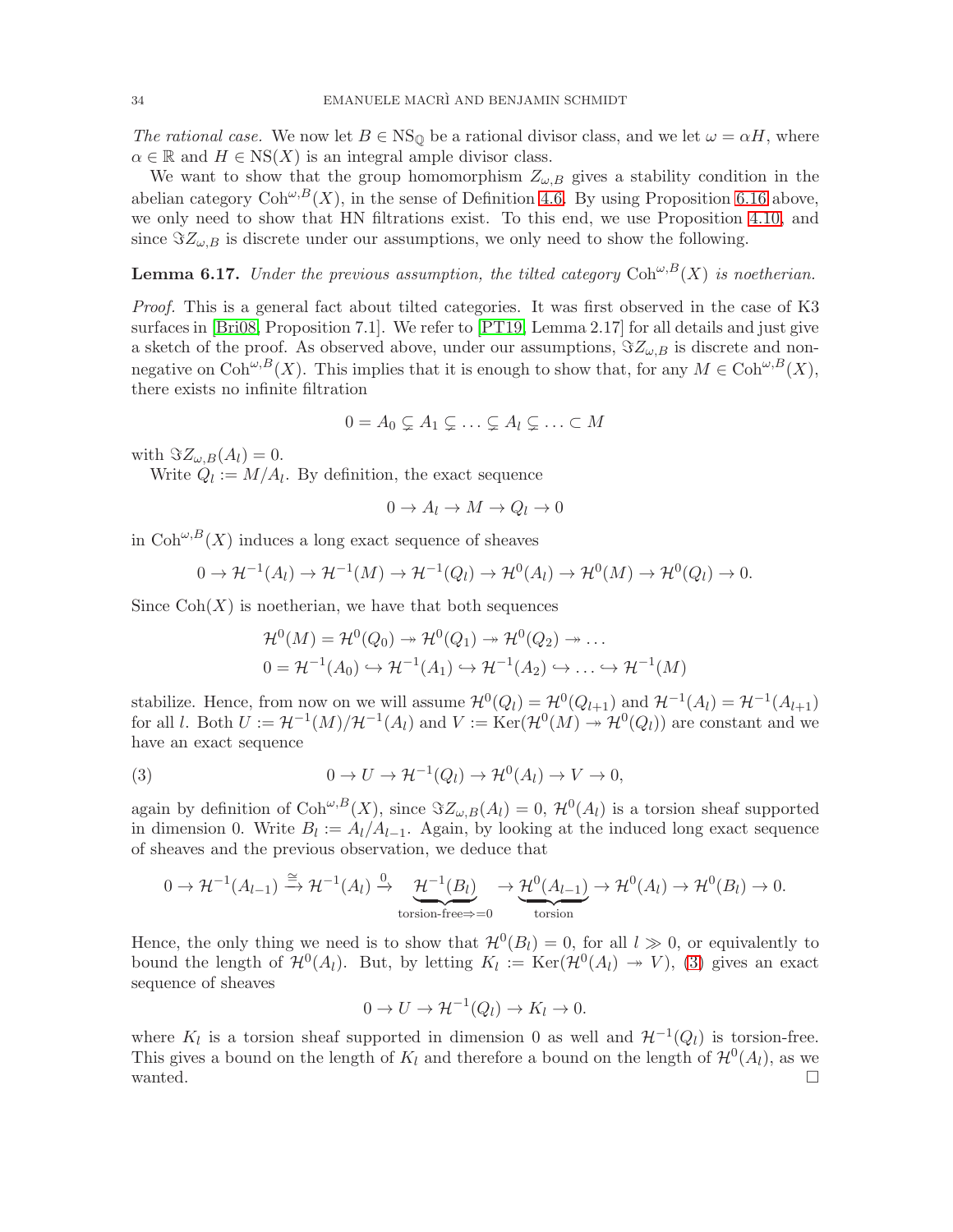To finish the proof that, under our rationality assumptions,  $\sigma_{\omega,B}$  is a Bridgeland stability condition, we still need to prove the support property, namely Theorem [6.13](#page-31-0) in our case. The idea is to let  $\alpha \to \infty$  and use the Bogomolov theorem for sheaves (together with Remark [6.15\)](#page-32-1). First we use the following lemma (we will give a more precise statement in Section [6.4\)](#page-36-0). It first appeared in the K3 surface case as a particular case of [\[Bri08,](#page-54-1) Proposition 14.2].

<span id="page-34-1"></span>**Lemma 6.18.** Let  $\omega, B \in N^1(X)$  with  $\omega$  ample. If  $E \in \mathrm{Coh}^{\omega, B}(X)$  is  $\sigma_{\alpha \cdot \omega, B}$ -semistable for all  $\alpha \gg 0$ , then it satisfies one of the following conditions:

- (1)  $\mathcal{H}^{-1}(E) = 0$  and  $\mathcal{H}^{0}(E)$  is a  $\mu_{\omega,B}$ -semistable torsion-free sheaf.
- (2)  $\mathcal{H}^{-1}(E) = 0$  and  $\mathcal{H}^{0}(E)$  is a torsion sheaf.
- (3)  $\mathcal{H}^{-1}(E)$  is a  $\mu_{\omega,B}$ -semistable torsion-free sheaf and  $\mathcal{H}^{0}(E)$  is either 0 or a torsion sheaf supported in dimension zero.

*Proof.* One can compute  $\sigma_{\alpha\omega,B}$ -stability with slope  $\frac{2\nu_{\alpha\omega,B}}{\alpha}$  instead of  $\nu_{\alpha\omega,B}$ . This is convenient in the present argument because

$$
\lim_{\alpha \to \infty} \frac{2\nu \alpha \omega, B}{\alpha}(E) = -\mu_{\omega, B}^{-1}(E).
$$

By definition of  $\text{Coh}^{\omega,B}(X)$  the object E is an extension  $0 \to F[1] \to E \to T \to 0$ , where  $F \in \mathcal{F}_{\omega,B}$  and  $T \in \mathcal{T}_{\omega,B}$ .

Assume that  $\omega \cdot \text{ch}_1^B(E) = 0$ . Then both  $\omega \cdot \text{ch}_1^B(F) = 0$  and  $\omega \cdot \text{ch}_1^B(T) = 0$ . By definition of  $\mathcal{F}_{\omega,B}$  and  $\mathcal{T}_{\omega,B}$  this means T is 0 or has be supported in dimension 0 and F is 0 or a  $\mu_{\omega,B}$ semistable torsion free sheaf. Therefore, for the rest of the proof we can assume  $\omega \cdot ch_1^B(E) > 0$ .

Assume that  $ch_0^B(E) \geq 0$ . By definition  $-\mu_{\omega,B}^{-1}(F[1]) \geq 0$ . The inequality  $\omega \cdot ch_1^B(E) > 0$ implies  $-\mu_{\omega,B}^{-1}(E) < 0$ . Since E is  $\sigma_{\alpha\omega,B}$ -semistable for  $\alpha \gg 0$ , we get  $F = 0$  and  $E \in \mathcal{T}_{\omega,B}$  is a sheaf. If E is torsion, we are in case  $(2)$ . Assume E is neither torsion nor slope semistable. Then by definition of  $\mathcal{T}_{\omega,B}$  there is an exact sequence

$$
0 \to A \to E \to B \to 0
$$

in  $\mathcal{T}_{\omega,B} = \text{Coh}^{\omega,B}(X) \cap \text{Coh}(X)$  such that  $\mu_{\omega,B}(A) > \mu_{\omega,B}(E) > 0$ . But then  $-\mu_{\omega,B}^{-1}(A) >$  $-\mu_{\omega,B}^{-1}(E)$  contradicts the fact that E is  $\sigma_{\alpha\omega,B}$ -semistable for  $\alpha \gg 0$ .

Assume that  $ch_0^B(E) < 0$ . If  $\omega \cdot ch_1^B(T) = 0$ , then  $T \in \mathcal{T}_{\omega,B}$  implies  $ch_0^B(T) = 0$  and up to semistability of F we are in case (3). Let  $\omega \cdot \text{ch}_1^B(T) > 0$ . By definition  $-\mu_{\omega,B}^{-1}(T) < 0$ . As before we have  $-\mu_{\omega,B}^{-1}(T) > 0$  and the fact that E is  $\sigma_{\alpha\omega,B}$ -semistable for  $\alpha \gg 0$  implies  $T = 0$ . In either case we are left to show that F is  $\mu_{\omega,B}$ -semistable. If not, there is an exact sequence

$$
0 \to A \to F \to B \to 0
$$

in  $\mathcal{F}_{\omega,B} = \text{Coh}^{\omega,B}(X)[-1] \cap \text{Coh}(X)$  such that  $\mu_{\omega,B}(A) > \mu_{\omega,B}(F)$ . Therefore, there is an injective map  $A[1] \hookrightarrow E$  in  $\text{Coh}^{\omega,B}(X)$  such that  $-\mu_{\omega,B}^{-1}(A[1]) > -\mu_{\omega,B}^{-1}(E)$  in contradiction to the fact that E is  $\sigma_{\alpha\omega,B}$ -semistable for  $\alpha \gg 0$ .

<span id="page-34-0"></span>**Exercise 6.19.** Let  $B \in \text{NS}(X)_{\mathbb{Q}}$  be a rational divisor class and let  $\omega = \alpha H$ , where  $\alpha \in \mathbb{R}_{>0}$ and  $H \in \text{NS}(X)_{\mathbb{Q}}$  is an integral ample divisor. Show that

$$
c:=\min\left\{H\cdot\mathrm{ch}_1^B(F)\,:\, \begin{array}{l} F\in\mathrm{Coh}^{\omega,B}(X)\\ H\cdot\mathrm{ch}_1^B(F)>0 \end{array}\right\}>0.
$$

exists. Let  $E \in \text{Coh}^{\omega, B}(X)$  satisfy  $H \cdot \text{ch}_1^B(E) = c$  and  $\text{Hom}(A, E) = 0$ , for all  $A \in \text{Coh}^{\omega, B}(X)$ with  $H \cdot \text{ch}_1^B(A) = 0$ . Show that E is  $\sigma_{\omega,B}$ -stable.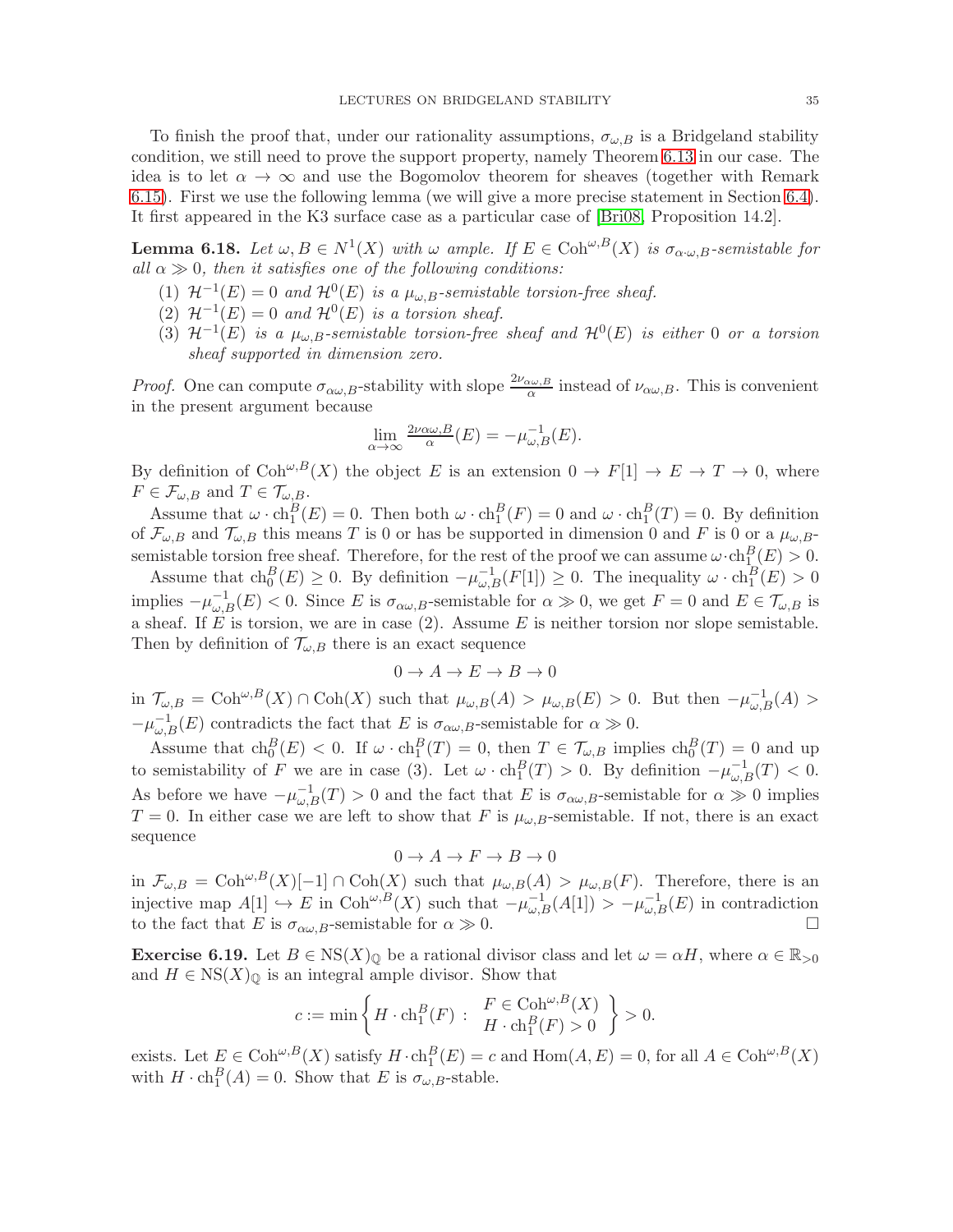We can now prove Theorem [6.13](#page-31-0) (and so Theorem [6.10\)](#page-30-0) in the rational case.

*Proof of Theorem [6.13,](#page-31-0) rational case.* Since B is rational and  $\omega = \alpha H$ , with H being an integral divisor, the imaginary part is a discrete function. We proceed by induction on  $H \cdot \text{ch}_1^B$ .

Let  $E \in \text{Coh}^{H,B}(X)$  be  $\sigma_{\alpha_0 H,B}$ -semistable for some  $\alpha_0 > 0$  such that  $H \cdot \text{ch}^B_1 > 0$  is minimal. Then by Exercise [6.19,](#page-34-0) E is stable for all  $\alpha \gg 0$ . Therefore, by Lemma [6.18,](#page-34-1) both  $\Delta_{\omega,B}^C(E) \geq 0$  and  $\overline{\Delta}_{\omega}^B$  $\omega(\mathbf{E}) \geq 0$  hold, since they are true for semistable sheaves.

The induction step is subtle: we would like to use the wall and chamber structure. If an object E is stable for all  $\alpha \gg 0$ , then again by Lemma [6.18](#page-34-1) we are done. If not, it is destabilized at a certain point. By Lemma [5.29,](#page-27-3) we can then proceed by induction on  $H \cdot \text{ch}_1^B$ . The issue is that we do not know the support property yet and therefore, that walls are indeed well behaved. Fortunately, as  $\alpha$  increases, all possible destabilizing subobjects and quotients have strictly smaller  $H \cdot ch_1^B$ , which satisfy the desired inequality by our induction assumption. This is enough to ensure that  $E$  satisfies well-behaved wall-crossing. By following the same argument as in Proposition [5.27](#page-27-0) (and Remark [5.28\)](#page-27-4), it is enough to know a support property type statement for all potentially destabilizing classes.

The general case. We only sketch the argument for the general case. This is explained in detail in the case of K3 surfaces in [\[Bri08\]](#page-54-1), and can be directly deduced from [\[Bri07,](#page-54-0) Sections 6 & 7].

The idea is to use the support property we just proved in the rational case to deform B and  $\omega$  in all possible directions, by using Bridgeland's Deformation Theorem [5.15](#page-23-0) (and Proposition [5.16\)](#page-24-1). The only thing we have to make sure is that once we have the correct central charge, the category is indeed  $Coh^{\omega,B}(X)$ . The intuition behind this is in the following result.

**Lemma 6.20.** Let  $\sigma = (A, Z_{\omega,B})$  be a stability condition satisfying the support property such that all skyscraper sheaves are stable of phase one. Then  $A = \text{Coh}^{\omega, B}(X)$  holds.

*Proof.* We start by showing that all objects  $E \in \mathcal{A}$  have  $H^{i}(E) = 0$  whenever  $i \neq 0, -1$  and that  $H^{-1}(E)$  is torsion free. Notice that E is an iterated extension of stable objects, so we can assume that  $E$  is stable. This is clearly true for skyscraper sheaves, so we can assume that E is not a skyscraper sheaf. Then Serre duality implies that for  $i \neq 0, 1$  and any  $x \in X$ we have

$$
Exti(E, \mathbb{C}(x)) = Ext2-i(\mathbb{C}(x), E) = 0.
$$

By Proposition [A.10](#page-53-13) we get that  $E$  is isomorphic to a two term complex of locally free sheaves and the statement follows. This also implies that  $H^{-1}(E)$  is torsion free.

Therefore, the inclusion  $\mathcal{A} \subset \langle \text{Coh}(X), \text{Coh}(X)[1]\rangle$  holds. Set  $\mathcal{T} = \text{Coh}(X) \cap \mathcal{A}$  and  $\mathcal{F} =$ Coh(X) ∩ A[-1]. By Exercise [6.5](#page-29-1) we get  $\mathcal{A} = \langle \mathcal{T}, \mathcal{F}[1]\rangle$  and Coh(X) =  $\langle \mathcal{T}, \mathcal{F}\rangle$ . We need to show  $\mathcal{T} = \mathcal{T}_{\omega,B}$  and  $\mathcal{F} = \mathcal{F}_{\omega,B}$ . In fact, it will be enough to show  $\mathcal{T}_{\omega,B} \subset \mathcal{T}$  and  $\mathcal{F}_{\omega,B} \subset \mathcal{F}$ .

Let  $E \in \text{Coh}(X)$  be slope semistable. There is an exact sequence  $0 \to T \to E \to F \to 0$ with  $T \in \mathcal{T}$  and  $F \in \mathcal{F}$ . We already showed that  $F = H^{-1}(F)$  is torsion free. If E is torsion this implies  $F = 0$  and  $E = T \in \mathcal{T}$  as claimed.

Assume that E is torsion free. Since  $F[1] \in \mathcal{A}$  and  $T \in \mathcal{A}$ , we get  $\mu_{\omega,B}(F) \leq 0$  and  $\mu_{\omega,B}(T) \geq 0$ . This is a contradiction to E being stable unless either  $F = 0$  or  $T = 0$ . Therefore, we showed  $E \in \mathcal{F}$  or  $E \in \mathcal{T}$ .

If  $\omega \cdot ch_1^B(E) > 0$ , then  $E \in \mathcal{T}$  and if  $\omega \cdot ch_1^B(E) < 0$ , then  $E \in \mathcal{F}$ . Assume that  $\omega \cdot ch_1^B(E) = 0$ , but  $E \in \mathcal{T}$ . Then by definition of a stability condition we have  $Z_{\omega,B}(E) \in \mathbb{R}_{\leq 0}$  and E is  $\sigma$ semistable. Since E is a sheaf, there is a skyscraper sheaf  $\mathbb{C}(x)$  together with a surjective morphism of coherent sheaves  $E \to \mathbb{C}(x)$ . Since  $\mathbb{C}(x)$  is stable of slope  $\infty$  this morphism is also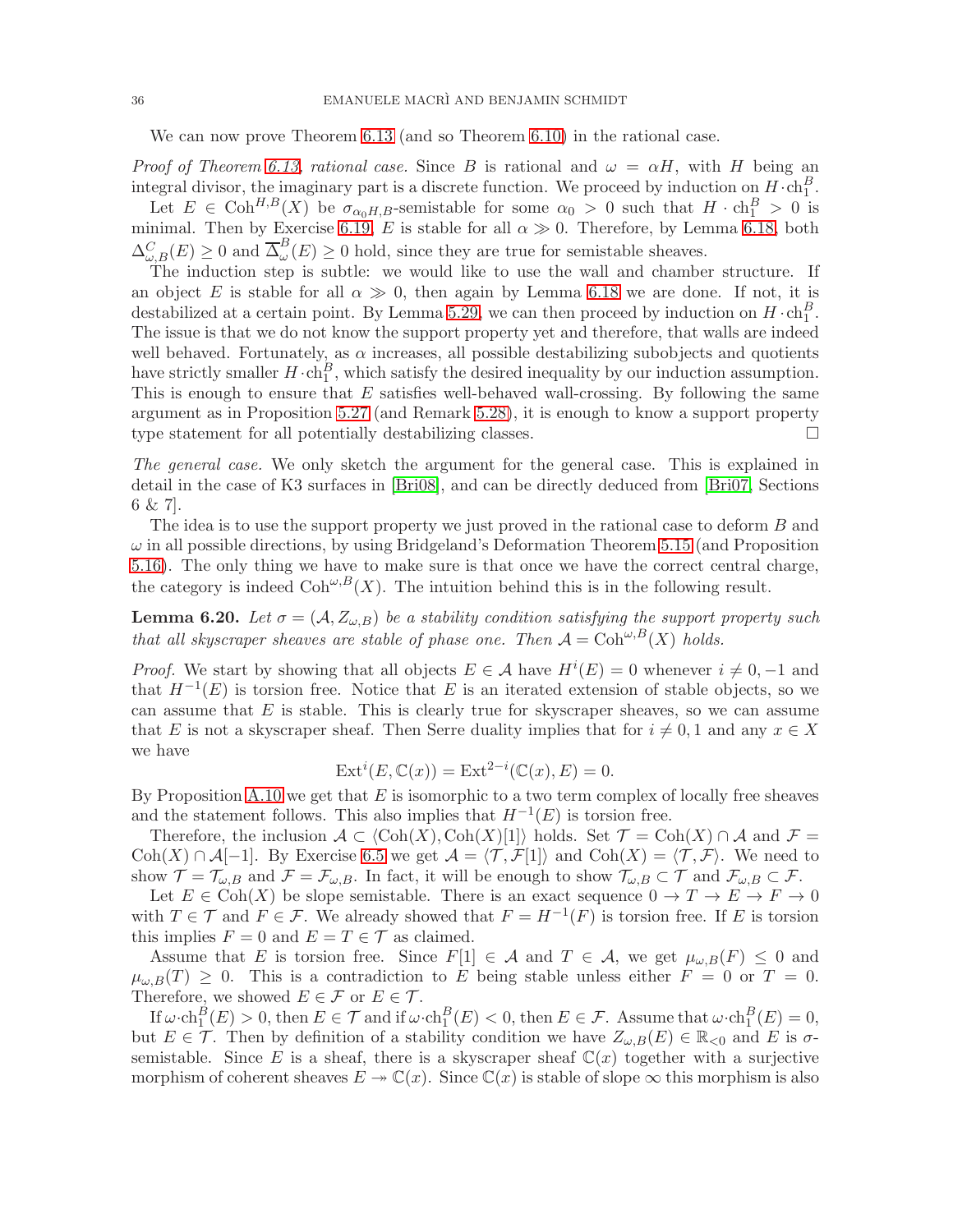a surjection in A. Let  $F \in \mathcal{A} \cap \mathrm{Coh}(X) = \mathcal{T}$  be the kernel of this map. Then  $Z(F) = Z(E) + 1$ .<br>Iterating this procedure will lead to an object  $F$  with  $Z(F) \in \mathbb{R}_{\geq 0}$ , a contradiction. Iterating this procedure will lead to an object F with  $Z(F) \in \mathbb{R}_{\geq 0}$ , a contradiction.

<span id="page-36-0"></span>6.4. The wall and chamber structure in the  $(\alpha, \beta)$ -plane. If we consider a certain slice of the space of Bridgeland stability conditions, the structure of the walls turns out rather simple.

**Definition 6.21.** Let  $H \in \text{NS}(X)$  be an ample integral divisor class and let  $B_0 \in \text{NS}_{\mathbb{Q}}$ . We define the  $(\alpha, \beta)$ -plane as the set of stability conditions of the form  $\sigma_{\alpha H, B_0+\beta H}$ , for  $\alpha, \beta \in \mathbb{R}$ ,  $\alpha > 0$ .

When it is clear from context which  $(\alpha, \beta)$  plane we choose (for example, if the Picard number is one), we will abuse notation and drop  $H$  and  $B_0$  from the notation; for example, we denote stability conditions by  $\sigma_{\alpha,\beta}$ , the twisted Chern character by ch<sup> $\beta$ </sup>, etc.

The following proposition describes all walls in the  $(\alpha, \beta)$ -plane. It was originally observed by Bertram and completely proved in [\[Mac14a\]](#page-56-28).

<span id="page-36-1"></span>**Proposition 6.22** (Structure Theorem for Walls on Surfaces). Fix a class  $v \in K_{\text{num}}(X)$ .

- <span id="page-36-2"></span>(1) All numerical walls are either semicircles with center on the  $\beta$ -axis or vertical rays.
- (2) Two different numerical walls for v cannot intersect.
- (3) For a given class  $v \in K_{\text{num}}(X)$  the hyperbola  $\Re Z_{\alpha,\beta}(v) = 0$  intersects all numerical semicircular walls at their top points.
- (4) If  $\text{ch}_0^{B_0}(v) \neq 0$ , then there is a unique numerical vertical wall defined by the equation

$$
\beta = \frac{H \ch_1^{B_0}(v)}{H^2 \ch_0^{B_0}(v)}.
$$

- (5) If  $\text{ch}^{B_0}_0(v) \neq 0$ , then all semicircular walls to either side of the unique numerical vertical wall are strictly nested semicircles.
- <span id="page-36-3"></span>(6) If  $\text{ch}_0^{B_0}(v) = 0$ , then there are only semicircular walls that are strictly nested.
- (7) If a wall is an actual wall at a single point, it is an actual wall everywhere along the numerical wall.

Exercise 6.23. Prove Proposition [6.22.](#page-36-1) (Hint: For [\(2\)](#page-36-2) ignore the slope and rephrase everything with just  $Z$  using linear algebra. For  $(7)$  show that a destabilizing subobject or quotient would have to destabilize itself at some point of the wall.)

As application, it is easy to show that a "largest wall" exists and we will also be able to prove that walls are locally finite in the surface case without using Proposition [5.27.](#page-27-0) Both will directly follow from the following statement that is taken from [\[Sch15,](#page-57-5) Lemma 5.6].

**Lemma 6.24.** Let  $v \in K_{\text{num}}(X)$  be a non-zero class such that  $\overline{\Delta}_{H}^{B_0}(v) \geq 0$ . For fixed  $\beta_0 \in \mathbb{Q}$ there are only finitely many walls intersecting the vertical line  $\beta = \beta_0$ .

*Proof.* Any wall has to come from an exact sequence  $0 \to F \to E \to G \to 0$  in  $\text{Coh}^{\beta}(X)$ . Let  $(H^2 \cdot ch_0^{\beta}(E), H \cdot ch_1^{\beta}(E), ch_2^{\beta}(E)) = (R, C, D)$  and  $(H^2 \cdot ch_0^{\beta}(F), H \cdot ch_1^{\beta}(F), ch_2^{\beta}(F)) = (r, c, d)$ . Notice that due to the fact that  $\beta \in \mathbb{Q}$  the possible values of r, c and d are discrete in R. Therefore, it will be enough to bound those values to obtain finiteness.

By definition of  $\text{Coh}^{\beta}(X)$  one has  $0 \leq c \leq C$ . If  $C = 0$ , then  $c = 0$  and we are dealing with the unique vertical wall. Therefore, we may assume  $C \neq 0$ . Let  $\Delta := C^2 - 2RD$ . The Bogomolov inequality together with Lemma [5.29](#page-27-3) implies  $0 \leq c^2 - 2rd \leq \Delta$ . Therefore, we get

$$
\frac{c^2}{2} \ge rd \ge \frac{c^2 - \Delta}{2}.
$$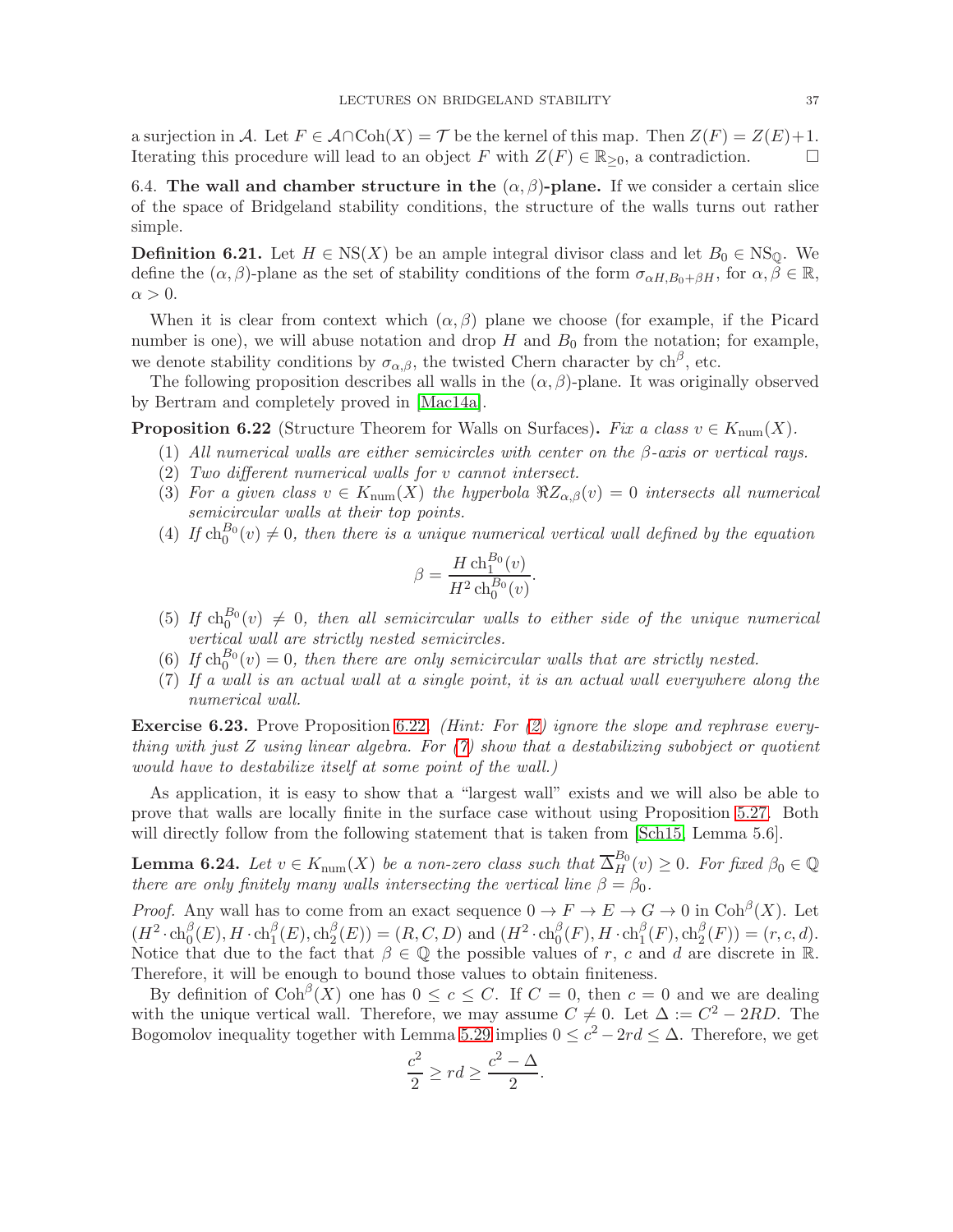Since the possible values of r and d are discrete in  $\mathbb{R}$ , there are finitely many possible values unless  $r = 0$  or  $d = 0$ .

Assume  $R = r = 0$ . Then the equality  $\nu_{\alpha,\beta}(F) = \nu_{\alpha,\beta}(E)$  holds if and only if  $Cd - Dc = 0$ . In particular, it is independent of  $(\alpha, \beta)$ . Therefore, the sequence does not define a wall.

If  $r = 0$ ,  $R \neq 0$ , and  $D - d \neq 0$ , then using the same type of inequality for G instead of E will finish the proof. If  $r = 0$  and  $D - d = 0$ , then  $d = D$  and there are are only finitely many walls like this, because we already bounded  $c$ .

Assume  $D = d = 0$ . Then the equality  $\nu_{\alpha,\beta}(F) = \nu_{\alpha,\beta}(E)$  holds if and only if  $Rc - Cr = 0$ . Again this cannot define a wall.

If  $d = 0, D \neq 0$ , and  $R - r \neq 0$ , then using the same type of inequality for G instead of E will finish the proof. If  $d = 0$  and  $R - r = 0$ , then  $r = R$  and there are only finitely many walls like this, because we already bounded c. walls like this, because we already bounded  $c$ .

<span id="page-37-1"></span>**Corollary 6.25.** Let  $v \in K_{\text{num}}(X)$  be a non-zero class such that  $\overline{\Delta}_{H}^{B_0}(v) \geq 0$ . Then semicircular walls in the  $(\alpha, \beta)$ -plane with respect to v are bounded from above.

**Corollary 6.26.** Let  $v \in K_{\text{num}}(X)$  be a non-zero class such that  $\overline{\Delta}_{H}^{B_0}(v) \geq 0$ . Walls in the  $(\alpha, \beta)$ -plane with respect to v are locally finite, i.e., any compact subset of the upper half plane intersects only finitely many walls.

We will compute the largest wall in examples: see Section [7.1.](#page-39-1) An immediate consequence of Proposition [6.25](#page-37-1) is the following precise version of Lemma [6.18.](#page-34-1) This was proved in the case of K3 surfaces in [\[Bri08,](#page-54-1) Proposition 14.2]. The general proof is essentially the same if the statement is correctly adjusted.

<span id="page-37-2"></span>**Exercise 6.27.** Let  $v \in K_{\text{num}}(X)$  be a non-zero class with positive rank and let  $\beta \in \mathbb{R}$ such that  $H \cdot \text{ch}^{\beta}_1(v) > 0$ . Then there exists  $\alpha_0 > 0$  such that for any  $\alpha > \alpha_0$  the set of  $\sigma_{\alpha,\beta}$ -semistable objects with class v is the same as the set of twisted  $(\omega, B_0 - \frac{1}{2}K_X)$ -Gieseker semistable sheaves with class v. Moreover,  $\sigma_{\alpha,\beta}$ -stable objects of class v are the same as twisted  $(\omega, B_0 - \frac{1}{2}K_X)$ -Gieseker stable sheaves with class v. *Hint: Follow the proof of Lemma* [6.18](#page-34-1) and compare lower terms.

<span id="page-37-0"></span>6.5. Examples of semistable objects. We already saw a few easy examples of stable objects with respect to  $\sigma_{\omega,B}$ : skyscraper sheaves and objects with minimal  $H \cdot \text{ch}^B_1$  (or with  $H \cdot \text{ch}_{1}^{B} = 0$ ). See Exercise [6.9](#page-30-3) and Exercise [6.19.](#page-34-0)

The key example of Bridgeland semistable objects are those with trivial discriminant.

<span id="page-37-3"></span>**Lemma 6.28.** Let E be a  $\mu_{\omega,B}$ -stable vector bundle. Assume that either  $\Delta_{\omega,B}^C(E) = 0$ , or  $\overline{\Delta}_{H}^{B}(E) = 0$ . Then E is  $\sigma_{\omega,B}$ -stable.

*Proof.* We can assume  $\omega$  and B to be rational. Consider the  $(\alpha, \beta)$ -plane. By Exercise [6.27,](#page-37-2) E (or E[1]) is stable for  $\alpha \gg 0$ . The statement now follows directly from Corollary [5.30.](#page-28-2)  $\Box$ 

In particular, all line bundles are stable everywhere only if the Néron-Severi group is of rank one, or if the constant  $C_{\omega}$  of Exercise [6.11](#page-30-2) is zero (e.g., for abelian surfaces).

**Exercise 6.29.** Let  $\sigma: X \to \mathbb{P}^2$  be the blow up of  $\mathbb{P}^2$  at one point. Let h be the pull-back  $\sigma^* \mathcal{O}_{\mathbb{P}^2}(1)$  and let f denote the fiber of the  $\mathbb{P}^1$ -bundle  $X \to \mathbb{P}^1$ . Consider the anti-canonical line bundle  $H := -K_X = 2h + f$ , and consider the  $(\alpha, \beta)$ -plane with respect to  $\omega = \alpha H$ ,  $B = \beta H$ . Show that  $\mathcal{O}_X(h)$  is  $\sigma_{\alpha,\beta}$ -stable for all  $\alpha,\beta$ , while there exists  $(\alpha_0,\beta_0)$  for which  $\mathcal{O}(2h)$  is not  $\sigma_{\alpha_0,\beta_0}$ -semistable.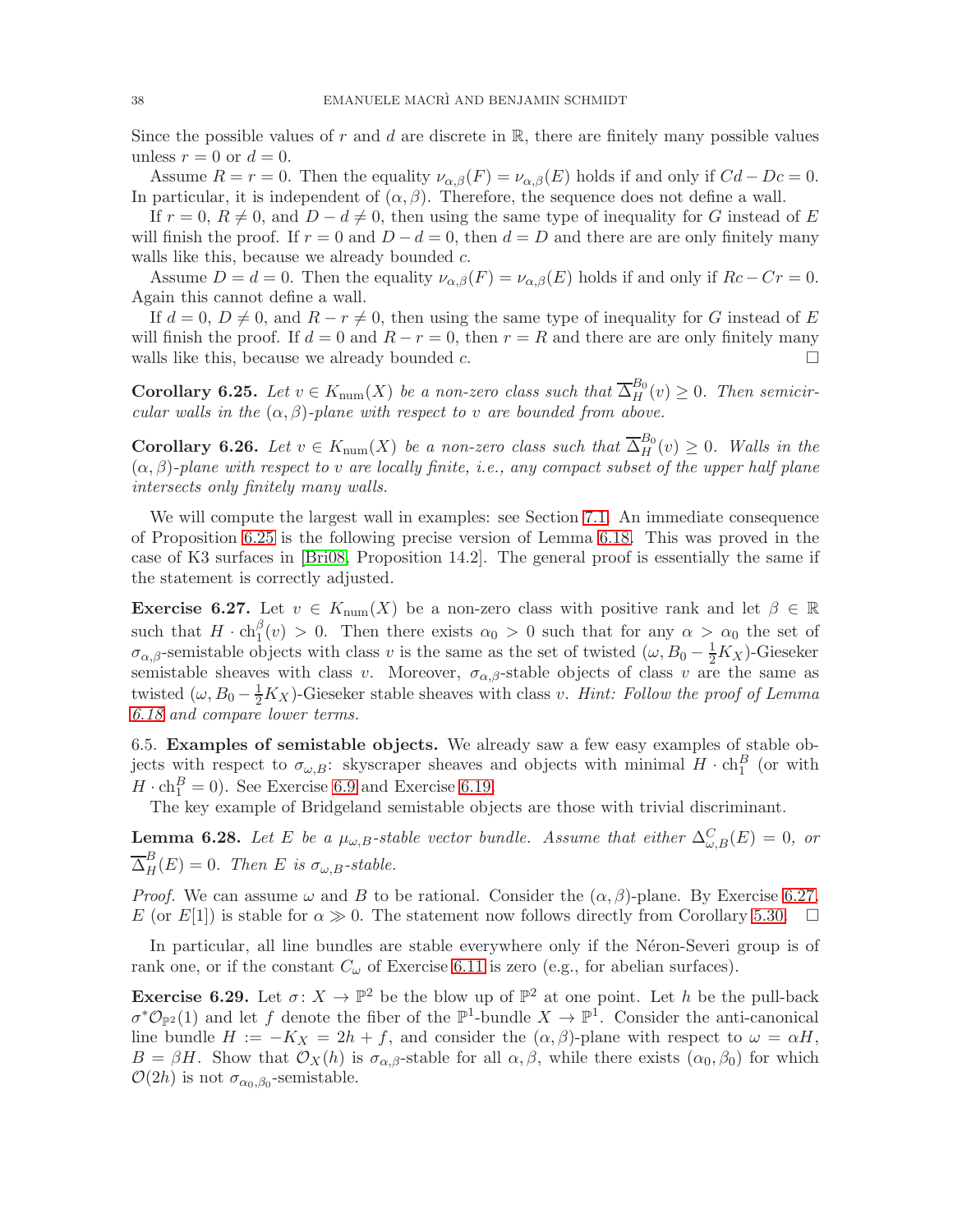<span id="page-38-0"></span>6.6. **Moduli spaces.** We keep the notation as in the beginning of this section, namely  $\omega, B \in$  $N^1(X)$  with  $\omega$  ample. We fix  $v_0 \in K_{\text{num}}(X)$  and  $\phi \in \mathbb{R}$ . Consider the stack  $\mathfrak{M}_{\omega,B}(v_0,\phi) :=$  $\mathfrak{M}_{\sigma_{\omega,B}}(v_0,\phi)$  (and  $\mathfrak{M}_{\omega,B}^s(v_0,\phi)$ ) as in Section [5.4.](#page-25-0)

**Theorem 6.30** (Toda).  $\mathfrak{M}_{\omega,B}(v_0,\phi)$  is a universally closed Artin stack of finite type over C. Moreover,  $\mathfrak{M}^s_{\omega,B}(v_0,\phi)$  is a  $\mathbb{G}_m$ -gerbe over an algebraic space  $M_{\omega,B}(v_0,\phi)$ . Finally, if  $\mathfrak{M}_{\omega,B}(v_0,\phi)=\mathfrak{M}_{\omega,B}^s(v_0,\phi)$ , then  $M_{\omega,B}(v_0,\phi)$  is a proper algebraic space over  $\mathbb{C}$ .

Ideas from the proof. As we observed after Question [5.23,](#page-26-1) we only need to show openness and boundedness. The idea to show boundedness is to reduce to semistable sheaves and use boundedness from them. For openness, the key technical result is a construction by Abramovich-Polishchuk [\[AP06\]](#page-53-12), which we will recall in Theorem [8.2.](#page-43-0) Then openness for Bridgeland semistable objects follows from the existence of relative Harder-Narasimhan filtrations for sheaves. We refer to  $[**T**od08]$  for all the details.

There are only few examples where we can be more precise on the existence of moduli spaces. We will present a few of them below. To simplify notation, we will drop from now on the phase  $\phi$  from the notation for a moduli space.

The projective plane. Let  $X = \mathbb{P}^2$ . We identify the lattice  $K_0(\mathbb{P}^2) = K_{\text{num}}(\mathbb{P}^2)$  with  $\mathbb{Z}^{\oplus 2} \oplus \frac{1}{2}\mathbb{Z}$ , and the Chern character with a triple ch =  $(r, c, s)$ , where r is the rank, c is the first Chern character, and s is the second Chern character. We fix  $v_0 \in K_{\text{num}}(\mathbb{P}^2)$ .

<span id="page-38-1"></span>**Theorem 6.31.** For all  $\alpha, \beta \in \mathbb{R}$ ,  $\alpha > 0$ , there exists a coarse moduli space  $M_{\alpha,\beta}(v_0)$  parameterizing S-equivalence classes of  $\sigma_{\alpha,\beta}$ -semistable objects. It is a projective variety. Moreover, if  $v_0$  is primitive and  $\sigma_{\alpha,\beta}$  is outside a wall for  $v_0$ , then  $M^s_{\alpha,\beta}(v_0) = M_{\alpha,\beta}(v_0)$  is a smooth irreducible projective variety.

The projectivity was first observed in [\[ABCH13\]](#page-53-2), while generic smoothness is proved in this generality in [\[LZ19\]](#page-56-1). For the proof a GIT construction is used, but with a slightly different GIT problem. First of all, an immediate consequence of Proposition [6.22](#page-36-1) is the following (we leave the details to the reader).

**Exercise 6.32.** Given  $\alpha, \beta \in \mathbb{R}$ ,  $\alpha > 0$ , there exist  $\alpha_0, \beta_0 \in \mathbb{R}$ , such that  $0 < \alpha_0 < \frac{1}{2}$  $\frac{1}{2}$  and  $M_{\alpha,\beta}(v_0) = M_{\alpha_0,\beta_0}(v_0).$ 

For  $0 < \alpha < \frac{1}{2}$ , Bridgeland stability on the projective plane is related to finite dimensional algebras, where moduli spaces are easy to construct via GIT (see Exercise [4.13\)](#page-18-1). For  $k \in \mathbb{Z}$ , we consider the vector bundle  $\mathcal{E} := \mathcal{O}_{\mathbb{P}^2}(k-1) \oplus \Omega_{\mathbb{P}^2}(k+1) \oplus \mathcal{O}_{\mathbb{P}^2}(k)$ . Let A be the finitedimensional associative algebra  $\text{End}(E)$ . Then, by the Beilinson Theorem [\[Bei78\]](#page-54-23), the functor

$$
\Phi_{\mathcal{E}} : D^b(\mathbb{P}^2) \to D^b(\text{mod-}A), \ \Phi_{\mathcal{E}}(F) := \mathbf{R} \operatorname{Hom}(\mathcal{E}, F)
$$

is an equivalence of derived categories. The simple objects in the category  $\Phi_{\mathcal{E}}^{-1}(\text{mod-}A)$  are  $\mathcal{O}_{\mathcal{P}^2}(k-3)[2], \mathcal{O}_{\mathcal{P}^2}(k-2)[1], \mathcal{O}_{\mathcal{P}^2}(k-1).$ 

**Exercise 6.33.** For  $\alpha, \beta \in \mathbb{R}$ ,  $0 < \alpha < \frac{1}{2}$ , there exist  $k \in \mathbb{Z}$  and an element  $A \in \widetilde{GL}^+(2, \mathbb{R})$ such that  $A \cdot \sigma_{\alpha,\beta}$  is a a stability condition as in Exercise [4.13.](#page-18-1)

It is not hard to prove that families of Bridgeland semistable objects coincide with families of modules over an algebra, as defined in [\[Kin94\]](#page-55-20). Therefore, this proves the first part of Theorem [6.31.](#page-38-1) The proof of smoothness in the generic primitive case is more subtle. The complete argument is given in [\[LZ19\]](#page-56-1).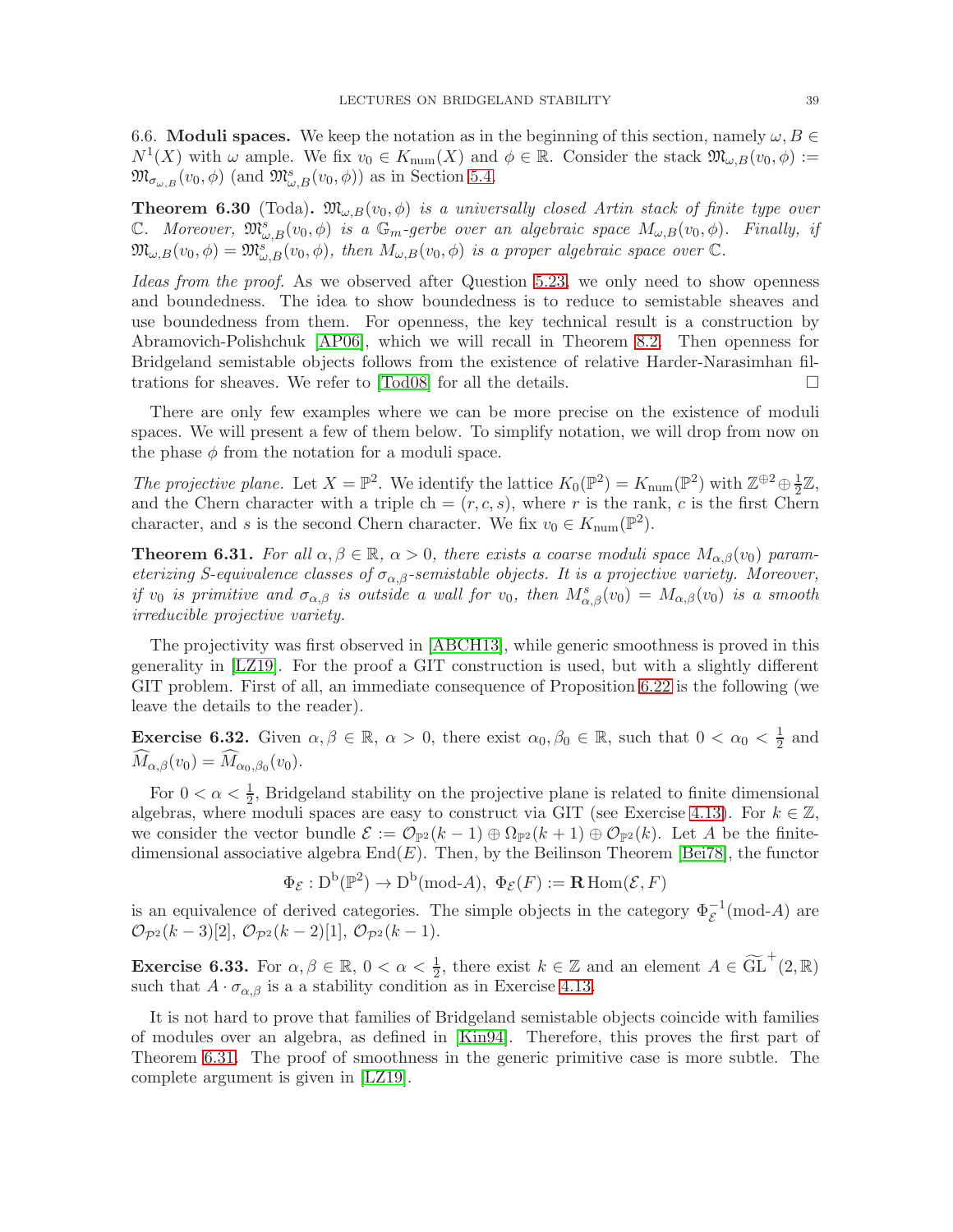$K3$  surfaces. Let X be a K3 surface. We consider the algebraic Mukai lattice

$$
H^*_{\text{alg}}(X) := H^0(X, \mathbb{Z}) \oplus \text{NS}(X) \oplus H^4(X, \mathbb{Z})
$$

together with the Mukai pairing

$$
((r, c, s), (r', c', s')) = c.c' - rs' - sr'.
$$

We also consider the *Mukai vector*, a modified version of the Chern character by the square root of the Todd class:

$$
v := \mathrm{ch} \cdot \sqrt{\mathrm{td}_X} = (\mathrm{ch}_0, \mathrm{ch}_1, \mathrm{ch}_2 + \mathrm{ch}_0).
$$

Our lattice  $\Lambda$  is  $H^*_{\text{alg}}(X)$  and the map v is nothing but the Mukai vector.

Bridgeland stability conditions for K3 surfaces can be described beyond the ones we just defined using  $\omega$ , B. More precisely, the main result in [\[Bri08\]](#page-54-1) is that there exists a connected component Stab<sup>†</sup> $(X)$ , containing all stability conditions  $\sigma_{\omega,B}$  such that the map

$$
\eta\colon \operatorname{Stab}^{\dagger}(X) \xrightarrow{\mathcal{Z}} \operatorname{Hom}(H_{\operatorname{alg}}^{*}(X), \mathbb{C}) \xrightarrow{(-,-)} H_{\operatorname{alg}}^{*}(X)_{\mathbb{C}}
$$

is a covering onto its image, which can be described as a certain period domain.

<span id="page-39-2"></span>**Theorem 6.34.** Let  $v_0 \in H^*_{\text{alg}}(X)$ . Then for all generic stability conditions  $\sigma \in \text{Stab}^{\dagger}(X)$ , there exists a coarse moduli space  $M_{\sigma}(v_0)$  parameterizing S-equivalence classes of  $\sigma$ -semistable objects. It is a projective variety. Moreover, if  $v_0$  is primitive, then  $M^s_{\sigma}(v_0) = M_{\sigma}(v_0)$  is a smooth integral projective variety.

We will not prove Theorem [6.34;](#page-39-2) we refer to [\[BM14b\]](#page-54-6). The idea of the proof, based on [\[MYY14\]](#page-56-3), is to reduce to the case of semistable sheaves by using a Fourier-Mukai transform. The corresponding statement for non-generic stability conditions in  $\text{Stab}^{\dagger}(X)$  is still unknown.

When the vector is primitive, varieties appearing as moduli spaces of Bridgeland stable objects are so called Irreducible Holomorphic Symplectic. They are all deformation equivalent to Hilbert schemes of points on a K3 surface.

#### 7. Applications and Examples

<span id="page-39-0"></span>In this section we will give examples and applications for studying stability on surfaces.

<span id="page-39-1"></span>7.1. The largest wall for Hilbert schemes. Let  $X$  be a smooth complex projective surface of Picard rank one. We will deal with computing the largest wall for ideal sheaves of zero dimensional schemes  $Z \subset X$ . The moduli space of these ideal sheaves turns out to be the Hilbert scheme of points on  $X$ . The motivation for this problem lies in understanding its nef cone. We will explain in the next section how, given a stability condition  $\sigma$ , one constructs nef divisors on moduli spaces of  $\sigma$ -semistable objects. It turns out that stability conditions on walls will often times induce boundary divisors of the nef cone. If the number of points is large, this was done in  $[BHL^+16]$ .

<span id="page-39-3"></span>**Proposition 7.1.** Let X be a smooth complex projective surface with  $NS(X) = \mathbb{Z} \cdot H$ , where H is ample. Moreover, let  $a > 0$  be the smallest integer such that aH is effective and  $n > a^2H^2$ . Then the biggest wall for the Chern character  $(1, 0, -n)$  to the left of the unique vertical wall is given by the equation  $\nu_{\alpha,\beta}(\mathcal{O}(-aH)) = \nu_{\alpha,\beta}(1,0,-n)$ . Moreover, the ideal sheaves  $\mathcal{I}_Z$  that destabilize at this wall are exactly those for which  $Z \subset C$  for a curve  $C \in |aH|$ .

We need the following version of a result from [\[CHW17\]](#page-54-5).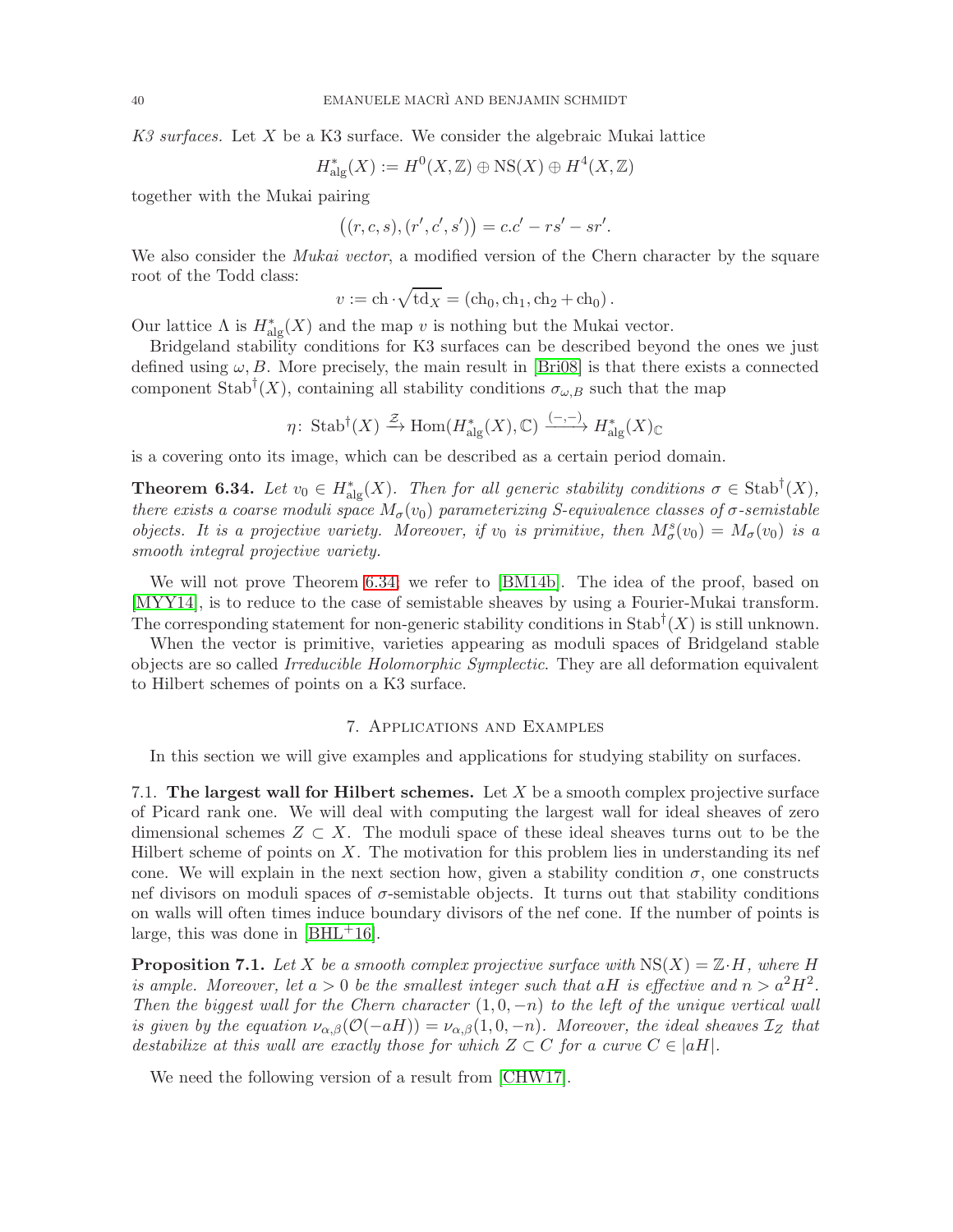<span id="page-40-0"></span>**Lemma 7.2.** Let  $0 \to F \to E \to G \to 0$  be an exact sequence in  $\text{Coh}^{\beta}(X)$  defining a non empty semicircular wall W. Assume further that  $ch_0(F) > ch_0(E) \geq 0$ . Then the radius  $\rho_W$ satisfies the inequality

$$
\rho_W^2 \le \frac{\overline{\Delta}_H(E)}{4H^2 \cdot \text{ch}_0(F)(H^2 \cdot \text{ch}_0(F) - H^2 \cdot \text{ch}_0(E))}.
$$

*Proof.* Let  $v, w \in K_0(X)$  be two classes such that the wall W given by  $\nu_{\alpha,\beta}(v) = \nu_{\alpha,\beta}(w)$  is a non empty semicircle. Then a straightforward computation shows that the radius  $\rho_W$  and center  $s_W$  satisfy the equation

(4) 
$$
(H^2 \cdot \text{ch}_0(v))^2 \rho_W^2 + \overline{\Delta}_H(v) = (H^2 \cdot \text{ch}_0(v) s_W - H \cdot \text{ch}_1(v))^2.
$$

For all  $(\alpha, \beta) \in W$  we have the inequalities  $H \cdot ch_1^{\beta}(E) \ge H \cdot ch_1^{\beta}(F) \ge 0$ . This can be rewritten as

$$
H \cdot \mathrm{ch}_1(E) + \beta (H^2 \cdot \mathrm{ch}_0(F) - H^2 \cdot \mathrm{ch}_0(E)) \ge H \cdot \mathrm{ch}_1(F) \ge \beta H^2 \cdot \mathrm{ch}_0(F).
$$

Since  $H \cdot \text{ch}_1(F)$  is independent of  $\beta$  we can maximize the right hand side and minimize the left hand side individually in the full range of  $\beta$  between  $s_W - \rho_W$  and  $s_W + \rho_W$ . By our assumptions this leads to

$$
H \cdot \mathrm{ch}_1(E) + (s_W - \rho_W)(H^2 \cdot \mathrm{ch}_0(F) - H^2 \cdot \mathrm{ch}_0(E)) \ge (s_W + \rho_W)H^2 \cdot \mathrm{ch}_0(F).
$$

By rearranging the terms and squaring we get

$$
(2H^2 \cdot \text{ch}_0(F) - H^2 \cdot \text{ch}_0(E))^2 \rho_W^2 \le (H \cdot \text{ch}_1(E) - H^2 \cdot \text{ch}_0(E) s_W)^2 = (H^2 \cdot \text{ch}_0(E))^2 \rho_W^2 + \overline{\Delta}_H(E).
$$
  
The claim follows by simply solving for  $\rho_W^2$ .

*Proof of Proposition [7.1.](#page-39-3)* We give the proof in the case where H is effective, i.e.,  $a = 1$ . The general case is longer, but not substantially harder. The full argument can be found in  $[BHL^+16]$  $[BHL^+16]$ .

The equation  $\nu_{\alpha,\beta}(1,0,-n) = \nu_{\alpha,\beta}(\mathcal{O}(-H))$  is equivalent to

(5) 
$$
\alpha^2 + \left(\beta + \frac{1}{2} + \frac{n}{H^2}\right)^2 = \left(\frac{n}{H^2} - \frac{1}{2}\right)^2.
$$

This shows that every larger semicircle intersects the line  $\beta = -1$ . Moreover, the object  $\mathcal{O}(-H)$  is in the category along the wall if and only if  $n > \frac{H^2}{2}$ .

We will first show that there is no bigger semicircular wall. Assume we have an exact sequence

$$
0 \to F \to \mathcal{I}_Z \to G \to 0
$$

where  $Z \subset X$  has dimension 0 and length n. Moreover, assume the equation  $\nu_{\alpha,-1}(F) =$  $\nu_{\alpha,-1}(G)$  has a solution  $\alpha > 0$ . We have  $\text{ch}^{-1}(E) = (1, H, \frac{H^2}{2} - n)$ . By definition of  $\text{Coh}^{-1}(X)$ we have  $H \cdot \text{ch}_1^{-1}(F), H \cdot \text{ch}_1^{-1}(G) \geq 0$  and both those numbers add up to  $H \cdot \text{ch}_1^{-1}(E) =$  $H^2$ . Since H is the generator of the Picard group, this implies either  $H \cdot \text{ch}_1^{-1}(F) = 0$  or  $H \cdot \text{ch}_{1}^{-1}(G) = 0$ . In particular, either F or G have slope infinity and it is impossible for F, E and G to have the same slope for  $\beta = -1$  and  $\alpha > 0$ .

Next, assume that  $0 \to F \to \mathcal{I}_Z \to G \to 0$  induces the wall W. By the long exact sequence in cohomology F is a torsion free sheaf. By Lemma [7.2](#page-40-0) the inequality  $ch_0(F) \geq 2$  leads to

$$
\rho^2 \le \frac{2H^2n}{8(H^2)^2} = \frac{n}{4H^2} < \left(\frac{n}{H^2} - \frac{1}{2}\right)^2.
$$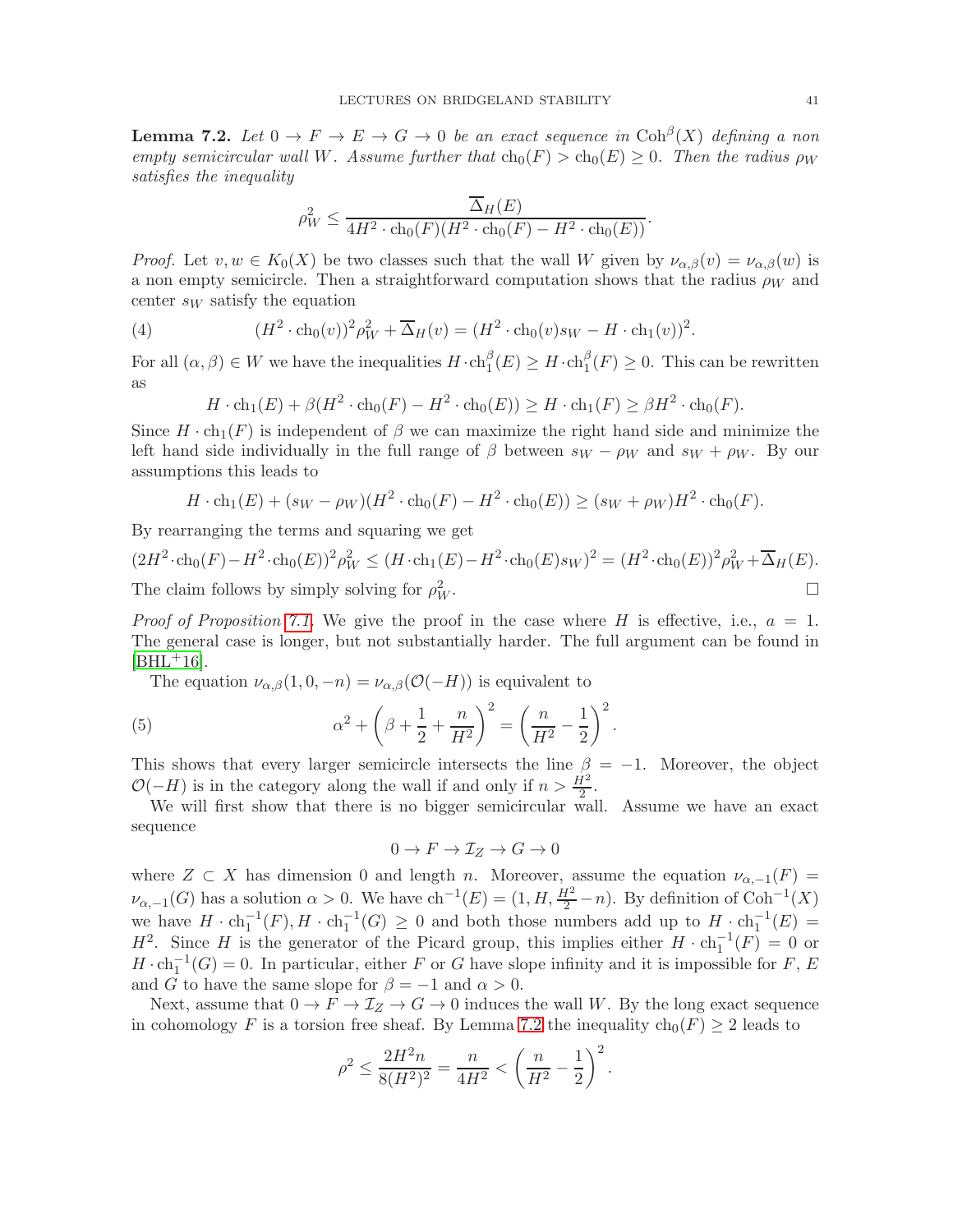Therefore, any such sequence giving the wall  $\nu_{\alpha,\beta}(1,0,-n) = \nu_{\alpha,\beta}(\mathcal{O}(-H))$  must satisfy  $ch_0(F) = 1$ . Moreover, we must also have  $H \cdot ch_1^{-1}(F) = H \cdot ch_1(F) + H^2 \geq 0$  and  $H \cdot \text{ch}_1^{-1}(G) = -H \cdot \text{ch}_1(F) \geq 0$ . A simple calculation shows that  $\text{ch}_1(F) = 0$  does not give the correct wall and therefore,  $\ch_1(F) = -H$ . Another straightforward computation implies that only  $ch_2(F) = \frac{H^2}{2}$  defines the right wall numerically. Since F is a torsion free sheaf, this means  $F = \mathcal{O}(-H)$  implying the claim.

Exercise 7.3. Any subscheme  $Z \subset \mathbb{P}^n$  of dimension 0 and length 4 is contained in a quadric. Said differently there is a morphism  $\mathcal{O}(-2) \hookrightarrow \mathcal{I}_Z$ , i.e., no ideal sheaf is stable below the wall  $\nu_{\alpha,\beta}(\mathcal{O}(-2)) = \nu_{\alpha,\beta}(\mathcal{I}_Z)$ . Note that  $ch(\mathcal{I}_Z) = (1,0,-4)$ . The goal of this exercise, is to compute all bigger walls for this Chern character.

- (1) Compute the equation of the wall  $\nu_{\alpha,\beta}(\mathcal{O}(-2)) = \nu_{\alpha,\beta}(\mathcal{I}_Z)$ . Why do all bigger walls intersect the line  $\beta = -2$ ?
- (2) Show that there are two walls bigger than  $\nu_{\alpha,\beta}(\mathcal{O}(-2)) = \nu_{\alpha,\beta}(\mathcal{I}_Z)$ . Hint: Let  $0 \to$  $F \to \mathcal{I}_Z \to G \to 0$  define a wall for some  $\alpha > 0$  and  $\beta = -2$ . Then F and G are semistable, i.e. they satisfy the Bogomolov inequality. Additionally show that  $0 < \mathrm{ch}_{1}^{\beta}(F) < \mathrm{ch}_{1}^{\beta}(E).$
- (3) Determine the Jordan-Hölder filtration of any ideal sheaf  $\mathcal{I}_Z$  that destabilizes at any of these three walls. What do these filtrations imply about the geometry of  $Z$ ? Hint: Use the fact that a semistable sheaf on  $\mathbb{P}^2$  with Chern character  $n \cdot ch(\mathcal{O}(-m))$  has to be  $\mathcal{O}(-m)^{\oplus n}$ .

<span id="page-41-0"></span>7.2. Kodaira vanishing. As another application, we will give a proof of Kodaira vanishing for surfaces using tilt stability. The argument was first pointed out in [\[AB13\]](#page-53-1). While it is a well-known argument by Mumford that Kodaira vanishing in the surface case is a consequence of Bogomolov's inequality, this proof follows a slightly different approach.

**Theorem 7.4** (Kodaira Vanishing for Surfaces). Let X be a smooth projective complex surface and H an ample divisor on X. If  $K_X$  is the canonical divisor class of X, then the vanishing

$$
H^i(\mathcal{O}(H + K_X)) = 0
$$

holds for all  $i > 0$ .

*Proof.* By Serre duality  $H^2(\mathcal{O}(H + K_X)) = H^0(\mathcal{O}(-H))$ . Since anti-ample divisors are never effective we get  $H^0(\mathcal{O}(-H)) = 0$ .

The same way Serre duality implies  $H^1(\mathcal{O}(H + K_X)) = H^1(\mathcal{O}(-H)) = \text{Hom}(\mathcal{O}, \mathcal{O}(-H)[1]).$ By Lemma [6.28](#page-37-3) both  $\mathcal{O}$  and  $\mathcal{O}(-H)[1]$  are tilt semistable for all  $\omega = \alpha H$ ,  $B = \beta H$ , where  $\alpha > 0$  and  $\beta \in (-1, 0)$ . A straightforward computation shows

$$
\nu_{\omega,B}(\mathcal{O}) > \nu_{\omega,B}(\mathcal{O}(-H)[1]) \Leftrightarrow \alpha^2 + \left(\beta - \frac{1}{2}\right)^2 > \frac{1}{4}.
$$

Therefore, there is a region in which  $\nu_{\omega,B}(\mathcal{O}) > \nu_{\omega,B}(\mathcal{O}(-H)[1])$  and both these objects are tilt stable, i.e.,  $\text{Hom}(\mathcal{O}, \mathcal{O}(-H)[1]) = 0$ . tilt stable, i.e., Hom $(\mathcal{O}, \mathcal{O}(-H)[1]) = 0$ .

<span id="page-41-1"></span>7.3. Stability of special objects. As in Section [2.5,](#page-11-0) we can look at Bridgeland stability for Lazarsfeld-Mukai bundles on a surface. The setting is the following. Let  $X$  be a smooth projective surface. Let L be an ample integral divisor on X. We assume the following:  $L^2 > 8$ and  $L.C > 3$ , for all integral curves  $C \subset X$ . By Reider's Theorem [\[Rei88\]](#page-57-19), the divisor  $L+K_X$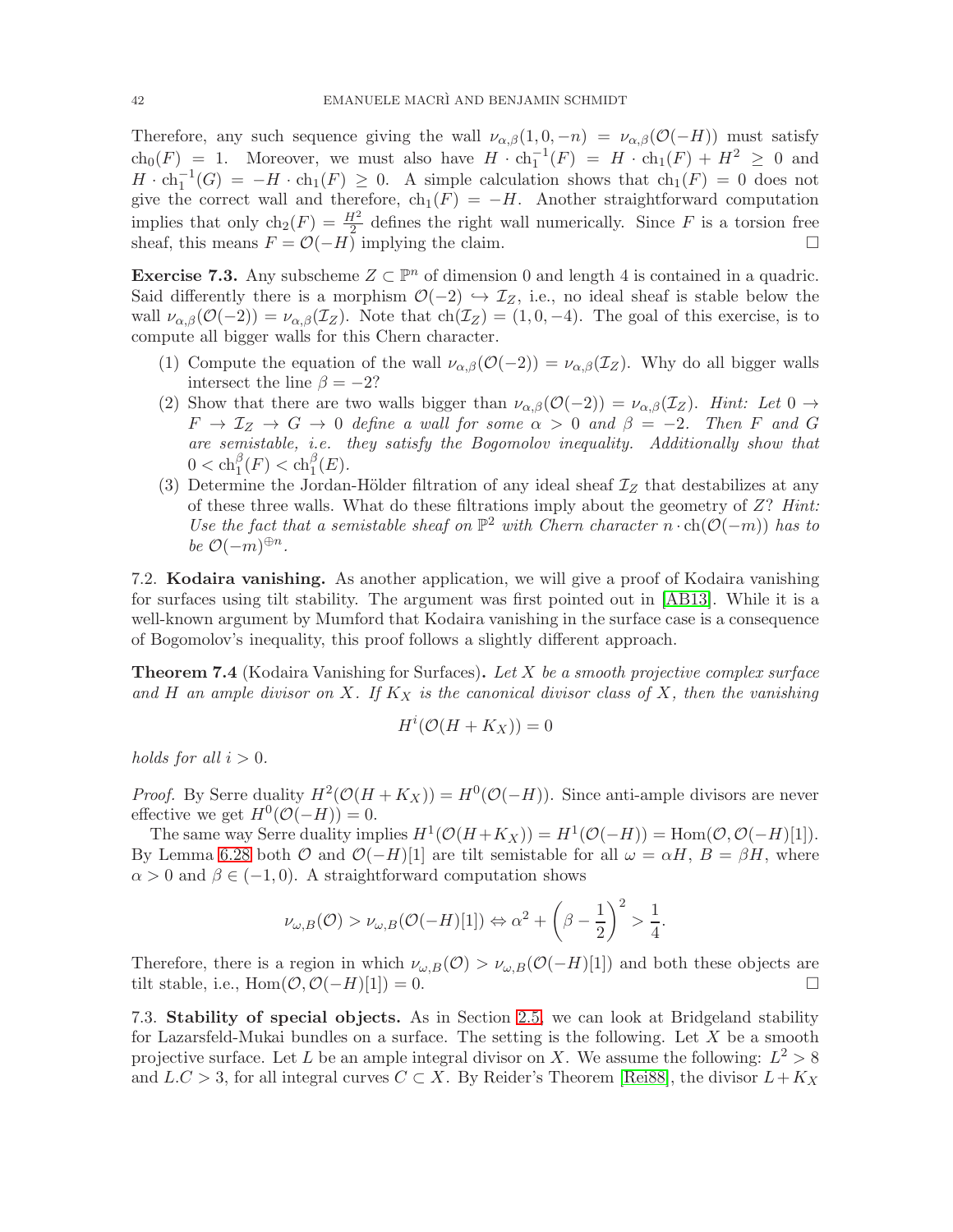is very ample. We define the Lazarsfeld-Mukai vector bundle as the kernel of the evaluation map:

$$
M_{L+K_X} := \text{Ker} \left( \mathcal{O}_X \otimes H^0(X, \mathcal{O}_X(L+K_X)) \twoheadrightarrow \mathcal{O}_X(L+K_X) \right).
$$

We consider the ample divisor  $H := 2L + K_X$  and  $B := \frac{K_X}{2}$ , and consider the  $(\alpha, \beta)$ -plane with respect to  $H$  and  $B$ .

The following question would have interesting geometric applications:

**Question 7.5.** For which  $(\alpha, \beta)$  is  $M_{L+K_X}$  tilt stable?

<span id="page-42-1"></span>**Exercise 7.6.** Assume that  $M_{L+K_X}$  is  $\nu_{\alpha,\beta}$ -semistable for  $(\alpha,\beta)$  inside the wall defined by  $\nu_{\alpha,\beta}(M_{L+K_X}) = \nu_{\alpha,\beta}(\mathcal{O}_X(-L)[1]).$  Show that  $H^1(X, M_{L+K_X} \otimes \mathcal{O}_X(K_X + L)) = 0.$ 

If the assumption in Exercise [7.6](#page-42-1) is satisfied, then we would prove that the multiplication map  $H^0(X, \mathcal{O}_X(L+K_X)) \otimes H^0(X, \mathcal{O}_X(L+K_X)) \to H^0(X, \mathcal{O}_X(2L+2K_X))$  is surjective, the first step toward projective normality for the embedding of X given by  $L + K_X$ .

Example 7.7. The assumption in Exercise [7.6](#page-42-1) is satisfied when X is a K3 surface. Indeed, this is an explicit computation by using the fact that in that case, the vector bundle  $M_L$  is a spherical object (namely,  $\text{End}(M_L) = \mathbb{C}$  and  $\text{Ext}^1(M_L, M_L) = 0$ ).

### 8. Nef Divisors on Moduli Spaces of Bridgeland Stable Objects

<span id="page-42-0"></span>So far we neglected another important aspect of moduli spaces of Bridgeland stable objects, namely the construction of divisors on them. Let X be an arbitrary smooth projective variety. Given a stability condition  $\sigma$  and a fixed set of invariants  $v \in \Lambda$  we will demonstrate how to construct a nef divisor on moduli spaces of  $\sigma$ -semistable objects with class v. This was originally described in [\[BM14b\]](#page-54-6).

Assume that  $\sigma = (Z, \mathcal{A})$  is a stability condition on  $D^b(X)$ , S is a proper algebraic space of finite type over  $\mathbb C$  and  $v \in \Lambda$  a fixed set of invariants. Moreover, let  $\mathcal E \in D^b(X \times S)$  be a flat family of  $\sigma$ -semistable objects of class v, i.e.,  $\mathcal E$  is S-perfect (see Subsection [5.4](#page-25-0) for a definition) and for every  $\mathbb{C}$ -point  $P \in S$ , the derived restriction  $\mathcal{E}_{|X \times \{P\}}$  is  $\sigma$ -semistable of class v. The purpose of making the complex S-perfect is to make the derived restriction well defined. A divisor class  $D_{\sigma,\mathcal{E}}$  can defined on S by its intersection number with any projective integral curve  $C \subset S$ :

$$
D_{\sigma,\mathcal{E}} \cdot C = \Im \left( -\frac{Z((p_X)_*\mathcal{E}_{|X \times C})}{Z(v)} \right).
$$

We skipped over a detail in the definition that is handled in Section 4 of [\[BM14b\]](#page-54-6). It is necessary to show that the number only depends on the numerical class of the curve C.

The motivation for this definition is the following Theorem due to [\[BM14b\]](#page-54-6).

**Theorem 8.1** (Positivity Lemma). (1) The divisor  $D_{\sigma, \mathcal{E}}$  is nef on S.

(2) A projective integral curve  $C \subset X$  satisfies  $D_{\sigma, \mathcal{E}} \cdot C = 0$  if and only if for two general elements  $c, c' \in C$  the restrictions  $\mathcal{E}_{|X \times \{c\}}$  and  $\mathcal{E}_{|X \times \{c'\}}$  are S-equivalent, i.e., their Jordan-Hölder filtrations have the same stable factors up to order.

We will give a proof that the divisor is nef and refer to [\[BM14b\]](#page-54-6) for the whole statement. Further background material is necessary. We will mostly follow the proof in [\[BM14b\]](#page-54-6). Without loss of generality we can assume that  $Z(v) = -1$  by scaling and rotating the stability condition. Indeed, assume that  $Z(v) = r_0 e^{\sqrt{-1}\phi_0 \pi}$  and let P be the slicing of our stability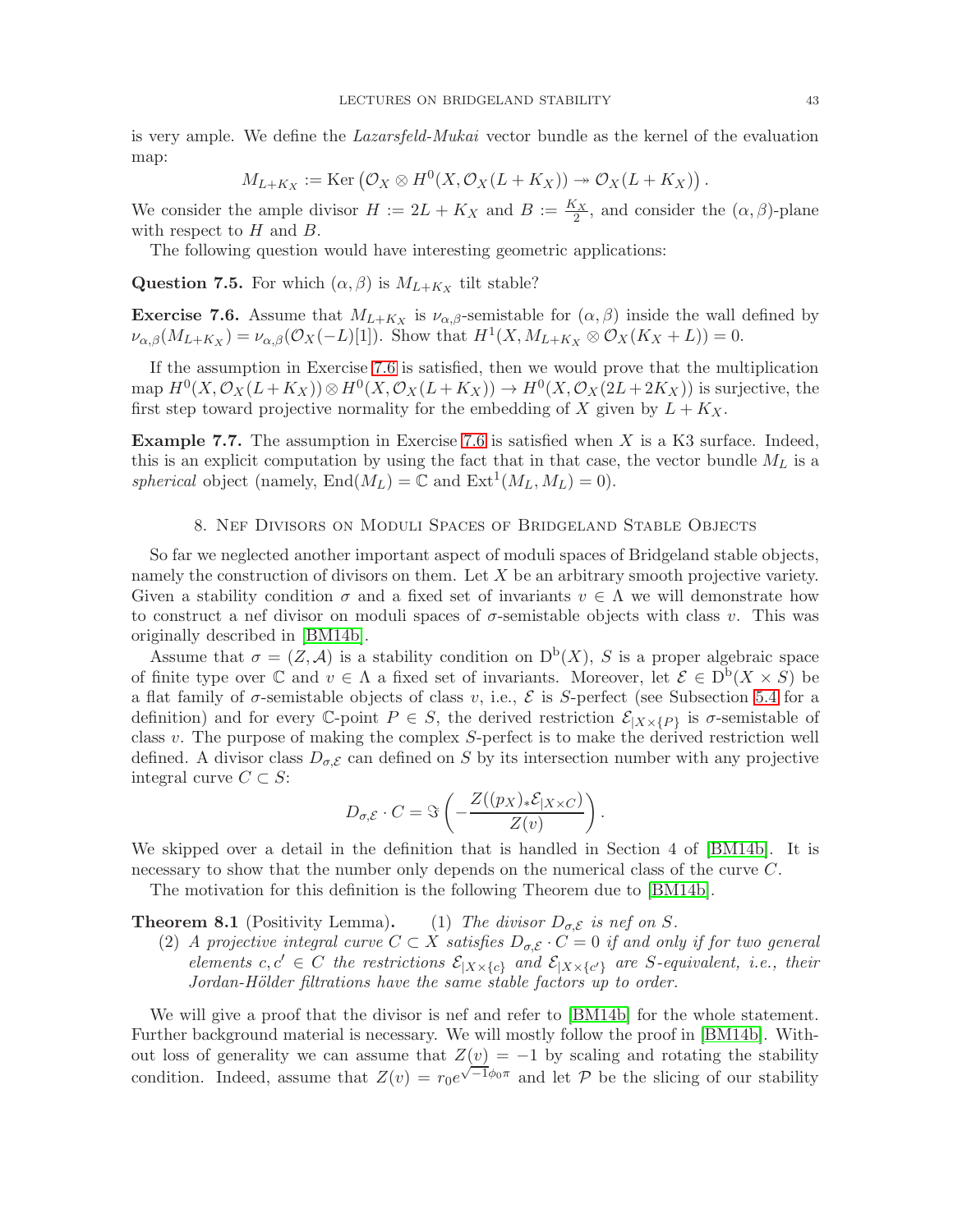condition. We can then define a new stability condition by setting  $\mathcal{P}'(\phi) := \mathcal{P}(\phi + 1 - \phi_0)$ and  $Z' = Z \cdot \frac{1}{r_0}$  $\frac{1}{r_0}e^{\sqrt{-1}(1-\phi_0)\pi}$ . Clearly,  $Z'(v) = -1$ . The definition of  $D_{\sigma,\mathcal{E}}$  simplifies to

$$
D_{\sigma,\mathcal{E}} \cdot C = \Im \left( Z((p_X)_* \mathcal{E}_{|X \times C}) \right)
$$

for any projective integral curve  $C \subset S$ . From this formula the motivation for the definition becomes more clear. If  $(p_X)_* \mathcal{E}_{X \times C} \in \mathcal{A}$  holds, the fact that the divisor is nef follows directly from the definition of a stability function. As always, things are more complicated. We can use Bridgeland's Deformation Theorem and assume further, without changing semistable objects (and the previous assumption), that the heart  $A$  is noetherian.

One of the key properties in the proof is an extension of a result by Abramovich and Polishchuk from [\[AP06\]](#page-53-12) to the following statement by Polishchuk. We will not give a proof.

<span id="page-43-0"></span>**Theorem 8.2.** [\[Pol07,](#page-56-29) Theorem 3.3.6] Let A be the heart of a noetherian bounded t-structure on  $D^b(X)$ . The category  $\mathcal{A}^{qc} \subset D_{qc}(X)$  is the closure of A under infinite coproducts in the (unbounded) derived category of quasi-coherent sheaves on X. There is a noetherian heart  $A_S$ on  $D^b(X \times S)$  for any finite type scheme S over the complex numbers satisfying the following three properties.

(1) The heart  $A<sub>S</sub>$  is characterized by the property

 $\mathcal{E} \in \mathcal{A}_S \Leftrightarrow (p_X)_* \mathcal{E}_{|X \times I} \in \mathcal{A}^{qc}$  for every open affine  $U \subset S$ .

(2) If  $S = \bigcup_i U_i$  is an open covering of S, then

$$
\mathcal{E} \in \mathcal{A}_S \Leftrightarrow \mathcal{E}_{|X \times U_i} \in \mathcal{A}_{U_i} \text{ for all } i.
$$

(3) If S is projective and  $\mathcal{O}_S(1)$  is ample, then

$$
\mathcal{E} \in \mathcal{A}_S \Leftrightarrow (p_X)_*(\mathcal{E} \otimes p_S^*\mathcal{O}_S(n)) \in \mathcal{A} \text{ for all } n \gg 0.
$$

In order to apply this theorem to our problem we need the family  $\mathcal E$  to be in  $\mathcal A_S$ . The proof of the following statement is somewhat technical and we refer to [\[BM14b,](#page-54-6) Lemma 3.5].

**Lemma 8.3.** Let  $\mathcal{E} \in D^b(X \times S)$  be a flat family of  $\sigma$ -semistable objects of class v. Then  $\mathcal{E} \in \mathcal{A}_S$ .

*Proof of Theorem 8.1 (1).* Let  $\mathcal{O}_C(1)$  be an ample line bundle on C. If we can show

$$
D_{\sigma,\mathcal{E}} \cdot C = \Im \left( Z((p_X)_* (\mathcal{E} \otimes p_S^* \mathcal{O}_C(n))) \right)
$$

for  $n \gg 0$ , then we are done. Indeed, Theorem [8.2](#page-43-0) part (3) implies  $(p_X)_*(\mathcal{E} \otimes p_{\mathcal{S}}^* \mathcal{O}_C(n)) \in \mathcal{A}$ for  $n \gg 0$  and the proof is concluded by the positivity properties of a stability function.

Choose  $n \gg 0$  large enough such that  $H^0(\mathcal{O}_C(n)) \neq 0$ . Then there is a torsion sheaf T together with a short exact sequence

$$
0 \to \mathcal{O}_C \to \mathcal{O}_C(n) \to T \to 0.
$$

Since T has zero dimensional support and  $\mathcal E$  is a family of objects with class v, we can show  $Z((p_X)_*(\mathcal{E} \otimes p_{\mathcal{S}}^*T)) \in \mathbb{R}$  by induction on the length of the support of T. But that shows

$$
\Im\left(Z((p_X)_*(\mathcal{E}\otimes p_S^*\mathcal{O}_C(n)))\right)=\Im\left(Z((p_X)_*(\mathcal{E}\otimes p_S^*\mathcal{O}_C)))\right).
$$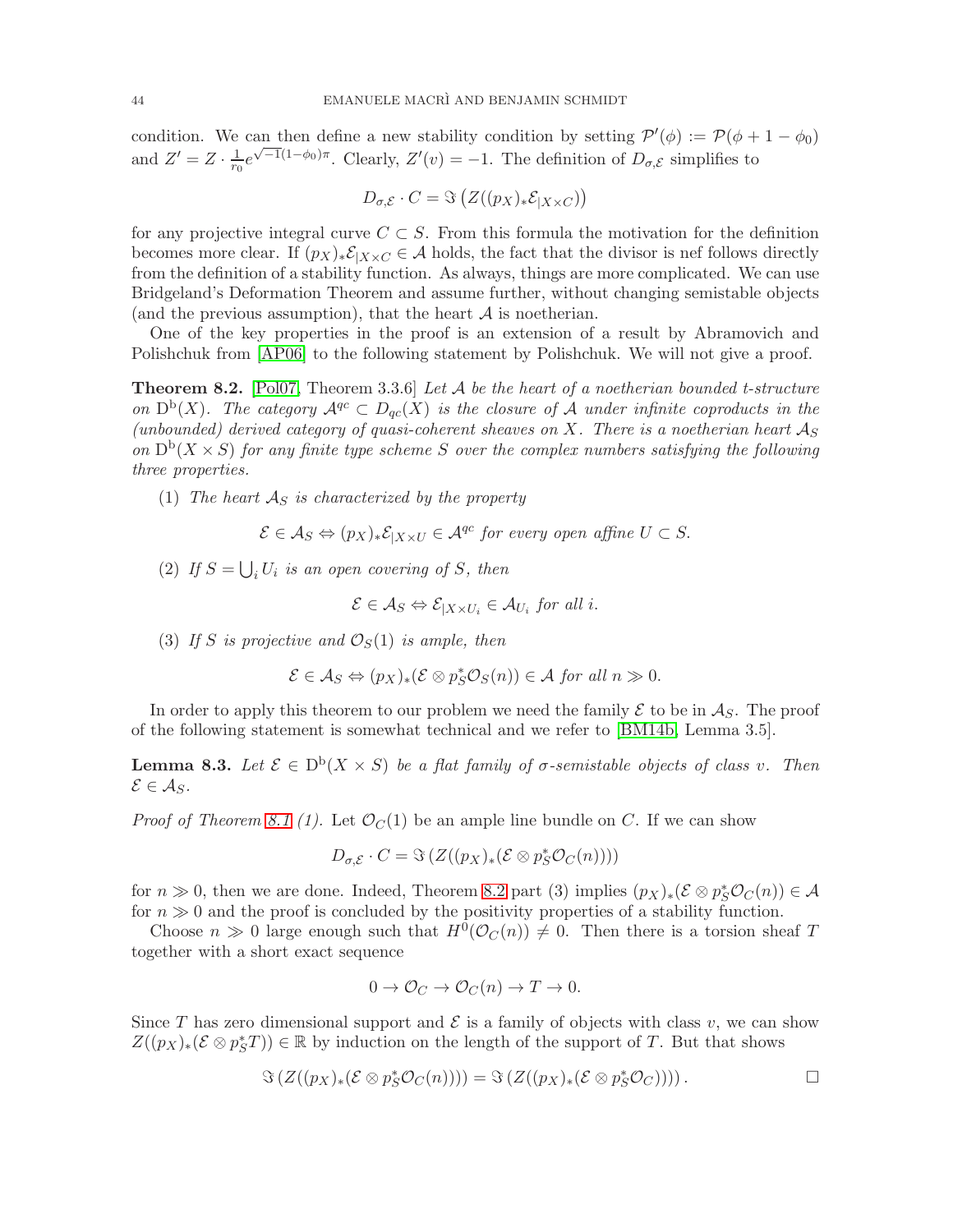<span id="page-44-0"></span>8.1. The Donaldson morphism. The definition of the divisor is made such that the proof of the Positivity Lemma is as clear as possible. However, it is hard to explicitly compute it in examples directly via the definition. Computation is often times done via the Donaldson morphism. This is originally explained in Section 4 of [\[BM14b\]](#page-54-6). Recall that, for a proper scheme S, the Euler characteristic gives a well-defined pairing

$$
\chi\colon K_0(\mathbf{D}^{\mathrm{b}}(S))\times K_0(\mathbf{D}_{\mathrm{perf}}(S))\to \mathbb{Z}
$$

between the Grothendieck groups of the bounded derived categories of coherent sheaves  $D<sup>b</sup>(S)$ and of perfect complexes  $D_{\text{perf}}(S)$ . Taking the quotient with respect to the kernel of  $\chi$  on each side we obtain numerical Grothendieck groups  $K_{\text{num}}(S)$  and  $K_{\text{num}}^{\text{perf}}(S)$ , respectively, with an induced perfect pairing

$$
\chi: K_{\text{num}}(S) \otimes K_{\text{num}}^{\text{perf}}(S) \to \mathbb{Z}.
$$

**Definition 8.4.** We define the additive *Donaldson morphism*  $\lambda_{\mathcal{E}} : v^{\#} \to N^1(S)$  by

$$
w \mapsto \det((p_S)_*(p_X^* w \cdot [\mathcal{E}])).
$$

Here,

$$
v^{\#} = \{ w \in K_{\text{num}}(S)_{\mathbb{R}} : \chi(v \cdot w) = 0 \}.
$$

Let  $w_{\sigma} \in v^{\#}$  be the unique vector such that

$$
\chi(w_{\sigma} \cdot w') = \Im\left(-\frac{Z(w')}{Z(v)}\right)
$$

for all  $w' \in K_{\text{num}}(X)_{\mathbb{R}}$ .

<span id="page-44-1"></span>**Proposition 8.5** ([\[BM14b,](#page-54-6) Theorem 4.4]). We have  $\lambda_{\mathcal{E}}(w_{\sigma}) = D_{\sigma,\mathcal{E}}$ .

*Proof.* Let  $\mathcal{L}_{\sigma} = (p_S)_*(p_X^* w_{\sigma} \cdot [\mathcal{E}])$ . For any  $s \in S$  we can compute the rank

$$
r(\mathcal{L}_{\sigma}) = \chi(S, [\mathcal{O}_s] \cdot \mathcal{L}_{\sigma}) = \chi(S \times X, [\mathcal{O}_{\{s\} \times X}] \cdot [\mathcal{E}] \cdot p_X^* w_{\sigma}) = \chi(w_{\sigma} \cdot v) = 0.
$$

Therefore,  $\mathcal{L}_{\sigma}$  has rank zero. This implies

$$
\lambda_{\mathcal{E}}(w_{\sigma}) \cdot C = \chi(\mathcal{L}_{\sigma|C})
$$

for any projective integral curve  $C \subset S$ . Let  $i_C : C \hookrightarrow S$  be the embedding of C into S. Cohomology and base change implies

$$
\mathcal{L}_{\sigma|C} = i_C^*(p_S)_*(p_X^* w_\sigma \cdot [\mathcal{E}])
$$
  
=  $(p_C)_*(i_C \times id_X)^*(p_X^* w_\sigma \cdot [\mathcal{E}])$   
=  $(p_C)_*(p_X^* w_\sigma \cdot [\mathcal{E}_{|C \times X}]).$ 

The proof can be finished by using the projection formula as follows

$$
\chi(C, \mathcal{L}_{\sigma|C}) = \chi(C, (p_C)_*(p_X^* w_{\sigma} \cdot [\mathcal{E}_{|C \times X}]))
$$
  
=  $\chi(X, w_{\sigma} \cdot (p_X)_* [\mathcal{E}_{|C \times X}])$   
=  $\Im \left( -\frac{Z((p_X)_* \mathcal{E}_{|X \times C})}{Z(v)} \right).$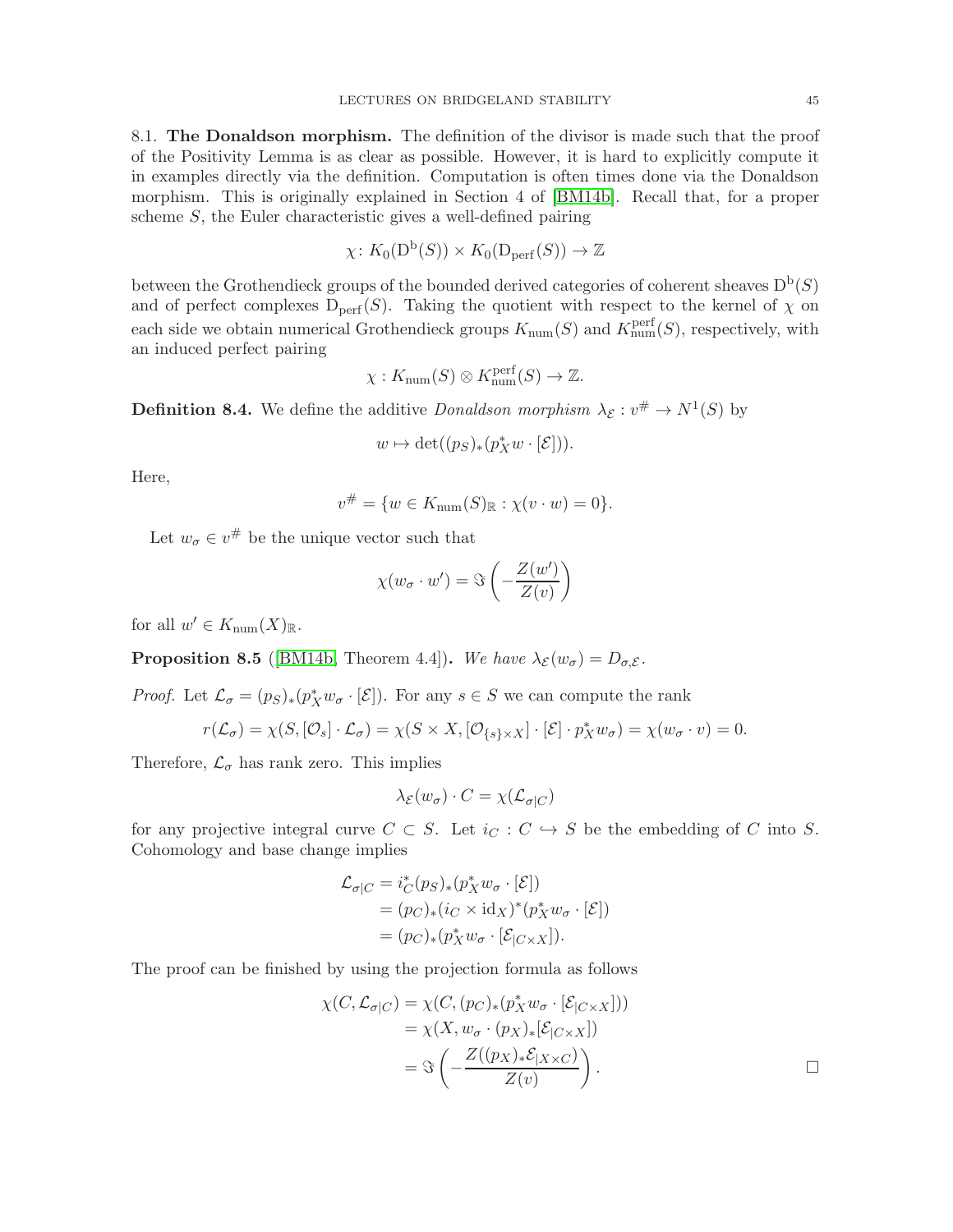<span id="page-45-0"></span>8.2. Applications to Hilbert schemes of points. Recall that for any positive integer  $n \in \mathbb{N}$  the Hilbert scheme of n-points  $X^{[n]}$  parameterizes subschemes  $Z \subset X$  of dimension zero and length n. This scheme is closely connected to the symmetric product  $X^{(n)}$  defined as the quotient  $X^n/S_n$  where  $S_n$  acts on  $X^n$  via permutation of the factors. By work of Fogarty in [\[Fog68\]](#page-55-23) the natural map  $X^{[n]} \to X^{(n)}$  is a birational morphism that resolves the singularities of  $X^{(n)}$ .

We will recall the description of  $Pic(X^{[n]})$  in case the surface X has irregularity zero, i.e.,  $H^1(\mathcal{O}_X) = 0$ . It is a further result in [\[Fog73\]](#page-55-24). If D is any divisor on X, then there is an  $S_n$ invariant divisor  $D^{\boxtimes n}$  on  $X^n$ . This induces a divisor  $D^{(n)}$  on  $X^{(n)}$ , which we pull back to a divisor  $D^{[n]}$  on  $X^{[n]}$ . If D is a prime divisor, then  $D^{[n]}$  parameterizes those  $Z \subset X$  that intersect  $D$  non trivially. Then

$$
Pic(X^{[n]}) \cong Pic(X) \oplus \mathbb{Z} \cdot \frac{E}{2},
$$

where  $E$  parameterizes the locus of non reduces subschemes  $Z$ . Moreover, the restriction of this isomorphism to Pic(X) is the embedding given by  $D \mapsto D^{[n]}$ . A direct consequence of this result is the description of the Néron-Severi group as

$$
NS(X^{[n]}) \cong NS(X) \oplus \mathbb{Z} \cdot \frac{E}{2}.
$$

The divisor  $\frac{E}{2}$  is integral because it is given by  $\det((p_{X^{[n]}})_*\mathcal{U}_n)$ , where  $\mathcal{U}_n \in \text{Coh}(X \times X^{[n]})$  is the universal ideal sheaf of  $X^{[n]}$ .

<span id="page-45-2"></span>**Theorem 8.6.** Let X be a smooth complex projective surface with  $Pic(X) = \mathbb{Z} \cdot H$ , where H is ample. Moreover, let  $a > 0$  be the smallest integer such that aH is effective. If  $n \ge a^2 H^2$ , then the divisor

$$
D = \frac{1}{2}K_X^{[n]} + \left(\frac{a}{2} + \frac{n}{aH^2}\right)H^{[n]} - \frac{1}{2}E
$$

is nef. If g is the arithmetic genus of a curve  $C \in |aH|$  and  $n \geq g+1$ , then D is extremal. In particular, the nef cone of  $X^{[n]}$  is spanned by this divisor and  $H^{[n]}$ .

For the proof of this statement, we need to describe the image of the Donaldson morphism more precisely. In this case, the vector v is given by  $(1,0,-n)$  and  $\mathcal{E} = \mathcal{U}_n \in \text{Coh}(X \times X^{[n]})$ is the universal ideal sheaf for  $X^{[n]}$ .

<span id="page-45-1"></span>**Proposition 8.7.** Choose m such that  $(1,0,m) \in v^{\#}$  and for any divisor D on X choose  $m_D$ such that  $(0, D, m_D) \in v^{\#}$ . Then

$$
\lambda_{\mathcal{U}_n}(1,0,m) = \frac{E}{2},
$$
  

$$
\lambda_{\mathcal{U}_n}(0,D,m_D) = -D^{[n]}.
$$

Sketch of the proof. Let  $x \in X$  be an arbitrary point and  $\mathbb{C}(x)$  the corresponding skyscraper sheaf. The Grothendieck-Riemann-Roch Theorem implies

$$
ch((p_{X^{[n]}})_*(p_X^*\mathbb{C}(x)\otimes\mathcal{U}_n))=(p_{X^{[n]}})_*(ch(p_X^*\mathbb{C}(x)\otimes\mathcal{U}_n)\cdot td(T_{p_{X^{[n]}}})).
$$

As a consequence

$$
\lambda_{\mathcal{U}_n}(0,0,1) = p_X^* \left(-[x] \cdot \frac{K_X}{2}\right) = 0
$$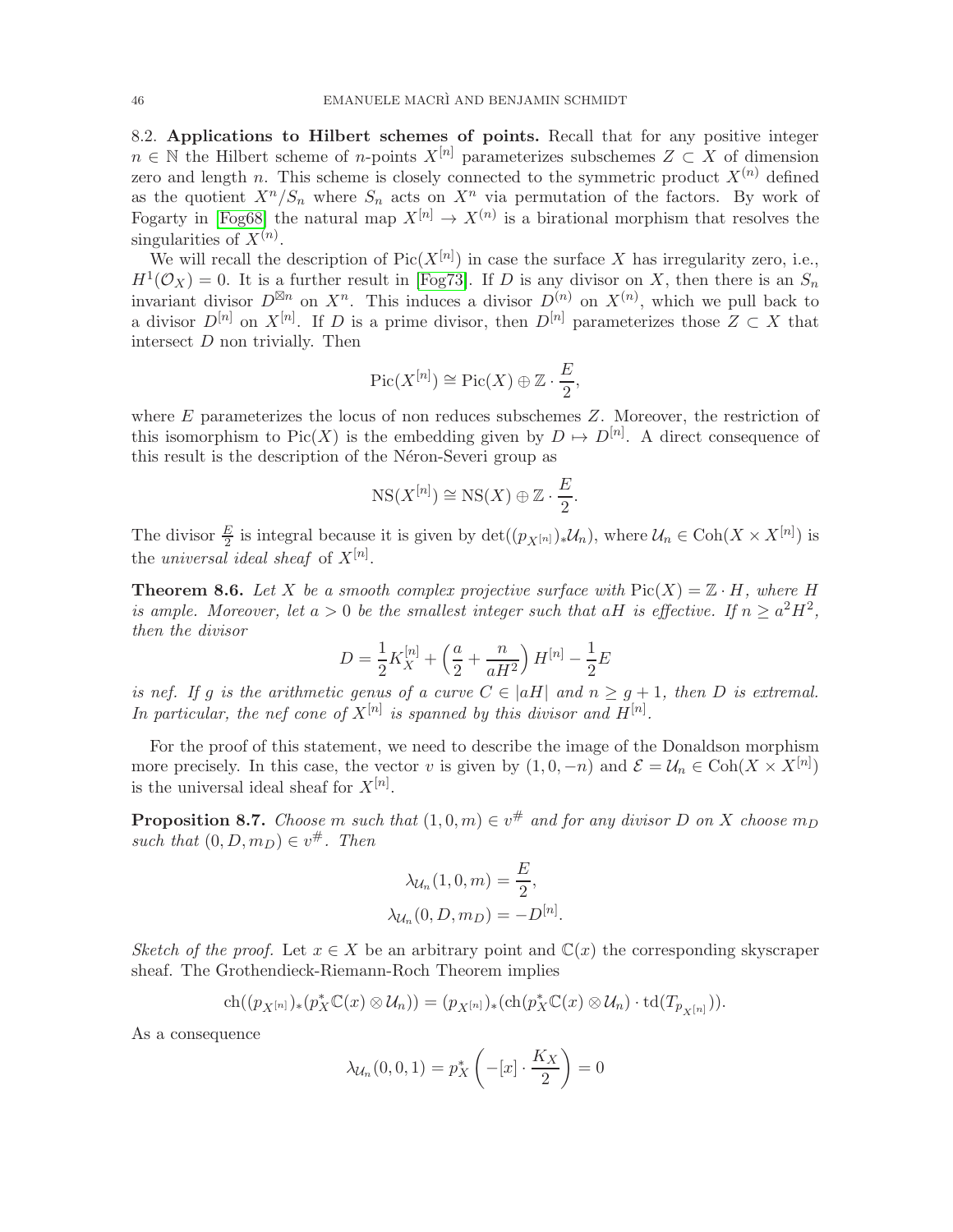holds. Therefore, the values of  $m$  and  $m<sub>D</sub>$  are irrelevant for the remaining computation. Similarly, we can show that

$$
-\lambda_{\mathcal{U}_n}\left(0,D,-\frac{D^2}{2}\right)=(p_{X^{[n]}})_*(p_X^*(-D)\cdot \mathrm{ch}_2(\mathcal{U}_n)).
$$

Intuitively, this divisor consists of those schemes Z parameterized in  $X^{[n]}$  that intersect the divisor D, i.e., it is  $D^{[n]}$  (see [\[CG90\]](#page-54-24)).

Finally, we have to compute  $\lambda_{\mathcal{U}_n}(1,0,0)$ . By definition it is given as  $\det((p_{X^{[n]}})_*\mathcal{U}_n) =$ E 2 . In the second control of the second control of the second control of the second control of the second control of<br>International control of the second control of the second control of the second control of the second cont

<span id="page-46-0"></span>Corollary 8.8. Let W be a numerical semicircular wall for  $v = (1, 0, -n)$  with center sw. Assume that all ideal sheaves  $I_Z$  on X with  $ch(I_Z) = (1, 0, -n)$  are semistable along W. Then

$$
D_{\alpha,\beta,\mathcal{U}_n} \in \mathbb{R}_{>0} \left( \frac{K_X^{[n]}}{2} - s_W H^{[n]} - \frac{E}{2} \right)
$$

for all  $\sigma \in W$ .

*Proof.* We fix  $\sigma = (\alpha, \beta) \in W$ . By Proposition [8.5](#page-44-1) there is a class  $w_{\sigma} \in v^{\#}$  such that the divisor  $D_{\sigma,\mathcal{U}_n}$  is given by  $\lambda_{\mathcal{U}_n}(w_{\sigma})$ . This class is characterized by the property

$$
\chi(w_{\sigma} \cdot w') = \Im \left( -\frac{Z_{\alpha,\beta}(w')}{Z_{\alpha,\beta}(v)} \right)
$$

for all  $w' \in K_{\text{num}}(X)_{\mathbb{R}}$ . We define  $x, y \in \mathbb{R}$  by

$$
-\frac{1}{Z_{\alpha,\beta}(v)} = x + \sqrt{-1}y.
$$

The fact that  $Z_{\alpha,\beta}$  is a stability function implies  $y \ge 0$ . We even have  $y > 0$  because  $y = 0$ holds if and only if  $(\alpha, \beta)$  is on the unique numerical vertical wall contrary to assumption. The strategy of the proof is to determine  $w_{\sigma}$  by pairing it with some easy to calculate classes and then using the previous proposition.

Let  $w_{\sigma} = (r, C, d)$ , where  $r \in \mathbb{Z}, d \in \frac{1}{2}$  $\frac{1}{2}\mathbb{Z}$  and C is a curve class. We have

$$
r = \chi(w_{\sigma} \cdot (0, 0, 1)) = \Im((x + \sqrt{-1}y)Z_{\alpha, \beta}(0, 0, 1)) = -y.
$$

A similar computation together with Riemann-Roch shows

$$
(x + \beta y)H^2 = \Im((x + iy) \cdot Z_{\alpha,\beta}(0, H, 0))
$$
  
=  $\chi(w_{\sigma} \cdot (0, H, 0))$   
=  $\chi(0, -yH, H \cdot C)$   
=  $\int_X (0, -yH, H \cdot C) \cdot \left(1, -\frac{K_X}{2}, \chi(\mathcal{O}_X)\right)$   
=  $\frac{y}{2}H \cdot K_X + H \cdot C$ .

 $\setminus$ 

Since  $Pic(X) = \mathbb{Z} \cdot H$ , we obtain

$$
C = (x + \beta y)H - \frac{y}{2}K_X = yswH - \frac{y}{2}K_X.
$$

The last step used  $x + \beta y = y s_W$  which is a straightforward computation. We get

$$
D_{\alpha,\beta,\mathcal{U}_n} \in \mathbb{R}_{>0} \left( \lambda_{\mathcal{U}_n}(-1, s_W H - \frac{K_X}{2}, m) \right),
$$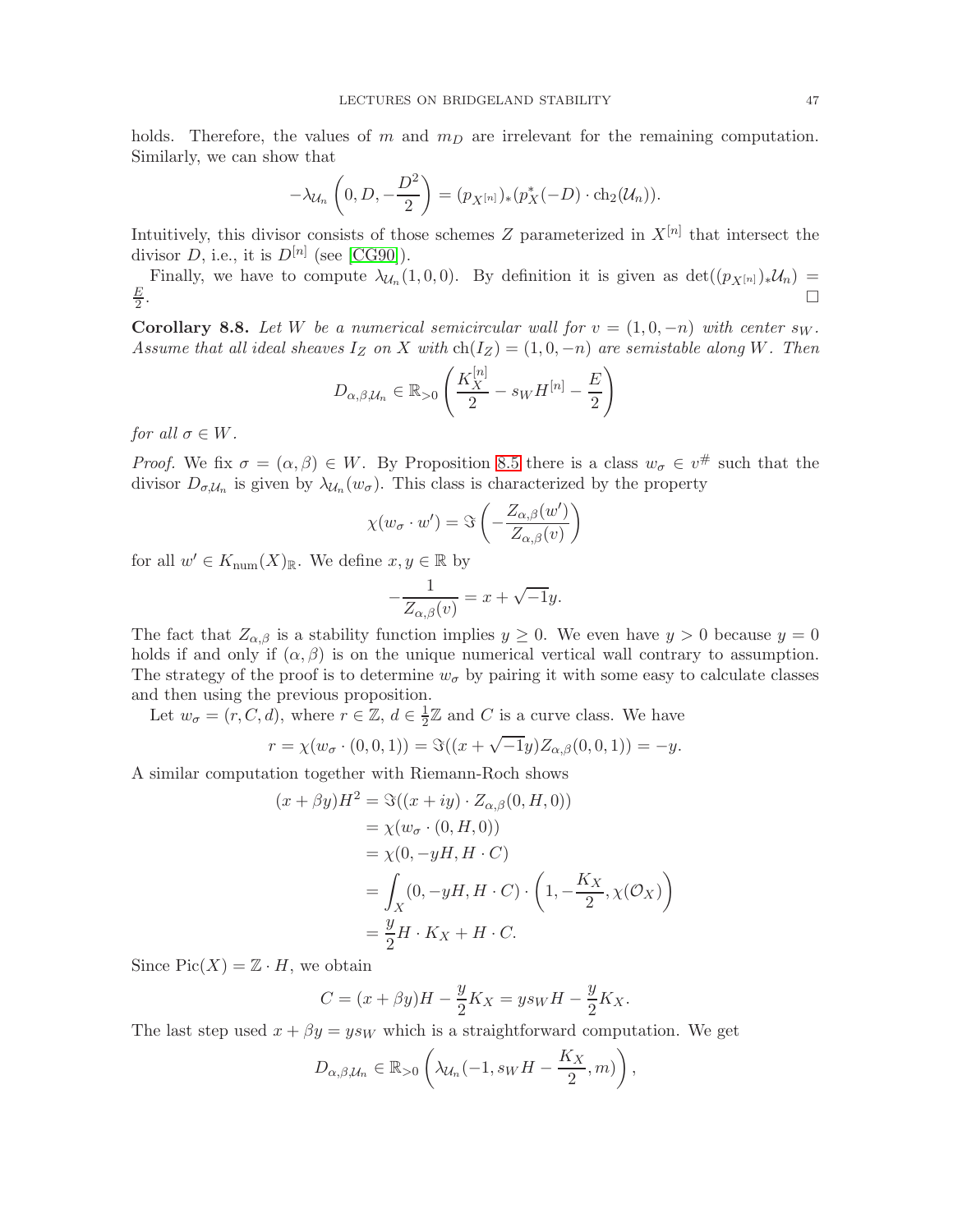where m is uniquely determined by  $w_{\sigma} \in v^{\#}$ . The statement follows now from a direct application of Proposition [8.7.](#page-45-1)

*Proof of Theorem [8.6.](#page-45-2)* By Proposition [7.1](#page-39-3) and the assumption  $n \ge a^2 H^2$  we know that the largest wall destabilizes those ideal sheaves  $\mathcal{I}_Z$  that fit into an exact sequence

$$
0 \to \mathcal{O}(-aH) \to \mathcal{I}_Z \to \mathcal{I}_{Z/C} \to 0,
$$

where  $C \in |aH|$ . This wall has center

$$
s = -\frac{a}{2} - \frac{n}{aH^2}.
$$

By Corollary [8.8](#page-46-0) we get that

$$
D = \frac{1}{2}K_X^{[n]} + \left(\frac{a}{2} + \frac{n}{aH^2}\right)H^{[n]} - \frac{1}{2}E
$$

is nef. We are left to show extremality of the divisor in case  $n \geq g+1$ . By part (2) of the Positivity Lemma, we have to construct a one dimensional family of S-equivalent objects. It exists if and only if  $ext^1(\mathcal{I}_{Z/C}, \mathcal{O}(-aH)) \geq 2$ . A Riemann-Roch calculation shows

$$
1 - g = \chi(\mathcal{O}_C) = \int_X \left(0, aH, -\frac{a^2 H^2}{2}\right) \cdot \left(1, -\frac{K_X}{2}, \chi(\mathcal{O}_X)\right)
$$

$$
= -\frac{a}{2}H \cdot K_X - \frac{a^2 H^2}{2}.
$$

Another application of Riemann-Roch for surfaces shows

$$
\operatorname{ext}^{1}(\mathcal{I}_{Z/C}, \mathcal{O}(-aH)) \ge -\chi(\mathcal{I}_{Z/C}, \mathcal{O}(-aH))
$$
  
=  $-\int_{X} \left(1, -aH, \frac{a^{2}H^{2}}{2}\right) \left(0, -aH, -\frac{a^{2}H^{2}}{2} - n\right) \left(1, -\frac{K_{X}}{2}, \chi(\mathcal{O}_{X})\right)$   
=  $n - \frac{a}{2}H \cdot K_{X} - \frac{a^{2}H^{2}}{2}$   
=  $n + 1 - g$ .

Therefore,  $n \geq g+1$  implies that D is extremal.

Remark 8.9. In particular cases, Theorem [8.6](#page-45-2) can be be made more precise and general. In the case of the projective plane [\[CHW17,](#page-54-5) [CH18,](#page-54-9) [LZ19\]](#page-56-1) and of K3 surfaces [\[BM14b,](#page-54-6) [BM14a\]](#page-54-7), given any primitive vector, varying stability conditions corresponds to a directed Minimal Model Program for the corresponding moduli space. This allows to completely describe the nef cone, the movable cone, and the pseudo-effective cone for them. Also, all corresponding birational models appear as moduli spaces of Bridgeland stable objects. This has also deep geometrical applications; for example, see [\[Bay18\]](#page-54-15).

### 9. Stability Conditions on Threefolds

<span id="page-47-0"></span>In this section we will give a short sketchy introduction to the higher-dimensional case. The main result is the construction of stability condition on  $X = \mathbb{P}^3$ . By abuse of notation, we will identify  $\mathrm{ch}_i^{\beta}(E) \in \mathbb{Q}$ , for any  $E \in \mathrm{D}^{\mathrm{b}}(\mathbb{P}^3)$ .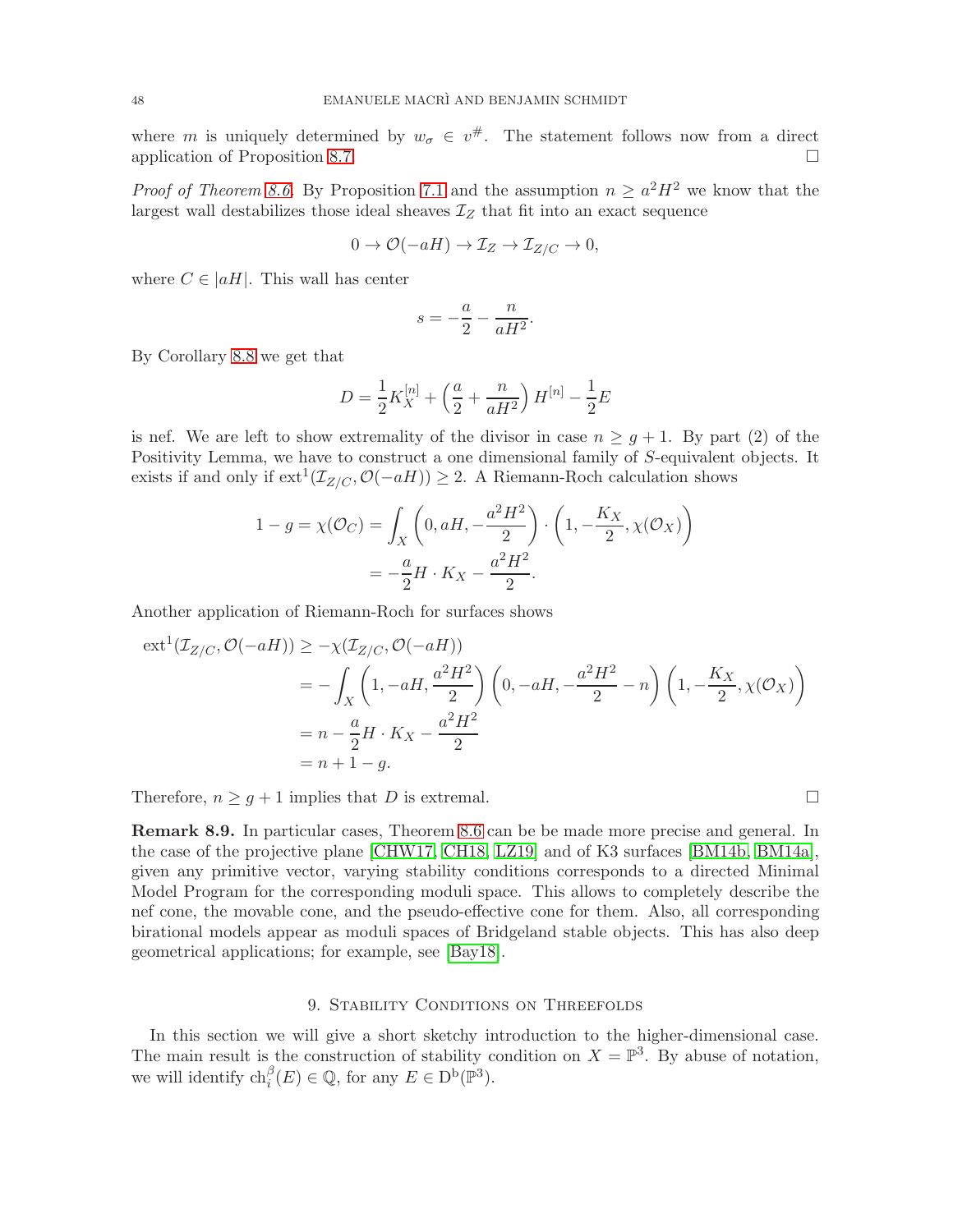<span id="page-48-0"></span>9.1. Tilt stability and the second tilt. The construction of  $\sigma_{\alpha,\beta} = (\mathrm{Coh}^{\beta}(X), Z_{\alpha,\beta})$  for  $\alpha > 0$  and  $\beta \in \mathbb{R}$  can carried out as before. However, this will not be a stability condition, because  $Z_{\alpha,\beta}$  maps skyscraper sheaves to the origin. In [\[BMT14\]](#page-54-3), this (weak) stability condition is called tilt stability. The idea is that, by repeating the previous process of tilting another time with  $\sigma_{\alpha,\beta}$  instead of slope stability, this might allow to construct a Bridgeland stability condition on  $D^b(X)$ . Let

$$
\mathcal{T}'_{\alpha,\beta} = \{ E \in \mathrm{Coh}^{\beta}(\mathbb{P}^{3}) : \text{any quotient } E \to G \text{ satisfies } \nu_{\alpha,\beta}(G) > 0 \},\
$$
  

$$
\mathcal{F}'_{\alpha,\beta} = \{ E \in \mathrm{Coh}^{\beta}(\mathbb{P}^{3}) : \text{any subobject } F \hookrightarrow E \text{ satisfies } \nu_{\alpha,\beta}(F) \le 0 \}
$$

and set  $\mathcal{A}^{\alpha,\beta}(\mathbb{P}^3) = \langle \mathcal{F}'_{\alpha,\beta}[1], \mathcal{T}'_{\alpha,\beta} \rangle$ . For any  $s > 0$ , we define

$$
Z_{\alpha,\beta,s} = -\cosh^{\beta}_{3} + (s + \frac{1}{6})\alpha^{2}\cosh^{2}_{1} + \sqrt{-1}(\cosh^{2}_{2} - \frac{\alpha^{2}}{2}\cosh^{2}_{0}).
$$

and the corresponding slope

$$
\lambda_{\alpha,\beta,s} = \frac{\mathop{\mathrm{ch}}\nolimits_3^{\beta} - (s + \frac{1}{6})\alpha^2 \mathop{\mathrm{ch}}\nolimits_1^{\beta}}{\mathop{\mathrm{ch}}\nolimits_2^{\beta} - \frac{\alpha^2}{2} \cdot \mathop{\mathrm{ch}}\nolimits_0^{\beta}}.
$$

Recall that the key point in the construction stability conditions on surfaces was the classical Bogomolov inequality for slope stable sheaves. That is the idea behind the next theorem.

<span id="page-48-1"></span>**Theorem 9.1** ([\[BMT14,](#page-54-3) [Mac14b,](#page-56-5) [BMS16\]](#page-54-4)). The pair  $(A^{\alpha,\beta}(\mathbb{P}^3), \lambda_{\alpha,\beta,s})$  is Bridgeland stability condition for all  $s > 0$  if and only if for all tilt stable objects  $E \in \text{Coh}^{\beta}(\mathbb{P}^3)$  we have

$$
Q_{\alpha,\beta}(E) = \alpha^2 \Delta(E) + 4(\mathrm{ch}_2^{\beta}(E))^2 - 6\,\mathrm{ch}_1^{\beta}(E)\,\mathrm{ch}_3^{\beta}(E) \ge 0.
$$

It was more generally conjectured that similar inequalities are true for all smooth projective threefolds. This turned out to be true in various cases. The first proof was in the case of  $\mathbb{P}^3$  in [\[Mac14b\]](#page-56-5) and a very similar proof worked for the smooth quadric hypersurface in  $\mathbb{P}^4$ in [\[Sch14\]](#page-57-4). These results were generalized with a fundamentally different proof to all Fano threefolds of Picard rank one in [\[Li19\]](#page-56-8). The conjecture is also known to be true for all abelian threefolds with two independent proofs by [\[MP16\]](#page-56-7) and [\[BMS16\]](#page-54-4). Unfortunately, it turned out to be problematic in the case of the blow up of  $\mathbb{P}^3$  in a point as shown in [\[Sch17\]](#page-57-3).

<span id="page-48-2"></span>Remark 9.2. Many statements about Bridgeland stability on surfaces work almost verbatim in tilt stability. Analogously to Theorem [5.27](#page-27-0) walls in tilt stability are locally finite and stability is an open property. The structure of walls from Proposition [6.22](#page-36-1) is the same in tilt stability. The Bogomolov inequality also works, i.e., any tilt semistable object  $E$  satisfies  $\Delta(E) \geq 0$ . The bound for high degree walls in Lemma [7.2](#page-40-0) is fine as well. Finally, slope stable sheaves E are  $\nu_{\alpha,\beta}$ -stable for all  $\alpha \gg 0$  and  $\beta < \mu(E)$ .

We will give the proof of Chunyi Li in the special case of  $\mathbb{P}^3$  in these notes. We first recall the Hirzebruch-Riemann-Roch Theorem for  $\mathbb{P}^3$ .

**Theorem 9.3.** Let  $E \in D^b(\mathbb{P}^3)$ . Then

$$
\chi(\mathbb{P}^3, E) = ch_3(E) + 2ch_2(E) + \frac{11}{6}ch_1(E) + ch_0(E).
$$

In order to prove the inequality in Theorem [9.1,](#page-48-1) we want to reduce the problem to a simpler case.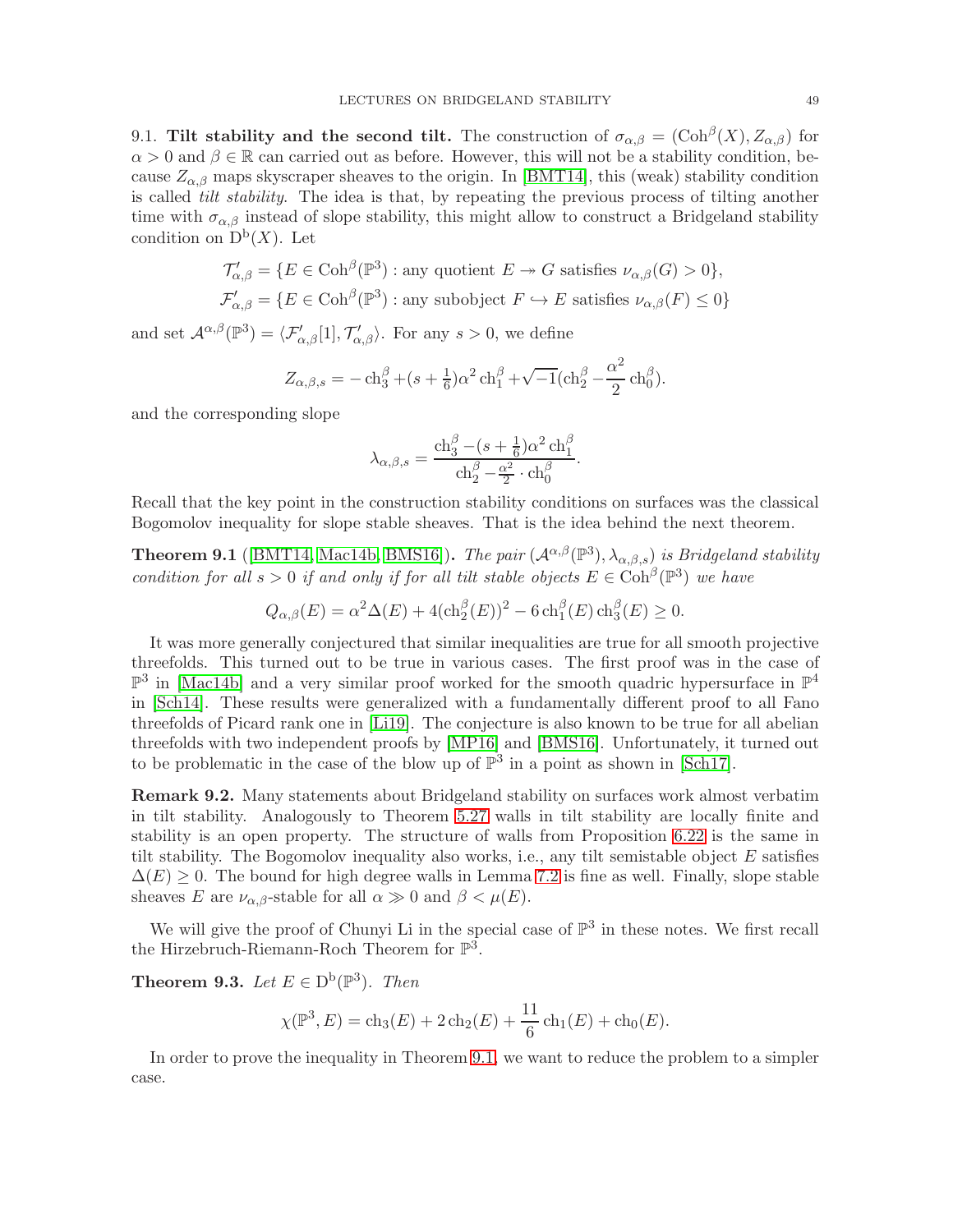**Definition 9.4.** For any object  $E \in \mathrm{Coh}^{\beta}(\mathbb{P}^{3})$ , we define

$$
\overline{\beta}(E) = \begin{cases} \frac{\text{ch}_1(E) - \sqrt{\Delta_H(E)}}{\text{ch}_0(E)} & \text{ch}_0(E) \neq 0, \\ \frac{\text{ch}_2(E)}{\text{ch}_1(E)} & \text{ch}_0(E) = 0. \end{cases}
$$

The object E is called  $\overline{\beta}$ -(semi)stable, if E (semi)stable in a neighborhood of  $(0, \overline{\beta}(E))$ .

A straightforward computation shows that  $\text{ch}^{\beta}_{2}(E) = 0$ .

**Lemma 9.5** ([\[BMS16\]](#page-54-4)). Proving the inequality in Theorem [9.1](#page-48-1) can be reduced to  $\overline{\beta}$ -stable *objects.* Moreover, in that case the inequality reduces to  $\text{ch}_{3}^{\beta}(E) \leq 0$ .

*Proof.* Let  $E \in \mathrm{Coh}^{\beta_0}(\mathbb{P}^3)$  be a  $\nu_{\alpha_0,\beta_0}$ -stable object with  $\mathrm{ch}(E) = v$ . If  $(\alpha_0,\beta_0)$  is on the unique numerical vertical wall for v, then  $\mathrm{ch}^{\beta_0}_1(E) = 0$  and therefore,

$$
Q_{\alpha_0,\beta_0} = \alpha_0^2 \Delta(E) + 4(\mathrm{ch}_2^{\beta_0}(E))^2 \ge 0.
$$

Therefore,  $(\alpha_0, \beta_0)$  lies on a unique numerical semicircular wall W with respect to v. One computes that there are  $x, y \in \mathbb{R}$  such that

$$
Q_{\alpha,\beta}(E) \ge 0 \Leftrightarrow \Delta(E)\alpha^2 + \Delta(E)\beta^2 + x\beta + y\alpha \ge 0,
$$
  
\n
$$
Q_{\alpha,\beta}(E) = 0 \Leftrightarrow \nu_{\alpha,\beta}(E) = \nu_{\alpha,\beta}(\text{ch}_1(E), 2\text{ ch}_2(E), 3\text{ ch}_3(E), 0).
$$

In particular, the equation  $Q_{\alpha,\beta}(E) \geq 0$  defines the complement of a semi-disc with center on the β-axis or a quadrant to one side of a vertical line in case  $\Delta(E) = 0$ . Moreover,  $Q_{\alpha,\beta}(E) = 0$ is a numerical wall with respect to  $v$ .

We will proceed by an induction on  $\Delta(E)$  to show that it is enough to prove the inequality for  $\beta$ -stable objects. Assume  $\Delta(H) = 0$ . Then  $Q_{\alpha_0,\beta_0}(E) \ge 0$  is equivalent to  $Q_{0,\overline{\beta}}(E) \ge 0$ . If E would not be  $\overline{\beta}$ -stable, then it must destabilize along a wall between W and  $(0, \overline{\beta}(E))$ . By part (3) of Lemma [5.29](#page-27-3) with  $Q = \Delta$  all stable factors of E along that wall have  $\Delta = 0$ . By part (4) of the same lemma this can only happen if at least one of the stable factors satisfies  $ch_{\leq 2}(E) = (0, 0, 0)$  which only happens at the numerical vertical wall.

Assume  $\Delta(H) > 0$ . If E is  $\overline{\beta}$ -stable, then it is enough to show  $Q_{0,\overline{\beta}(E)} \geq 0$ . Assume E is destabilized along a wall between W and  $(0, \overline{\beta}(E))$  and let  $F_1, \ldots, F_n$  be the stable factors of E along this wall. By Lemma [5.29](#page-27-3) (3) we have  $\Delta(F_i) < \Delta(E)$  for all  $i = 1, \ldots n$ . We can then use Lemma [5.29](#page-27-3) (3) with  $Q = Q_{\alpha,\beta}$  to finish the proof by induction.

The idea for the following proof is due to [\[Li19\]](#page-56-8).

<span id="page-49-0"></span>**Theorem 9.6.** For all tilt stable objects  $E \in \text{Coh}^{\beta}(\mathbb{P}^3)$  we have

$$
Q_{\alpha,\beta}(E) = \alpha^2 \Delta(E) + 4(\text{ch}_2^{\beta}(E))^2 - 6\,\text{ch}_1^{\beta}(E)\,\text{ch}_3^{\beta}(E) \ge 0.
$$

*Proof.* As observed in Remark [9.2,](#page-48-2) tilt semistable objects satisfy  $\Delta \geq 0$ . Hence, line bundles are stable everywhere in tilt stability in the case  $X = \mathbb{P}^3$ .

Let  $E \in \mathrm{Coh}^{\beta}(X)$  be a  $\overline{\beta}$ -stable object. By tensoring with line bundles, we can assume  $\beta \in [-1,0)$ . By assumption we have  $\nu_{0,\overline{\beta}}(E) = 0 < \nu_{0,\overline{\beta}}(\mathcal{O}_{\mathbb{P}^3})$  which implies  $\text{Hom}(\mathcal{O}_{\mathbb{P}^3}, E) = 0$ . Moreover, the same argument together with Serre duality shows

$$
\operatorname{Ext}^2(\mathcal{O}_{\mathbb{P}^3}, E) = \operatorname{Ext}^1(E, \mathcal{O}_{\mathbb{P}^3}(-4)) = \operatorname{Hom}(E, \mathcal{O}_{\mathbb{P}^3}(-4)[1]) = 0.
$$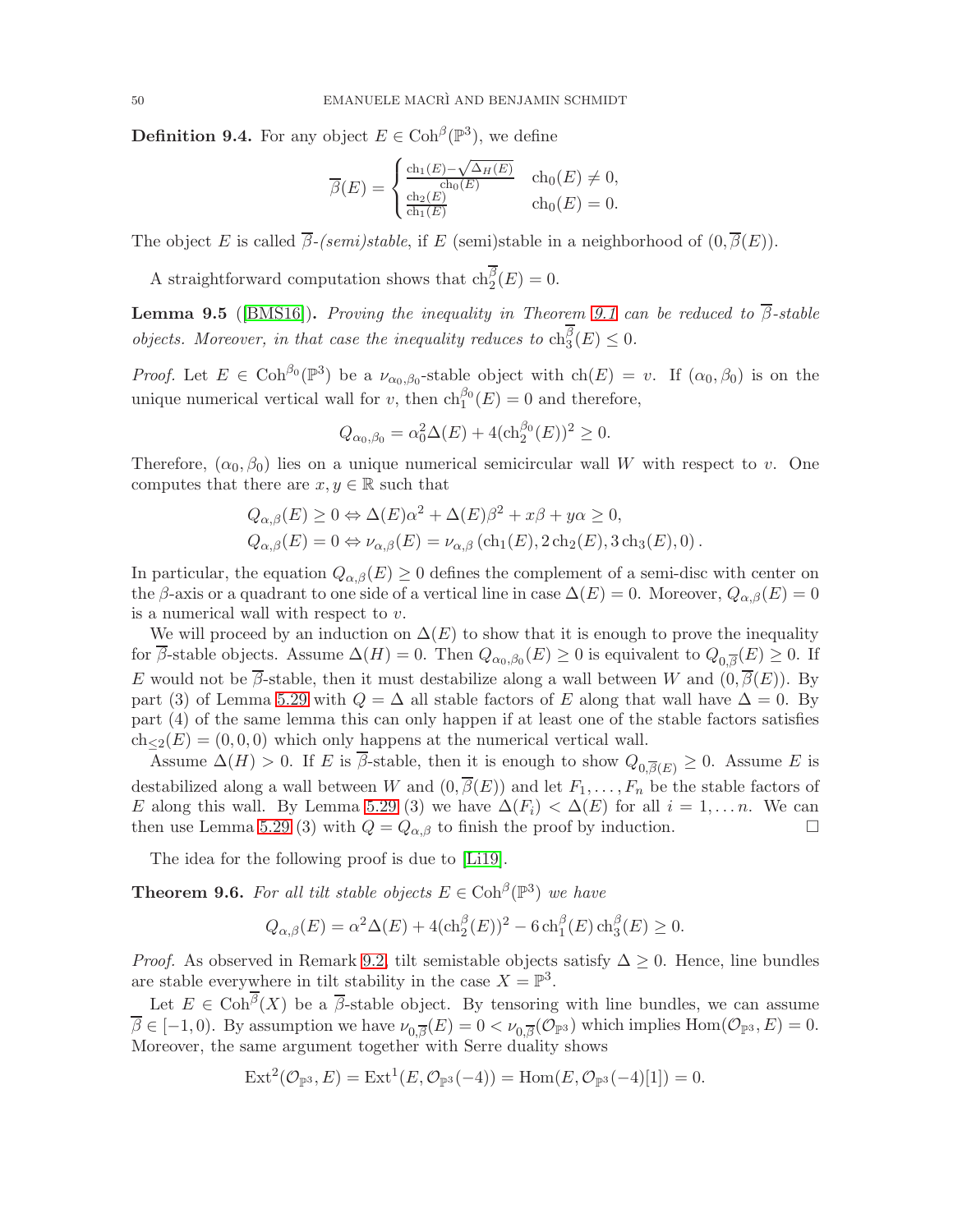Therefore,

$$
0 \ge \chi(\mathcal{O}, E) = ch_3(E) + 2 ch_2(E) + \frac{11}{6} ch_1(E) + ch_0(E)
$$
  
=  $ch_3^{\overline{\beta}}(E) + (\overline{\beta} + 2) ch_2^{\overline{\beta}}(E) + \frac{1}{6} (3\overline{\beta}^2 + 12\overline{\beta} + 11) ch_1^{\overline{\beta}}(E)$   
+  $\frac{1}{6} (\overline{\beta}^3 + 6\overline{\beta}^2 + 11\overline{\beta} + 6) ch_0^{\overline{\beta}}(E)$   
=  $ch_3^{\overline{\beta}}(E) + \frac{1}{6} (3\overline{\beta}^2 + 12\overline{\beta} + 11) ch_1^{\overline{\beta}}(E) + \frac{1}{6} (\overline{\beta}^3 + 6\overline{\beta}^2 + 11\overline{\beta} + 6) ch_0^{\overline{\beta}}(E).$ 

By construction of  $\text{Coh}^{\overline{\beta}}(X)$ , we have  $\text{ch}_1^{\overline{\beta}}(E) \geq 0$ . Due to  $\overline{\beta} \in [-1,0)$  we also have  $3\overline{\beta}^2$  +  $12\overline{\beta} + 11 \geq 0$  and  $\overline{\beta}^3 + 6\overline{\beta}^2 + 11\overline{\beta} + 6 \geq 0$ . If  $ch_0^{\overline{\beta}}(E) \geq 0$  or  $\overline{\beta} = -1$ , this finishes the proof. If  $ch_0^{\beta}(E) < 0$  and  $\overline{\beta} \neq -1$ , the same type of argument works with  $\chi(\mathcal{O}(3), E) \leq 0$ .

<span id="page-50-0"></span>9.2. Castelnuovo's genus bound. The next exercise outlines an application of this inequality to a proof of Castelnuovo's classical theorem on the genus of non-degenerate curves in  $\mathbb{P}^3$ .

**Theorem 9.7** ([\[Cas37\]](#page-54-25)). Let  $C \subset \mathbb{P}^3$  be an integral curve of degree  $d \geq 3$  and genus g. If C is not contained in a plane, then

$$
g \le \frac{1}{4}d^2 - d + 1.
$$

**Exercise 9.8.** Assume there exists an integral curve  $C \subset \mathbb{P}^3$  of degree  $d \geq 3$  and arithmetic genus  $g > \frac{1}{4}d^2 - d + 1$  which is not contained in a plane.

(1) Compute that the ideal sheaf  $\mathcal{I}_C$  satisfies

$$
ch(\mathcal{I}_C) = (1, 0, -d, 2d + g - 1).
$$

Hint: Grothendieck-Riemann-Roch!

(2) Show that  $\mathcal{I}_C$  has to be destabilized by an exact sequence

$$
0 \to F \to \mathcal{I}_C \to G \to 0,
$$

where  $ch_0(F) = 1$ . Hint: Use Lemma [7.2](#page-40-0) to show that any wall of higher rank has to be contained inside  $Q_{\alpha,\beta}(\mathcal{I}_C) < 0$ .

(3) Show that  $\mathcal{I}_C$  has to be destabilized by a sequence of the form

$$
0 \to \mathcal{O}(-a) \to \mathcal{I}_C \to G \to 0,
$$

where  $a > 0$  is a positive integer. Hint: Show that if the subobject is an actual ideal sheaf and not a line bundle, then integrality of C implies that  $\mathcal{I}_C$  is destabilized by a line bundle giving a bigger or equal wall.

- (4) Show that the wall is inside  $Q_{\alpha,\beta}(\mathcal{I}_C) < 0$  if  $a > 2$ . Moreover, if  $d = 3$  or  $d = 4$ , then the same holds additionally for  $a = 2$ .
- (5) Derive a contradiction in the cases  $d = 3$  and  $d = 4$ .
- (6) Let  $E \in \text{Coh}^{\beta}(\mathbb{P}^3)$  be a tilt semistable object for some  $\alpha > 0$  and  $\beta \in \mathbb{R}$  such that  $ch(E) = (0, 2, d, e)$  for some d, e. Show that the inequality

$$
e\leq \frac{d^2}{4}+\frac{1}{3}
$$

holds. *Hint:* Use Theorem [9.6](#page-49-0) and Lemma [7.2.](#page-40-0)

(7) Obtain a contradiction via the quotient G in  $0 \to \mathcal{O}(-2) \to \mathcal{I}_C \to G \to 0$ .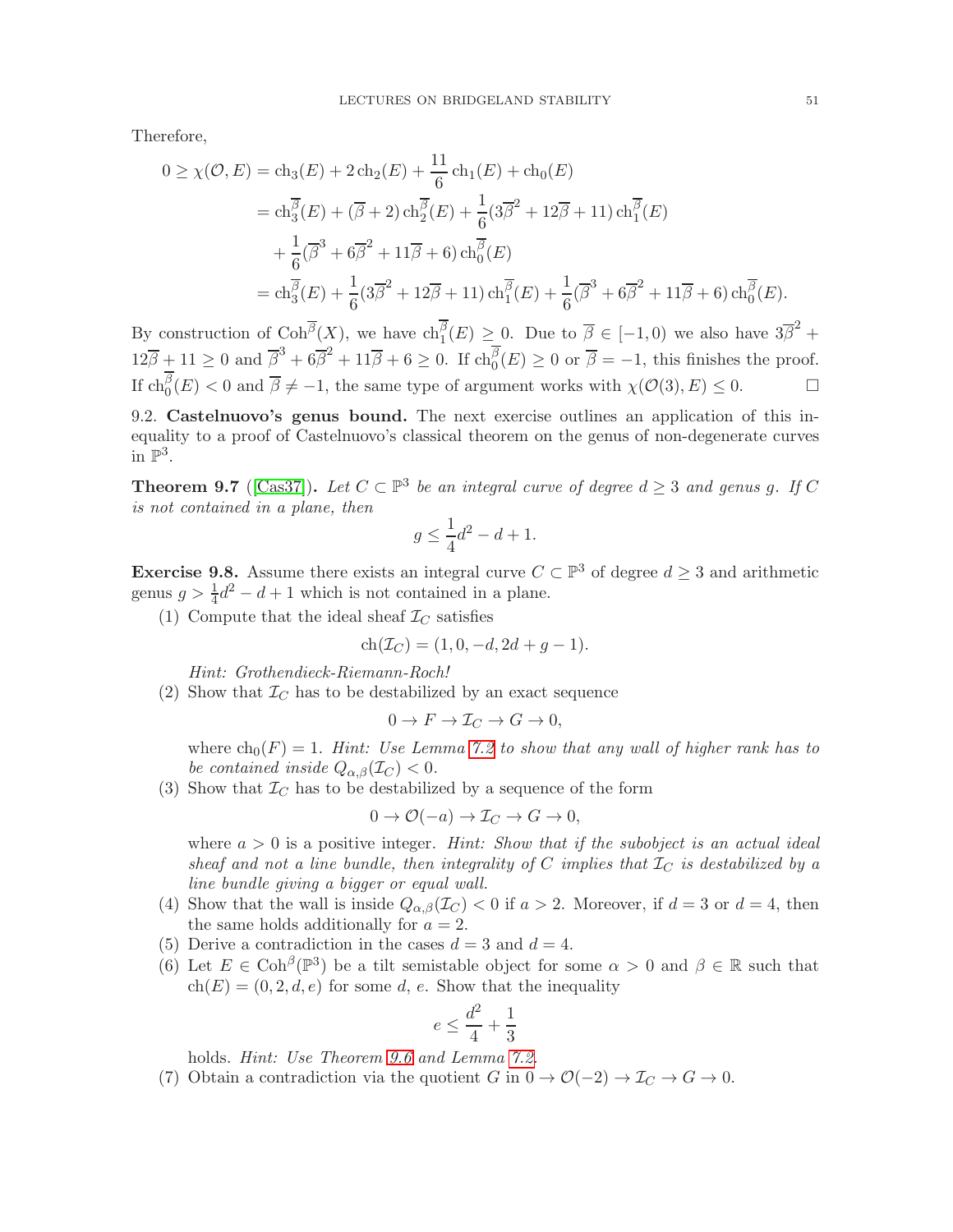### Appendix A. Background on Derived Categories

<span id="page-51-0"></span>This section contains definition and important properties of the bounded derived category  $D^{b}(\mathcal{A})$  for an abelian category  $\mathcal{A}$ . Most of the time the category  $\mathcal{A}$  will be the category  $\text{Coh}(X)$  of coherent sheaves on a smooth projective variety X. To simplify notation  $D^{b}(X)$ will be written for  $D^b(Coh(X))$ . Derived categories were introduced by Verdier in his thesis under the supervision of Grothendieck. The interested reader can find a detailed account of the theory in [\[GM03\]](#page-55-25), the first two chapters of [\[Huy06\]](#page-55-26) or the original source [\[Ver96\]](#page-57-20).

**Definition A.1.** (1) A complex

$$
\ldots \to A^{i-1} \to A^i \to A^{i+1} \to \ldots
$$

is called *bounded* if  $A^i = 0$  for both  $i \gg 0$  and  $i \ll 0$ .

- (2) The objects of the category  $Kom^b(\mathcal{A})$  are bounded complexes over  $\mathcal{A}$  and its morphisms are homomorphisms of complexes.
- (3) A morphism  $f: A \to B$  in  $\text{Kom}^b(A)$  is called a *quasi isomorphism* if the induced morphism of cohomology groups  $H^i(A) \to H^i(B)$  is an isomorphism for all integers *i*.

The bounded derived category of  $A$  is the localization of  $\text{Kom}^b(A)$  by quasi isomorphisms. The exact meaning of this is the next theorem.

**Theorem A.2** ([\[Huy06,](#page-55-26) Theorem 2.10]). There is a category  $D^b(\mathcal{A})$  together with a functor  $Q: \text{Kom}^b(\mathcal{A}) \to \text{D}^b(\mathcal{A})$  satisfying two properties.

- (1) The morphism  $Q(f)$  is an isomorphism for any quasi-isomorphism f in the category  $\mathrm{Kom}^b(\mathcal{A}).$
- (2) Any functor  $F : \text{Kom}^b(\mathcal{A}) \to \mathcal{D}$  satisfying property (i) factors uniquely through  $Q$ , *i.e.*, there is a unique (up to natural isomorphism) functor  $G: D^b(\mathcal{A}) \to \mathcal{D}$  such that F is naturally isomorphic to  $G \circ Q$ .

In particular, Q identifies objects in  $\text{Kom}^b(\mathcal{A})$  and  $D^b(\mathcal{A})$ . By the definition of quasi isomorphisms we still have well defined cohomology groups  $H^{i}(A)$  for any  $A \in D^{b}(A)$ . The category A is equivalent to the full subcategory of  $D^b(\mathcal{A})$  consisting of those objects  $A \in \mathcal{A}$ that satisfy  $H^{i}(A) = 0$  for all  $i \neq 0$ . In the next section we will learn that this is the simplest example of what is known as the heart of a bounded t-structure.

Notice, there is the automorphism  $[1]: D^b(\mathcal{A}) \to D^b(\mathcal{A})$ , where  $E[1]$  is defined by  $E[1]^i$  $E^{i+1}$ . It simply changes the grading of a complex. Moreover, we define the shift functor  $[n]$  $[1]<sup>n</sup>$  for any integer n. The following lemma will be used to actually compute homomorphisms in the derived category.

**Lemma A.3** (Huy06, Proposition 2.56)). Let A be either an abelian category with enough injectives or Coh(X) for a smooth projective variety X. For any  $A, B \in \mathcal{A}$  and  $i \in \mathbb{Z}$  we have the equality

$$
\operatorname{Hom}_{\operatorname{D^b}\nolimits(\mathcal{A})}(A,B[i]) = \operatorname{Ext}^i(A,B).
$$

In contrast to  $\text{Kom}^b(\mathcal{A})$  the bounded derived category  $D^b(\mathcal{A})$  is not abelian. This lead Verdier and Grothendieck to the notion of a triangulated category which will be explained in the next theorem.

**Definition A.4.** For any morphism  $f : A \to B$  in  $\text{Kom}^b(\mathcal{A})$  the cone  $C(f)$  is defined by  $C(f)^i = A^{i+1} \oplus B^i$ . The differential is given by the matrix

$$
\begin{pmatrix} -d_A & 0 \\ f & d_B \end{pmatrix}.
$$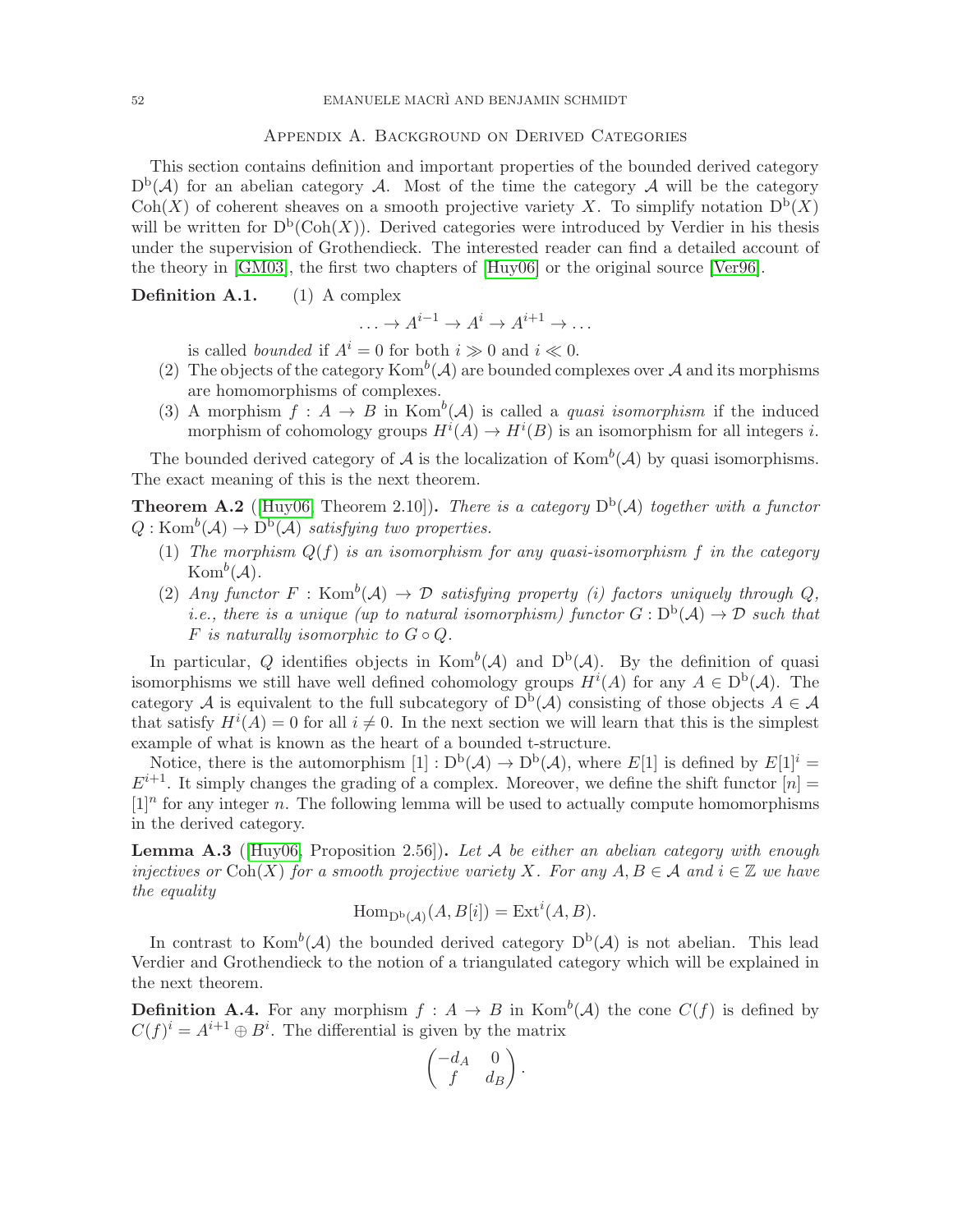The inclusion  $B^i \hookrightarrow A^{i+1} \oplus B^i$  leads to a morphism  $B \to C(f)$  and the projection  $B^i \oplus$  $A^{i+1} \rightarrow A^{i+1}$  leads to a morphism  $C(f) \rightarrow A[1]$ .

**Definition A.5.** A sequence of maps  $F \to E \to G \to F[1]$  in  $D^b(\mathcal{A})$  is called a *distinguished triangle* if there is a morphism  $f : A \to B$  in Kom<sup>b</sup>(A) and a commutative diagram with vertical isomorphisms in  $D^b(\mathcal{A})$  as follows



These distinguished triangles should be viewed as the analogue of exact sequences in an abelian category. If  $0 \to A \to B \to C \to 0$  is an exact sequence in A, then  $A \to B \to C \to$ A[1] is a distinguished triangle where the map  $C \rightarrow A[1]$  is determined by the element in  $Hom(C, A[1]) = Ext<sup>1</sup>(C, A)$  that determines the extension B. The following properties of the derived category are essentially the defining properties of a triangulated category.

- **Theorem A.6** ([\[GM03,](#page-55-25) Chapter IV]). (1) Any morphism  $A \to B$  in  $D^b(\mathcal{A})$  can be completed to a distinguished triangle  $A \to B \to C \to A[1]$ .
	- (2) A triangle  $A \rightarrow B \rightarrow C \rightarrow A[1]$  is distinguished if and only if the induced triangle  $B \to C \to A[1] \to B[1]$  is distinguished.
	- (3) Assume we have two distinguished triangles with morphisms f and g making the diagram below commutative.



Then we can find  $h: C \to C'$  making the whole diagram commutative.

(4) Assume we have two morphisms  $A \rightarrow B$  and  $B \rightarrow C$ . Then together with (1) and (3) we can get a commutative diagram as follows where all rows and columns are distinguished triangles.



The key in property (4) is that the triangle  $D \to E \to F \to D[1]$  is actually distinguished. Be aware that contrary to most definitions in category theory the morphism in (3) is not necessarily unique.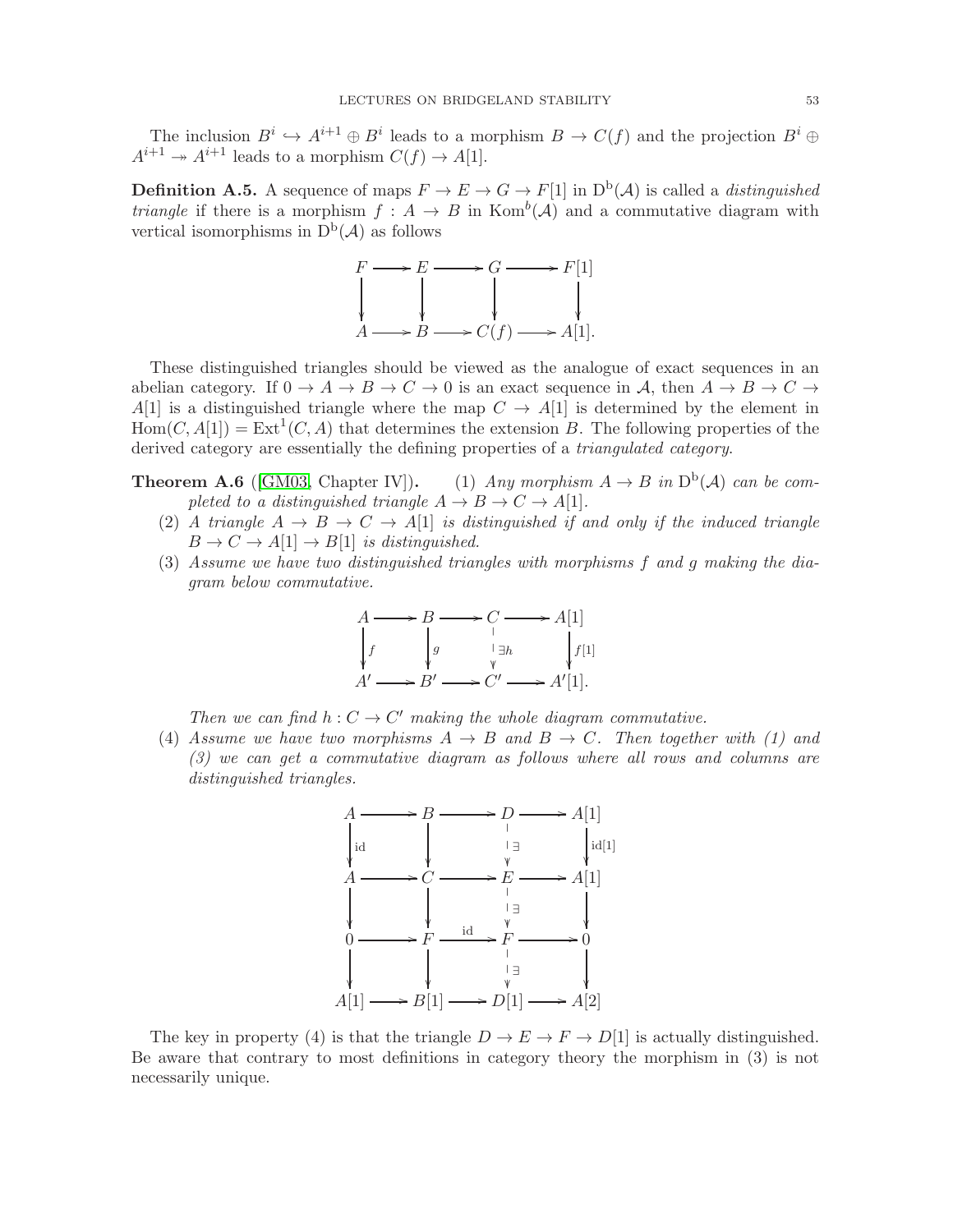**Exercise A.7.** Let  $A \to B \to C \to A[1]$  be a distinguished triangle and  $E \in D^b(\mathcal{A})$  be an arbitrary object. Then there are long exact sequences

 $\ldots \to \text{Hom}(E, C[-1]) \to \text{Hom}(E, A) \to \text{Hom}(E, B) \to \text{Hom}(E, C) \to \text{Hom}(E, A[1]) \to \ldots$ and

 $\ldots \to \text{Hom}(A[-1], E) \to \text{Hom}(C, E) \to \text{Hom}(B, E) \to \text{Hom}(A, E) \to \text{Hom}(C[-1], E) \to \ldots$ 

Show the existence of one of the two long exact sequences (their proofs are almost the same).

**Exercise A.8.** Let  $f: A \to B$  be a morphism in  $D^b(\mathcal{A})$ . Show that f is an isomorphism if and only if  $C = 0$ .

Exercise A.9. Prove the corresponding statement to the Five Lemma for derived categories: Assume there is a commutative diagram between distinguished triangles



If two of the morphisms  $f, g, h$  are isomorphisms, so is the third one.

We will need the following technical statement in the main text.

<span id="page-53-13"></span>**Proposition A.10** ([\[BM02,](#page-54-26) Proposition 5.4]). Let X be a smooth projective variety and  $E \in D^b(X)$ . If  $Ext^i(E, \mathbb{C}(x)) = 0$  for all  $x \in X$  and  $i < 0$  or  $i > s \in \mathbb{Z}$ . Then E is isomorphic to a complex  $F^{\bullet}$  of locally free sheaves such that  $F^i = 0$  for  $i > 0$  and  $i < -s$ .

All triangles coming up in this article are distinguished. Therefore, we will simply drop the word distinguished from the notation.

### <span id="page-53-0"></span>**REFERENCES**

- <span id="page-53-1"></span>[AB13] D. Arcara and A. Bertram. Bridgeland-stable moduli spaces for K-trivial surfaces. J. Eur. Math. Soc. (JEMS), 15(1):1–38, 2013. With an appendix by Max Lieblich.
- <span id="page-53-2"></span>[ABCH13] D. Arcara, A. Bertram, I. Coskun, and J. Huizenga. The minimal model program for the Hilbert scheme of points on  $\mathbb{P}^2$  and Bridgeland stability. Adv. Math., 235:580-626, 2013.
- <span id="page-53-4"></span>[ABM15] R. Anno, R. Bezrukavnikov, and I. Mirković. Stability conditions for Slodowy slices and real variations of stability. Mosc. Math. J., 15(2):187–203, 403, 2015.
- <span id="page-53-8"></span> $[\hat{A}CK07]$  L.  $\hat{A}$ lvarez-Cónsul and A. King. A functorial construction of moduli of sheaves. Invent. Math., 168(3):613–666, 2007.
- <span id="page-53-11"></span>[AHR15] J. Alper, J. Hall, and D. Rydh. A Luna étale slice theorem for algebraic stacks, 2015. [arXiv:1504.06467.](http://arxiv.org/abs/1504.06467)
- <span id="page-53-9"></span>[AM17] D. Arcara and E. Miles. Projectivity of Bridgeland moduli spaces on del Pezzo surfaces of Picard rank 2. Int. Math. Res. Not. IMRN, (11):3426–3462, 2017.
- <span id="page-53-12"></span>[AP06] D. Abramovich and A. Polishchuk. Sheaves of t-structures and valuative criteria for stable complexes. J. Reine Angew. Math., 590:89–130, 2006.
- <span id="page-53-10"></span>[AS12] J. Alper and D. I. Smyth. Existence of good moduli spaces for  $A_k$ -stable curves, 2012. [arXiv:1206.1209.](http://arxiv.org/abs/1206.1209)
- <span id="page-53-3"></span>[Asp05] P. S. Aspinwall. D-branes on Calabi-Yau manifolds. In Progress in string theory, pages 1–152. World Sci. Publ., Hackensack, NJ, 2005.
- <span id="page-53-7"></span>[Ati57] M. F. Atiyah. Vector bundles over an elliptic curve. Proc. London Math. Soc. (3), 7:414–452, 1957.
- <span id="page-53-5"></span>[Bay11] A. Bayer. A tour to stability conditions on derived categories. <http://www.maths.ed.ac.uk/~abayer/dc-lecture-notes.pdf>, 2011.
- <span id="page-53-6"></span>[Bay16] A. Bayer. A short proof of the deformation property of Bridgeland stability conditions, 2016. [arXiv:1606.02169.](http://arxiv.org/abs/1606.02169)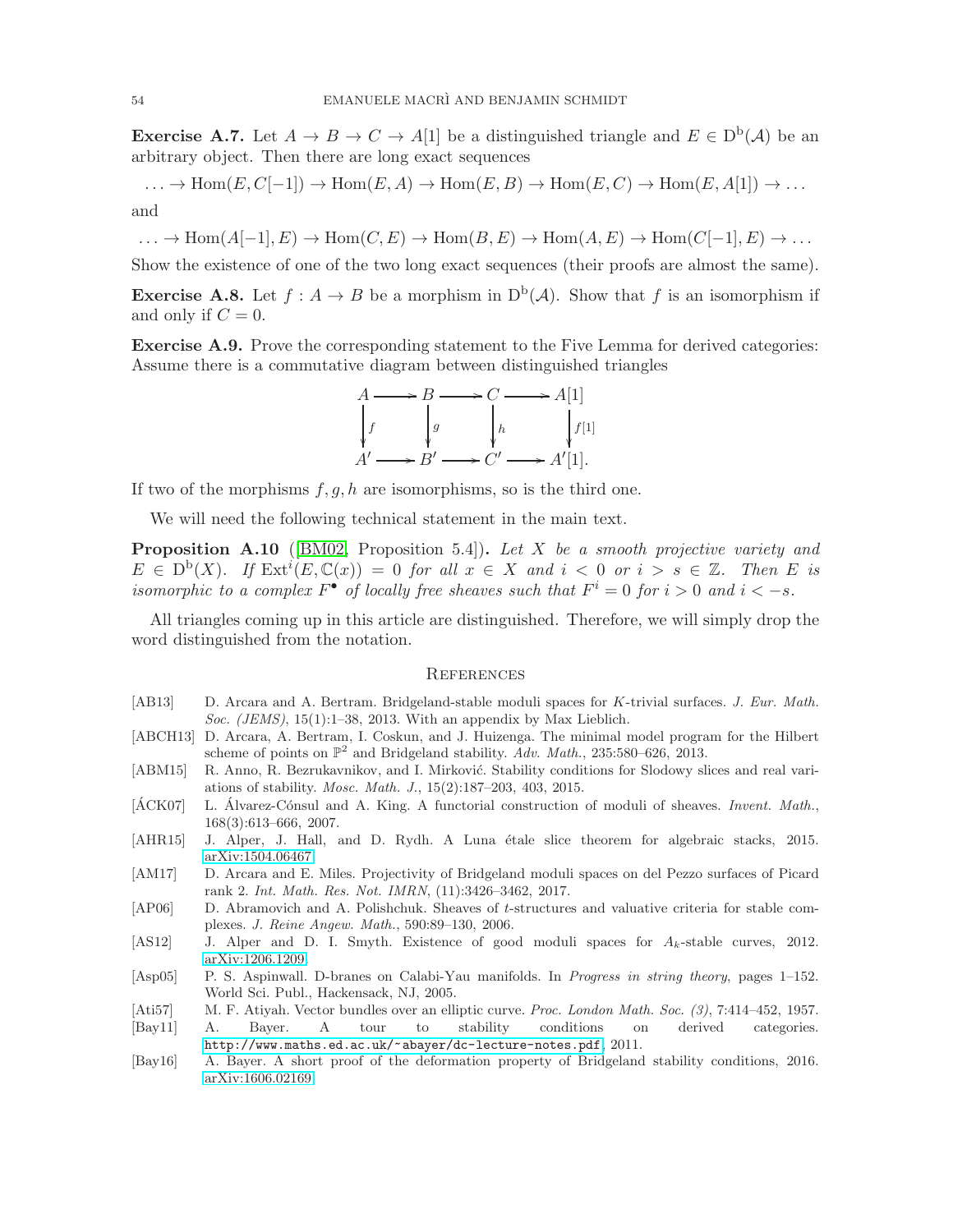- <span id="page-54-15"></span>[Bay18] A. Bayer. Wall-crossing implies Brill-Noether: applications of stability conditions on surfaces. In Algebraic geometry: Salt Lake City 2015, volume 97 of Proc. Sympos. Pure Math., pages 3–27. Amer. Math. Soc., Providence, RI, 2018.
- <span id="page-54-19"></span>[BB17] A. Bayer and T. Bridgeland. Derived automorphism groups of K3 surfaces of Picard rank 1. Duke Math. J., 166(1):75–124, 2017.
- <span id="page-54-18"></span>[BBD82] A. A. Beïlinson, J. Bernstein, and P. Deligne. Faisceaux pervers. In Analysis and topology on singular spaces, I (Luminy, 1981), volume 100 of Astérisque, pages  $5-171$ . Soc. Math. France, Paris, 1982.
- <span id="page-54-23"></span>[Bei78] A. A. Beilinson. Coherent sheaves on  $\mathbf{P}^n$  and problems in linear algebra. Funktsional. Anal. i Prilozhen., 12(3):68–69, 1978.
- <span id="page-54-8"></span>[BHL<sup>+</sup>16] B. Bolognese, J. Huizenga, Y. Lin, E. Riedl, B. Schmidt, M. Woolf, and X. Zhao. Nef cones of Hilbert schemes of points on surfaces. Algebra Number Theory, 10(4):907–930, 2016.
- <span id="page-54-17"></span>[BLMS16] A. Bayer, M. Lahoz, E. Macrì, and P. Stellari. Stability conditions on Kuznetsov components. [arXiv:1703.10839,](http://arxiv.org/abs/1703.10839) 2016.
- <span id="page-54-26"></span>[BM02] T. Bridgeland and A. Maciocia. Fourier-Mukai transforms for K3 and elliptic fibrations. J. Algebraic Geom., 11(4):629–657, 2002.
- <span id="page-54-2"></span>[BM11] A. Bayer and E. Macri. The space of stability conditions on the local projective plane. Duke Math. J., 160(2):263–322, 2011.
- <span id="page-54-7"></span>[BM14a] A. Bayer and E. Macri. MMP for moduli of sheaves on K3s via wall-crossing: nef and movable cones, Lagrangian fibrations. Invent. Math., 198(3):505–590, 2014.
- <span id="page-54-6"></span>[BM14b] A. Bayer and E. Macrì. Projectivity and birational geometry of Bridgeland moduli spaces. J. Amer. Math. Soc., 27(3):707–752, 2014.
- <span id="page-54-4"></span>[BMS16] A. Bayer, E. Macrì, and P. Stellari. The space of stability conditions on abelian threefolds, and on some Calabi-Yau threefolds. Invent. Math., 206(3):869–933, 2016.
- <span id="page-54-10"></span>[BMSZ17] M. Bernardara, E. Macrì, B. Schmidt, and X. Zhao. Bridgeland stability conditions on Fano threefolds.  $Épijournal Geom. Algébrique, 1:Art. 2, 24, 2017.$
- <span id="page-54-3"></span>[BMT14] A. Bayer, E. Macri, and Y. Toda. Bridgeland stability conditions on threefolds I: Bogomolov-Gieseker type inequalities. J. Algebraic Geom., 23(1):117–163, 2014.
- <span id="page-54-16"></span>[BO95] A. Bondal and D. Orlov. Semiorthogonal decomposition for algebraic varieties, 1995. [arXiv:alg-geom/9506012.](http://arxiv.org/abs/alg-geom/9506012)
- <span id="page-54-22"></span>[Bog78] F. A. Bogomolov. Holomorphic tensors and vector bundles on projective manifolds. Izv. Akad. Nauk SSSR Ser. Mat., 42(6):1227–1287, 1439, 1978.
- <span id="page-54-14"></span>[Bri06a] T. Bridgeland. Derived categories of coherent sheaves. In International Congress of Mathematicians. Vol. II, pages 563–582. Eur. Math. Soc., Zürich, 2006.
- <span id="page-54-11"></span>[Bri06b] T. Bridgeland. Stability conditions on a non-compact Calabi-Yau threefold. Comm. Math. Phys., 266(3):715–733, 2006.
- <span id="page-54-0"></span>[Bri07] T. Bridgeland. Stability conditions on triangulated categories. Ann. of Math. (2), 166(2):317–345, 2007.
- <span id="page-54-1"></span>[Bri08] T. Bridgeland. Stability conditions on K3 surfaces. Duke Math. J., 141(2):241–291, 2008.
- <span id="page-54-20"></span>[Bri09] T. Bridgeland. Spaces of stability conditions. In Algebraic geometry—Seattle 2005. Part 1, volume 80 of Proc. Sympos. Pure Math., pages 1–21. Amer. Math. Soc., Providence, RI, 2009.
- <span id="page-54-12"></span>[BS15] T. Bridgeland and I. Smith. Quadratic differentials as stability conditions. Publ. Math. Inst. Hautes  $Études\ Sci., 121:155-278, 2015.$
- <span id="page-54-21"></span>[BvdB03] A. Bondal and M. van den Bergh. Generators and representability of functors in commutative and noncommutative geometry. Mosc. Math. J., 3(1):1-36, 258, 2003.
- <span id="page-54-25"></span>[Cas37] G. Castelnuovo. Richerche di geometria sulle curve algebriche. Bologna: Zanichelli, page p. 19, 1937.
- <span id="page-54-24"></span>[CG90] F. Catanese and L. Göttsche. d-very-ample line bundles and embeddings of Hilbert schemes of 0-cycles. Manuscripta Math., 68(3):337–341, 1990.
- <span id="page-54-9"></span>[CH18] I. Coskun and J. Huizenga. The nef cone of the moduli space of sheaves and strong Bogomolov inequalities. Israel J. Math., 226(1):205–236, 2018.
- <span id="page-54-5"></span>[CHW17] I. Coskun, J. Huizenga, and M. Woolf. The effective cone of the moduli space of sheaves on the plane. J. Eur. Math. Soc. (JEMS), 19(5):1421–1467, 2017.
- <span id="page-54-13"></span>[DHKK14] G. Dimitrov, F. Haiden, L. Katzarkov, and M. Kontsevich. Dynamical systems and categories. In The influence of Solomon Lefschetz in geometry and topology, volume 621 of Contemp. Math., pages 133–170. Amer. Math. Soc., Providence, RI, 2014.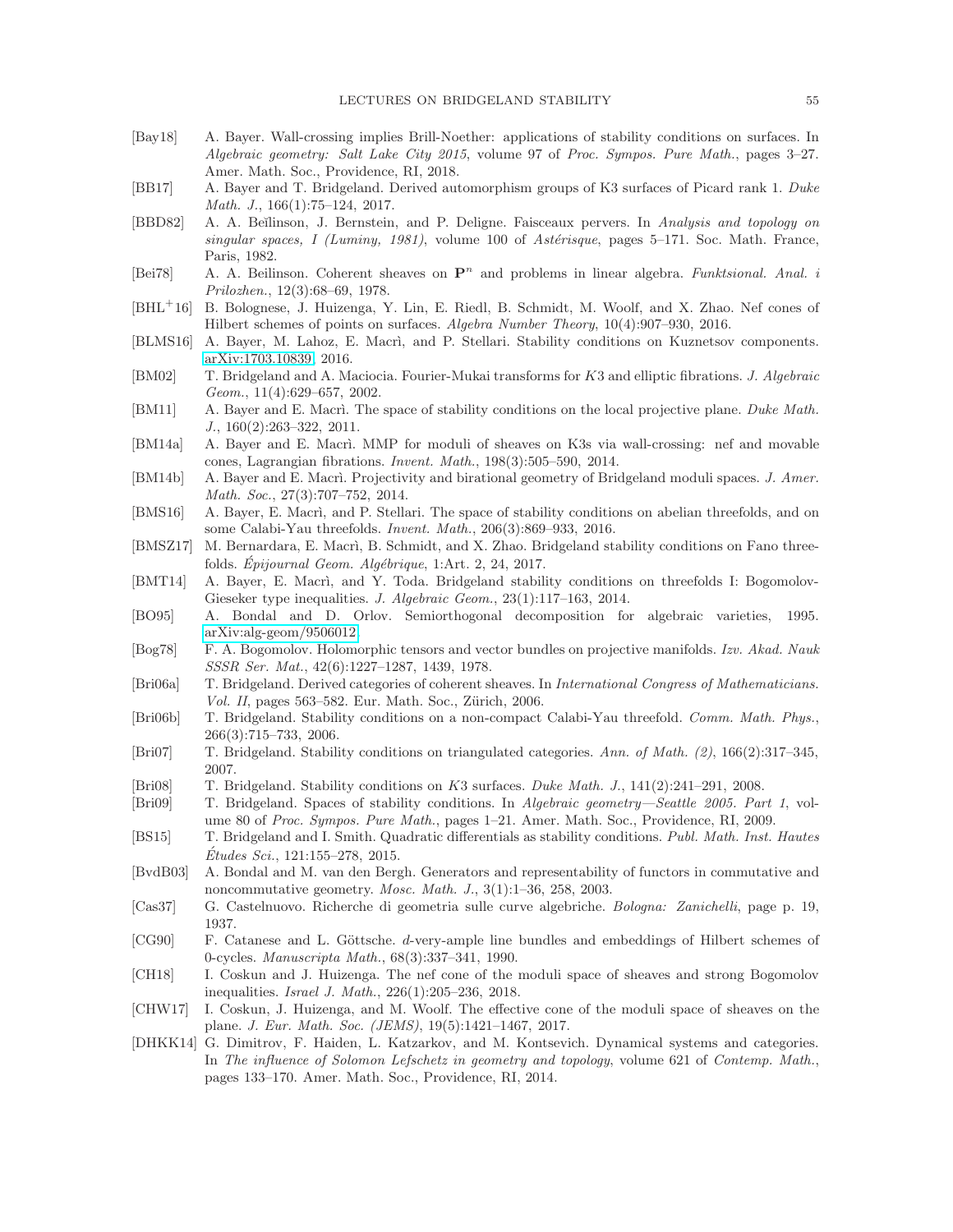<span id="page-55-26"></span><span id="page-55-25"></span><span id="page-55-24"></span><span id="page-55-23"></span><span id="page-55-22"></span><span id="page-55-21"></span><span id="page-55-20"></span><span id="page-55-19"></span><span id="page-55-18"></span><span id="page-55-17"></span><span id="page-55-16"></span><span id="page-55-15"></span><span id="page-55-14"></span><span id="page-55-13"></span><span id="page-55-12"></span><span id="page-55-11"></span><span id="page-55-10"></span><span id="page-55-9"></span><span id="page-55-8"></span><span id="page-55-7"></span><span id="page-55-6"></span><span id="page-55-5"></span><span id="page-55-4"></span><span id="page-55-3"></span><span id="page-55-2"></span><span id="page-55-1"></span><span id="page-55-0"></span>

| [DN89]                | J.-M. Drezet and M. S. Narasimhan. Groupe de Picard des variétés de modules de fibrés semi-stables<br>sur les courbes algébriques. Invent. Math., 97(1):53-94, 1989.                                                                                                                                     |
|-----------------------|----------------------------------------------------------------------------------------------------------------------------------------------------------------------------------------------------------------------------------------------------------------------------------------------------------|
| [ $Dou02$ ]           | M. R. Douglas. Dirichlet branes, homological mirror symmetry, and stability. In Proceedings of<br>the International Congress of Mathematicians, Vol. III (Beijing, 2002), pages 395-408. Higher Ed.                                                                                                      |
|                       | Press, Beijing, 2002.                                                                                                                                                                                                                                                                                    |
| [DR77]                | U. V. Desale and S. Ramanan. Classification of vector bundles of rank 2 on hyperelliptic curves.<br><i>Invent. Math.</i> , $38(2):161-185$ , $1976/77$ .                                                                                                                                                 |
| [Fog68]               | J. Fogarty. Algebraic families on an algebraic surface. Amer. J. Math, 90:511-521, 1968.                                                                                                                                                                                                                 |
| [Fog73]               | J. Fogarty. Algebraic families on an algebraic surface. II. The Picard scheme of the punctual Hilbert<br>scheme. Amer. J. Math., 95:660-687, 1973.                                                                                                                                                       |
| [Full98]              | W. Fulton. Intersection theory, volume 2 of Ergebnisse der Mathematik und ihrer Grenzgebiete. 3.<br>Folge. A Series of Modern Surveys in Mathematics [Results in Mathematics and Related Areas. 3rd<br>Series. A Series of Modern Surveys in Mathematics. Springer-Verlag, Berlin, second edition, 1998. |
| [ <b>GHS18</b> ]      | P. Gallardo, C. Lozano Huerta, and B. Schmidt. Families of elliptic curves in $\mathbb{P}^3$ and Bridgeland<br>stability. <i>Michigan Math. J.</i> , $67(4)$ :787-813, 2018.                                                                                                                             |
| [Gie77]               | D. Gieseker. On the moduli of vector bundles on an algebraic surface. Ann. of Math. $(2)$ , 106(1):45–<br>60, 1977.                                                                                                                                                                                      |
| [Gie79]               | D. Gieseker. On a theorem of Bogomolov on Chern classes of stable bundles. Amer. J. Math.,<br>$101(1):77-85, 1979.$                                                                                                                                                                                      |
| [GM03]                | S. I. Gelfand and Y. I. Manin. <i>Methods of homological algebra</i> . Springer Monographs in Mathemat-<br>ics. Springer-Verlag, Berlin, second edition, 2003.                                                                                                                                           |
| [GMN13]               | D. Gaiotto, G. W. Moore, and A. Neitzke. Wall-crossing, Hitchin systems, and the WKB approxi-<br>mation. Adv. Math., 234:239-403, 2013.                                                                                                                                                                  |
| [GP00]                | F. J. Gallego and B. P. Purnaprajna. Vanishing theorems and syzygies for K3 surfaces and Fano<br>varieties. J. Pure Appl. Algebra, 146(3):251-265, 2000.                                                                                                                                                 |
| [Gra $84$ ]           | D. R. Grayson. Reduction theory using semistability. Comment. Math. Helv., 59(4):600–634, 1984.                                                                                                                                                                                                          |
| $[\text{Har}70]$      | R. Hartshorne. Ample subvarieties of algebraic varieties. Lecture Notes in Mathematics, Vol. 156.<br>Springer-Verlag, Berlin-New York, 1970. Notes written in collaboration with C. Musili.                                                                                                              |
| [Har77]               | R. Hartshorne. Algebraic geometry. Springer-Verlag, New York-Heidelberg, 1977. Graduate Texts<br>in Mathematics, No. 52.                                                                                                                                                                                 |
| HKK17                 | F. Haiden, L. Katzarkov, and M. Kontsevich. Flat surfaces and stability structures. Publ. Math.<br><i>Inst. Hautes Etudes Sci.</i> , 126:247-318, 2017.                                                                                                                                                  |
| [HL10]                | D. Huybrechts and M. Lehn. The geometry of moduli spaces of sheaves. Cambridge Mathematical<br>Library. Cambridge University Press, Cambridge, second edition, 2010.                                                                                                                                     |
| [HN75]                | G. Harder and M. S. Narasimhan. On the cohomology groups of moduli spaces of vector bundles<br>on curves. <i>Math. Ann.</i> , 212:215-248, 1974/75.                                                                                                                                                      |
| [HP12]                | G. Hein and D. Ploog. Postnikov-stability for complexes on curves and surfaces. Internat. J. Math.,<br>23(2):1250048, 20, 2012.                                                                                                                                                                          |
| [HP14]                | G. Hein and D. Ploog. Postnikov-stability versus semistability of sheaves. Asian J. Math.,<br>$18(2):247-261, 2014.$                                                                                                                                                                                     |
| [HRS96]               | D. Happel, I. Reiten, and S. O. Smalø. Tilting in abelian categories and quasitilitied algebras. Mem.<br>Amer. Math. Soc., 120(575):viii+ 88, 1996.                                                                                                                                                      |
| [Hui17]               | J. Huizenga. Birational geometry of moduli spaces of sheaves and Bridgeland stability. In Surveys on<br>recent developments in algebraic geometry, volume 95 of Proc. Sympos. Pure Math., pages 101-148.<br>Amer. Math. Soc., Providence, RI, 2017.                                                      |
| $[\mathrm{Huy06}]$    | D. Huybrechts. Fourier-Mukai transforms in algebraic geometry. Oxford Mathematical Mono-<br>graphs. The Clarendon Press, Oxford University Press, Oxford, 2006.                                                                                                                                          |
| $[{\rm Huy14}]$       | D. Huybrechts. Introduction to stability conditions. In <i>Moduli spaces</i> , volume 411 of <i>London Math.</i><br>Soc. Lecture Note Ser., pages 179–229. Cambridge Univ. Press, Cambridge, 2014.                                                                                                       |
| $\vert$ Ina02 $\vert$ | M. Inaba. Toward a definition of moduli of complexes of coherent sheaves on a projective scheme.<br>J. Math. Kyoto Univ., 42(2):317-329, 2002.                                                                                                                                                           |
| $[$ Joy $15]$         | D. Joyce. Conjectures on Bridgeland stability for Fukaya categories of Calabi-Yau manifolds, special<br>Lagrangians, and Lagrangian mean curvature flow. EMS Surv. Math. Sci., $2(1):1-62$ , $2015$ .                                                                                                    |
| [Kin94]               | A. D. King. Moduli of representations of finite-dimensional algebras. Quart. J. Math. Oxford Ser.<br>$(2), 45(180):515-530, 1994.$                                                                                                                                                                       |

56 EMANUELE MACRÌ AND BENJAMIN SCHMIDT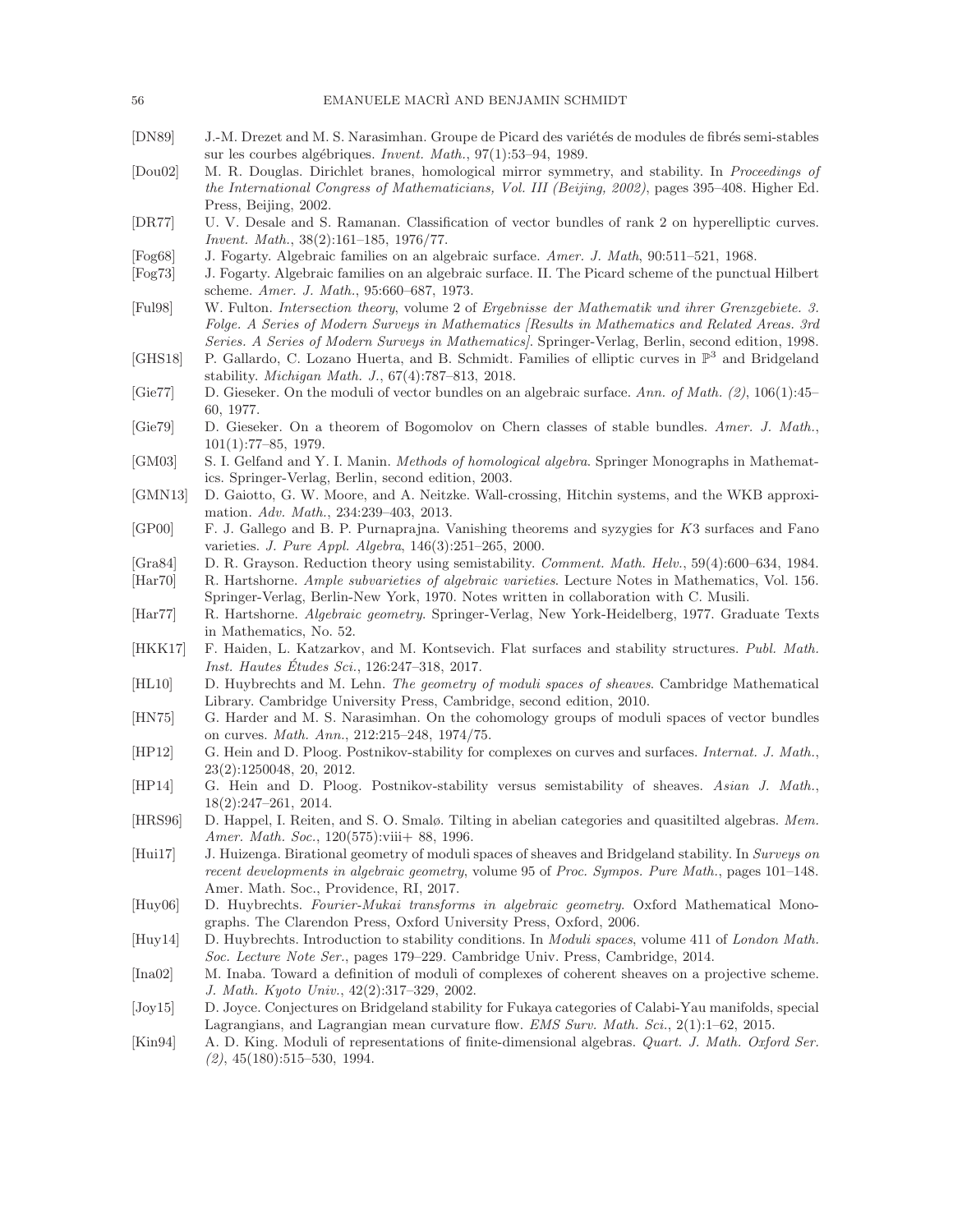- <span id="page-56-19"></span>[Kob87] S. Kobayashi. Differential geometry of complex vector bundles, volume 15 of Publications of the Mathematical Society of Japan. Princeton University Press, Princeton, NJ; Iwanami Shoten, Tokyo, 1987. Kanô Memorial Lectures, 5.
- <span id="page-56-10"></span>[KS08] M. Kontsevich and Y. Soibelman. Stability structures, motivic Donaldson-Thomas invariants and cluster transformations, 2008. [arXiv:0811.2435.](http://arxiv.org/abs/0811.2435)
- <span id="page-56-16"></span>[Kuz14] A. Kuznetsov. Semiorthogonal decompositions in algebraic geometry, 2014. [arXiv:1404.3143.](http://arxiv.org/abs/1404.3143)
- <span id="page-56-27"></span>[Lan04] A. Langer. Semistable sheaves in positive characteristic. Ann. of Math. (2), 159(1):251–276, 2004.
- <span id="page-56-18"></span>[Laz89] R. Lazarsfeld. A sampling of vector bundle techniques in the study of linear series. In Lectures on Riemann surfaces (Trieste, 1987), pages 500–559. World Sci. Publ., Teaneck, NJ, 1989.
- <span id="page-56-8"></span>[Li19] C. Li. Stability conditions on Fano threefolds of Picard number 1. J. Eur. Math. Soc. (JEMS), 21(3):709–726, 2019.
- <span id="page-56-25"></span>[Lie06] M. Lieblich. Moduli of complexes on a proper morphism. J. Algebraic Geom., 15(1):175–206, 2006.
- <span id="page-56-0"></span>[LZ18] C. Li and X. Zhao. The minimal model program for deformations of Hilbert schemes of points on the projective plane. Algebr. Geom., 5(3):328–358, 2018.
- <span id="page-56-1"></span>[LZ19] C. Li and X. Zhao. Birational models of moduli spaces of coherent sheaves on the projective plane. Geom. Topol., 23(1):347–426, 2019.
- <span id="page-56-24"></span>[Mac07] E. Macrì. Stability conditions on curves. *Math. Res. Lett.*, 14(4):657–672, 2007.
- <span id="page-56-28"></span>[Mac14a] A. Maciocia. Computing the walls associated to Bridgeland stability conditions on projective surfaces. Asian J. Math., 18(2):263–279, 2014.
- <span id="page-56-5"></span>[Mac14b] E. Macrì. A generalized Bogomolov-Gieseker inequality for the three-dimensional projective space. Algebra Number Theory, 8(1):173–190, 2014.
- <span id="page-56-20"></span>[Mar77] M. Maruyama. Moduli of stable sheaves. I. J. Math. Kyoto Univ., 17(1):91–126, 1977.
- <span id="page-56-21"></span>[Mar78] M. Maruyama. Moduli of stable sheaves. II. J. Math. Kyoto Univ., 18(3):557–614, 1978.
- <span id="page-56-2"></span>[MM13] A. Maciocia and C. Meachan. Rank 1 Bridgeland stable moduli spaces on a principally polarized abelian surface. Int. Math. Res. Not. IMRN, (9):2054–2077, 2013.
- <span id="page-56-6"></span>[MP15] A. Maciocia and D. Piyaratne. Fourier-Mukai transforms and Bridgeland stability conditions on abelian threefolds. Algebr. Geom., 2(3):270–297, 2015.
- <span id="page-56-7"></span>[MP16] A. Maciocia and D. Piyaratne. Fourier–Mukai transforms and Bridgeland stability conditions on abelian threefolds II. Internat. J. Math., 27(1):1650007, 27, 2016.
- <span id="page-56-22"></span>[MW97] K. Matsuki and R. Wentworth. Mumford-Thaddeus principle on the moduli space of vector bundles on an algebraic surface. Internat. J. Math., 8(1):97–148, 1997.
- <span id="page-56-3"></span>[MYY14] H. Minamide, S. Yanagida, and K. Yoshioka. Some moduli spaces of Bridgeland's stability conditions. Int. Math. Res. Not. IMRN, (19):5264–5327, 2014.
- <span id="page-56-11"></span>[New78] P. E. Newstead. Introduction to moduli problems and orbit spaces, volume 51 of Tata Institute of Fundamental Research Lectures on Mathematics and Physics. Tata Institute of Fundamental Research, Bombay; by the Narosa Publishing House, New Delhi, 1978.
- <span id="page-56-15"></span>[NR69] M. S. Narasimhan and S. Ramanan. Moduli of vector bundles on a compact Riemann surface. Ann. of Math. (2), 89:14–51, 1969.
- <span id="page-56-14"></span>[NS65] M. S. Narasimhan and C. S. Seshadri. Stable and unitary vector bundles on a compact Riemann surface. Ann. of Math. (2), 82:540–567, 1965.
- <span id="page-56-4"></span>[Nue14] H. Nuer. Projectivity and birational geometry of Bridgeland moduli spaces on an Enriques surface, 2014. [arXiv:1406.0908.](http://arxiv.org/abs/1406.0908)
- <span id="page-56-23"></span>[Oka06] S. Okada. Stability manifold of  $\mathbb{P}^1$ . J. Algebraic Geom., 15(3):487-505, 2006.
- <span id="page-56-26"></span>[Ols16] M. Olsson. Algebraic spaces and stacks, volume 62 of American Mathematical Society Colloquium Publications. American Mathematical Society, Providence, RI, 2016.
- <span id="page-56-17"></span>[Ort05] A. Ortega. On the moduli space of rank 3 vector bundles on a genus 2 curve and the Coble cubic. J. Algebraic Geom., 14(2):327–356, 2005.
- <span id="page-56-9"></span>[Piy17] D. Piyaratne. Generalized Bogomolov-Gieseker type inequalities and Fano 3-folds, 2017. [arXiv:1705.04011.](http://arxiv.org/abs/1705.04011)
- <span id="page-56-13"></span>[Pol03] A. Polishchuk. Abelian varieties, theta functions and the Fourier transform, volume 153 of Cambridge Tracts in Mathematics. Cambridge University Press, Cambridge, 2003.
- <span id="page-56-29"></span>[Pol07] A. Polishchuk. Constant families of t-structures on derived categories of coherent sheaves. Mosc. Math. J., 7(1):109–134, 167, 2007.
- <span id="page-56-12"></span>[Pot97] J. Le Potier. Lectures on vector bundles, volume 54 of Cambridge Studies in Advanced Mathematics. Cambridge University Press, Cambridge, 1997. Translated by A. Maciocia.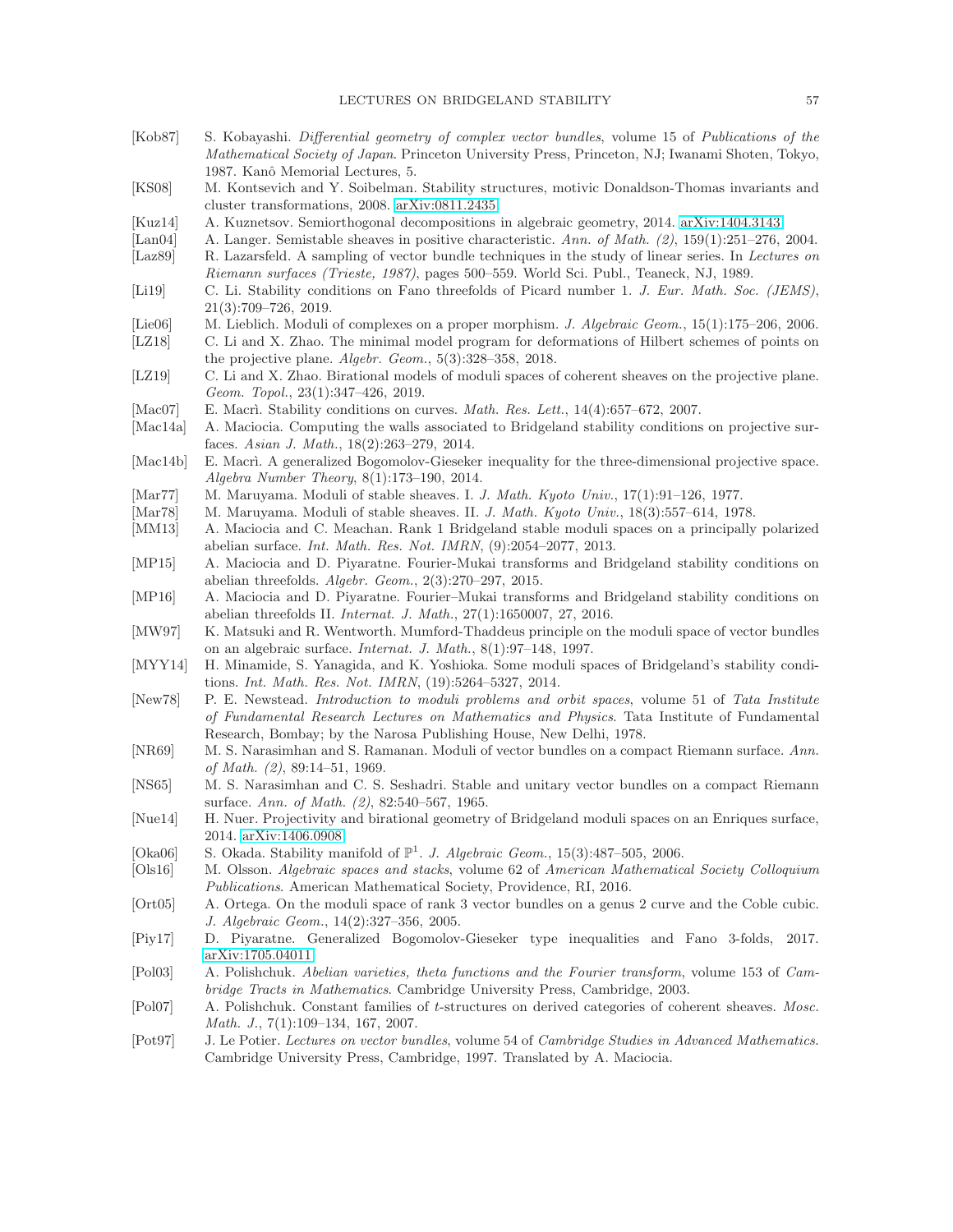<span id="page-57-20"></span><span id="page-57-19"></span><span id="page-57-18"></span><span id="page-57-17"></span><span id="page-57-16"></span><span id="page-57-15"></span><span id="page-57-14"></span><span id="page-57-13"></span><span id="page-57-12"></span><span id="page-57-11"></span><span id="page-57-10"></span><span id="page-57-9"></span><span id="page-57-8"></span><span id="page-57-7"></span><span id="page-57-6"></span><span id="page-57-5"></span><span id="page-57-4"></span><span id="page-57-3"></span><span id="page-57-2"></span><span id="page-57-1"></span><span id="page-57-0"></span>

| [PT19]                                       | D. Piyaratne and Y. Toda. Moduli of Bridgeland semistable objects on 3-folds and Donaldson-<br>Thomas invariants. J. Reine Angew. Math., 747:175-219, 2019.                                                                                                                                          |
|----------------------------------------------|------------------------------------------------------------------------------------------------------------------------------------------------------------------------------------------------------------------------------------------------------------------------------------------------------|
| [Rei78]                                      | M. Reid. Bogomolov's theorem $c_1^2 \leq 4c_2$ . In Proceedings of the International Symposium on Al-<br>gebraic Geometry (Kyoto Univ., Kyoto, 1977), pages 623-642. Kinokuniya Book Store, Tokyo,<br>1978.                                                                                          |
| [Rei88]                                      | I. Reider. Vector bundles of rank 2 and linear systems on algebraic surfaces. Ann. of Math. $(2)$ ,<br>$127(2):309-316, 1988.$                                                                                                                                                                       |
| $\lbrack \text{Sch} 14 \rbrack$              | B. Schmidt. A generalized Bogomolov-Gieseker inequality for the smooth quadric threefold. Bull.<br>Lond. Math. Soc., 46(5):915-923, 2014.                                                                                                                                                            |
| [Sch15]                                      | B. Schmidt. Bridgeland stability on threefolds - Some wall crossings, 2015. arXiv:1509.04608, to<br>appear in Journal of Algebraic Geometry.                                                                                                                                                         |
| [Sch17]                                      | B. Schmidt. Counterexample to the Generalized Bogomolov–Gieseker Inequality for Threefolds.<br>Int. Math. Res. Not. IMRN, 8:2562-2566, 2017.                                                                                                                                                         |
| [Sess82]                                     | C. S. Seshadri. Fibrés vectoriels sur les courbes algébriques, volume 96 of Astérisque. Société<br>Mathématique de France, Paris, 1982. Notes written by J.-M. Drezet from a course at the École<br>Normale Supérieure, June 1980.                                                                   |
| [Ses93]                                      | C. S. Seshadri. Vector bundles on curves. In <i>Linear algebraic groups and their representations (Los</i><br>Angeles, CA, 1992), volume 153 of Contemp. Math., pages 163-200. Amer. Math. Soc., Providence,<br>RI, 1993.                                                                            |
| [Sha76]                                      | S. Shatz. Degeneration and specialization in algebraic families of vector bundles. Bull. Amer. Math.<br><i>Soc.</i> , $82(4):560-562$ , 1976.                                                                                                                                                        |
| $\lceil \text{Sim94} \rceil$                 | C. T. Simpson. Moduli of representations of the fundamental group of a smooth projective variety.<br>I. Inst. Hautes Études Sci. Publ. Math., 79:47-129, 1994.                                                                                                                                       |
| [Sta16]                                      | The Stacks Project Authors. Stacks Project. http://stacks.math.columbia.edu, 2016.                                                                                                                                                                                                                   |
| $[\text{Total08}]$                           | Y. Toda. Moduli stacks and invariants of semistable objects on K3 surfaces. Adv. Math.,<br>$217(6):2736-2781, 2008.$                                                                                                                                                                                 |
| $[\text{Today}]$                             | Y. Toda. Limit stable objects on Calabi-Yau 3-folds. Duke Math. J., 149(1):157–208, 2009.                                                                                                                                                                                                            |
| $\lbrack \text{Total2a} \rbrack$<br>[Todd2b] | Y. Toda. Introduction and open problems of Donaldson-Thomas theory. In <i>Derived categories in</i><br>algebraic geometry, EMS Ser. Congr. Rep., pages 289-318. Eur. Math. Soc., Zürich, 2012.<br>Y. Toda. Stability conditions and curve counting invariants on Calabi-Yau 3-folds. Kyoto J. Math., |
|                                              | $52(1):1-50$ , 2012.                                                                                                                                                                                                                                                                                 |
| $\lceil \text{Total} \cdot 4 \rceil$         | Y. Toda. Derived category of coherent sheaves and counting invariants. In Proceedings of the Inter-<br>national Congress of Mathematicians—Seoul 2014. Vol. II, pages 745-767. Kyung Moon Sa, Seoul,<br>2014.                                                                                        |
| [Ver96]                                      | J.-L. Verdier. Des catégories dérivées des catégories abéliennes. Astérisque, 239:xii+253 pp. (1997),<br>1996. With a preface by Luc Illusie. Edited and with a note by Georges Maltsiniotis.                                                                                                        |
| [Wood3]                                      | M. Woolf. Nef and effective cones on the moduli space of torsion sheaves on the projective plane,<br>2013. arXiv:1305.1465.                                                                                                                                                                          |
| [Xia18]                                      | B. Xia. Hilbert scheme of twisted cubics as a simple wall-crossing. Trans. Amer. Math. Soc.,<br>$370(8):5535-5559, 2018.$                                                                                                                                                                            |
| [Yos16]                                      | K. Yoshioka. Some remarks on Bridgeland stability conditions on K3 and Enriques surfaces, 2016.<br>arXiv:1607.04946.                                                                                                                                                                                 |
| [YY14]                                       | S. Yanagida and K. Yoshioka. Bridgeland's stabilities on abelian surfaces. Math. Z., 276(1-2):571-<br>610, 2014.                                                                                                                                                                                     |
|                                              |                                                                                                                                                                                                                                                                                                      |
|                                              |                                                                                                                                                                                                                                                                                                      |
|                                              |                                                                                                                                                                                                                                                                                                      |
|                                              |                                                                                                                                                                                                                                                                                                      |

58 EMANUELE MACRÌ AND BENJAMIN SCHMIDT